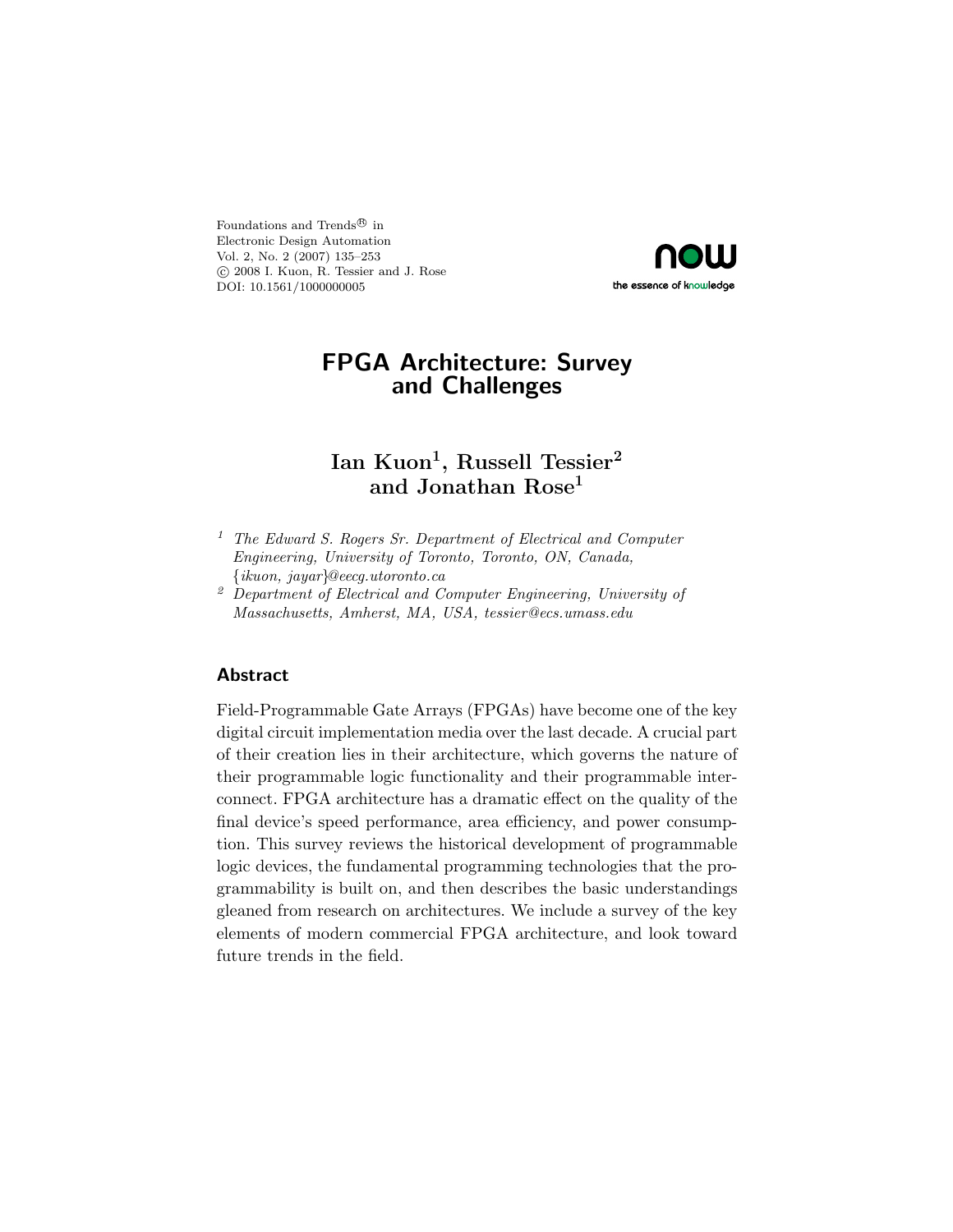## **1 Introduction**

Field-Programmable Gate Arrays (FPGAs) are pre-fabricated silicon devices that can be electrically programmed to become almost any kind of digital circuit or system. They provide a number of compelling advantages over fixed-function Application Specific Integrated Circuit (ASIC) technologies such as standard cells [62]: ASICs typically take months to fabricate and cost hundreds of thousands to millions of dollars to obtain the first device; FPGAs are configured in less than a second (and can often be reconfigured if a mistake is made) and cost anywhere from a few dollars to a few thousand dollars.

The flexible nature of an FPGA comes at a significant cost in area, delay, and power consumption: an FPGA requires approximately 20 to 35 times more area than a standard cell ASIC, has a speed performance roughly 3 to 4 times slower than an ASIC and consumes roughly 10 times as much dynamic power [120]. These disadvantages arise largely from an FPGA's programmable routing fabric which trades area, speed, and power in return for "instant" fabrication.

Despite these disadvantages, FPGAs present a compelling alternative for digital system implementation based on their fast-turnaround and low volume cost. For small enterprises or small entities within large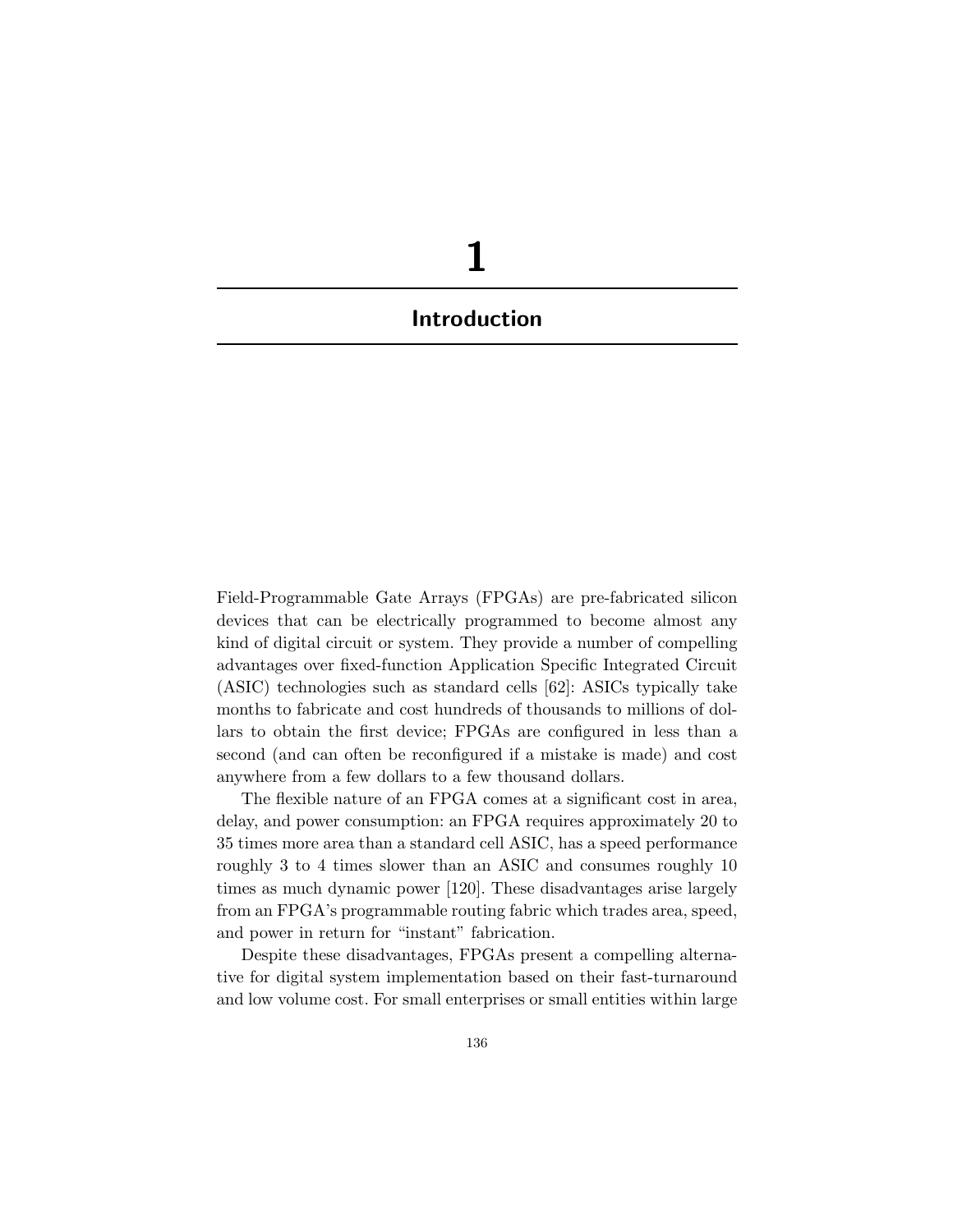corporations, FPGAs provide the only economical access to the scalability and performance provided by Moore's law. As Moore's law progresses, the ensuing difficulties brought about by state-of-the-art deep submicron processes make ASIC design more difficult and expensive. The investment required to produce a useful ASIC consists of several very large items in terms of time and money:

- (1) State-of-the-art ASIC CAD tools for synthesis, placement, routing, extraction, simulation, timing analysis, and power analysis are extremely costly.
- (2) The mask costs of a fully-fabricated device can be millions of dollars. This cost can be reduced if prototyping costs are shared among different, smaller ASICs, or if a "structured ASIC" approach, which requires fewer masks, is used.
- (3) The loaded cost of an engineering team required to develop a large ASIC over multiple years is huge. (This cost would be related, but smaller for an FPGA design team.)

These high costs, and the need for a proportionally higher return on investment, drive most digital design starts toward FPGA implementation.

The two essential technologies which distinguish FPGAs are architecture and the computer-aided design (CAD) tools that a user must employ to create FPGA designs. The goal of this survey is to examine the existing state of the art in FPGA architecture and to project future trends; a companion paper on CAD for FPGAs appeared in a previous edition of this journal [54].

The survey is organized as follows: we first give a brief overview of programmable logic to provide a context for the subsequent sections which review the history of programmable logic, and the underlying programming technologies. The following sections define the terminology of FPGA architecture, and then describe the foundations and trends in logic block architecture and routing architecture including a discussion of power management techniques and related circuit design issues. A brief overview of the input/output structures and architectural questions is then presented followed by an explicit comparison between FPGAs and competing ASIC standard cell technology. Finally,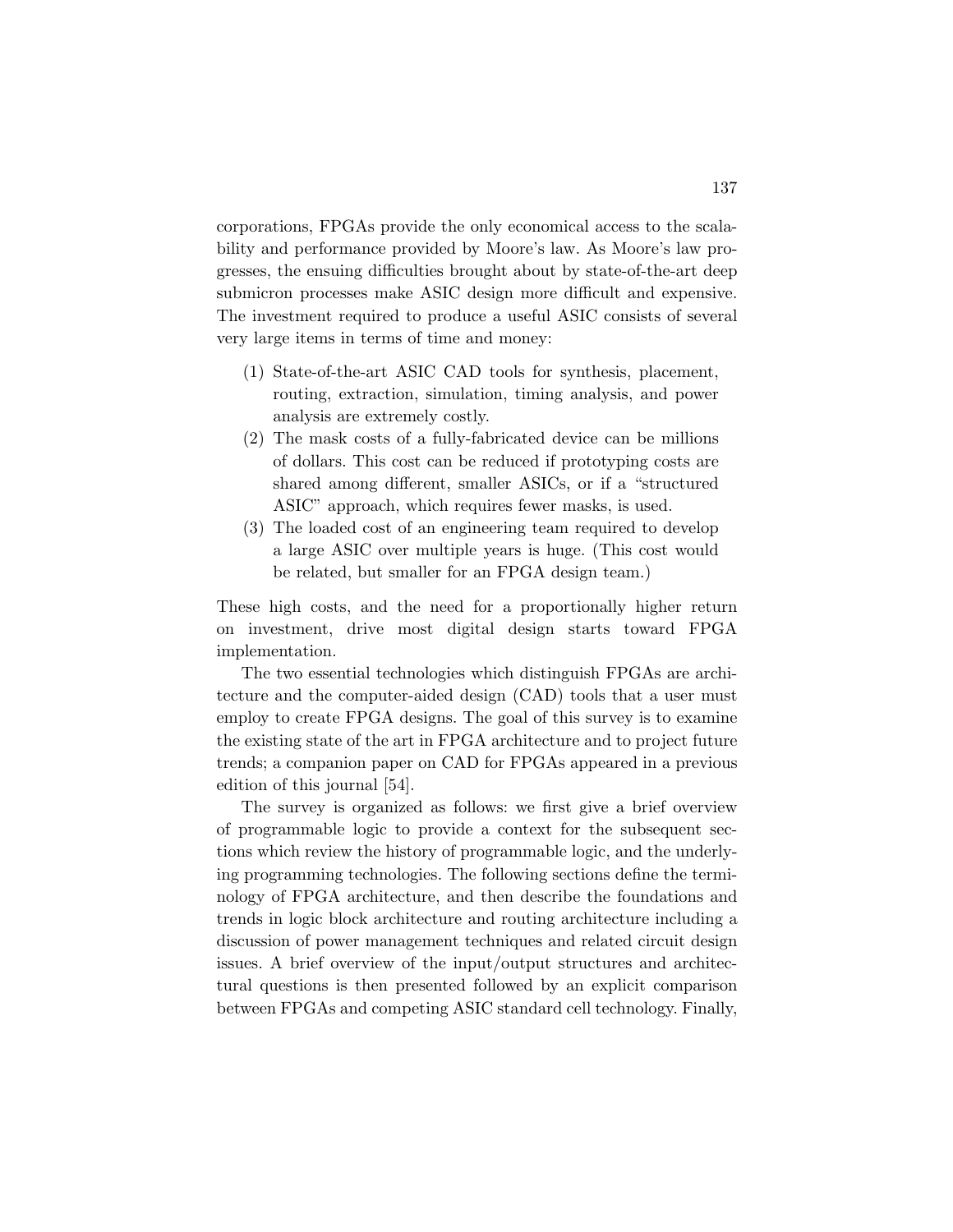#### 138 *Introduction*

the survey concludes with a review of some of the design challenges facing FPGAs and a look at emerging architectures for FPGAs.

#### **1.1 Overview**

FPGAs, as illustrated in Figure 1.1, consist of an array of programmable logic blocks of potentially different types, including general logic, memory and multiplier blocks, surrounded by a programmable routing fabric that allows blocks to be programmably interconnected. The array is surrounded by programmable input/output blocks, labeled I/O in the figure, that connect the chip to the outside world.

The "programmable" term in FPGA indicates an ability to program a function into the chip after silicon fabrication is complete. This customization is made possible by the programming technology, which is a method that can cause a change in the behavior of the pre-fabricated chip after fabrication, in the "field," where system users create designs.



Fig. 1.1 Basic FPGA structure.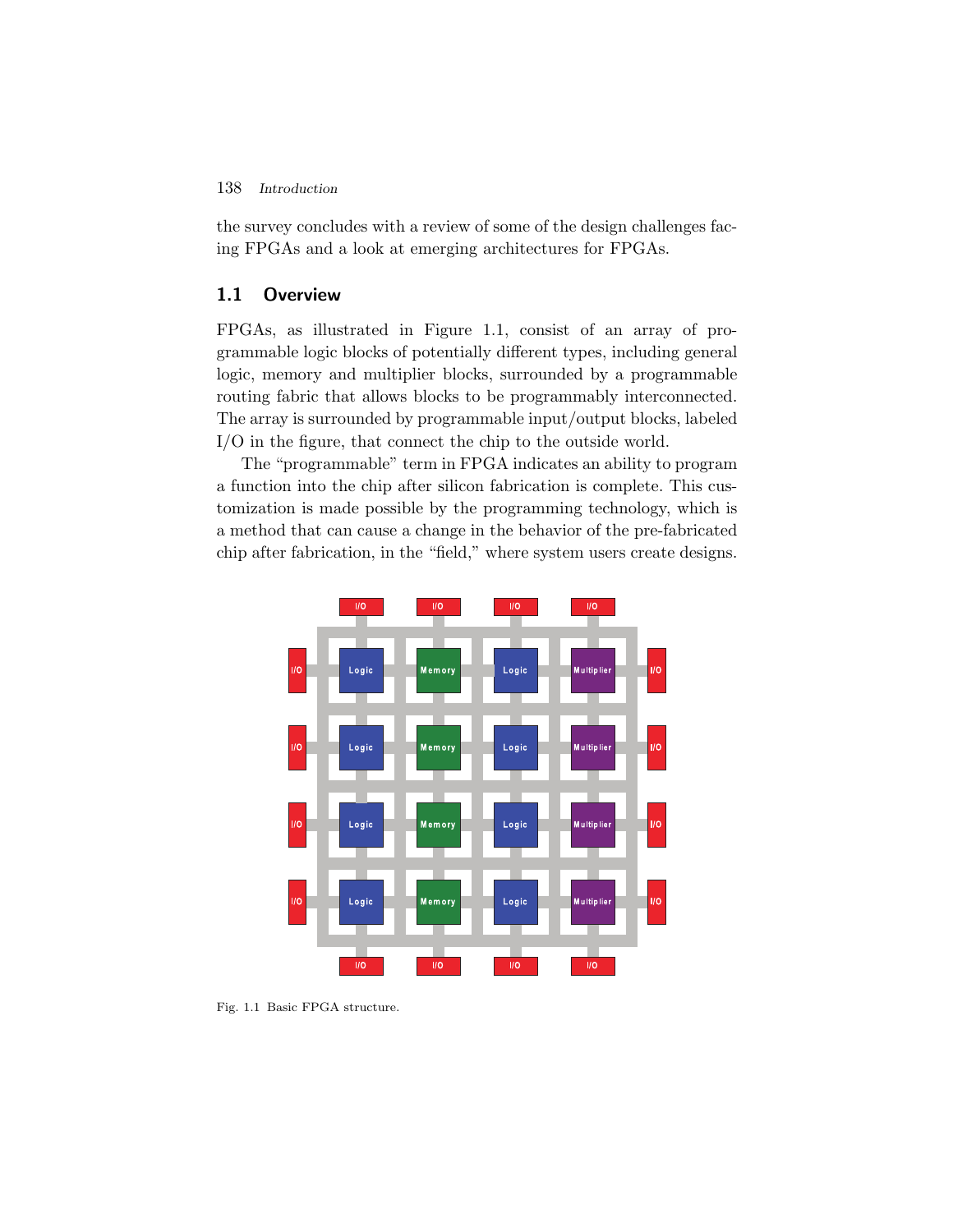The first programmable logic devices used very small fuses as the programming technology. These devices are described briefly in the following section on the history of programmable logic. Section 3 goes into more detail on the three principal programming technologies in use today in modern FPGAs.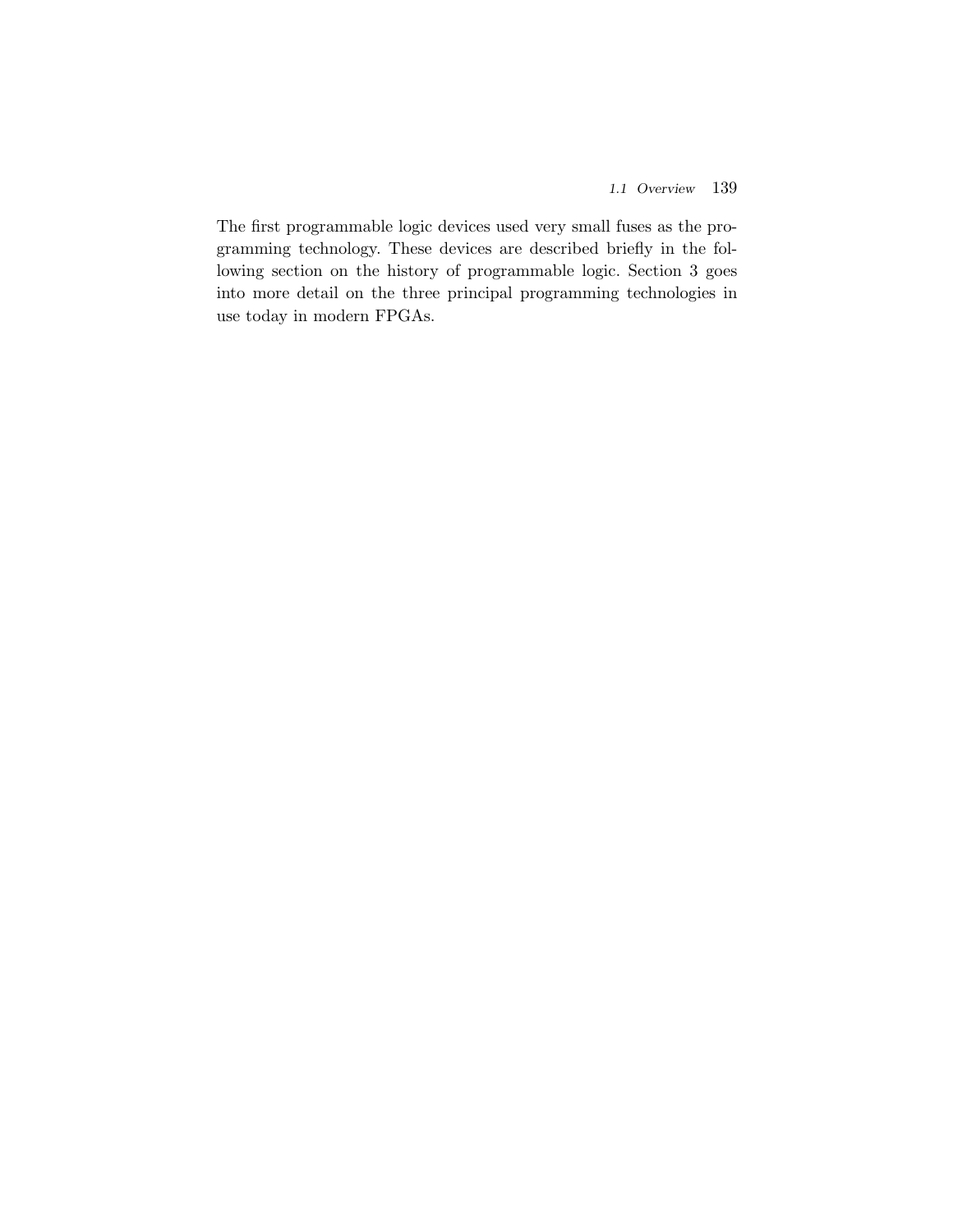## **Early History of Programmable Logic**

The origins of the contemporary Field-Programmable Gate Array are tied to the development of the integrated circuit in the early 1960s. Early programmable devices employed architectural regularity and functional flexibility. Cellular arrays [150] typically consisted of a two-dimensional array of simple logic cells with fixed, point-to-point communication. These first arrays, such as the Maitra cascade [143], contained logic cells which could be programmed via metalization during manufacturing to implement a range of two-input logic functions. By the mid-1960s, field-programmability, the ability to change the logic function of a chip after the fabrication process, was achieved via the introduction of "cutpoint" cellular arrays [150]. Although the connections between the elements of the array were fixed, the functionality of each logic cell in the array could be determined by setting programmable fuses. These fuses could be programmed in the field through the use of programming currents or photo-conductive exposure [150]. As a result, field-customization allowed for simplified array manufacturing and wider applicability.

In the 1970s, a series of read-only memory (ROM)-based programmable devices were introduced and provided a new way to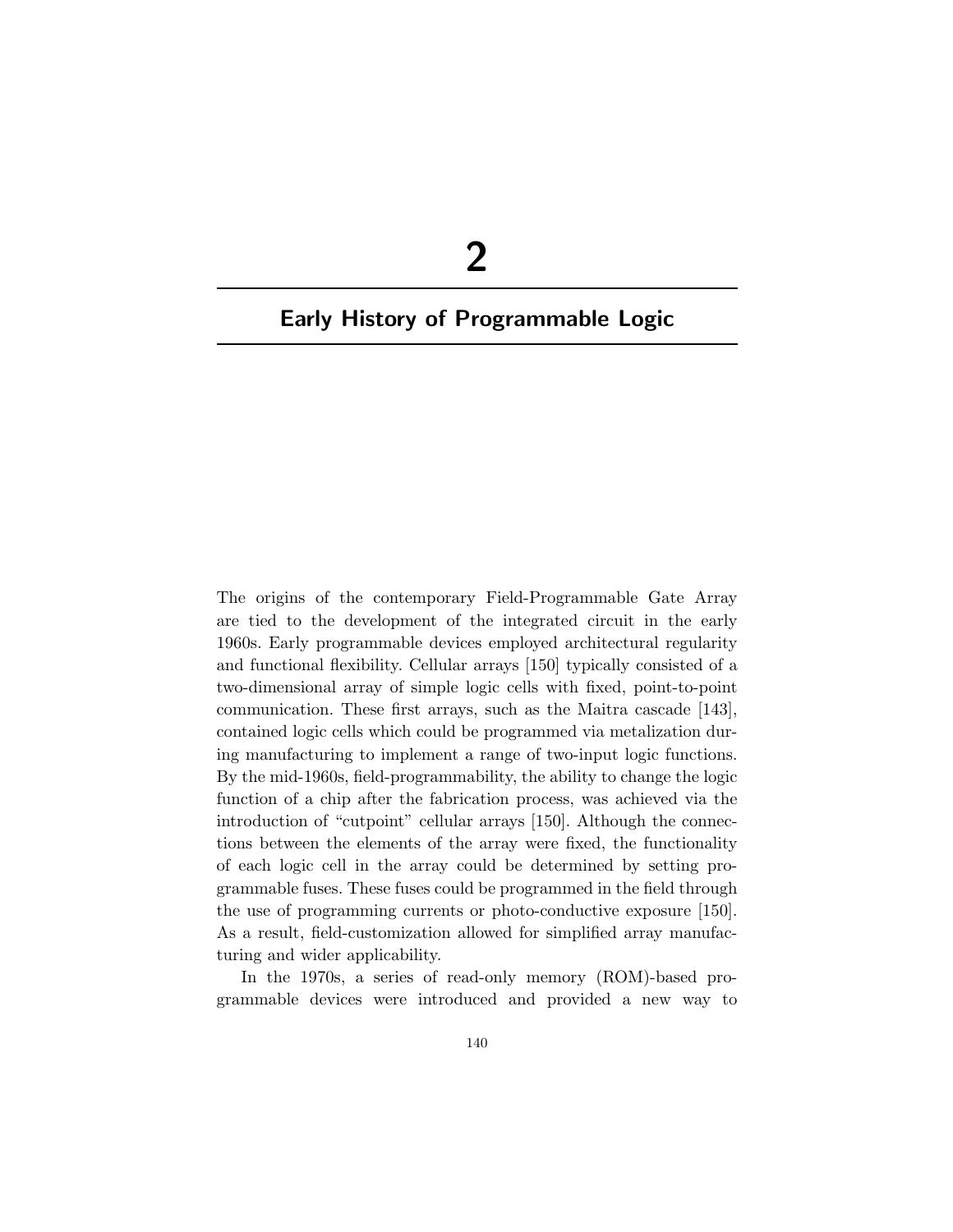implement logic functions. Although mask-programmable ROMs and fuse-programmable ROMs (PROMs) with  $N$  address inputs can implement any N-input logic function, area efficiency quickly becomes an issue for all but small values of  $N$  due to the exponential dependence of area on N. The first programmable logic arrays (PLAs) improved on this with two-level AND–OR logic planes (each plane in a wired-AND or wired-OR structure along with inverters can build any AND or OR logic term) that closely match the structure of common logic functions and are significantly more area-efficient. An example PLA is shown in Figure  $2.1(a)$ .

These architectures evolved further with the realization that sufficient flexibility was provided by a programmable AND plane followed by a fixed OR plane, in the programmable array logic (PAL) devices that were introduced in 1977 by Monolithic Memories Incorporated (MMI) [39]. As shown in Figure 2.1(b), it is notable that these devices contained programmable combinational logic which fed fixed sequential logic in the form of D-type flip–flop macrocells.

With these devices, logic functions must be implemented using one or more levels of two-level logic structures. Device inputs and



Fig. 2.1 PLA and PAL architectures.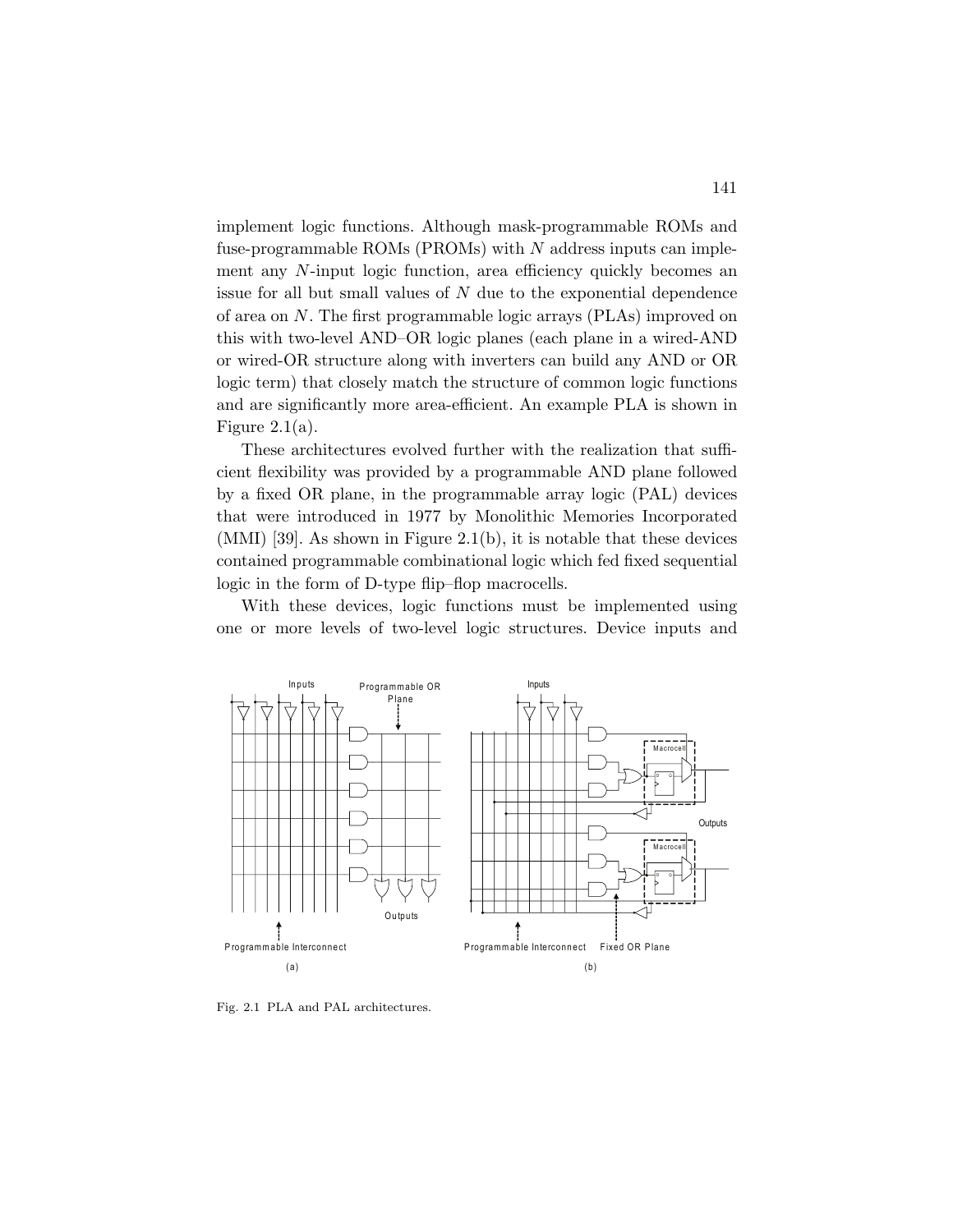#### 142 *Early History of Programmable Logic*

intermediate combinational sums are fed into the array via a programmable interconnect that is typically a full cross-bar, leading to significant interconnect costs for this programmable architecture. For datapath and multi-level circuits, the area costs of two-level implementation quickly become prohibitive.

The first static memory-based FPGA (commonly called an SRAMbased FPGA) was proposed by Wahlstrom in 1967 [203]. This architecture allowed for both logic and interconnection configuration using a stream of configuration bits. Unlike its contemporary cellular array counterparts, both wide-input logic functions and storage elements could be implemented in each logic cell. Additionally, the programmable inter-cell connections could be easily changed (through memory-configurability) to enable the implementation of a variety of circuit topologies. Although static memory offers the most flexible approach to device programmability, it requires a significant increase in area per programmable switch compared to ROM implementations. It is likely this issue delayed the introduction of commercial static memory-based programmable devices until the mid-1980's, when the cost per transistor was sufficiently lowered.

The first modern-era FPGA was introduced by Xilinx in 1984 [49]. It contained the now classic array of Configurable Logic Blocks. From that first FPGA which contained 64 logic blocks and 58 inputs and outputs [49], FPGAs have grown enormously in complexity. Modern FPGAs now can contain approximately 330,000 equivalent logic blocks and around 1100 inputs and outputs [23, 231] in addition to a large number of more specialized blocks that have greatly expanded the capabilities of FPGAs. These massive increases in capabilities have been accompanied by significant architectural changes that will be described in the remainder of this survey.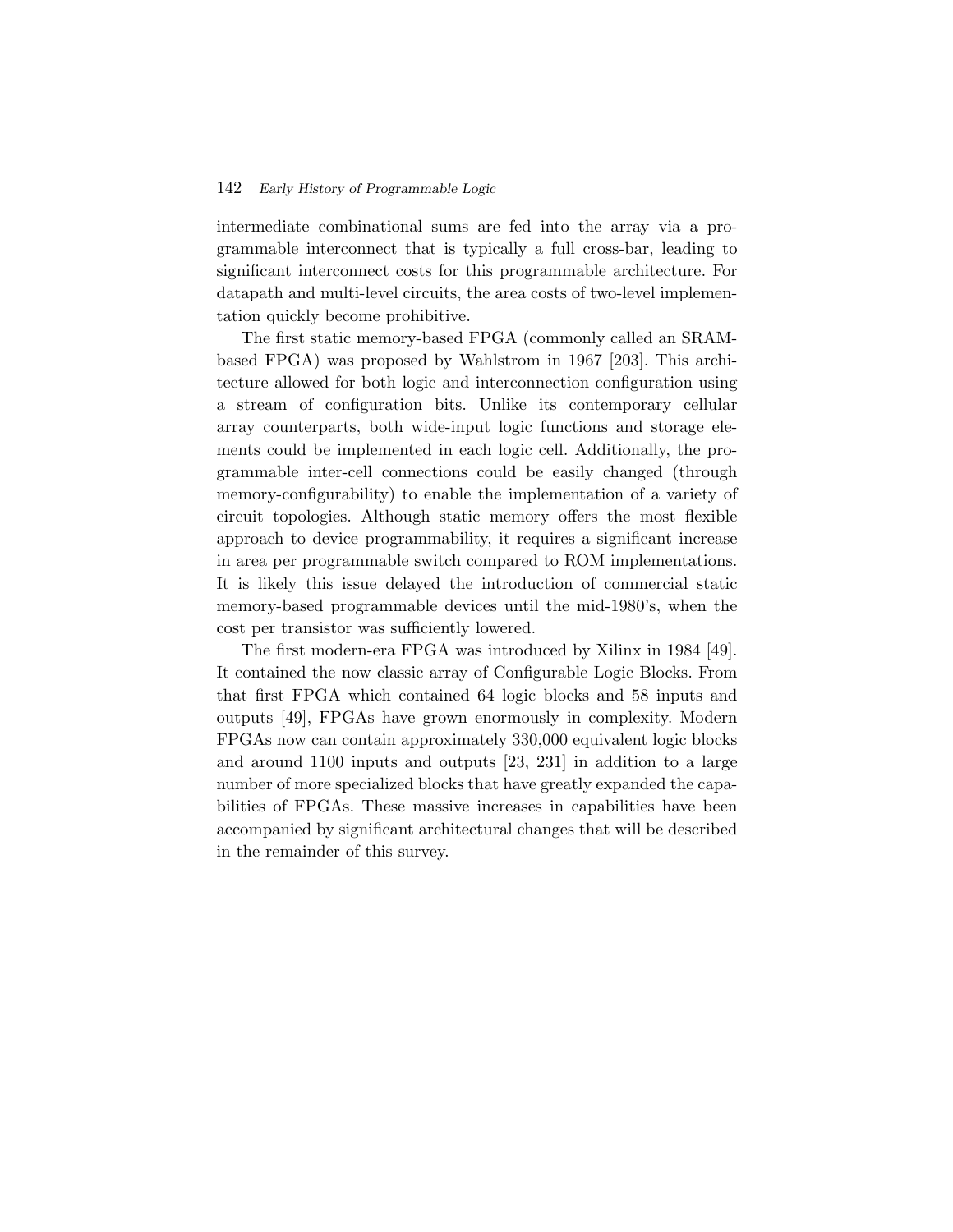## **Programming Technologies**

Every FPGA relies on an underlying programming technology that is used to control the programmable switches that give FPGAs their programmability. There are a number of programming technologies and their differences have a significant effect on programmable logic architecture. The approaches that have been used historically include EPROM [81], EEPROM [68, 174], flash [92], static memory [49], and anti-fuses [38, 93]. Of these approaches, only the flash, static memory and anti-fuse approaches are widely used in modern FPGAs. This survey focuses primarily on static memory-based FPGAs but, in this section, all these modern programming technologies will be reviewed to provide a more complete understanding of the advantages and disadvantages of static memory-based programming.

#### **3.1 Static Memory Programming Technology**

Static memory cells are the basis for SRAM programming technology which is widely used and can be found in devices from Xilinx [221, 224, 225, 227, 228, 229, 231], Lattice [124, 127], and Altera [18, 21, 22, 23, 24, 25]. In these devices, static memory cells, such as the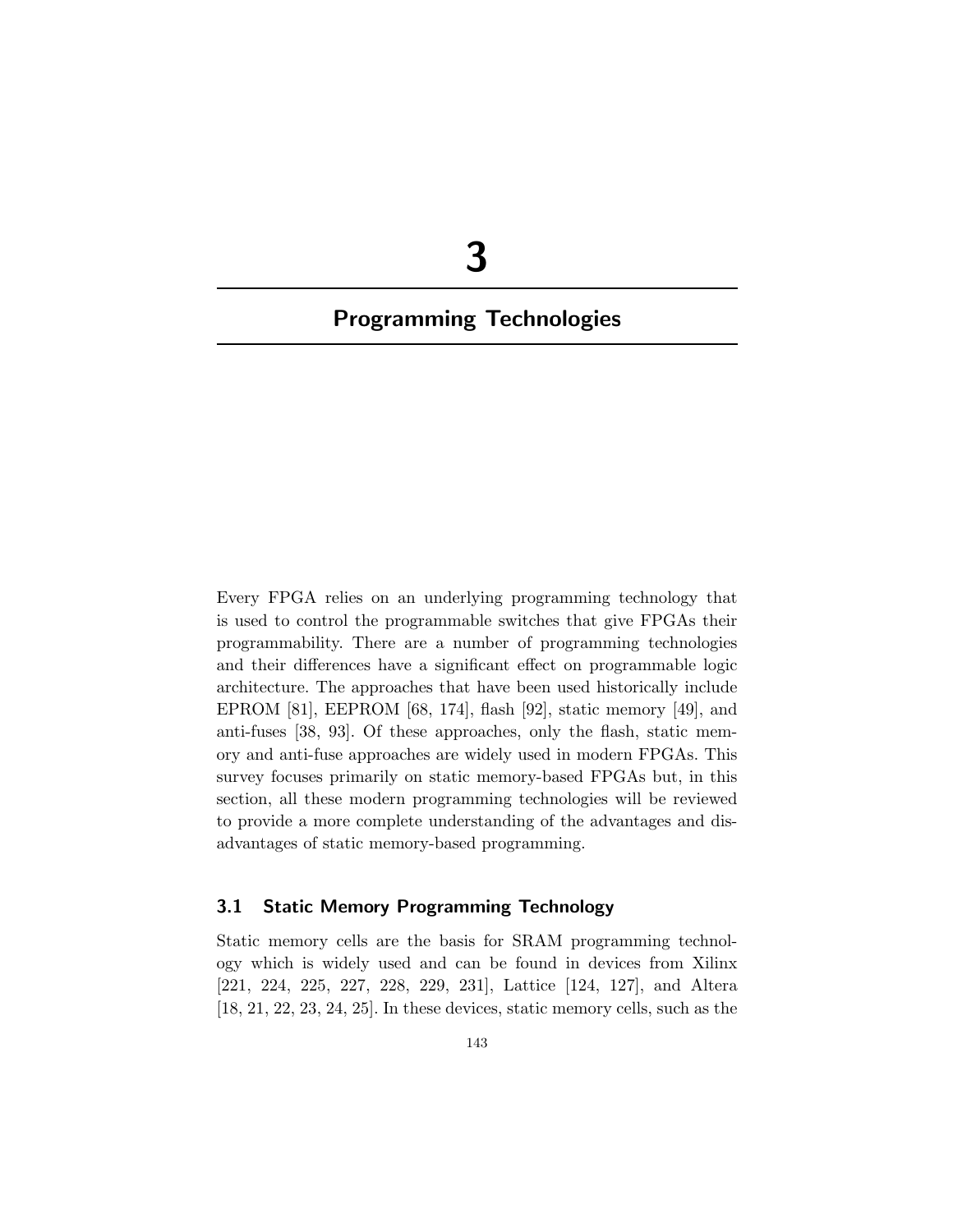#### 144 *Programming Technologies*



Fig. 3.1 Use of static memory cells.

one shown in Figure 3.1(a), are distributed throughout the FPGA to provide configurability. There are two primary uses for the SRAM cells. Most are used to set the select lines to multiplexers that steer interconnect signals. The majority of the remaining SRAM cells are used to store the data in the lookup-tables (LUTs) that are typically used in SRAM-based FPGAs to implement logic functions. Figures 3.1(b) and 3.1(c) illustrate these two different approaches. Historically, SRAM cells were used to control the tri-state buffers and simple pass transistors that were also used for programmable interconnect but, as will be discussed in Section 5, such interconnect structures are no longer commonly used.

SRAM programming technology has become the dominant approach for FPGAs because of its two primary advantages: re-programmability and the use of standard CMOS process technology. From a practical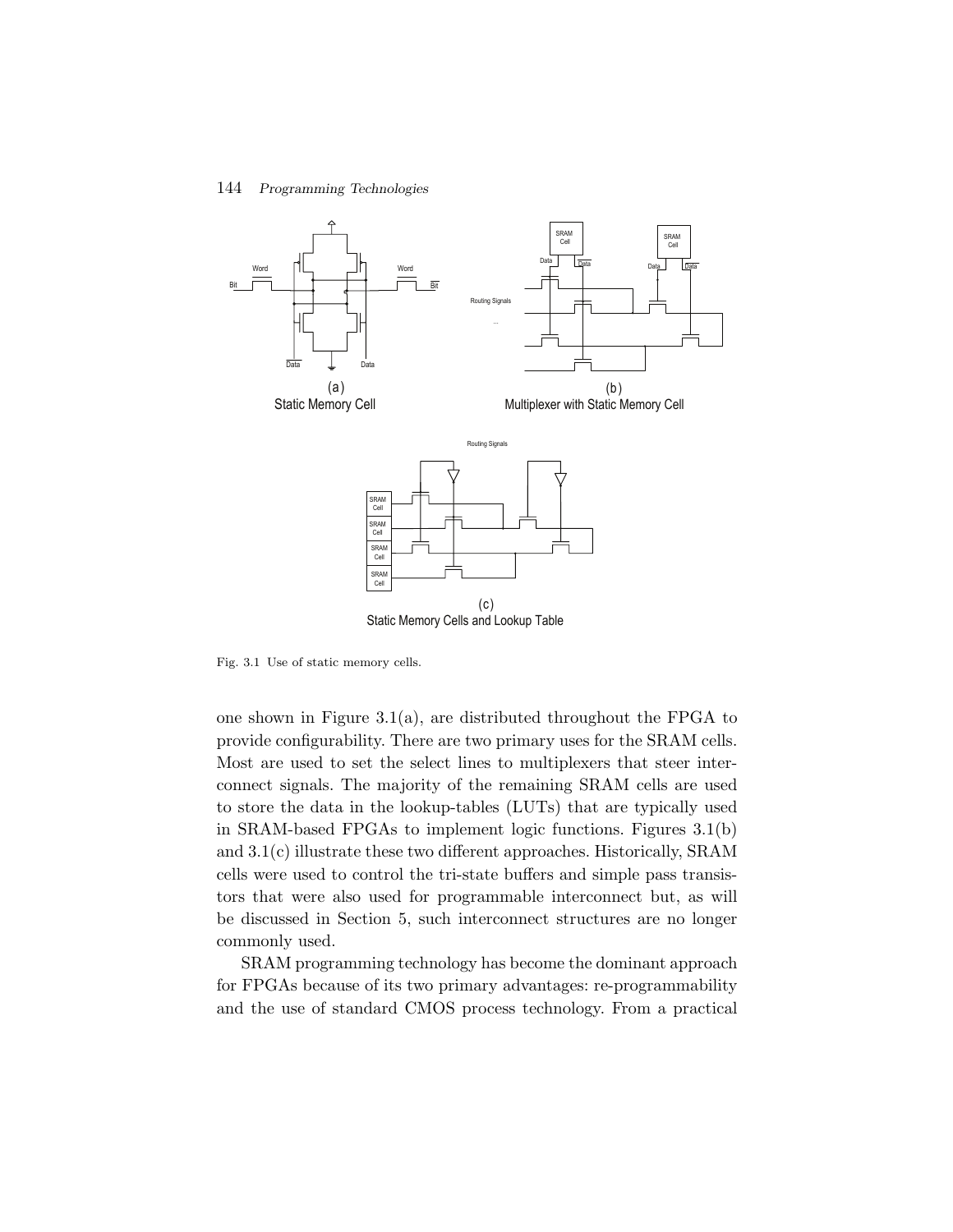standpoint, an SRAM cell can be programmed an indefinite number of times. Dedicated circuitry on the FPGA initializes all the SRAM bits on power up and configures the bits with a user-supplied configuration. Unlike other programming technologies, the use of SRAM cells requires no special integrated circuit processing steps beyond standard CMOS. As a result, SRAM-based FPGAs can use the latest CMOS technology available and, therefore, benefit from the increased integration, the higher speeds and the lower dynamic power consumption of new processes with smaller minimum geometries.

There are however a number of drawbacks to SRAM-based programming technologies:

- (1) *Size*. The SRAM cell requires either 5 or 6 transistors and the programmable element used to interconnect signals requires at least a single transistor.
- (2) *Volatility*. The volatility of the SRAM cell necessitates the use of external devices to permanently store the configuration data when the device is powered down. These external flash or EEPROM devices add to the cost of an SRAM-based FPGA. (We note that there have recently been a few devices that use on-chip SRAM as the main programmability mechanism, but that also include on-chip banks of flash memory to load this SRAM upon power-up [17, 234].)
- (3) *Security*. Since the configuration information must be loaded into the device at power up, there is the possibility that the configuration information could be intercepted and stolen for use in a competing system. (We note that several modern FPGA families provide encryption techniques for configuration information that effectively eliminates this risk [23, 231].)
- (4) *Electrical properties of pass transistors*. SRAM-based FPGAs typically rely on the use of pass transistors to implement multiplexers. However, they are far from ideal switches as they have significant on-resistances and present an appreciable capacitive load. As FPGAs migrate to smaller device geometries these issues may be exacerbated.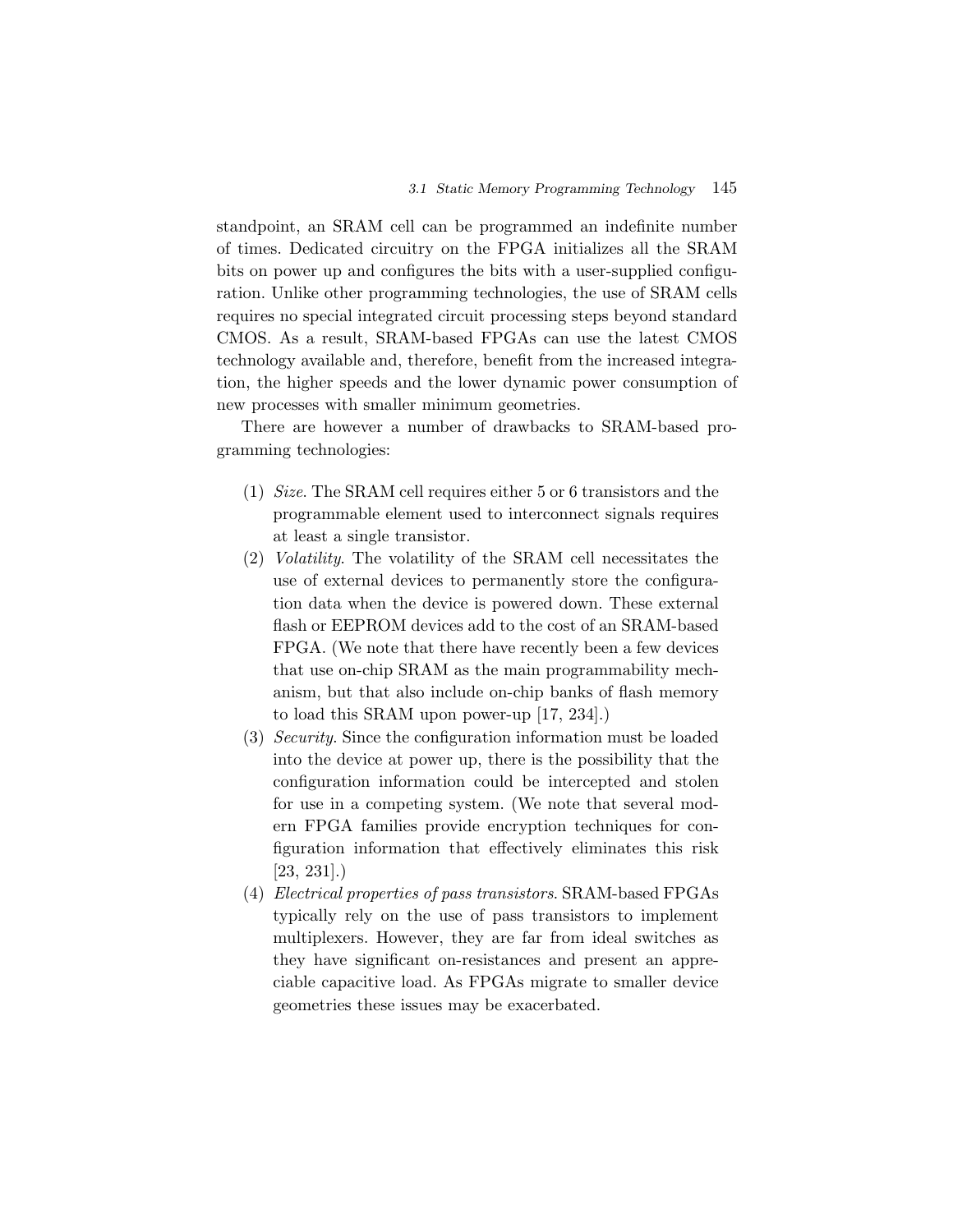#### 146 *Programming Technologies*

#### **3.2 Flash/EEPROM Programming Technology**

One alternative that addresses some of the shortcomings of SRAMbased technology is the use of floating gate programming technologies that inject charge onto a gate that "floats" above the transistor. This approach is used in flash or EEPROM memory cells. These cells are non-volatile; they do not lose information when the device is powered down.

Historically, EEPROM memory cells were not used to directly switch FPGA signals and, instead, the cells were commonly used to implement wired-AND functions in PLD-style devices [45]. Except for very low-capacity devices [11, 232], such approaches are no longer commonly used, in part because of the static power dissipation inherent in such schemes. With modern IC fabrication processes, it has become possible to use the floating gate cells directly as switches. Flash memory cells, in particular, are now used because of their improved area efficiency. The widespread use of flash memory cells for non-volatile memory chips ensures that flash manufacturing processes will benefit from steady decreases in process geometries. Figure 3.2 illustrates the flash-based approach used in Actel's ProASIC devices [3, 186]. The smaller programming transistor is used for programming the floating gate (injecting charge that remains even while the power is off) while



Fig. 3.2 Floating gate transistor.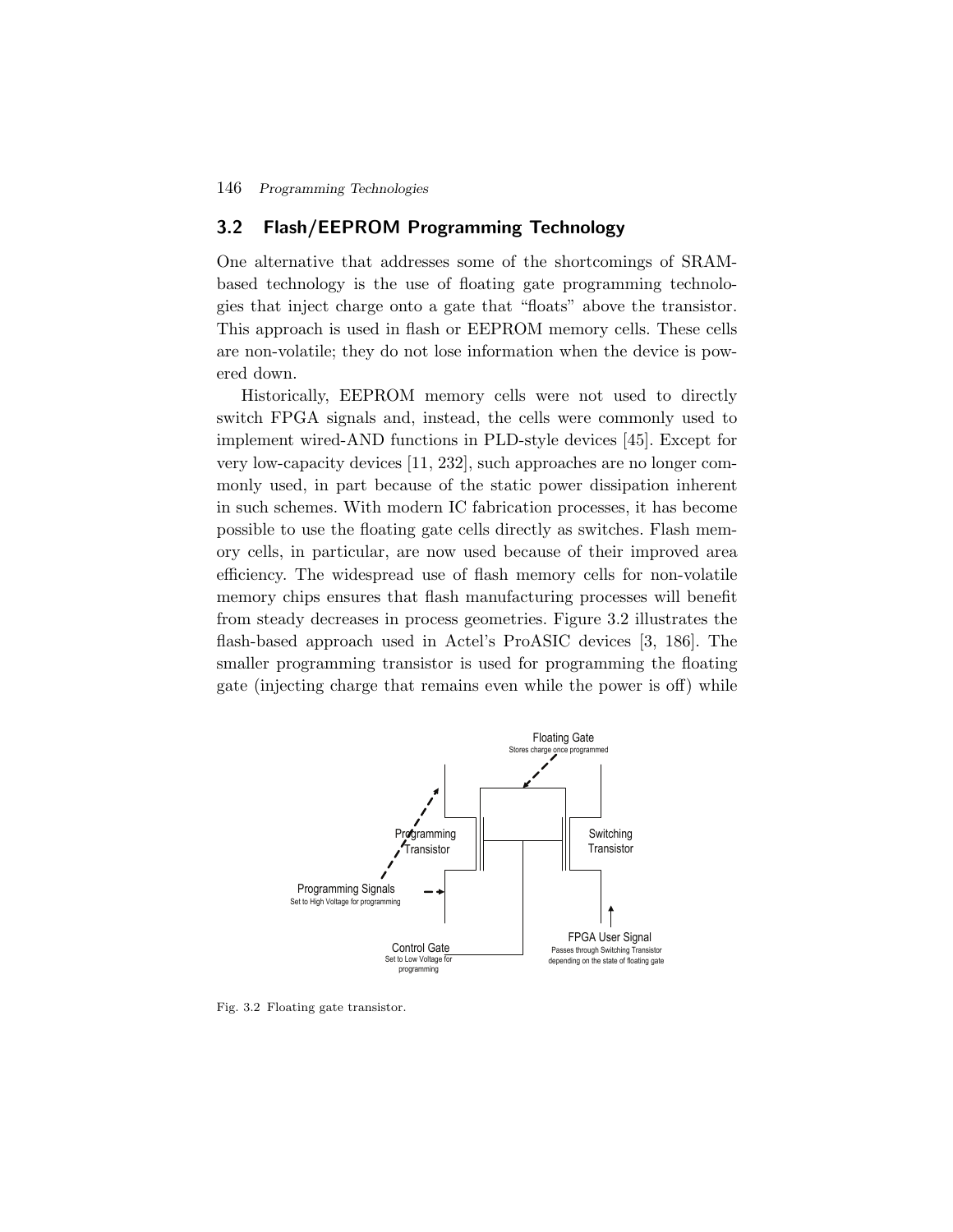the larger switching transistor serves as the programmable switch. It is also necessary to use the switching transistor when erasing the device [3].

This flash-based programming technology offers several unique advantages, most importantly non-volatility. This feature eliminates the need for the external resources required to store and load configuration data when SRAM-based programming technology is used. Additionally, a flash-based device can function immediately upon power-up instead of having to wait for the loading of configuration data. The flash approach is also more area efficient than SRAM-based technology which requires up to six transistors to implement the programmable storage. The programming circuitry, such as the high and low voltage buffers needed to program the cell, contributes an area overhead not present in SRAM-based devices. However, this cost is relatively modest as it is amortized across numerous programmable elements. In comparison to anti-fuses, an alternative non-volatile programming technology, flash-based FPGAs are reconfigurable and can be programmed without being removed from a printed circuit board. The use of a floating-gate to control the switching transistor adds design complexity because care must be taken to ensure the source–drain voltage remains sufficiently low to prevent charge injection into the floating gate [142]. Since newer processes require lower voltage levels, this issue may become less of a concern in the future.

One disadvantage of flash-based devices is that they cannot be reprogrammed an infinite number of times. Charge buildup in the oxide eventually prevents a flash-based device from being properly erased and programmed [156]. Current devices such as the Actel ProASIC3 are only rated for 500 programming cycles [3]. For most uses of FPGAs, this programming count is more than sufficient. In many cases FPGAs are programmed for only one use. Another significant disadvantage of flash devices is the need for a non-standard CMOS process. Also, like the static memory-based technology, this programming technology suffers from relatively high resistance and capacitance due to the use of transistor-based switches.

One trend that has recently emerged is the use of flash storage in combination with SRAM programming technology [17, 125, 126,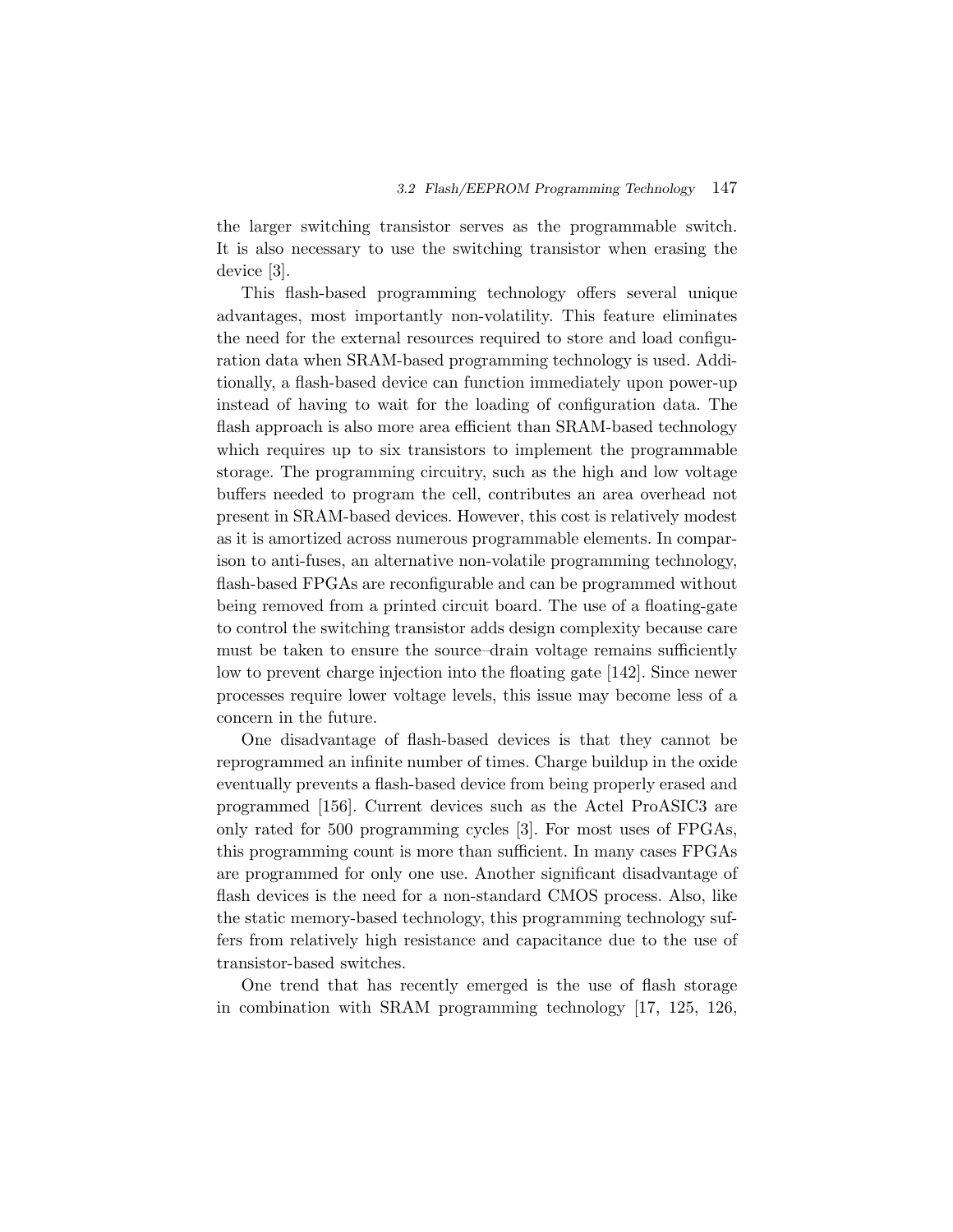#### 148 *Programming Technologies*

134, 234]. In these devices from Altera, Xilinx and Lattice, on-chip flash memory is used to provide non-volatile storage while SRAM cells are still used to control the programmable elements in the design. This addresses the problems associated with the volatility of pure-SRAM approaches, such as the cost of additional storage devices or the possibility of configuration data interception, while maintaining the infinite reconfigurability of SRAM-based devices. It is important to recognize that, since the programming technology is still based on SRAM cells, the devices are no different than pure-SRAM based devices from an FPGA architecture standpoint. However, the incorporation of flash memory generally means that the processing technology will not be as advanced as pure-SRAM devices. Additionally, the devices incur more area overhead than pure-SRAM devices since both flash and SRAM bits are required for every programmable element.

#### **3.3 Anti-fuse Programming Technology**

An alternative to SRAM and floating gate-based technologies is antifuse programming technology. This technology is based on structures which exhibit very high-resistance under normal circumstances but can be programmably "blown" (in reality, connected) to create a low resistance link. Unlike SRAM or floating gate programming technologies, this link is permanent. The programmable element, an anti-fuse, is directly used for transmitting FPGA signals. Two approaches have been used to implement anti-fuses. Dielectric anti-fuses are composed of an oxide–nitride-oxide dielectric positioned between N+ diffusion and polysilicon [93]. The application of a high voltage causes the dielectric to break down and form a conductive link with a resistance of typically between 100 and 600 ohms [55, 90]. This dielectric approach has been largely replaced by metal-to-metal-based anti-fuses. These anti-fuses are formed by sandwiching an insulating material such as amorphous silicon [88] or silicon oxide [61, 242] between two metal layers. Again, a high voltage breaks down the anti-fuse and causes the fuse to conduct. The advantage of this metal-to-metal anti-fuse is that the on resistance can be between 20 and 100 ohms [181] and the fuse itself requires no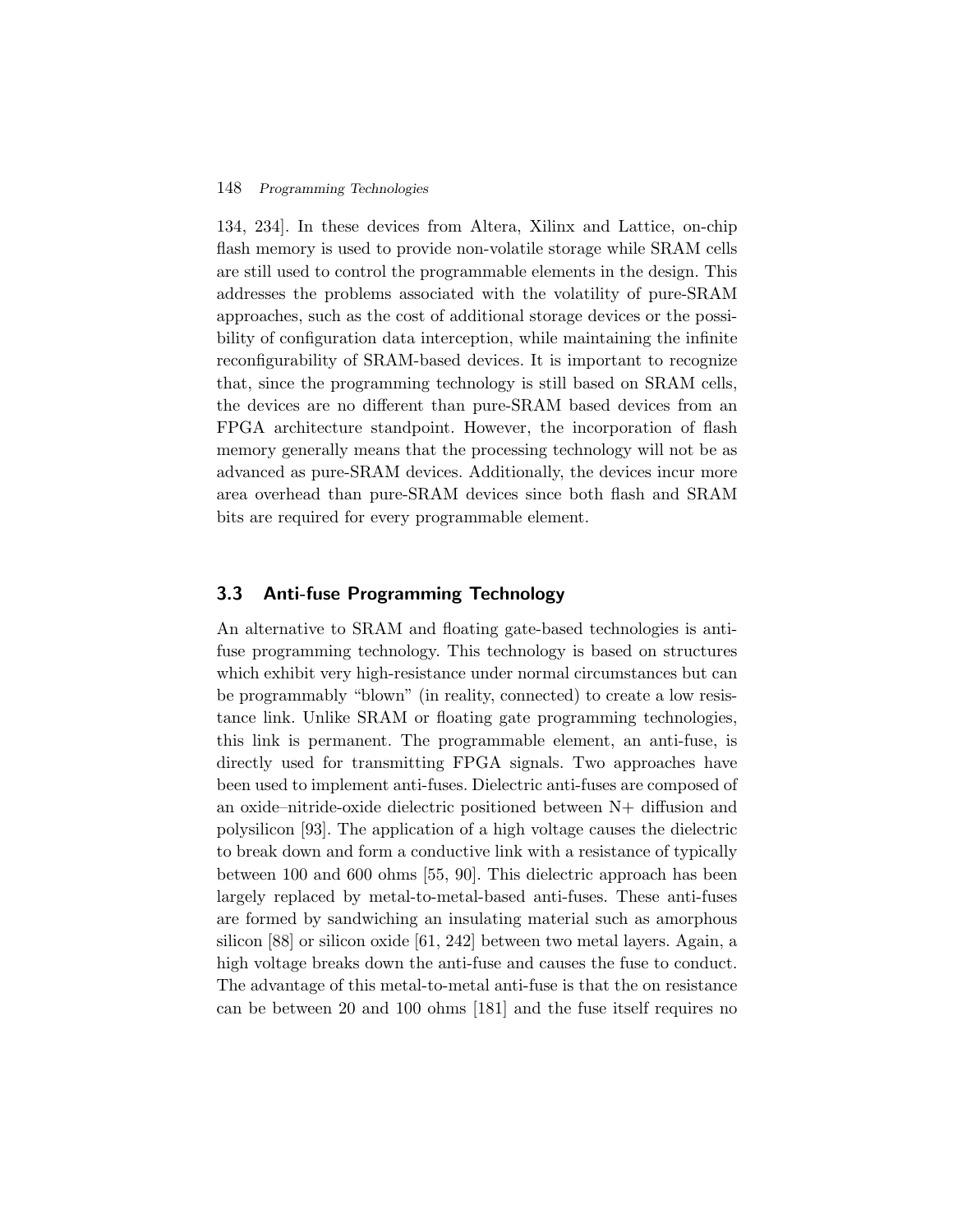silicon area. This metal-to-metal approach is used in recent FPGAs from Actel [2, 5] and QuickLogic [161, 162].

The primary advantage of anti-fuse programming technology is its low area. With metal-to-metal anti-fuses, no silicon area is required to make connections, decreasing the area overhead of programmability. However, this decrease is slightly offset by the need for large programming transistors that supply the large currents needed to program the anti-fuse. While this area can be amortized across a number of fuses with clever programming architecture, it contributes significantly to the total area. Anti-fuses have an additional advantage; they have lower on resistances and parasitic capacitances than other programming technologies. The low area, resistance, and capacitance of the fuses means it is possible to include more switches per device than is practical in other technologies. Non-volatility also means that the device works instantly once programmed. This lowers system costs since additional memory for storing the programming information is not required and it also allows the FPGA to be used in situations that require operation immediately upon power up. Finally, since programming, and hence transmitting the bitstream to the FPGA, need only be done once, this can be done in a secure environment which improves the security of the design on the FPGA. To further enable this security, current devices offer security modes which disable accesses through the programming interface once the device is programmed [2].

There are also significant disadvantages to this programming technology. In particular, since anti-fuse-based FPGAs require a nonstandard CMOS process, they are typically well behind in the manufacturing processes that they can adopt compared to SRAM-based FPGAs. Furthermore, the fundamental mechanism of programming, which involves significant changes to the properties of the materials in the fuse, leads to scaling challenges when new IC fabrication processes are considered. Indeed, there is some evidence that anti-fuses are no longer scaling as the most advanced devices use  $0.15 \mu m$  technology [2] which is many generations behind the technology used for new standard CMOS devices.

The inability to reprogram anti-fuses also makes them unsuitable for applications where configuration changes are required. Unlike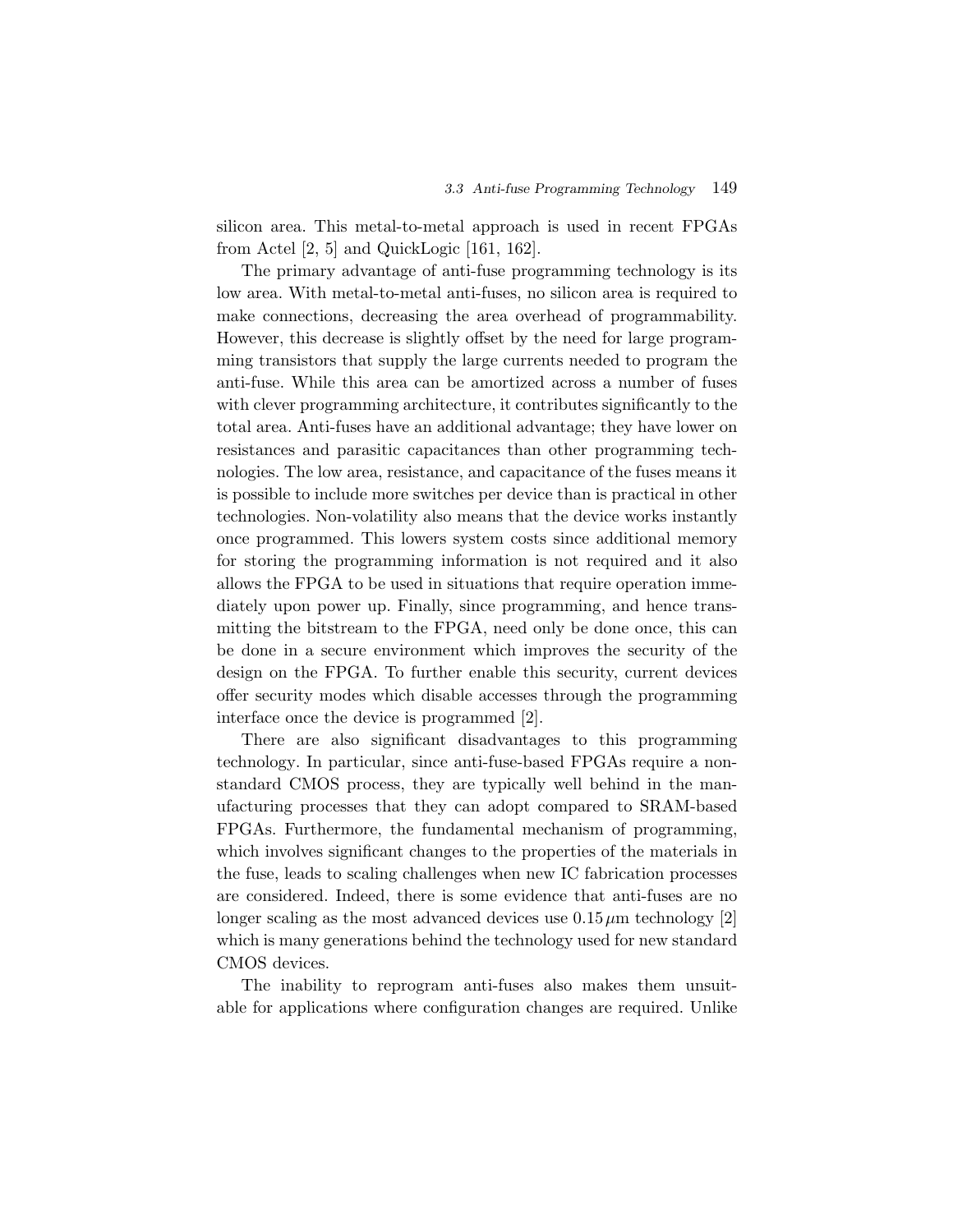#### 150 *Programming Technologies*

alternative technologies, in-system programming is not possible with these devices. Instead, special programmers must be used to program a device before it is mounted on a final product. Finally, the one-time programmability of anti-fuses makes it impossible for manufacturing tests to detect all possible faults. Some faults will only be uncovered after programming and, therefore, the yield after programming will be less than the 100% yield of SRAM or floating-gate devices. Some current devices are only expected to be programmed successfully with 90% confidence [2].

#### **3.4 Summary**

While the three programming technologies reviewed in this section are used in modern devices, SRAM-based programming technology has become the most widely used. Table 3.1 summarizes the differences between the different programming technologies. An ideal technology would be non-volatile and reprogrammable using a standard CMOS process and offer low on resistances and low parasitic capacitances. Clearly, none of the technologies satisfies all these requirements. One of the primary reasons SRAM technology has dominated is its use of standard CMOS manufacturing processes. For this same reason, the dominance of SRAM-based programming technology can be expected to continue for the foreseeable future of CMOS technology.

|  | Table 3.1 Programming technology properties summary. |  |  |  |
|--|------------------------------------------------------|--|--|--|
|--|------------------------------------------------------|--|--|--|

|                    | SRAM                               | Flash                    | Anti-fuse       |
|--------------------|------------------------------------|--------------------------|-----------------|
| Volatile?          | Yes                                | No                       | No              |
| Reprogrammable?    | Yes                                | Yes                      | No.             |
| Area (storage)     | High                               | Moderate                 | Low             |
| element size)      | (6 transistors)                    | $(1$ transistor)         | (0 transistors) |
| Manufacturing      | Standard                           | Flash                    | Anti-fuse       |
| process?           | CMOS                               | Process                  | needs special   |
|                    |                                    |                          | development     |
| In-system          | Yes                                | Yes                      | No              |
| programmable?      |                                    |                          |                 |
| Switch resistance  | $\sim\!\!500\text{--}1000\,\Omega$ | $\sim$ 500-1000 $\Omega$ | $20-100\Omega$  |
| Switch capacitance | $\sim$ 1-2 fF                      | $\sim$ 1-2 fF            | $<$ 1 fF        |
| Programming yield  | 100%                               | $100\%$                  | $> 90\%$        |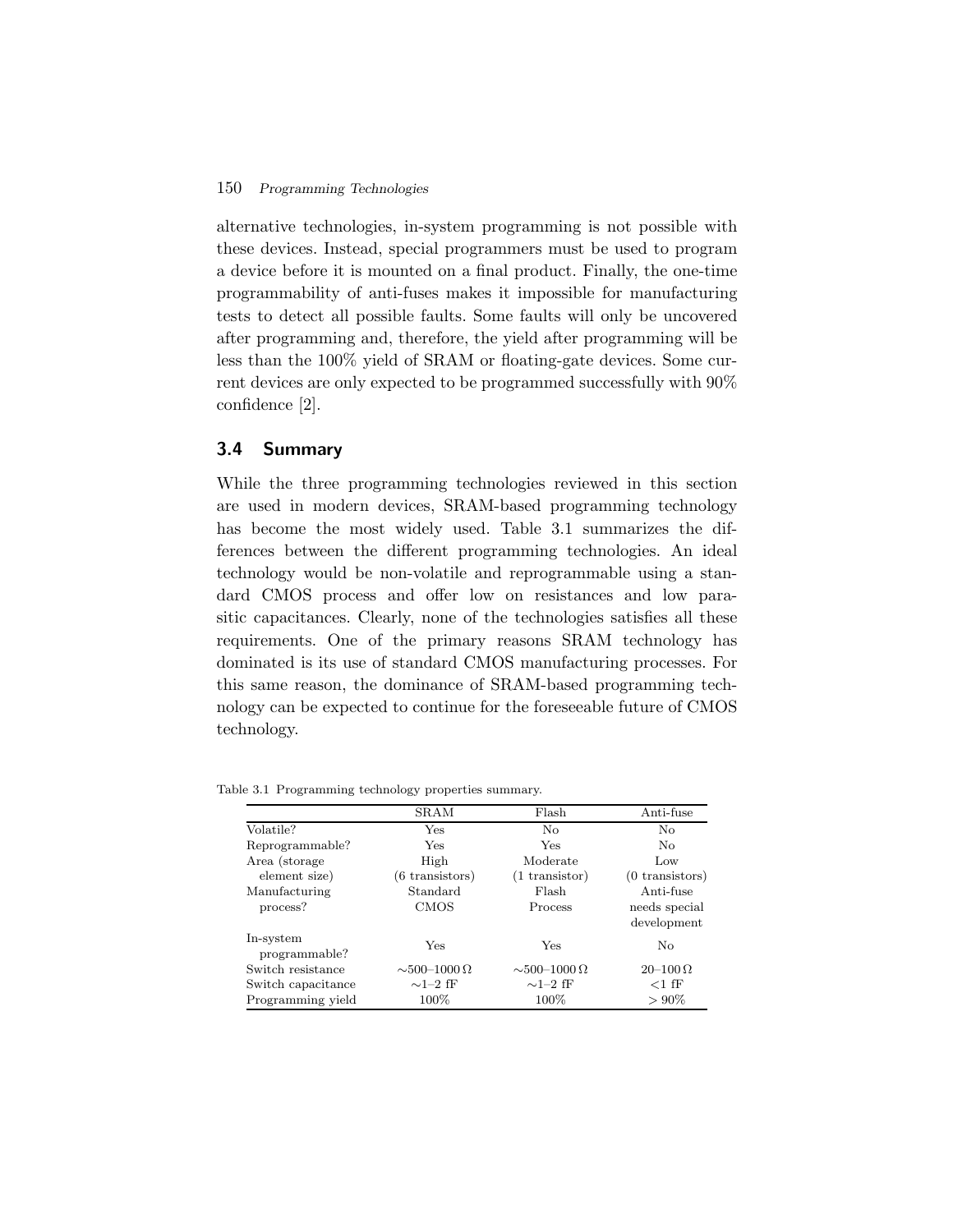## **4**

## **Logic Block Architecture**

FPGAs consist of programmable logic blocks which implement logic functions, programmable routing to interconnect these functions and I/O blocks to make off-chip connections. This section will review trends in logic block architecture while programmable routing and I/O architecture will be considered in Sections 5 and 6.

Although many of the fundamental challenges and issues in FPGAs involve programmable routing circuit design and architecture, the logic block architecture of an FPGA is also extremely important because it has a dramatic effect on how much programmable routing is required. In this section, we discuss the basic trade-offs in logic block architecture design and the nomenclature needed to describe it. Our analysis includes a discussion of heterogeneous mixtures of different logic blocks. To conclude the section, we survey a number of commercial architectures and describe how these architectures fit into previously defined models.

#### **4.1 FPGA Logic Block Fundamentals and Trade-Offs**

The purpose of a logic block in an FPGA is to provide the basic computation and storage elements used in digital logic systems. As used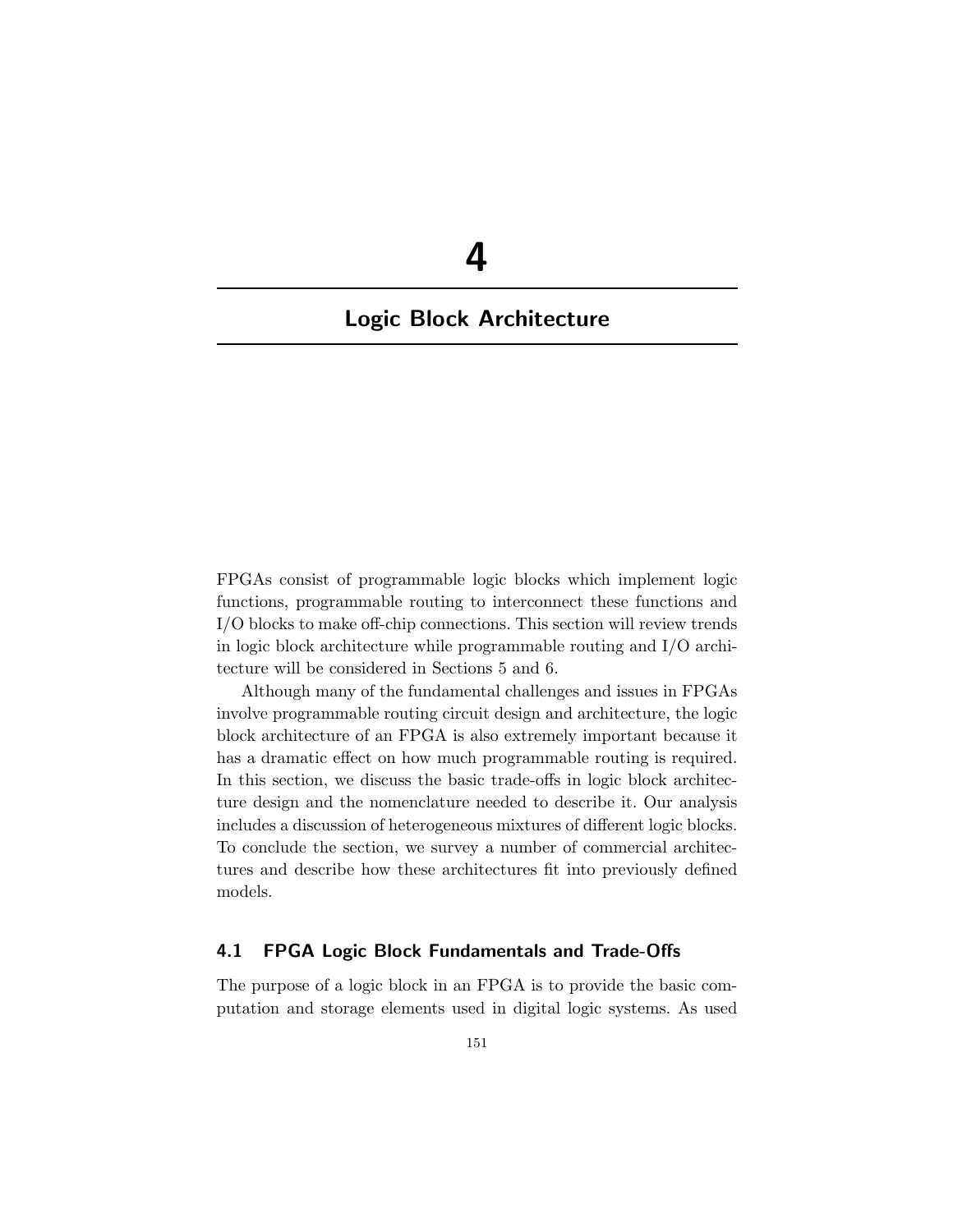in the original gate arrays, the most simple and un-specific way of providing this capability is to use a transistor as the basic logic element, and build gates and storage elements from it. This approach was indeed attempted in a commercial FPGA from the now-defunct company Crosspoint [144]. This kind of very fine-grained logic block, however, requires the use of large amounts of programmable interconnect to create any typical logic function. It will result in an FPGA that is bound to suffer from area-inefficiency (because programmable routing is expensive in terms of area), low performance (each routing "hop" is slow), and high power consumption (because of the higher capacitance of programmable interconnect that must be charged and discharged).

At the other extreme, a logic block could be an entire processor. This approach exists in the commercial space, although processors are mixed with some more fine grained logic blocks in a device [13, 188, 189, 195, 196, 228, 231, 235]. Such a logic block on its own would not have the performance gains that come from customizable hardware. In addition, if such a block was used to implement a 2-input AND gate, it would be incredibly inefficient, which illustrates the danger of using logic blocks that are too coarse-grained.

In between these extremes is a spectrum of logic block choices ranging from fine to coarse-grain logic blocks. FPGA architects over the last two decades have selected basic logic blocks made of transistors (noted above) [144], NAND gates [160], an interconnection of multiplexers [79], lookup tables [49], and PAL-style wide-input gates [217]. These choices were originally driven by intuitive insights on the part of architects, typically with very little data or analysis, with a few exceptions [79]. In this survey, we discuss how the research foundations for choosing a logic block were established, and then focus on the effect of logic block functionality on the three key metrics: area, speed, and power. In this discussion, we use silicon area as the proxy for cost, as is common. For a more detailed survey on the specifics of the logic blocks mentioned above, see [167] or [43].

In addition to a basic logic block, many modern FPGAs contain a heterogeneous mixture of different blocks, some of which can only be used for very specific functions, such as dedicated memory blocks or multipliers. These structures are very efficient at implementing specific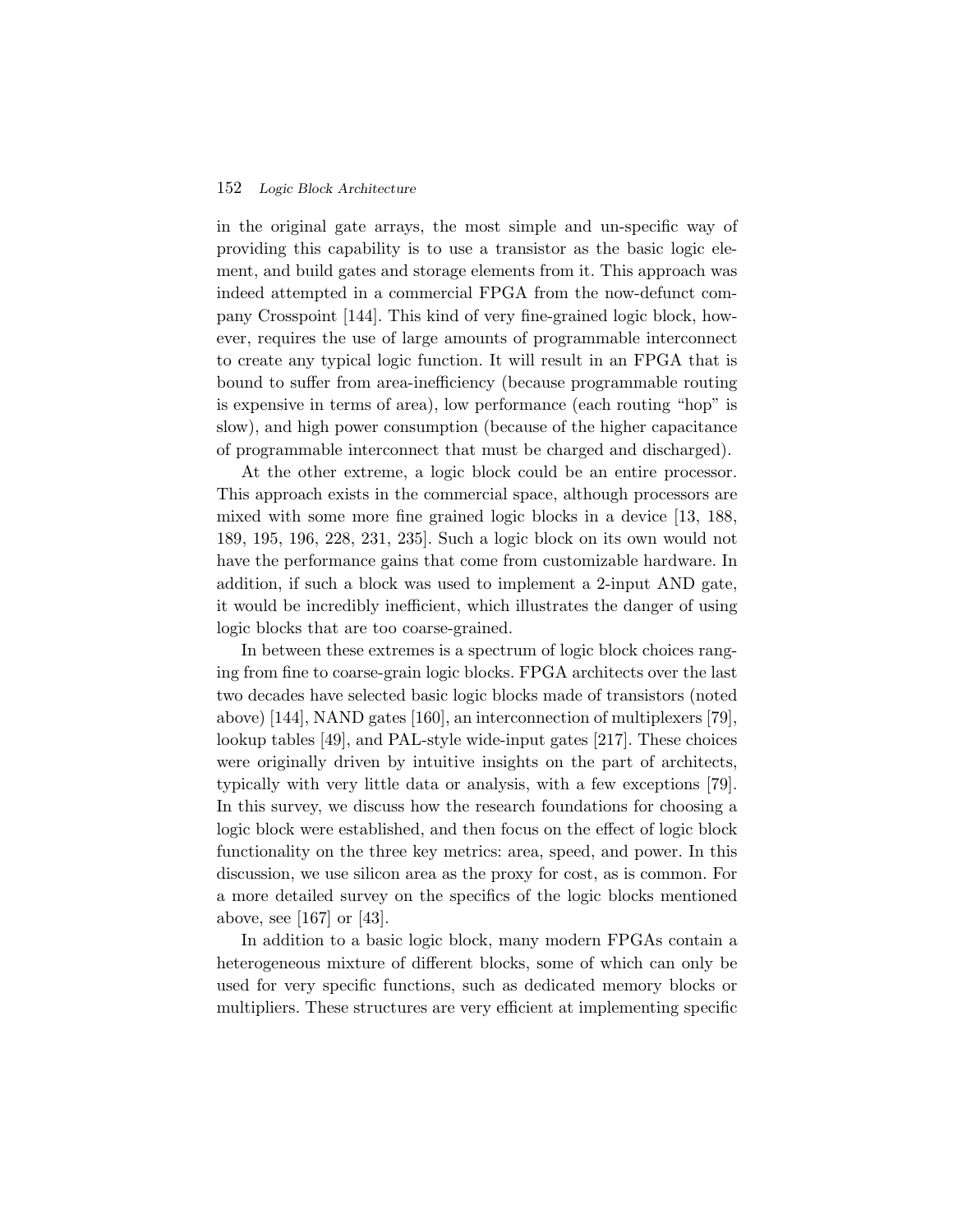functions, yet go to waste if unused. A central issue in FPGA architecture design is the selection of specific, hard circuits for inclusion in an FPGA. Section 4.8 will discuss these hard, heterogeneous circuit blocks in more detail.

#### **4.2 Methodology**

In general, we are interested in knowing the effect of an FPGA's architecture on the area-efficiency, speed, and power of a set of application circuits implemented in the FPGA. The set of applications represent the "target market" of the FPGA. Ideally, this set would include all digital hardware applications if just a single FPGA architecture could serve all possible markets, maximizing its advantage as a single standard device. Modern commercial practise requires the use of several architectural families to serve different market segments.

It is a common practise in FPGA architecture research to employ an empirical approach to study and explore different architectures. Here, application circuits are synthesized into different architectures through a CAD flow that is able to vary the architectural elements under study, as illustrated in Figure 4.1. This approach is similar to the one employed in computer architecture research [98], in which a number of software applications are compiled into different processor



Fig. 4.1 Architecture exploration empirical CAD flow.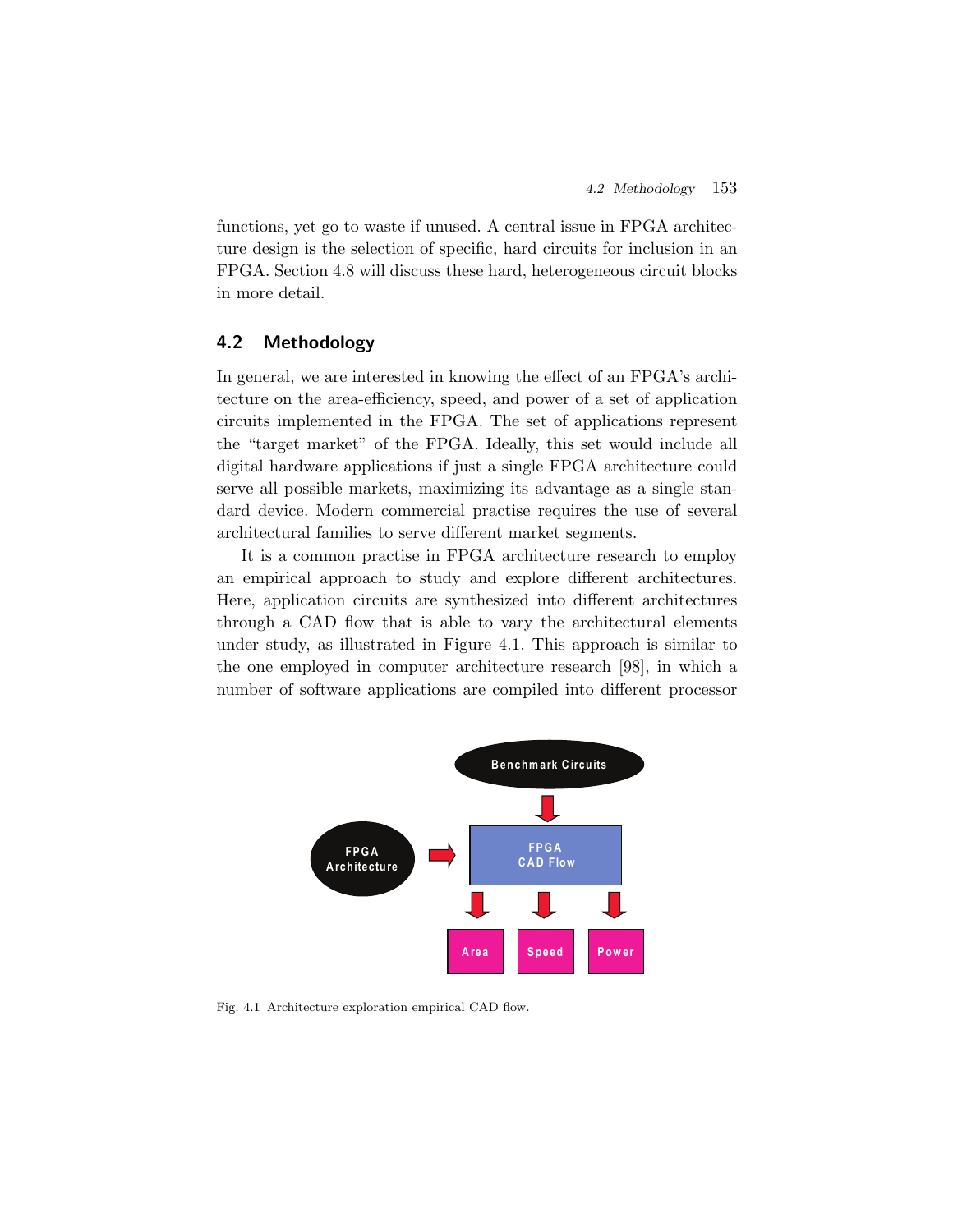architectures to determine the effect of processor architecture on performance. The only alternative to this kind of empirical approach is the use of a theoretical approach in which applications are modeled in a statistical/graph-theoretical way, and the mapping of an application onto an architecture is modeled through a probabilistic calculation or through other theoretical machinery. While there have been a number of attempts to do this [44, 52, 78, 79, 91, 159, 244] these studies have necessarily focused on a fairly narrow spectrum of architectures and tools. They have typically been used to study routing architecture, rather than logic block architecture. As an aside, the use of theory in architecture research remains an open and possibly important question, if some fundamental and usable theory can be created.

There are four aspects of an experimental flow used to study architecture that need to be described when presenting experimental results:

- (1) *The depth of the CAD flow*. This depth represents how far through synthesis, packing, placement, and routing the circuits are processed. (A survey of all these standard steps in the FPGA CAD flow has been covered in a previous issue [54].) The deeper the CAD flow, the more precise and believable the results, but deeper flows require a great deal more development effort and computation time.
- (2) *The quality of the CAD tools used*. Low-quality tools can give misleading architectural results. It is thus important to both use the best tools available in CAD flows and to realize that a breakthrough in CAD tool development could dramatically impact conclusions from experimental studies and possibly the body of FPGA architectural knowledge. Yan et al. studied this issue [237] and described several situations where specific tools could create misleading architectural conclusions.
- (3) *The set of benchmark circuits used*. The quality of results depends on how representative the benchmark circuits are with respect to typical circuits created by target users of a device.
- (4) *The quality of the models and tools used to determine area, speed, and power.* For example, full timing analysis with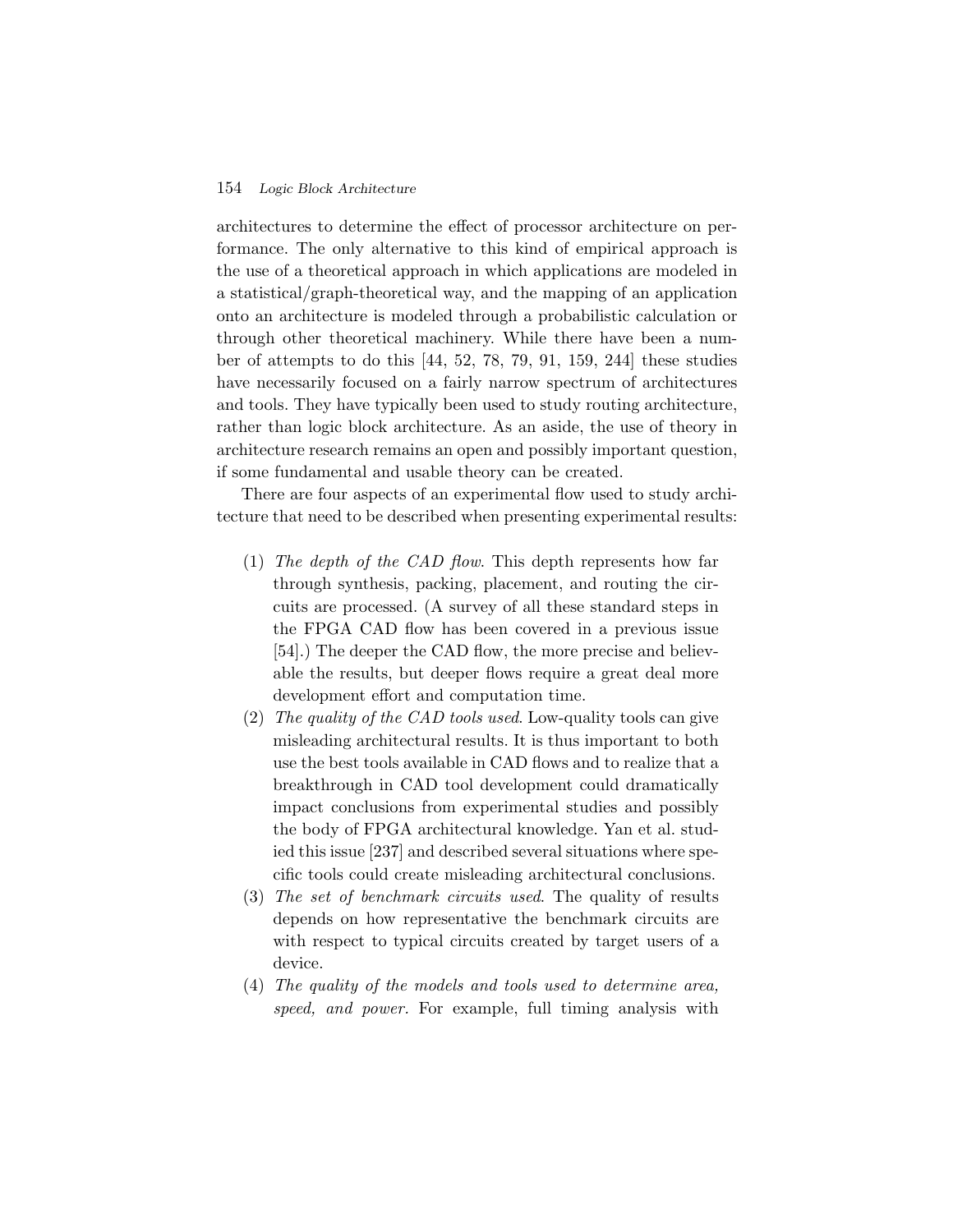proper RC delay models can be used to evaluate circuit speed, or maximum logic block depth can be used as a proxy. The latter, of course, is much less accurate than the former, and does not account for significant routing effects.

We now explore some specific trade-offs in FPGA logic block architecture.

#### **4.3 Logic Block Trade-Offs with Area**

FPGA area-efficiency is a key metric because the size of the FPGA die dictates a significant portion of its cost, particularly for devices with a large logic capacity. (For smaller devices, I/O and packaging also become significant in the cost of the devices; we discuss I/O in Section 6.)

To understand area-efficiency trade-offs we must have a clear definition of it. Area-efficiency can only be defined given a set of target benchmark circuits,  $B_i$ . If we are interested in comparing a set of FPGA architectures,  $F_j$ , then each benchmark circuit  $B_i$  must be synthesized into the architecture  $F_j$  and the resulting area required is measured and labeled as  $A_j^i$ . Here it is important to note that in most such architectural exploration, the size of the FPGA array of logic blocks (and typically the amount of routing supplied in that array) is allowed to vary to meet the need of a particular circuit in a particular architecture — that is, the size of the array and routing is varied until the minimum needed is determined. This notion has been, at times, controversial because most engineers think of an FPGA as a device which is fixed in size and that does not vary in response to the needs of the application circuit except in a very coarse way across the different sizes in a commercial device family. FPGA architects have permitted this more fine variation as a necessary way to determine the quality of an architecture with more precision than a few fixed devices would allow.

Once the area  $A_j^i$  of every circuit implemented in a specific architecture is known, the areas are typically normalized to a base case architecture (i.e.,  $j = 1$ ) and averaged across all  $B<sub>i</sub>$  benchmarks, often using the geometric average. Thus, for each architecture, a single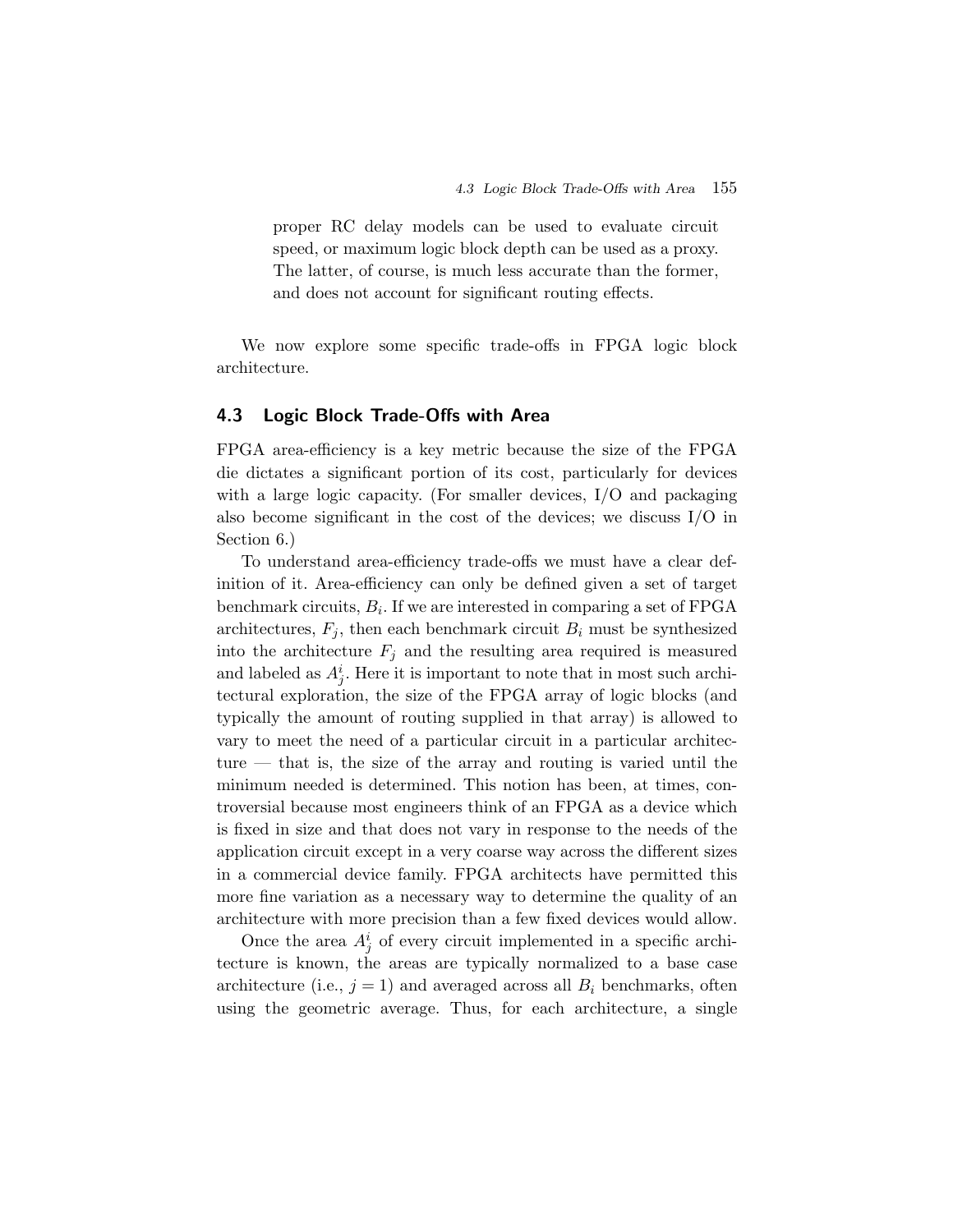average area number represents its efficiency with respect to the base architecture.

For a homogeneous FPGA array (one that employs just one type of logic block) the fundamental area trade-offs of an architecture are as follows:

- As the functionality of the logic block increases, fewer logic blocks are needed to implement a given design. Up to a point, fewer logic blocks reduce the total area required by a design.
- As the functionality of the logic block increases, its size (and the amount of routing it needs per block) increases.

If we label the number of logic blocks required to implement circuit  $B_i$  on architecture  $F_j$  as  $N_j^i$  and the sum of the logic block area and surrounding routing area required to implement each of those blocks as  $LR_j^i$ , then the area of a given benchmark circuit on an architecture is

$$
A_j^i = N_j^i \times LR_j^i. \tag{4.1}
$$

This relationship implies that an FPGA architect should increase logic block functionality up to the point that the gain in area efficiency due to a reduced number of blocks is offset by the growth in the size of the logic and routing area of an individual block.

These fundamentals were first articulated in [168, 169] using a fairly limited depth of CAD flow (only global routing) and simple area models. More recently, [7, 8, 9] employed the deep CAD flow and highquality area models of [37] to re-explore area trade-offs with much higher quality synthesis, placement, and routing tools.

The more recent area models are worthy of note. To determine the area of the logic and routing, all structures are designed at the transistor level (both the logic and the programmable routing fabric) and each transistor is sized with a proper circuit design approach, typically with the goal of minimizing the area-delay product of basic circuit structures. The total area is measured in terms of minimum-width transistor areas (MWTAs) wherein the relative silicon area of each transistor is normalized to the area of a minimum sized transistor in the process. This normalization allows for process-independent comparisons. With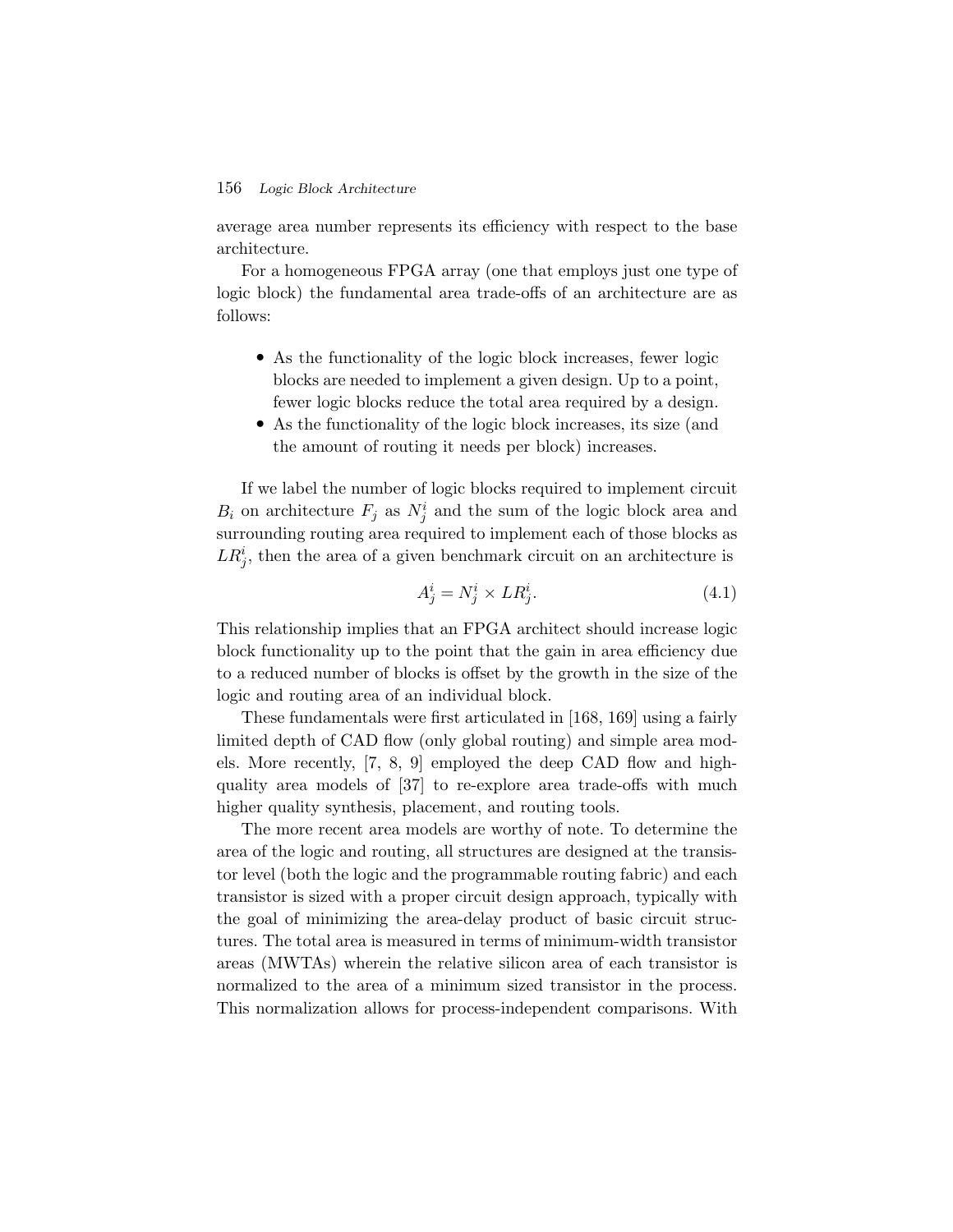this area model, each distinct transistor incurs a fixed area cost and increasing the width of the transistor amortizes the fixed cost such that a transistor with twice the minimum width requires less area than two independent minimum width transistors. Further details of this area model can be found in [37].

The work of [7, 8, 9] first explored the effect of lookup table (LUT) size on area and speed performance. Figure 4.2 illustrates the basic trade-off discussed above, for area. The  $X$ -axis of Figure 4.2 is the size of the lookup table (or  $K$ , the number of inputs to the lookup table). For this architecture, a "cluster" size of 1 was used, which means that each logic block contained exactly one LUT and flip–flop. The lefthand Y-axis (and dashed line) of Figure 4.2 gives the area of the logic block and its surrounding routing while the right-hand Y -axis (and solid line) of Figure 4.2 gives the geometric average of the number of  $K$ -input LUT/flip–flop blocks needed to implement the 28 circuits used in the experiment.

This experiment illustrates the fundamental trade-offs described above — as the LUT size  $(K)$  increases, the number of LUTs required to implement the circuits significantly decreases. However, the area cost



Fig. 4.2 Number of logic blocks and area/block vs. logic block functionality [7].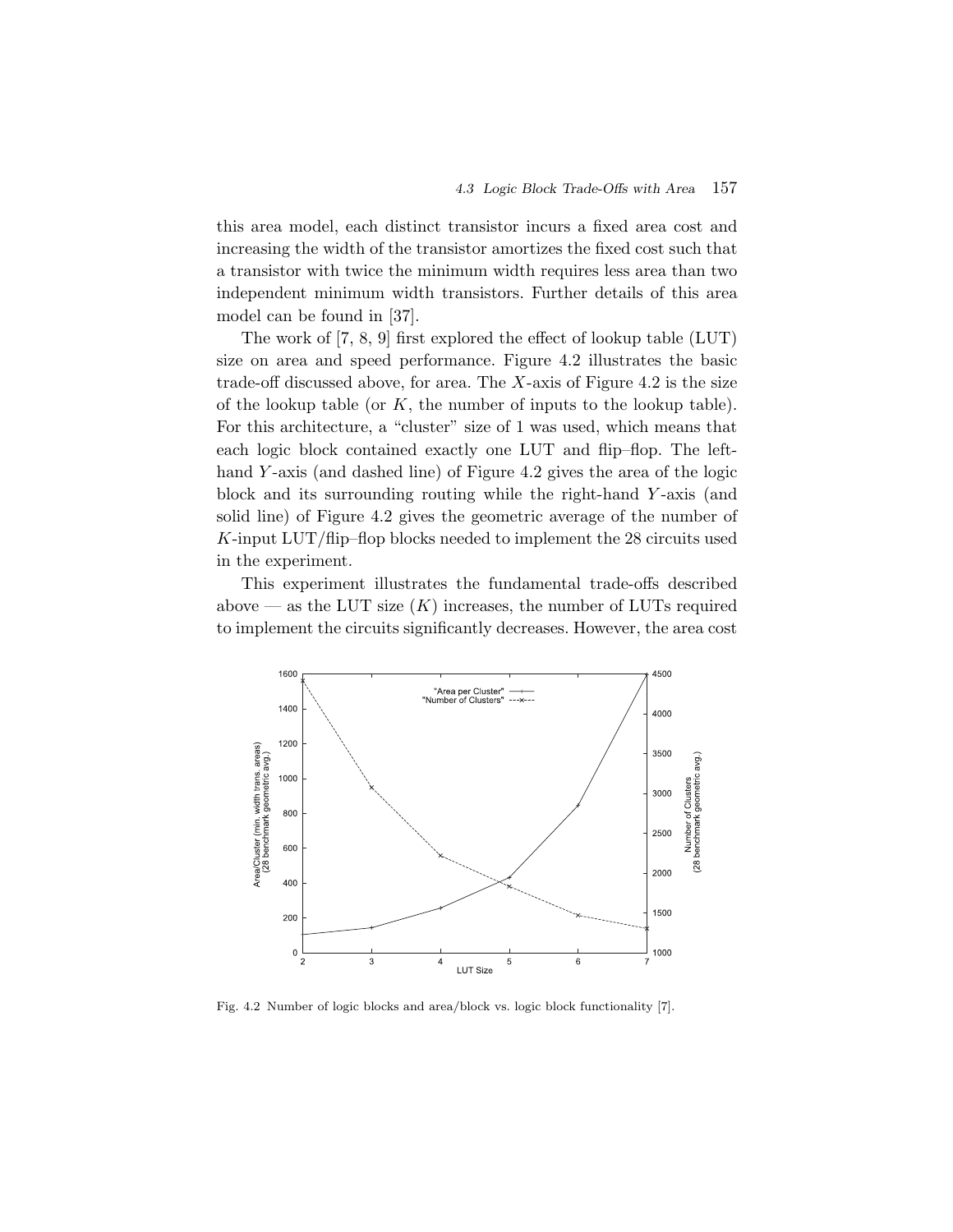of implementing the logic and routing for each block increases significantly with  $K$  due to the following reasons:

- (1) The number of programming bits in a  $K$ -input lookup table is  $2^K$ , indicating an exponential area increase with K, and
- (2) The number of routing tracks surrounding the logic required for successful routing increases as the number of pins connecting into the logic block increases (as determined by  $K$ ). It is fundamentally true that increasing the number of pins connected to a logic block requires an increase in the number of tracks per channel, as first modeled by El Gamal [78].

When the two curves of Figure 4.2 are multiplied to obtain the total area, the curve of Figure 4.3 is obtained. This curve shows that, at first, a reduction in block count reduces total area, but then an increase in block size leads to an area increase as the LUT size increases. This curve is typical of any area versus granularity experiment in FPGA architecture.



**Total FPGA Area - Single-LUT/Flip Flop Logic Block**

Fig. 4.3 Total area of FPGA vs. LUT size [7].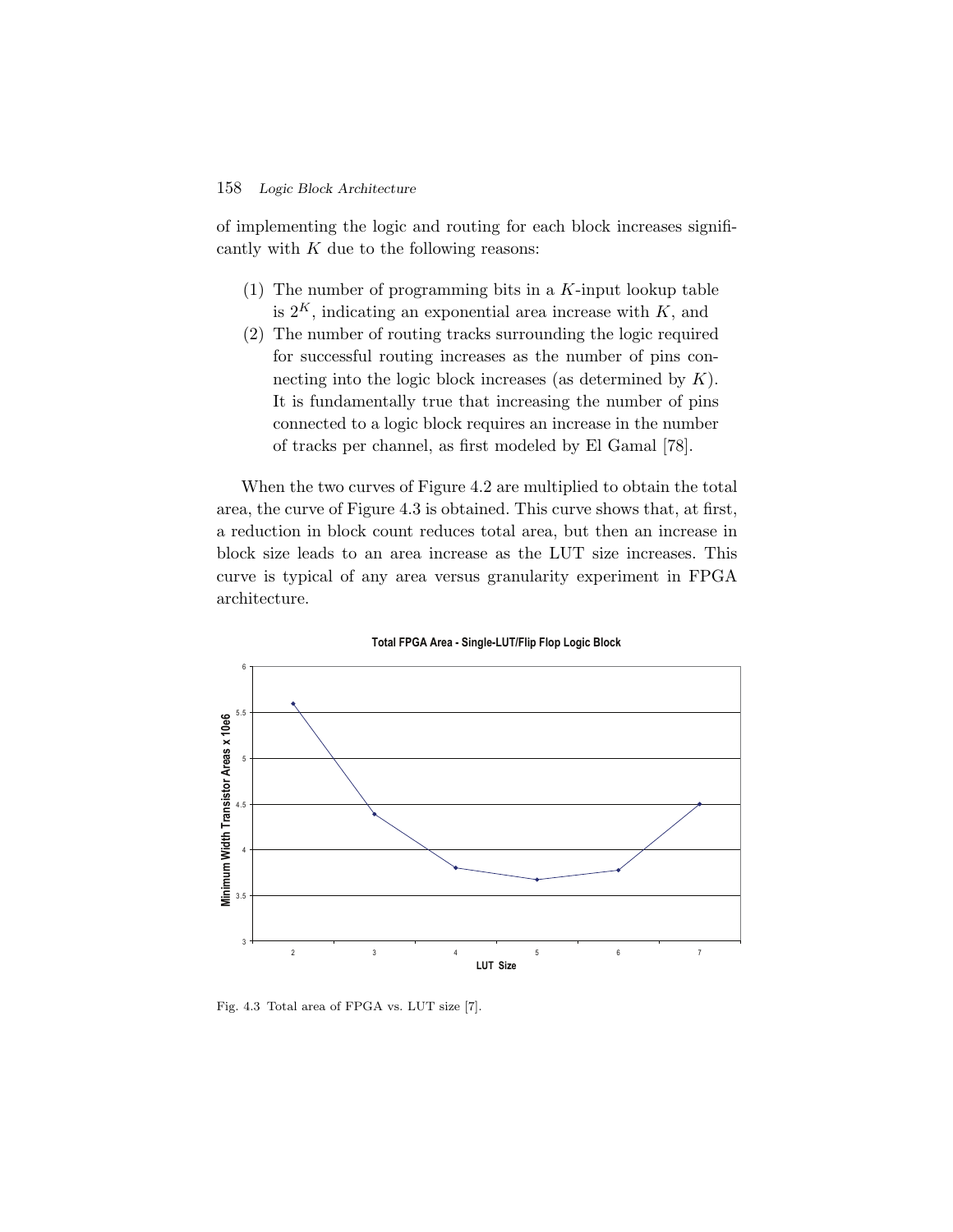

Fig. 4.4 FPGA basic logic element and cluster [37].

An alternate way to change the granularity of an FPGA logic block is to use clusters of LUTs and flip–flops. This hierarchical approach is now commonly used in most industrial FPGAs. Here, several basic logic elements are grouped together and programmably connected by a local interconnect structure, as illustrated in Figure 4.4 from [37], which uses a LUT/flip–flop basic logic element grouped into a cluster of size N. By increasing logic block granularity in this manner (as opposed to growing it by making the LUT size larger) the size of the logic and internal routing to supply the complete crossbar connectivity within the cluster only grows quadratically (vs. exponential growth for LUT size increases).

In general, there are fewer inputs to the cluster from the external inter-cluster routing than the total number of inputs to the basic logic elements inside the cluster. This reduction is possible because cluster input signals are often used as inputs to multiple logic elements in clusters with a sufficient number of logic elements. This observation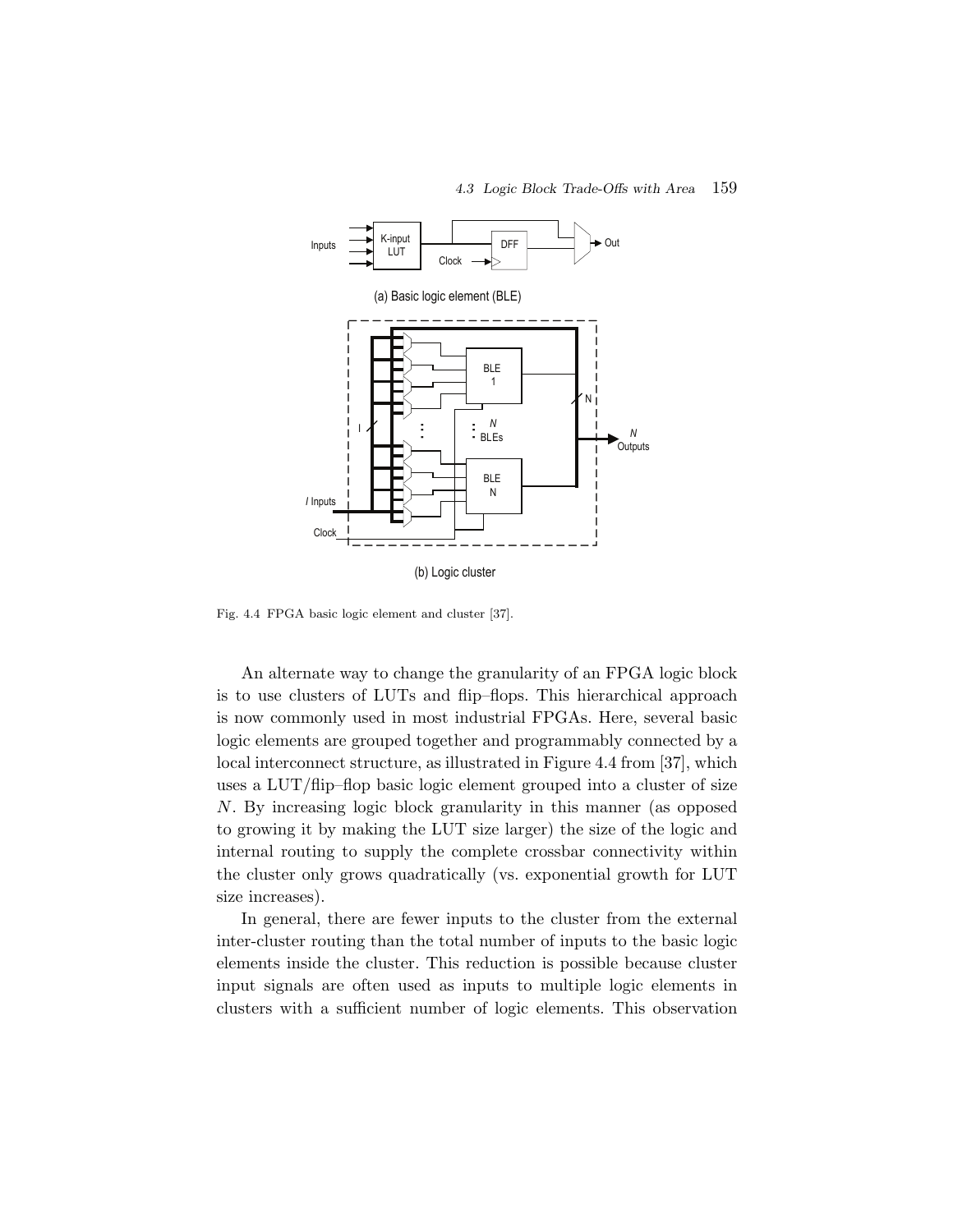was first captured in an equation for clusters of  $N$  4-input lookup tables by Betz and Rose  $[34]$ : I, the number of pins needed to fully occupy a cluster of N 4-input lookup tables is  $2N + 2$ , as opposed to the total number of input pins on all basic logic elements, 4N. Ahmed et al. [7, 8, 9] later generalized this relationship for N-sized clusters of K-input lookup tables:

$$
I = \frac{K}{2}(N+1),
$$
\n(4.2)

which is significantly less than the maximum of  $KN$ .

Typically, intra-cluster routing in contemporary LUT-based FPGAs does not exhibit full crossbar connectivity. One study [129] determined that at least half of the connections between cluster inputs and logic element inputs can be removed and between 50% and 75% of the feedback connections from logic element outputs to logic element inputs can be removed with no impact on delay or the number of logic clusters required. This switch depopulation results in about a 10% area reduction for FPGAs with cluster sizes similar to commercial offerings. The reduction in intra-cluster routing flexibility requires an FPGA router to extend the search for wiring paths into logic clusters. This extended search can increase routing time by up to a factor of four [129].

#### **4.4 Speed Trade-Offs**

For a homogeneous FPGA array that employs just one type of logic block, fundamental architectural effects on speed include:

- As the functionality of the logic block increases, fewer logic blocks are used on the critical path of a given circuit, resulting in the need for fewer logic levels and higher overall speed performance. A reduction in logic levels reduces the required amount of inter-logic block routing, which contributes a substantial portion of the overall delay.
- As the functionality of the logic block increases, its internal delay increases, possibly to the point where the delay increase offsets the gain due to the reduced logic levels and reduced inter-logic block routing.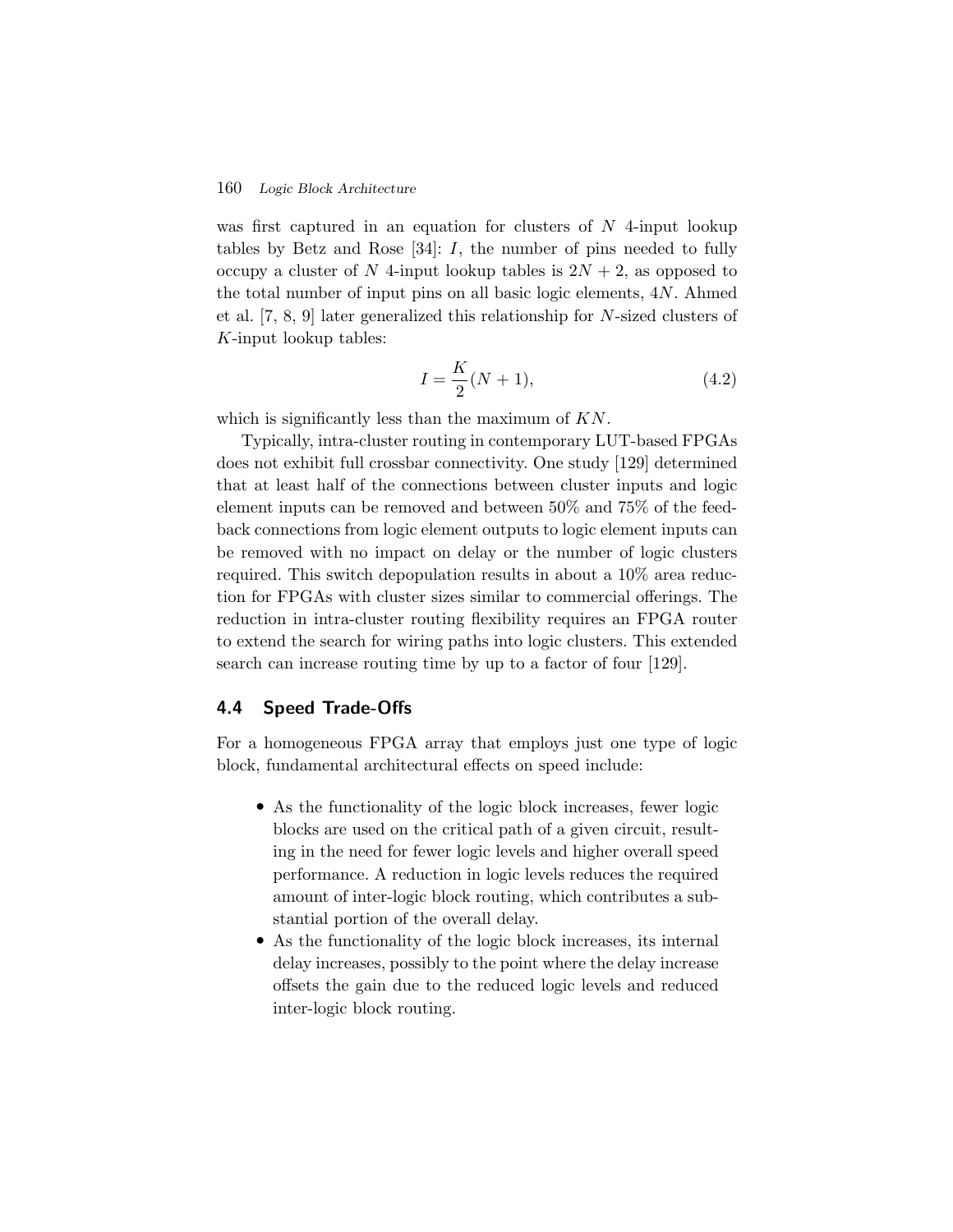*4.4 Speed Trade-Offs* 161



Fig. 4.5 Number of LUTs on critical path & LUT delay vs. LUT size [7].

Ahmed [7] explored this trade-off in a series of experiments, as illustrated in Figure 4.5. The figure gives the average number of levels of LUTs (called BLE for "basic logic element" in the figure) on the critical path across a suite of 28 circuits, for different LUT sizes. The figure also shows the intrinsic delay of circuits mapped to different LUT sizes. For these experiments the full CAD flow including synthesis, technology mapping, packing, placement, and routing was performed. Area and delay information for the placement and routing tools was determined through transistor-level sizing of the FPGAs resources [7].

Total FPGA delay as a function of LUT size includes the routing delay for each level of logic. This total critical path delay is plotted versus LUT size in Figure 4.6 for cluster sizes ranging from 1 to 10. The figure shows that as both LUT and cluster size increase, the critical path delay monotonically decreases with diminishing returns. There are significant returns to increasing LUT size up to six and cluster size up to three or four. Recent trends in commercial architectures have indeed moved toward larger LUT sizes to capture these gains [135, 231].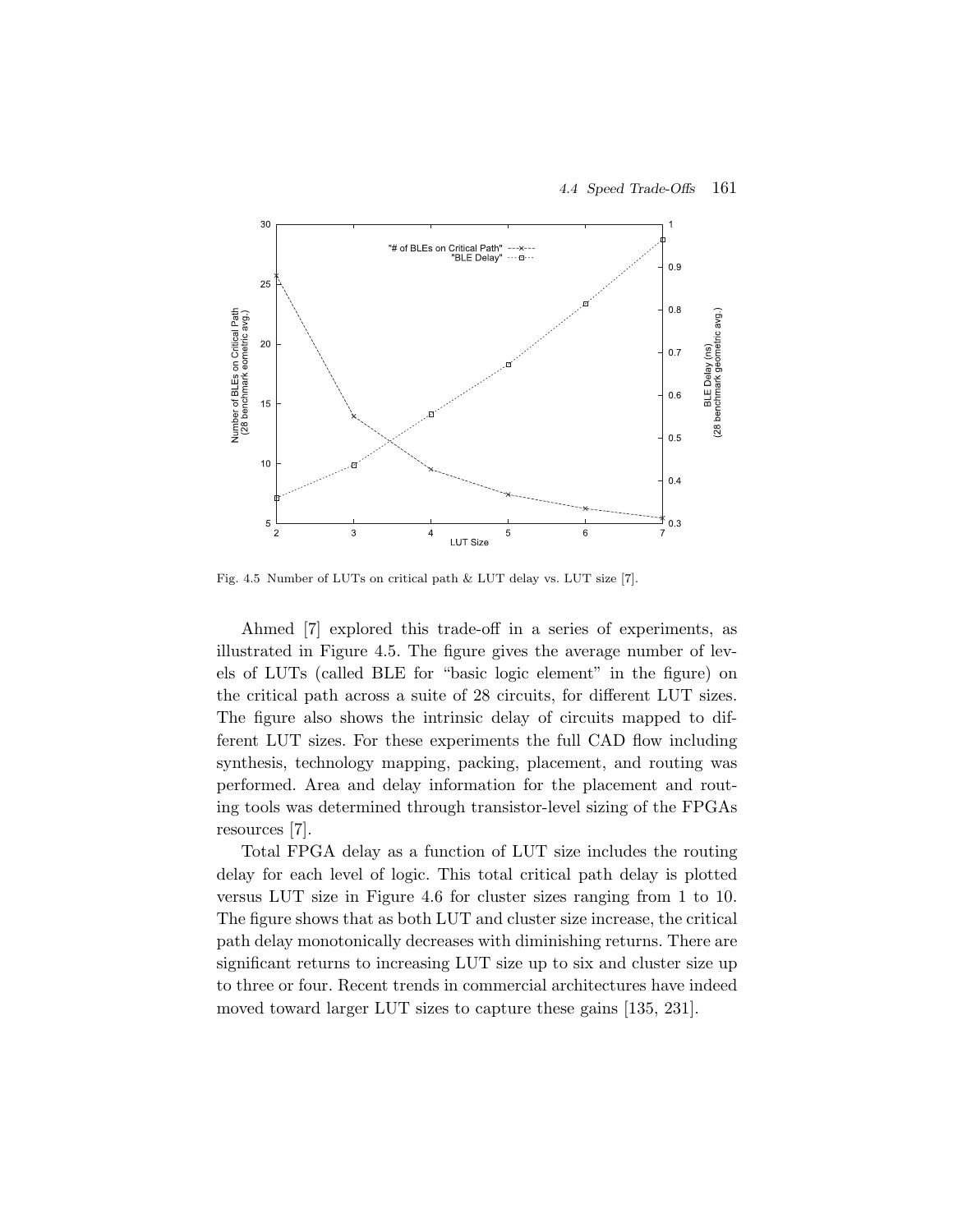

Fig. 4.6 Total critical path delay as a function of LUT and cluster size [7].

#### **4.5 Logic Block Power Trade-Offs**

Power consumption in FPGAs, as with all integrated circuits, is generally divided into two categories: dynamic power and static power. Dynamic power is the power consumed by the transitioning of signals on the device. Even in the absence of signal transitions, power continues to be consumed and that power consumption is known as static or leakage power. For FPGAs, dynamic power consumption trade-offs exist that are similar to those described above for area and speed. Results from [138] suggest that the best logic block architectures for area are also the best logic block architectures for power consumption. This assessment is likely a result of the basic nature of power consumption, capacitance tracks with area, so a reduction in area results in a related reduction in power consumption. Li et al. [138] concludes that the best LUT and cluster sizes in terms of area-efficiency from [7] are also the best sizes for minimized dynamic power consumption.

More recently, Cheng et al. [56] showed how to optimize a logic block architecture in concert with dynamic and static power reduction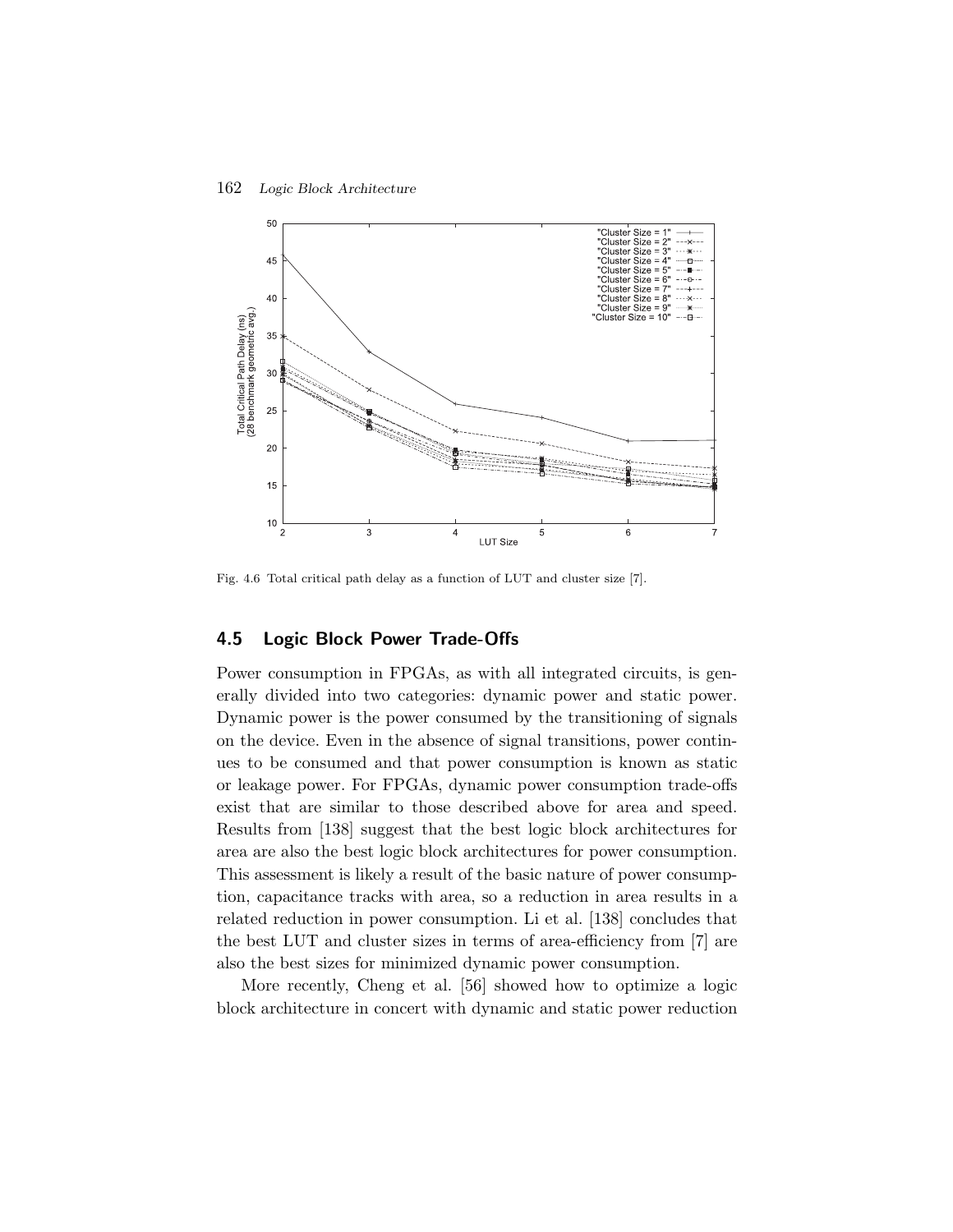techniques. For a fixed, standard 4-LUT architecture, it was shown that sleep transistors and threshold voltage settings can be used to achieve significant power consumption reductions.

#### **4.6 PLA/PAL-Style Types of Logic Blocks**

Although lookup-table-based logic blocks dominate commercial FPGA architectures, AND/OR-based programmable logic blocks have also received consideration. A variable AND array, fixed OR-plane PAL style of logic is the most common AND/OR configuration. Cong et al. [65] showed that a fairly small PAL-like structure, with 7–10 inputs and 10–13 product terms obtains performance gains of up to 33% for a 27% increase in area. With a different routing architecture, it was possible to improve performance by up to 27% while also reducing area by 17%. Earlier, Kouloheris and El Gamal [116, 117, 118] showed that K-input multiple-output PAL-style logic blocks were more areaefficient than 4-input LUTs but PAL-based implementations typically consumed excessive static power.

#### **4.7 Heterogeneous Mixtures of Soft Logic Blocks**

Our previous discussion on basic area, speed, and power trade-offs versus logic block and cluster size assumed a homogeneous array of logic blocks. The trade-offs, with larger LUT and cluster sizes being advantageous for speed but smaller sizes being best for area, however, suggest that a mixture of two kinds of logic blocks may be better than a homogeneous approach. A choice of logic resources allows a CAD tool to appropriately select which of the resources to use.

This idea was first explored in [97]. A mixture of two different sizes of lookup tables was investigated to determine if the resulting FPGA could be more area efficient than a homogeneous offering. The experimental flow used to evaluate the architecture only went as deep as logic synthesis, as the authors developed a new heterogeneous technology mapping tool that could synthesize logic circuits into fixed ratios of two different sizes of lookup tables. To determine area, they counted the total number of bits in the lookup tables, and the number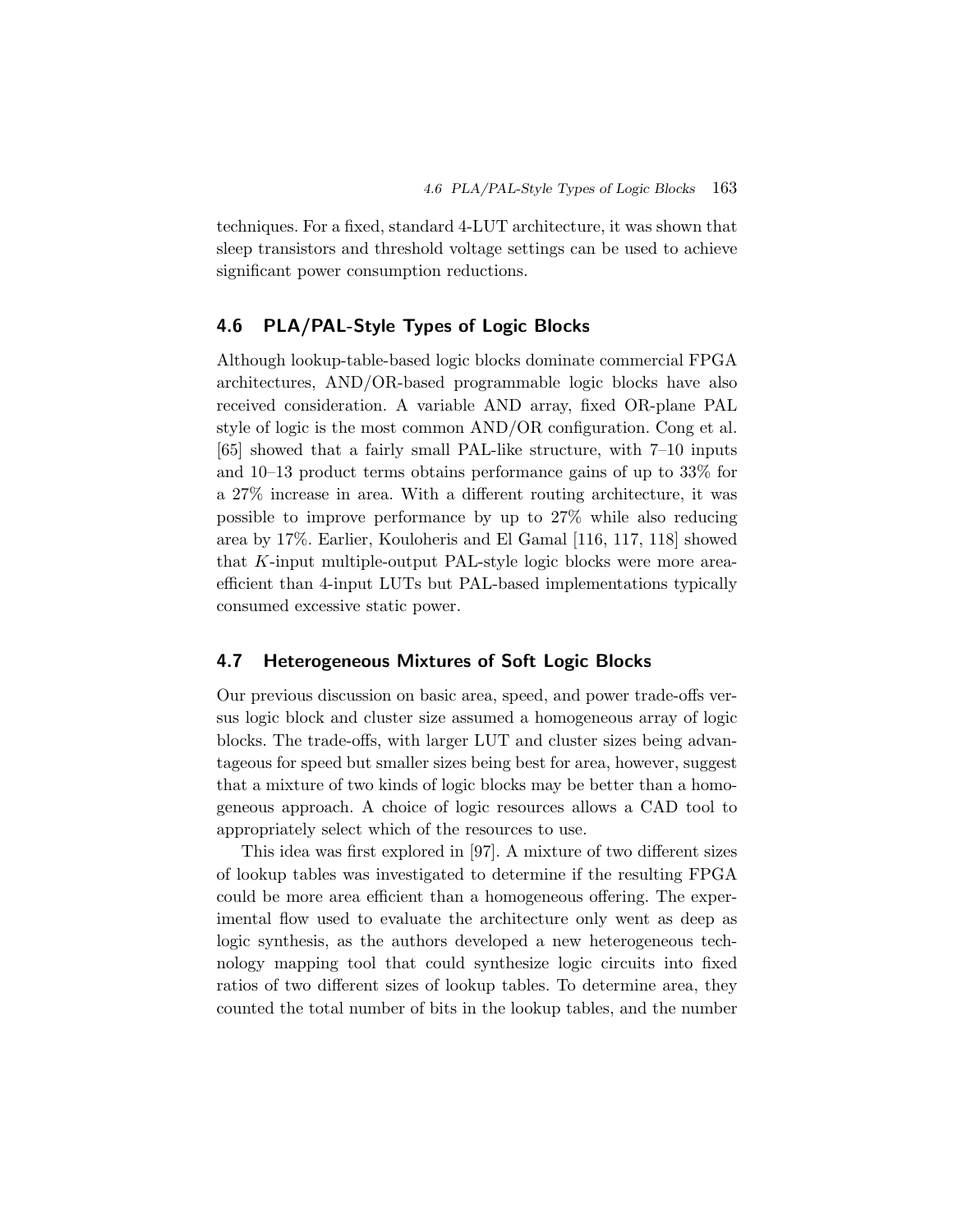of pins connected via routes. They concluded that, compared to a homogeneous 4-LUT logic architecture, a small  $(10\%)$  reduction in pin count could be obtained with a mixture of 5-input and 2-input lookup tables, or 4-input and 2-input lookup tables. In addition, they showed a reduction in pins for a 6-input/4-input LUT combination, but a fairly significant increase in the total number of LUT bits. They suggested, without showing experimental evidence, that this combination would have good speed–area benefits due to the presence of the faster, 6-input LUT.

Similarly, in [66], it was found that a heterogeneous mixture of 3-LUTs, 4-LUTs, 5-LUTs, and 6-LUTs offered a performance improvement of at least 25% over the homogeneous FPGA consisting of only one type of those LUTs. Compared to the heterogeneous FPGA, the homogeneous 3-LUT FPGA was  $34\%$  smaller while the homogeneous 6-LUT FPGA was 137% larger. Again, this study only considered the CAD flow up to technology mapping.

Kaviani and Brown [112, 113] proposed employing a mixture of PAL-like logic blocks and LUT-based logic blocks in a single architecture. The PAL blocks provide improved circuit speed and the LUT blocks provide area efficiency. Their experiments, also performed at the depth of technology mapping, suggested that there were significant area gains possible with these heterogeneous mixtures.

#### **4.8 Heterogeneity**

Up to this point, we have discussed the architectural trade-offs of a specific logic block choice or mixtures of different general purpose logic blocks. By contrast, any function that is implemented directly in *specific-purpose logic* on the FPGA will typically have superior area, speed, and power consumption over its implementation in generalpurpose logic blocks. However, if the function is not used in a target application, the silicon area devoted to the function will be wasted, causing a net reduction in area efficiency. These observations imply a rich field of architectural trade-offs for FPGAs with a *heterogeneous* mixture of general-purpose logic blocks and specific-purpose logic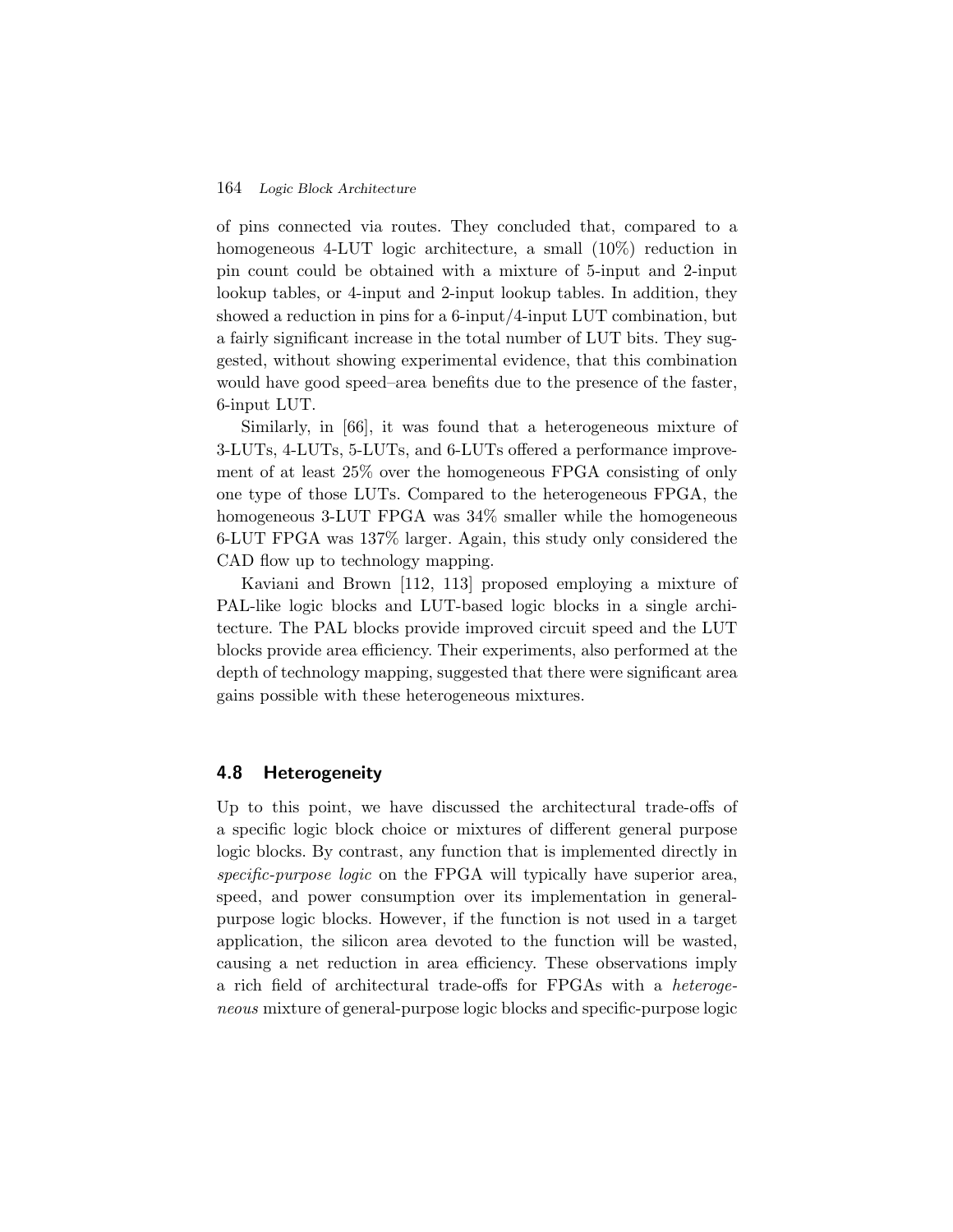blocks. The key questions in this domain are:

- (1) Which kinds of specific logic functions should be implemented?
- (2) What should be the ratio of specific functions to general purpose functions?
- (3) What can be done about specific-purpose logic blocks that are not used in a specific application?

To address these questions we provide some nomenclature. The *soft logic fabric* of an FPGA is the array of combinational logic elements, each consisting of a logic function implemented as a gate or LUT, that is connected through a programmable routing fabric. Any other circuitry employed in the device is a *hard circuit structure* which we define as a structure that allows the implementation of a logic function that could *also be implemented in the soft logic fabric*. By this definition, a dedicated flip–flop inside a logic block is considered a hard circuit structure, since it is possible to build flip–flops from an interconnection of programmable LUTs or gates. Dedicated flip–flops are now universally used in commercial FPGAs, although some early FPGAs were built without them [1, 144]. In addition, modern commercial FPGAs contain dedicated logic within each general purpose block to support arithmetic carry and sum functions [18, 21, 22, 23, 24, 25, 221, 224, 225, 227, 228, 229, 231] and some memory functions [23, 231].

It is appropriate to distinguish between two kinds of heterogeneity: one kind is exemplified by the flip–flop and dedicated carry logic which appears alongside the combinational logic in every logic block that makes up the soft logic fabric. This type of heterogeneity represents *soft fabric heterogeneity*. An FPGA with only soft fabric heterogeneity can be constructed from an array of identical tiles, each containing the basic soft logic block and soft fabric heterogeneous elements.

A second type of FPGA heterogeneity involves independent blocks of logic that are not paired with soft combinational logic elements. In this case, distinct tiles containing dedicated hard circuit structures are added to the array of tiles. For example, multi-bit block RAMs that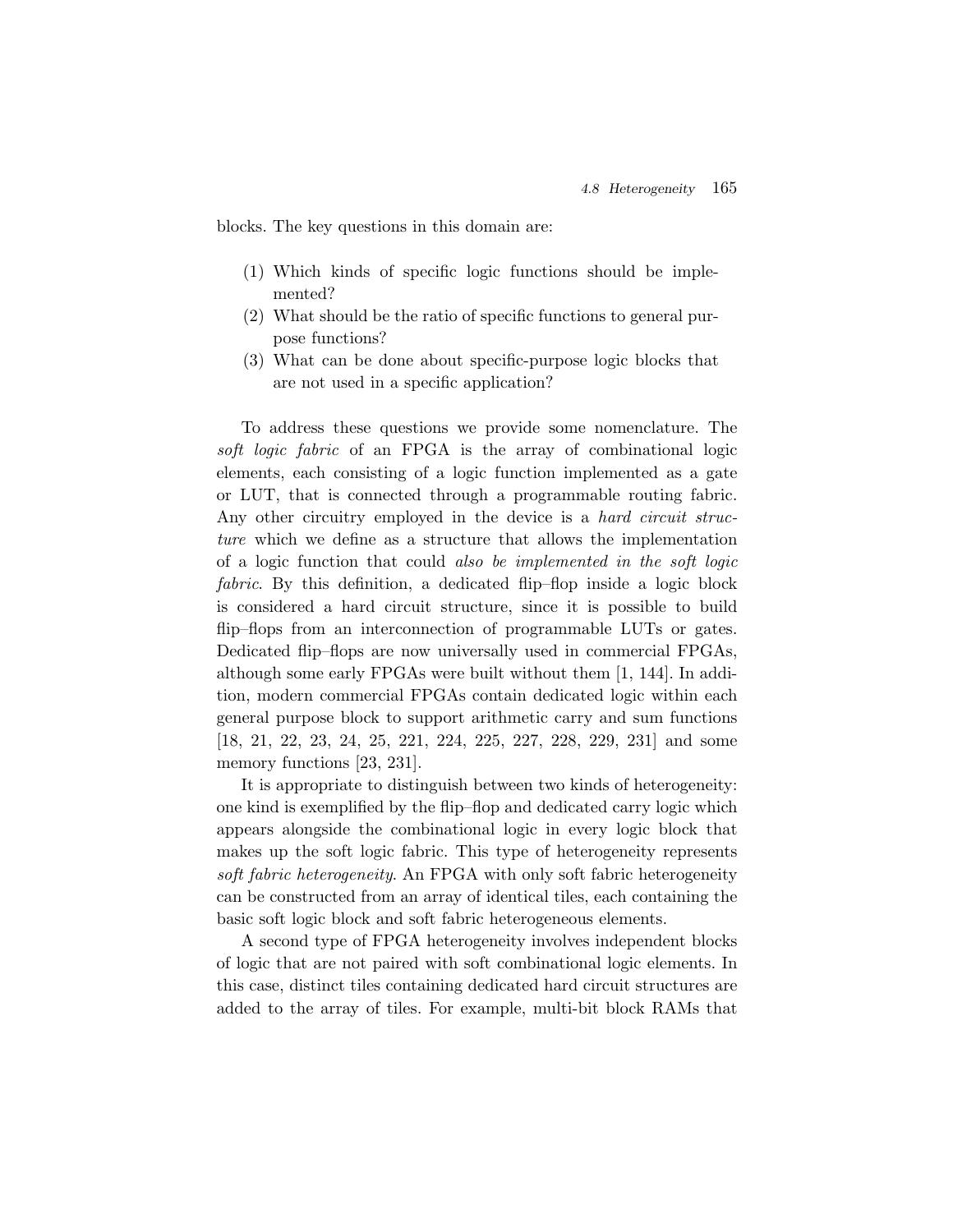appear in modern FPGAs are common hard circuit structures. These RAMs range in size from hundreds to tens or hundreds of thousands of bits and are commonly found in contemporary devices such as the Altera Flex 10K, Flex 20K, Stratix, Stratix II, and Stratix III families [14, 15, 18, 22, 23], and the Xilinx Virtex, Virtex II, II Pro, Virtex 4 and 5 and Spartan II, and III families [221, 224, 227, 228, 229, 231, 235]. Block RAMs typically are aligned in vertical columns within the basic tile array, as shown in Figure 4.7. Other common hard circuit structures found in contemporary commercial FPGAs include the multiplyaccumulate (MAC) blocks that appear in the Stratix I, Stratix II, and Stratix III FPGAs and the multiplier blocks that appear in Xilinx Virtex II, Virtex 4, and Virtex 5 FPGAs. Heterogeneity which includes hard circuit structures can be referred to as *tile-based heterogeneity* to reflect the inclusion of diverse tiles on the same FPGA substrate. Figure 4.7 illustrates an FPGA with a mixture of different blocks with tile-based heterogeneity.

We now discuss various types of hard structures that appear in commercial FPGAs or that have been proposed by FPGA researchers.

| <b>SOFT</b><br>LOGIC | <b>SOFT</b><br>LOGIC | $\overline{\mathbf{u}}$ | <b>MULT</b> | <b>SOFT</b><br><b>LOGIC</b> | <b>SOFT</b><br>LOGIC        |
|----------------------|----------------------|-------------------------|-------------|-----------------------------|-----------------------------|
| <b>SOFT</b><br>LOGIC | <b>SOFT</b><br>LOGIC | Memory<br><b>Sock</b>   | <b>MULT</b> | <b>SOFT</b><br><b>LOGIC</b> | <b>SOFT</b><br><b>LOGIC</b> |
| <b>SOFT</b><br>LOGIC | <b>SOFT</b><br>LOGIC | Memory<br>Block         | <b>MULT</b> | <b>SOFT</b><br>LOGIC        | <b>SOFT</b><br><b>LOGIC</b> |
| <b>SOFT</b><br>LOGIC | <b>SOFT</b><br>LOGIC |                         | <b>MULT</b> | <b>SOFT</b><br>LOGIC        | <b>SOFT</b><br>LOGIC        |
| <b>SOFT</b><br>LOGIC | <b>SOFT</b><br>LOGIC | Memory<br><b>Block</b>  | <b>MULT</b> | <b>SOFT</b><br>LOGIC        | <b>SOFT</b><br><b>LOGIC</b> |
| <b>SOFT</b><br>LOGIC | <b>SOFT</b><br>LOGIC |                         | <b>MULT</b> | <b>SOFT</b><br>LOGIC        | <b>SOFT</b><br><b>LOGIC</b> |

Fig. 4.7 Illustration of tile based heterogeneity.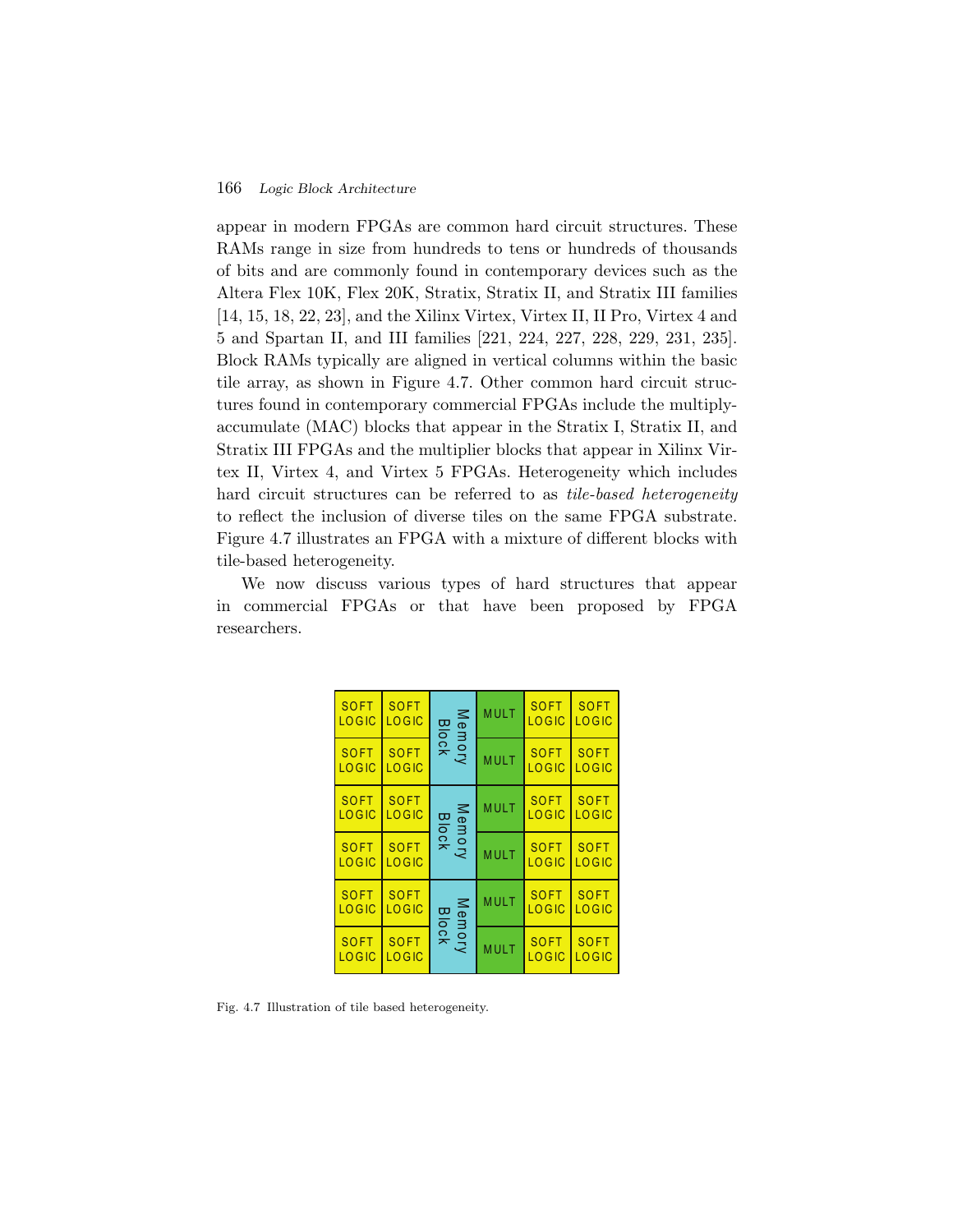#### **4.8.1 Soft Fabric Heterogeneity**

As mentioned earlier in this section, since their introduction nearly all commercial FPGAs have included flip–flops in their basic logic elements. Early research [168, 169] investigated the area efficiency of FPGAs with and without dedicated flip–flops, and clearly established the significant benefits of including flip–flop circuits within logic elements. Modern FPGA flip–flops are typically edge-triggered and include a variety of set, reset, load, enable and clocking capabilities. As noted earlier, modern FPGAs typically group basic logic elements into clusters. Individual FPGA families may be distinguished by the intracluster connectivity of reset, enable, load, and clock signals applied to flip–flops. Some architectures force these signals to be the same cluster wide, while others allow the signals to be programmably selected [23, 231].

Many modern FPGAs include explicit circuitry for addition/subtraction/carry logic to make adders and subtraction units smaller and faster [23, 25, 227, 231]. Several modern FPGAs also include more advanced carry lookahead and carry-skip logic [23, 231]. Woo [218] and Hauck [96] explored several versions of carry logic formation and carry lookahead to achieve higher performance.

The Xilinx XC4000 series FPGAs [103], and all subsequent Xilinx FPGAs provide the ability to turn LUTs in the soft fabric into small memories. These memories can be connected together to form larger memories. This ability to convert LUTs to memory has also been added in Altera's recent FPGAs [23]. As well, in all Xilinx FPGAs since the original Virtex [224, 227, 228, 229, 231], the LUT can also be configured to act as a shift register.

#### **4.8.2 Memory**

The first type of heterogeneous tile used in FPGAs was block memory [14, 152] which first appeared commercially in the Altera Flex 10K series FPGA [14]. This memory block consisted of 2K bits of static RAM, which could be configured as either a  $2048 \times 1$ ,  $1024 \times 2$ ,  $512 \times 4$  or  $256 \times 8$  bit memory. This flexibility [152, 209] is a crucial aspect of memory blocks in FPGAs and tile-based heterogeneity in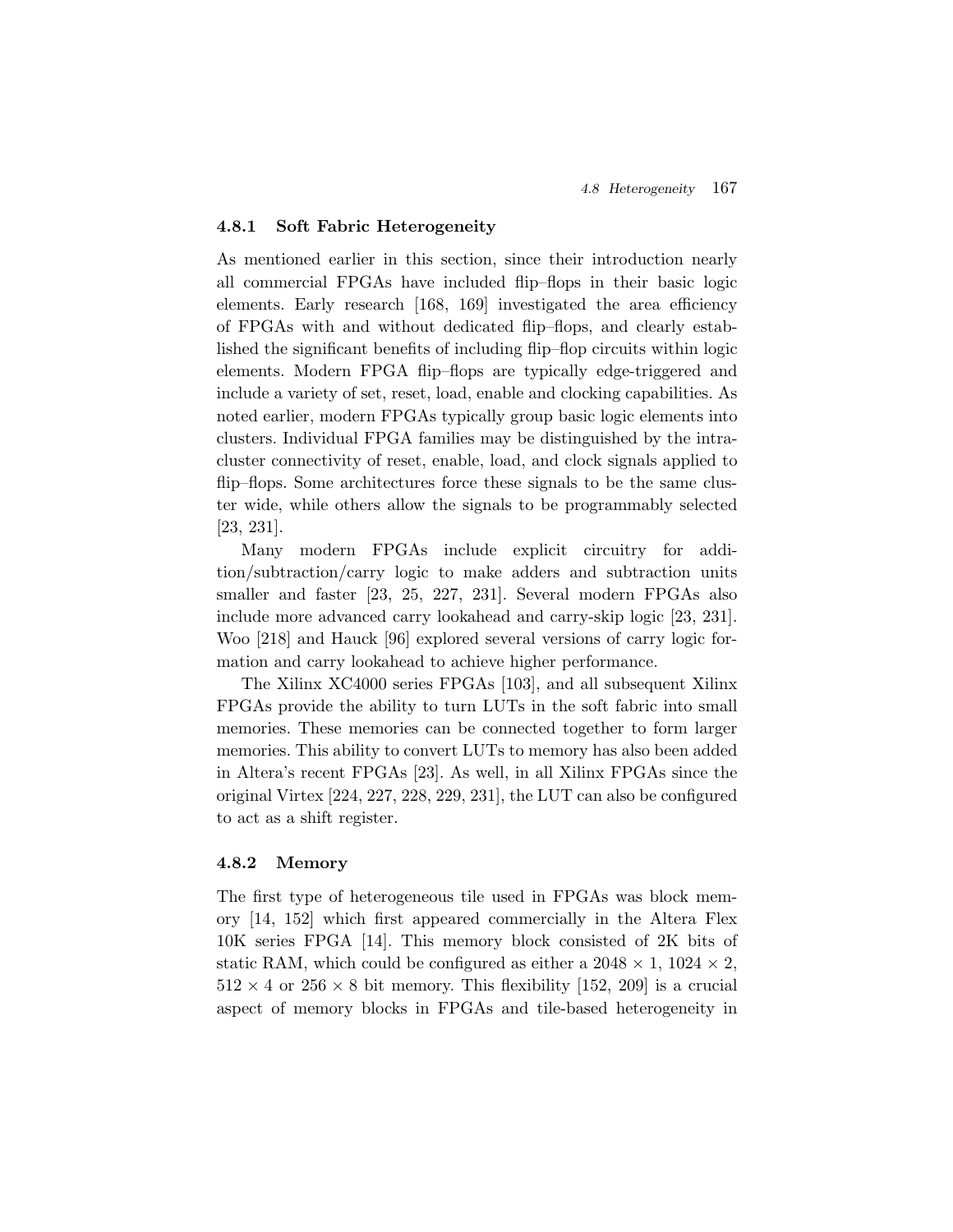general. Since different applications will need memory configured in many different aspect ratios, basic memory blocks must be flexible and configurable. Furthermore, the software system should make it easy to combine memory blocks, with the addition of a small amount of soft logic, into large blocks of memory with an even wider range of aspect ratios. All contemporary FPGAs include memory blocks. and they have grown to cover a significant fraction of the FPGA die area. This trend is likely to continue as memory becomes more important in larger systems.

Most contemporary FPGAs employ memory blocks that have dualport functionality. Some dual port memories allow simultaneous read and write operations, while others allow mixtures of read and write operations [23, 231]. Recent FPGAs have special features such as the ability to support FIFO configurations [231]. The cost of this added flexibility requires additional memory ports and internal memory complexity. Complex memory operation can be supported with control circuits implemented in soft logic. Often, it can be costly to combine memory blocks to perform large, complicated memory functions due to logic and routing overheads.

The demand for memory across an application set can vary quite widely. Some applications requires almost no memory while others require large amounts. A number of research projects have examined how to use memory blocks that are not required for memory storage. Several projects have explored converting unused memory blocks into large lookup tables which implement combinational functions [67, 210, 211, 212, 213].

#### **4.8.3 Computation-Oriented Tiles**

An early example of a computation-oriented tile is the multiplier integrated into the Xilinx Virtex II FPGA [229]. This tile consisted of an  $18 \times 18$  2's complement multiplier that sat alongside a block memory tile. Since the introduction of the Virtex II, Xilinx and other manufacturers have introduced more sophisticated hard computational units that include multiplier-accumulators, and some multiplexer functions [228, 231]. The Altera Stratix series is notable for its ability to fracture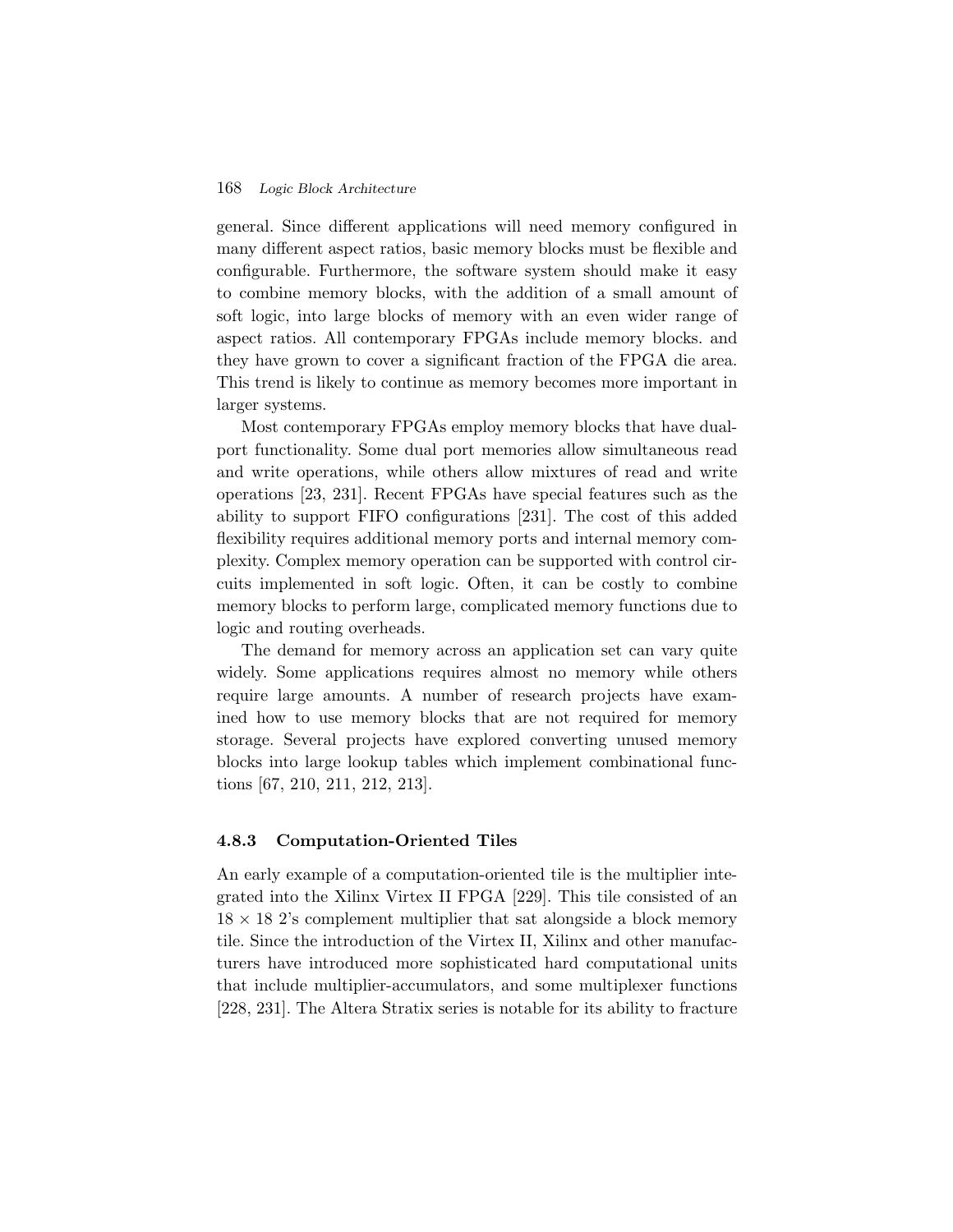larger multipliers into groups of smaller multipliers. For example, the Stratix I [22] contains a single  $36 \times 36$  multiplier accumulator block that can be broken into eight  $9 \times 9$  multipliers and an adder to sum results.

If multipliers are not needed by an application, the multiplier tiles located inside a target FPGA provide little benefit. One way to deal with this issue is to create multiple sub-families within a device family that use different ratios of soft logic to hard-logic. A device family typically consists of a set of FPGAs with the same basic architecture that contain differing amounts of resources. For example, devices in the Lattice EPC2 family are available in six sizes including devices with between 6,000 LUTs and 68,000 LUTs [124]. A designer can select the device with the most appropriate ratio, minimizing "wasted" computational tiles. The cost of this flexibility is incurred by the FPGA vendor, who must support a larger number of devices. This concept works against the fundamental economies of a single family serving many applications. The ratio-based approach to resource allocation was first introduced commercially by Xilinx for the Virtex 4 [228] family. This family has three sub-families, one with a focus on soft logic and memory, one with a focus on arithmetic computational units, and one with a processor and high-speed serial interface focus. Ratio-based subfamilies are also available for the Xilinx Virtex 5 family [231] and the Altera Stratix III family [23]. A similar approach was initially suggested by Betz and Rose [33].

#### **4.8.4 Microprocessors**

Microprocessors are vital components in many digital systems. Since they are often used in conjunction with FPGA logic, it makes sense to consider their integration into an FPGA logic fabric. An initial offering by Triscend Corporation interfaced an embedded processor to an FPGA-like fabric via a bus [195, 196] (Triscend was later acquired by Xilinx [226]). Later, Altera introduced Excalibur, an FPGA which included a hard ARM core connected to an Altera Apex 20 K series FPGA [13]. Nearly simultaneously, Xilinx introduced Virtex II Pro FPGAs which included one, two, or four IBM Power PC cores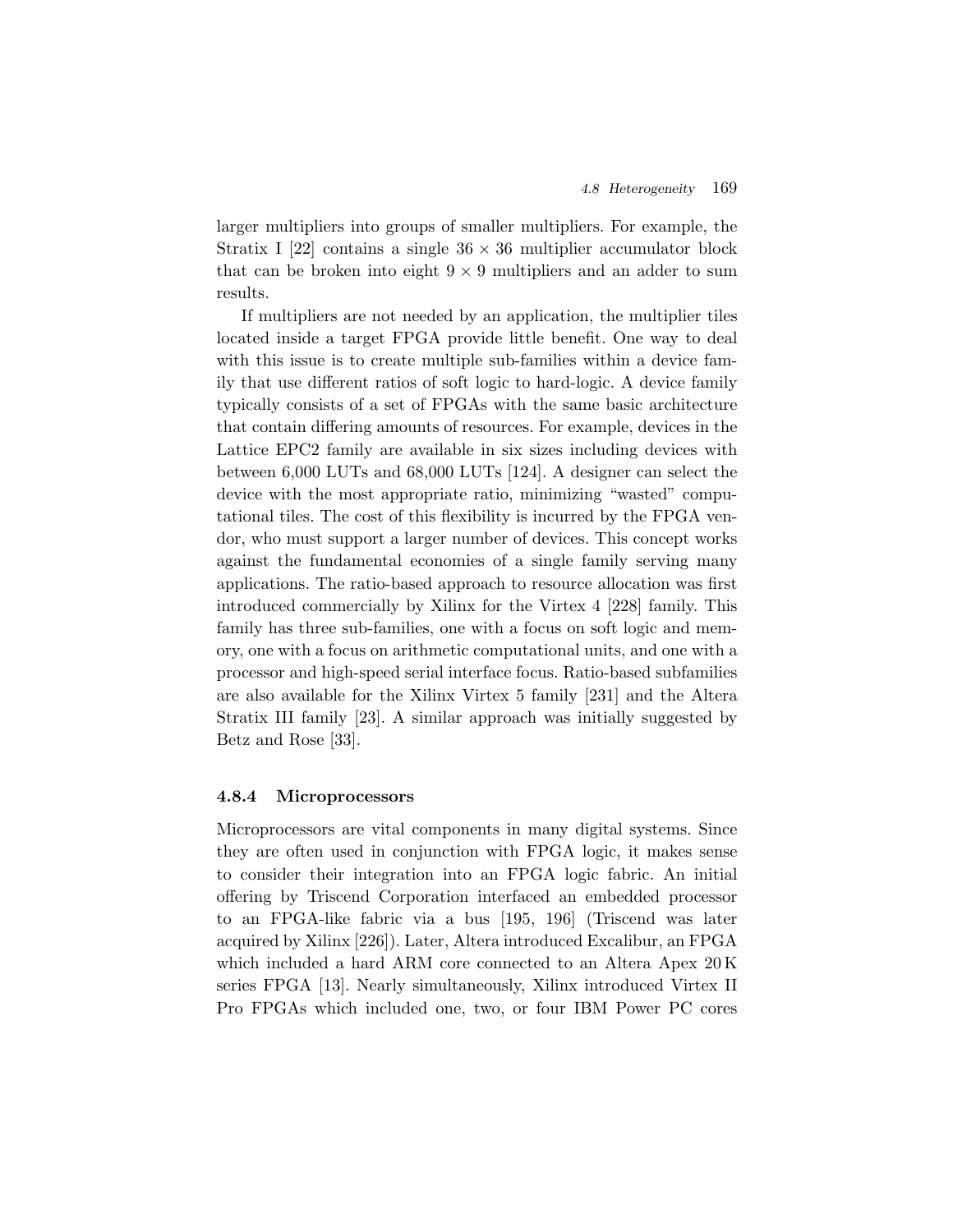integrated with a Virtex II logic fabric [235]. Several Xilinx Virtex 4 and Virtex 5 subfamilies also support Power PC cores [228, 231]. A challenging aspect of including a hard processor on an FPGA is the development of the interfaces between the processor, memory system, and the soft fabric. The alternative to a hard processor is a soft processor, built out of the soft fabric and other hard logic. The latter is generally slower in performance and larger in terms of area. However, the soft processor can often be customized to exactly suit the needs of the application to gain back some of the lost performance and areaefficiency.

#### **4.9 Commercial Logic Blocks**

In general, published research on logic block architecture tends to model and explore relatively simple basic logic elements, such as the pure K-input lookup table or PLA style blocks. In contrast, commercial logic blocks have undergone an evolution that typically has led to the development of more complex blocks in an attempt to gain more functionality.

For example, one of the earliest FPGAs, the Xilinx XC3000 FPGA [222] employed a complex logic block, as illustrated in Figure 4.8. The basic block is a 5-input lookup table (using an additional multiplexer is not shown in the figure), but it is augmented to allow the creation of two 4-input functions (labeled F and G in the figure) that share most of the inputs. Unfortunately, the complexity of the logic block made it difficult for synthesis tools to find efficient logic mappings for designs. In addition, it was difficult to manually design functions that could map to this architecture.

As result, numerous subsequent FPGAs (the Xilinx XC4000 family [103], Virtex series up to and including the Virtex 4 family, and Altera Flex, Apex, Cyclone, and Stratix I families) used basic clusters of 4-input lookup tables to implement logic. The input signal fanout leveraged in the Xilinx XC3000 architecture is achieved by distributing cluster inputs to multiple LUT-based basic logic elements.

More recently, the basic logic elements in commercial FPGAs have returned to being more complex. The Altera Stratix II [106, 135]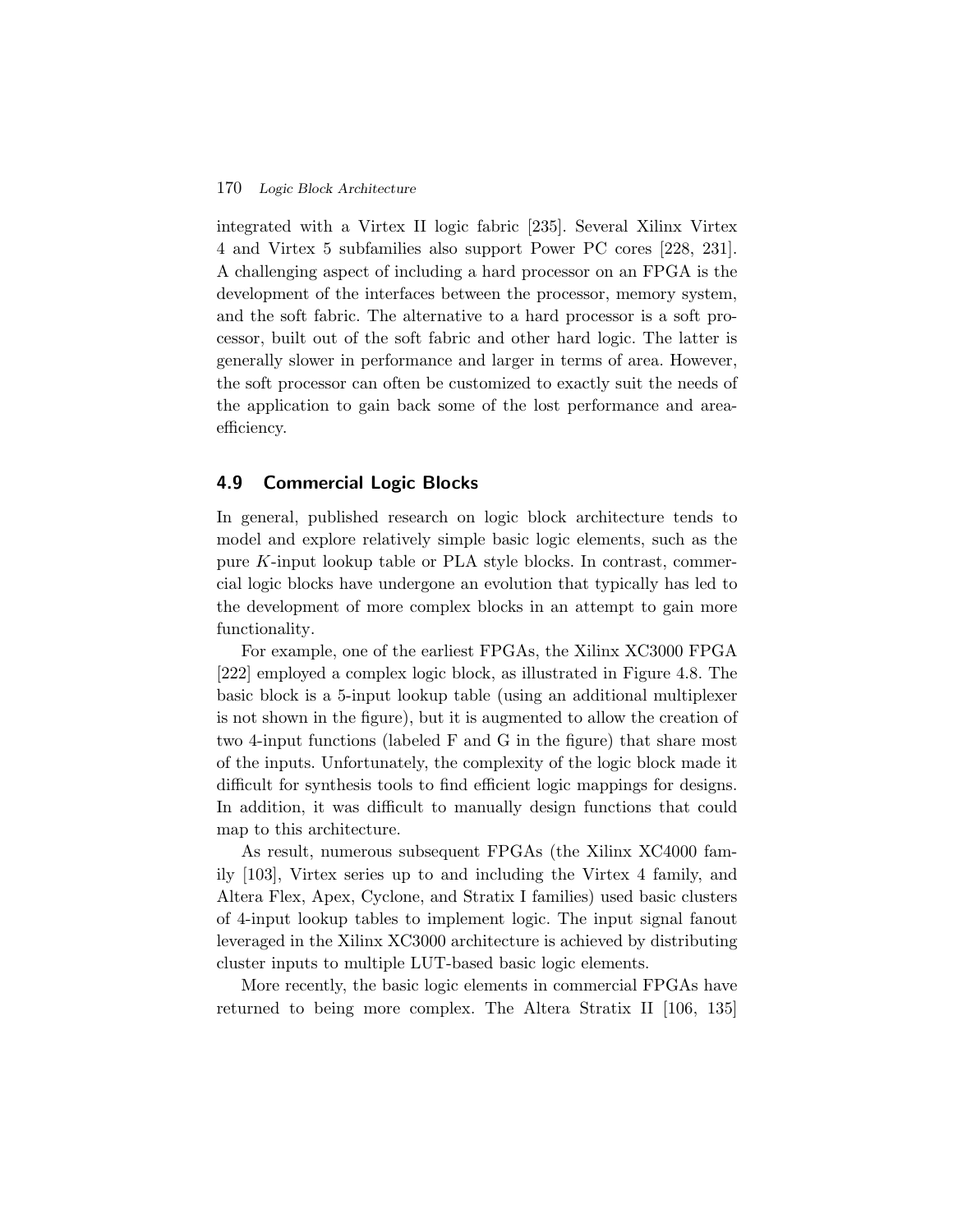# *4.9 Commercial Logic Blocks* 171



Fig. 4.8 One possible configuration of a Xilinx XC3000 logic block.

architecture employs a fracturable 6-input lookup table, called the Adaptive Logic Module (ALM), as illustrated in Figure 4.9.

The ALM is an 8-input structure that can implement many combinations of logic functions, including:

- One 6-input logic function
- Two 4-input logic functions
- One 5-input and one 3-input function
- Two 6-input functions that share the same logic function and 4 inputs

The Virtex 5 FPGA [231], employs a 6-input lookup table that can also implement two 5-input functions that share five inputs, or two 4-input functions that share fewer inputs. This level of logic block complexity is now supported by enhanced synthesis algorithms which can evaluate a range of possible combinational implementations. To ensure mapping efficiency, the ALM was developed in concert with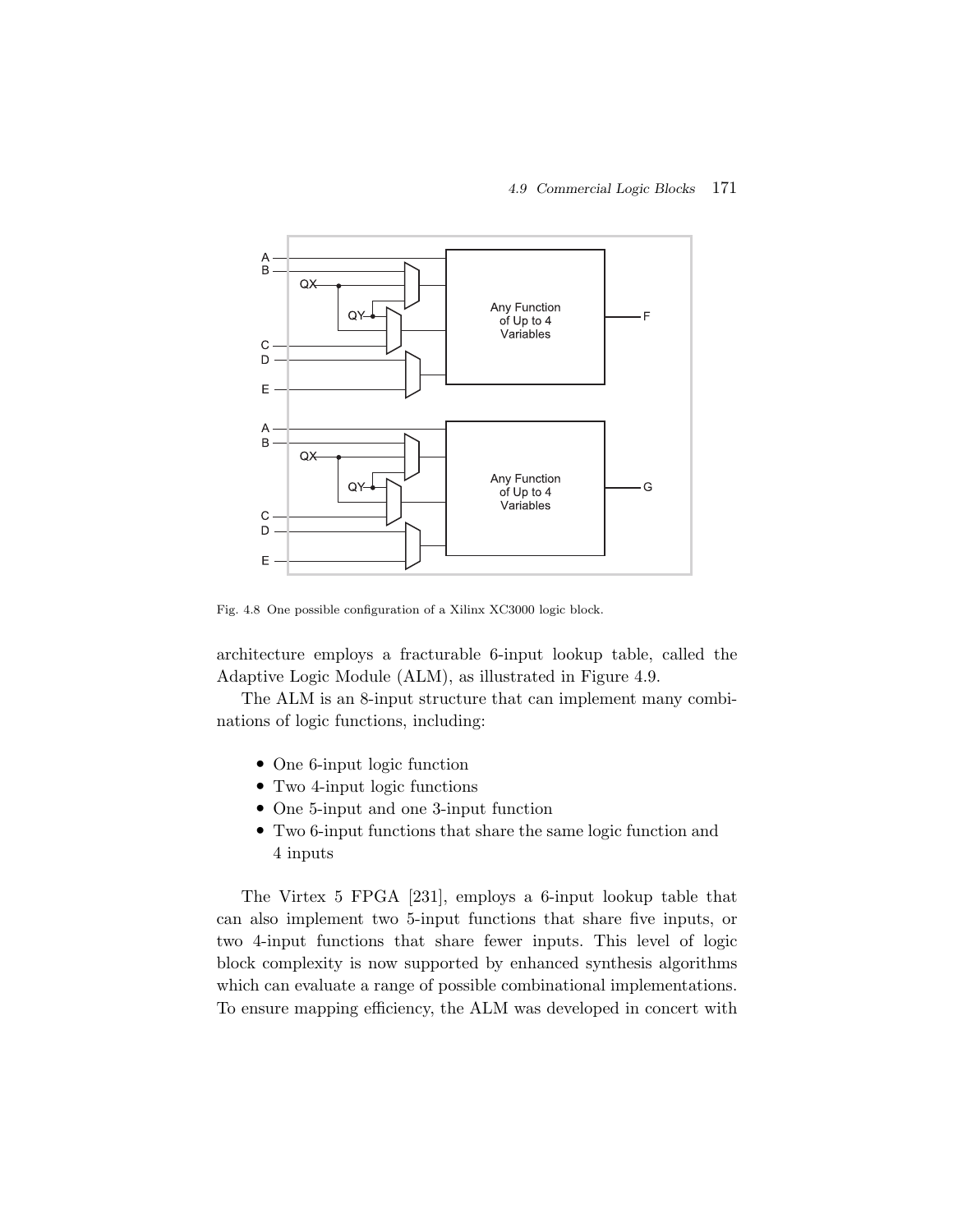

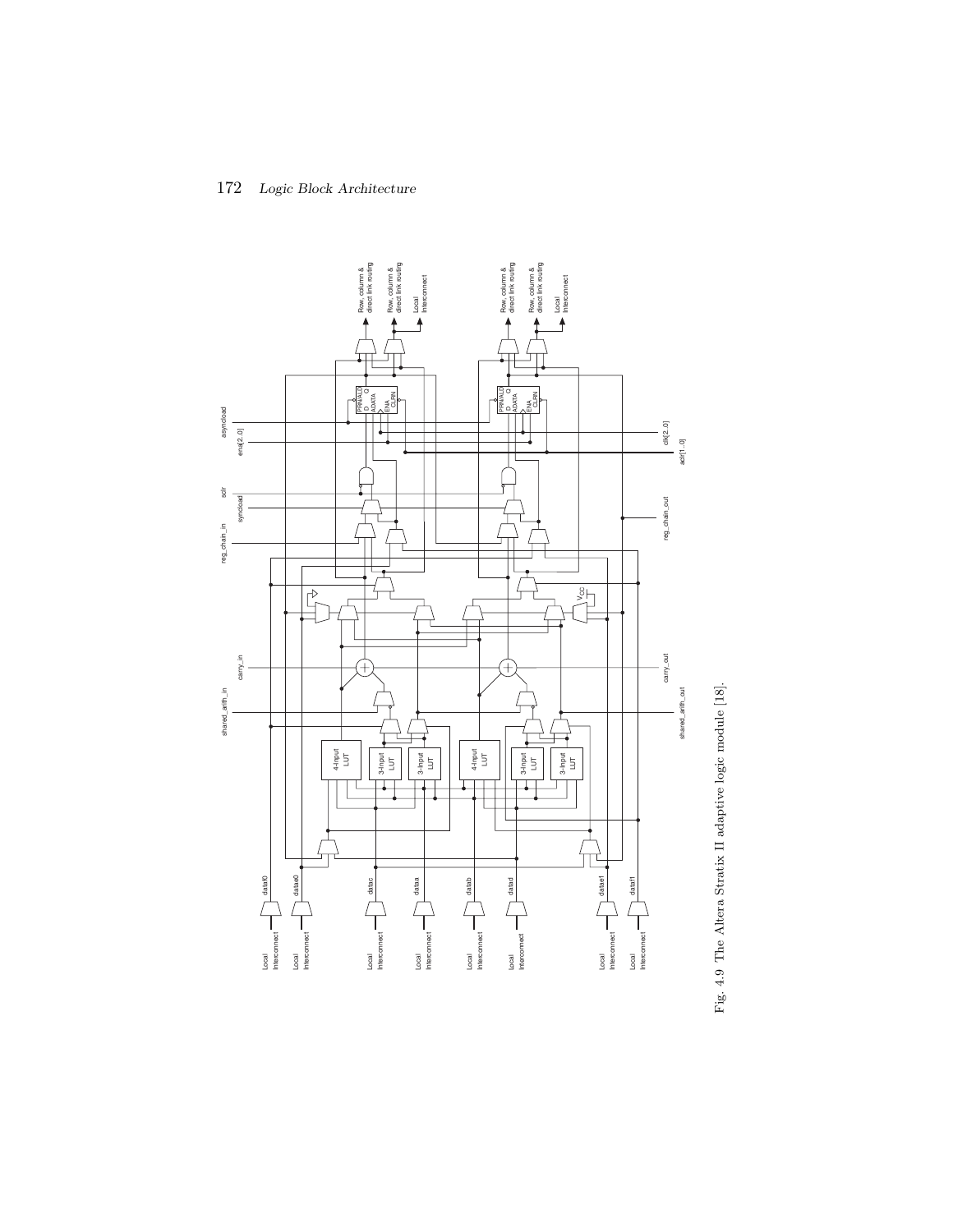a supporting synthesis tool [135]. Currently, designers almost never deal with the architecture of a logic element directly, but rather use vendor-supplied synthesis tools. In rare cases, when very high logic density is desired for a highly replicated function, manual mapping may be explored.

A notable anti-fuse-based logic block appeared in a series of devices from Actel. These blocks used a multiplexer as a basic logic element [79]. A configuration of three 2-to-1 multiplexers whose inputs were connected to constants or input signals, was used to provide a wide variety of logical functions. The most recent anti-fuse-based logic block from Actel employs a form of heterogeneity by using a mixture of combinational logic-only modules (C-modules, shown in Figure 4.10) and sequential modules that contain flip–flops.



Fig. 4.10 Actel axcelerator combinational logic block [2].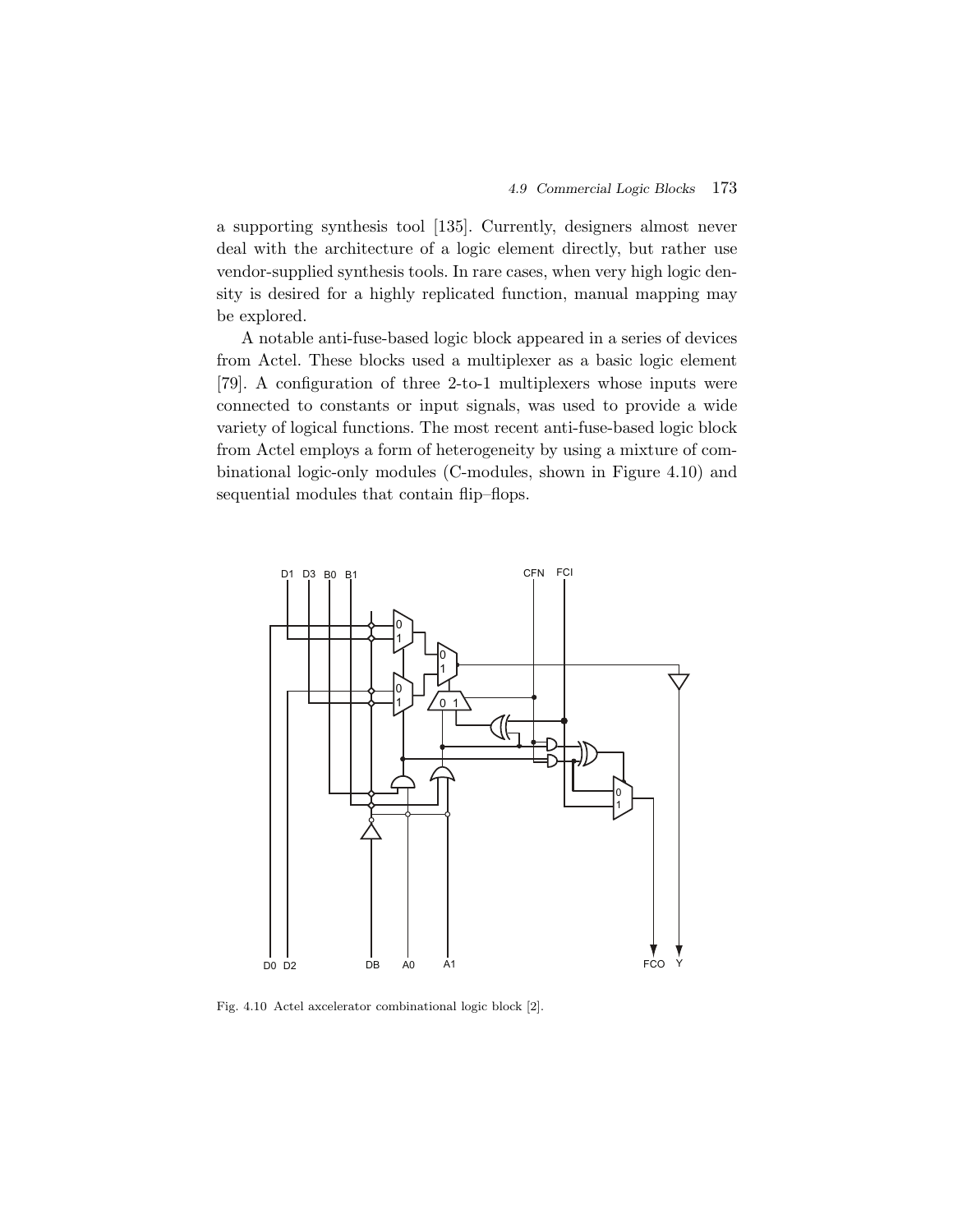# 174 *Logic Block Architecture*

# **4.10 Challenges in Basic Logic Block Architecture**

A crucial goal in the evolution of FPGAs is the reduction of the area, performance, and power penalty of using the devices versus ASICs. One possible approach to reaching this goal is to integrate more hard blocks into FPGAs. Desirable blocks would be applicable to multiple application domains and offer significant benefits in circuit area, speed, and power consumption versus soft logic. Next generation FPGAs may well include more sophisticated hard blocks that perform computation. For example, hard floating point units [32] are a possibility. For practical purposes, these types of blocks must be flexible. If, for example, fixed integer arithmetic blocks could be integrated into a fixed floating point block, the result would be a block of broad utility that meets the basic general-applicability mandate of FPGAs.

A more radical way to provide flexibility would be to marry every hard block to its own soft logic that could be used in the event the hard logic is not needed. One potential approach is shown in Figure 4.11 from [109]. Instead of only containing hard logic, a soft logic block, labeled as a shadow cluster, is also available and an additional multiplexer allows one to select from either the hard or soft logic. This approach ensures that the routing into and out of the block can always be used even when the hard logic is not required. These kinds of approaches, that



Fig. 4.11 Combined hard and soft logic block [109].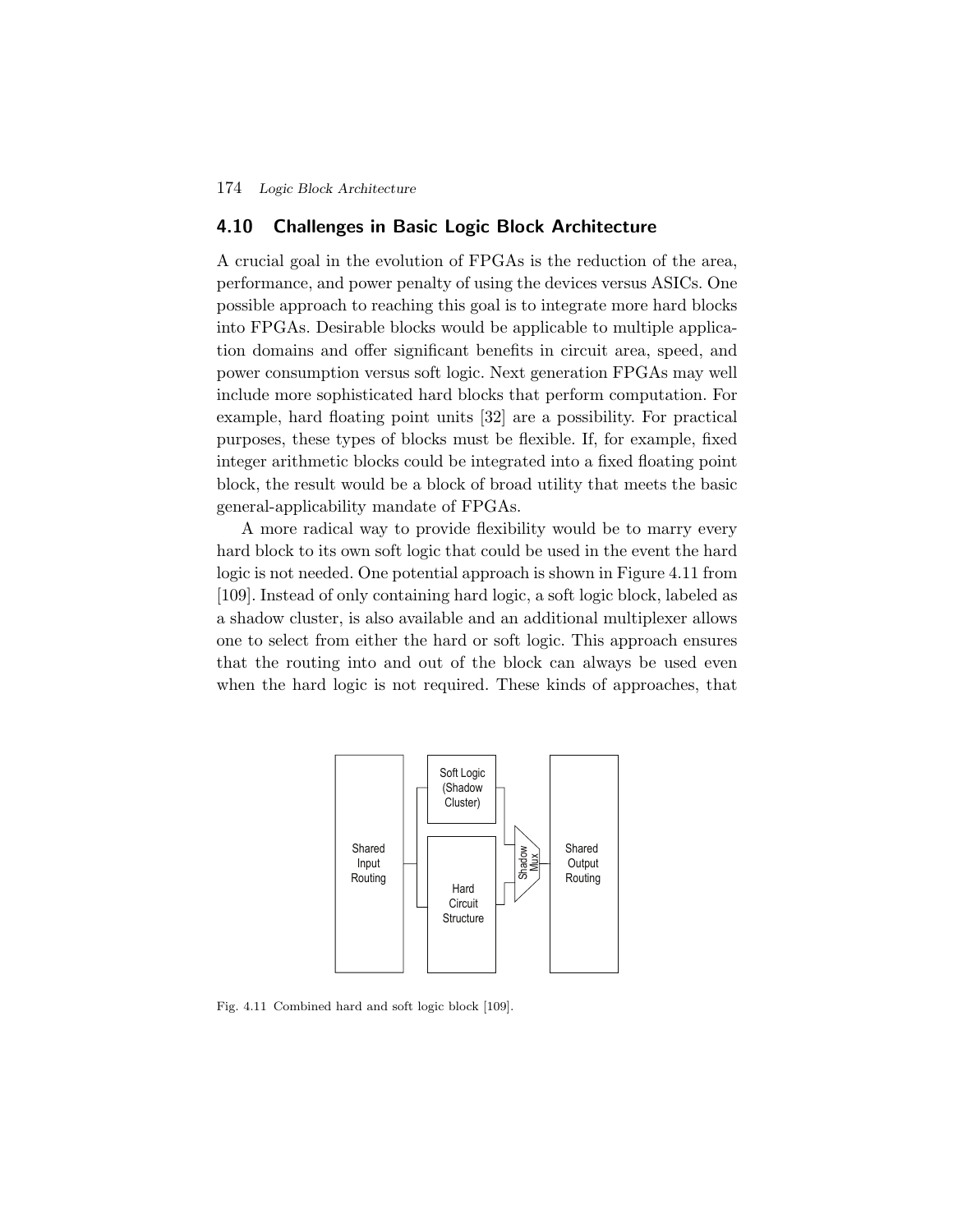create flexibility in hard logic, are among the most important ways to reduce the large area gap between FPGAs and ASICs.

Finally, as fabrication technology progresses, it is clear that power consumption, both dynamic and static, has become a serious issue. It is important for architects to continue to think of high-level architectural methods to reduce power consumption.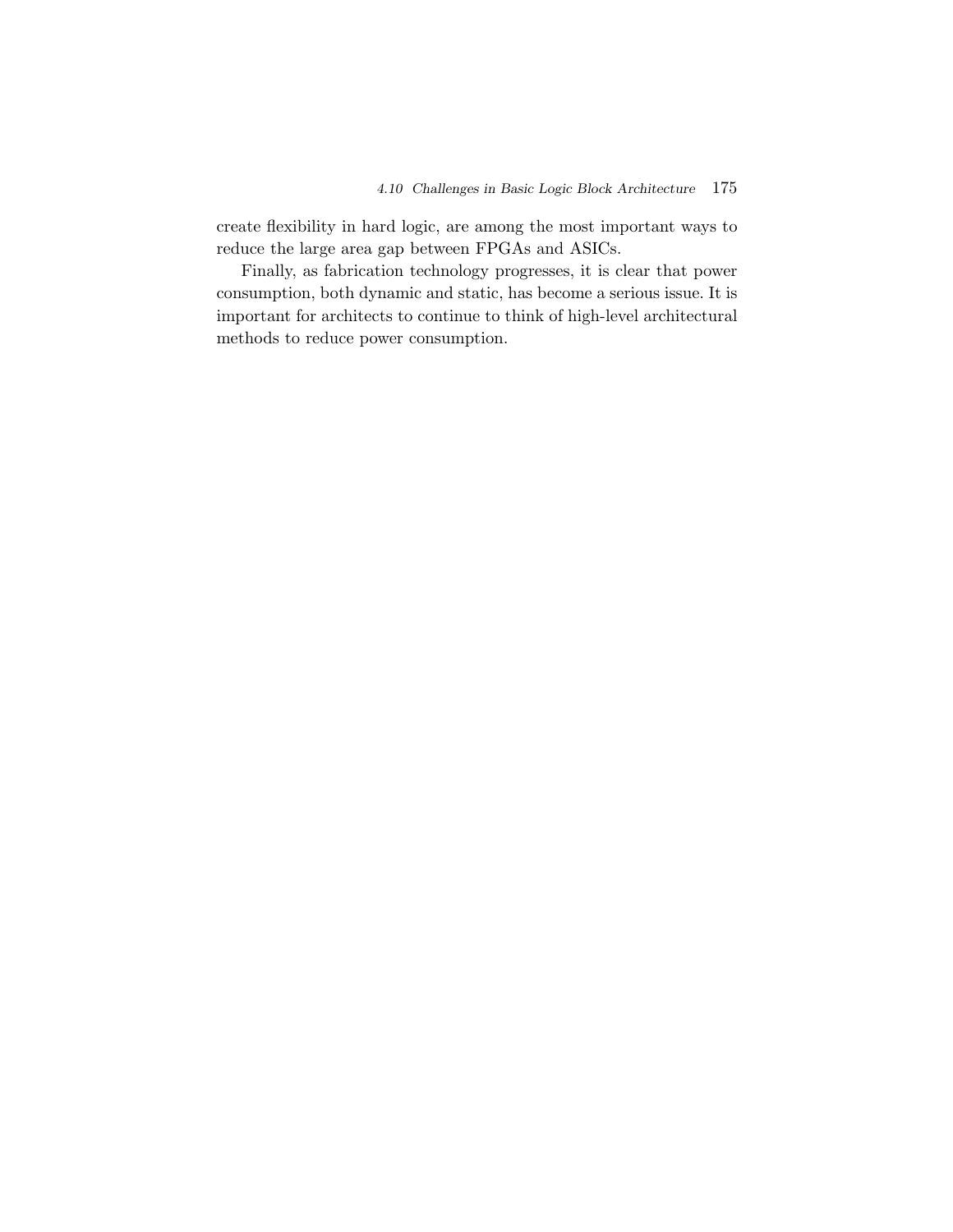# **5**

# **Routing Architecture**

The programmable routing in an FPGA provides connections among logic blocks and I/O blocks to complete a user-designed circuit. It consists of wires and programmable switches (configured by one of the programming technologies described in Section 3) that form the desired connections.

To accommodate a wide variety of circuits, the interconnect structure must be flexible enough to support widely varying local and distant routing demands together with the design goals of speed performance and power consumption.

Although the routing demand of logic circuits varies from design to design, certain common characteristics of these designs exert a strong influence on the architecture of FPGA routing. For example, most circuits exhibit locality, necessitating an abundance of short, fast, routing wires, while simultaneously requiring at least some intermediate and longer wires to support more distant connections.

Additionally, circuits also contain a number of signals such as clocks and resets that must be widely distributed across the FPGA. Modern FPGAs all contain dedicated interconnect networks that handle the distribution of these signals. Typically, these networks are carefully designed to be low skew for use in distributing clock signals. They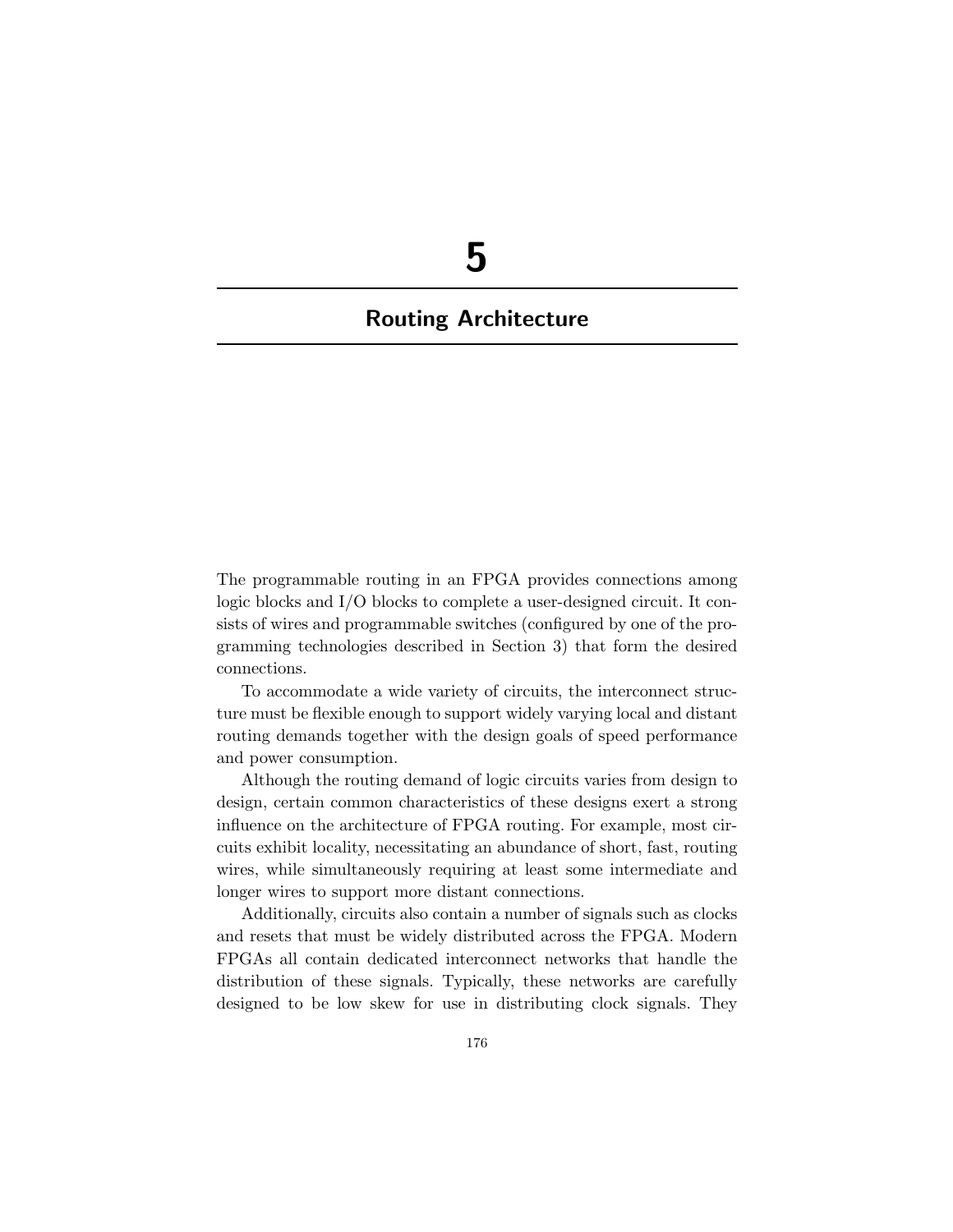generally can be directly connected to flip–flops and the networks can only be driven by a limited number of resources on the FPGA. There are many interesting architectural questions that must be considered when designing these networks and some of these details are discussed in [122]. The remainder of this discussion will focus exclusively on the FPGA's general purpose routing.

# **5.1 FPGA Routing Architecture Overview**

A basic issue in FPGA design is the organization of the global routing architecture, which is the macroscopic allocation of wires with no focus on the more microscopic switching between wires. The global routing architecture defines the relative position of routing channels in relation to the positioning of logic blocks, how each channel connects to other channels, and the number of wires in each channel. The detailed routing architecture specifies the lengths of the wires, and the specific switching quantity and patterns between and among wires and logic block pins. In recent years, the issue of single-driver versus multiple-driver wires, which gives rise to wires that send signals in a specific direction, has also arisen as an important part of detailed routing architecture. We begin with an overview of the two main types of global routing architecture, and then move to a discussion of various aspects of detailed routing architecture.

FPGA global routing architectures can be characterized as either hierarchical [6] or island-style [37, 45].

# **5.1.1 Hierarchical Routing Architectures**

Hierarchical routing architectures separate FPGA logic blocks into distinct groups [6, 197]. Connections between logic blocks within a group can be made using wire segments at the lowest level of the routing hierarchy. Connections between logic blocks in distant groups require the traversal of one or more levels (of the hierarchy) of routing segments. As shown in Figure 5.1, only one level of routing (Level 1) directly connects to the logic blocks. Programmable connections are represented with crosses and circles. Generally, the width of routing channels is widest at levels furthest from the logic blocks.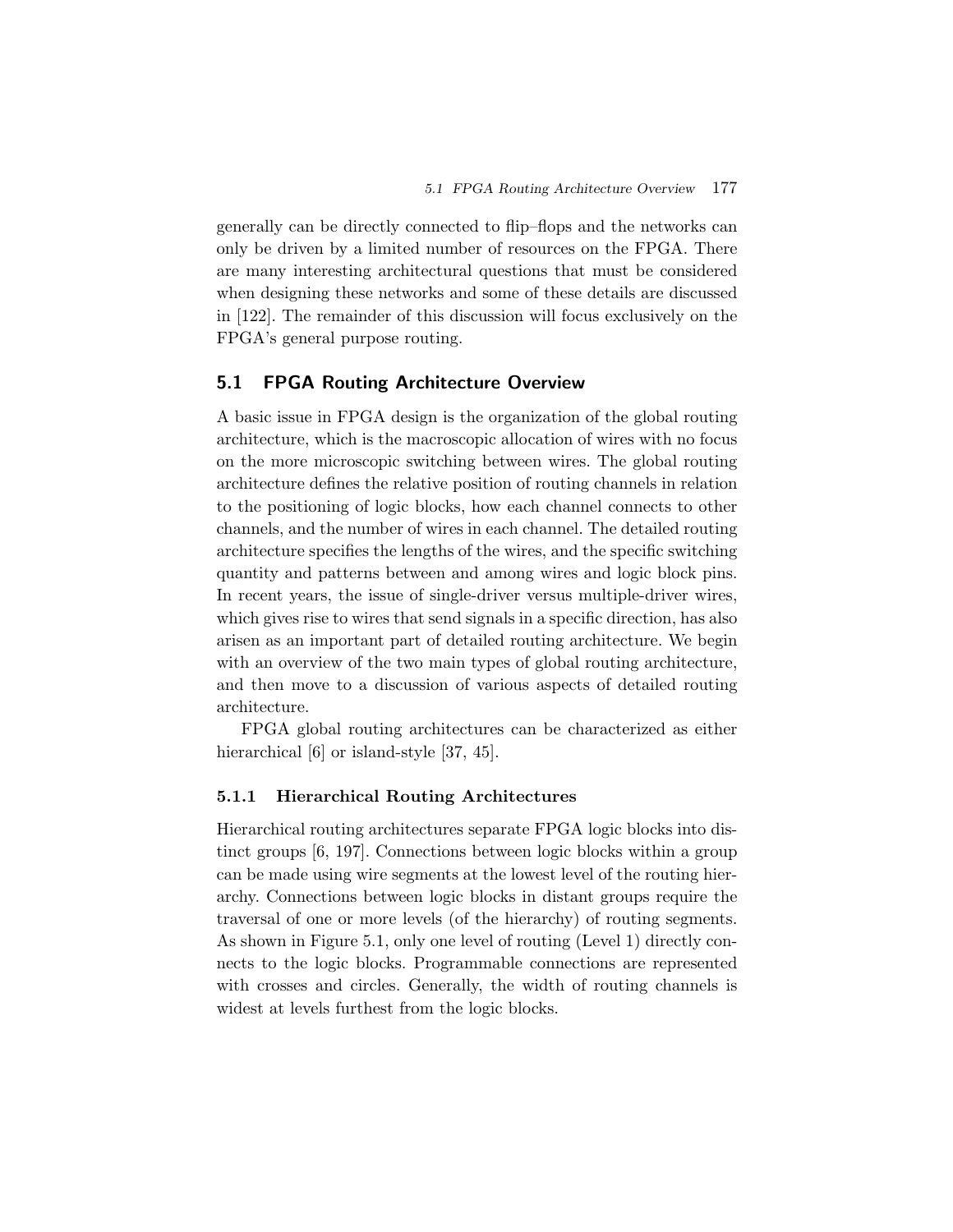

Fig. 5.1 Example of hierarchical FPGA [197].

This hierarchical global routing architecture has been used in a number of commercial FPGA families including Altera Flex10K [14], Apex [15], and Apex II [12] architectures. Although the hierarchical routing architecture offers somewhat more predictable inter-logic block delay following design placement and superior performance for some logic designs [6], design mapping can be an issue. If the distribution of design wire lengths does not match the hierarchical routing architecture distribution (or indeed the hierarchy of the design does not match the hierarchy of the FPGA's routing architecture), logic block use in each hierarchical group may need to be reduced. In addition, each level of the hierarchy presents a hard boundary that, once traversed, usually incurs a significant delay penalty. This penalty will be present even if two logic blocks are physically close together but apart with respect to the hierarchy, which is counter-productive. Also, although any given level of hierarchy typically purports to provide a constant delay between the same members of the hierarchy, the physical distance and resulting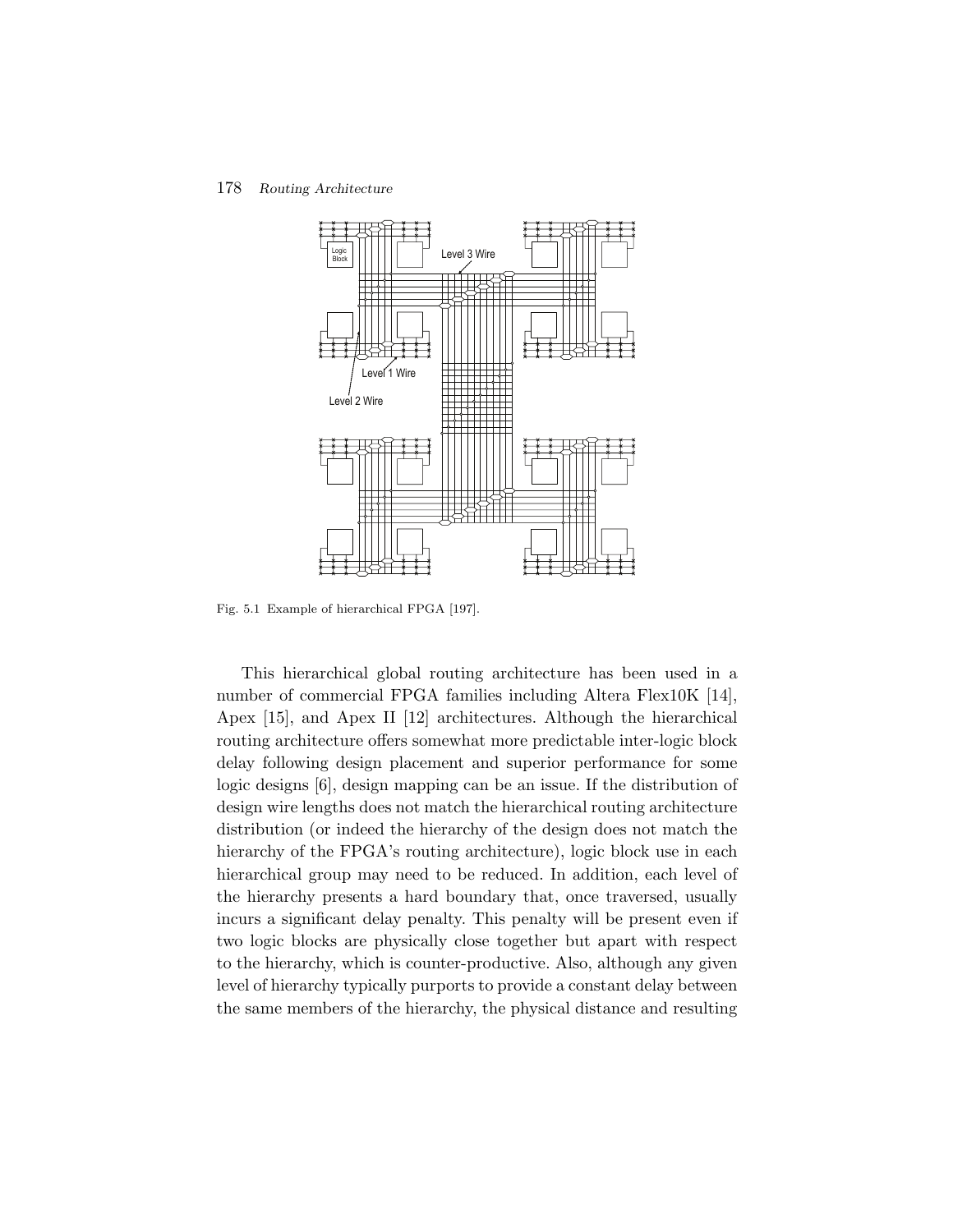differences in capacitance and resistance in the interconnect, do actually result in a fairly wide variation in inter-block delay. This effect is more pronounced for modern IC fabrication processes.

It is possible to ignore this variation and model it as a constant by choosing the worst case value, but this gives up important opportunities for delay optimization. For these reasons, most recent commercial FPGA routing architectures do not use this type of global routing architecture and, instead, use only one level of hierarchy to create a flat, island-style global routing architecture.

### **5.1.2 Island-Style Routing Architecture**

As shown in Figure 5.2, island-style FPGAs logic blocks are arranged in a two dimensional mesh with routing resources evenly distributed



Fig. 5.2 Island-style FPGA.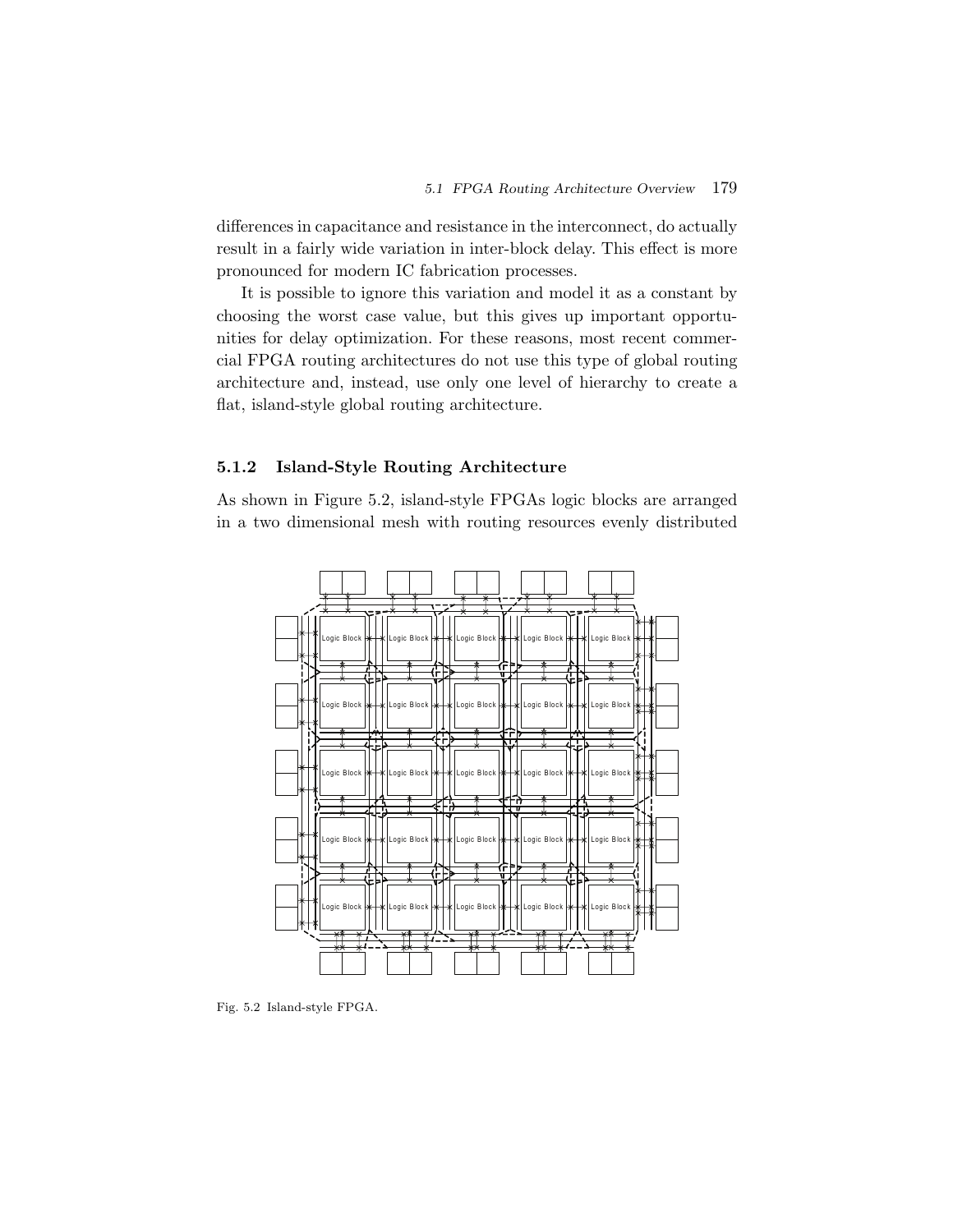throughout the mesh. An island-style global routing architecture typically has routing channels on all four sides of the logic blocks. The number of wires contained in a channel, W, is pre-set during fabrication, and is one of the key choices made by the architect. Island-style routing architectures generally employ wire segments of different lengths in each channel in an attempt to provide the most appropriate length for each given connection. They also typically stagger the starting point of the wire segments so that each logic block has a chance of connecting at the beginning of a wire of the most appropriate length.

Currently, most commercial SRAM-based FPGA architectures [18, 23, 125, 228, 231] use island-style architectures. This routing structure offers a number of desirable properties. Since routing wires of different lengths are in close physical proximity to logic blocks, efficient connections for a variety of design net lengths can be formed. By staggering the start and end points of channel segments of the same length, the physical layout for each logic block and surrounding routing channels can be optimized to form a single tile. This combined logic and routing tile can be replicated in two dimensions to form the FPGA array. As a result of this regularity, the minimum feasible routing delay between logic blocks can quickly be estimated. For the remainder of this survey we will exclusively examine island-style architectures, unless otherwise noted.

# **5.1.3 Detailed Island-Style Routing Architecture**

The detailed routing architecture of an island-style FPGA defines the logical structure of interconnection between wire segments in routing channels and between logic block I/O and routing channel wire segments. The pins of a logic block that the routing architecture connects are divided into input pins (that drive data into the block) and the block's outputs. As shown in Figure 5.3, a logic block input pin connects to channel wire segments through switches in an input connection block [166]. The logic block output pins connect to channel wire segments via an output connection block. The fraction of wire segments in a channel which connect to an input logic block pin is the input connection block flexibility,  $F_{c,in}$ . Similarly, the fraction of wire segments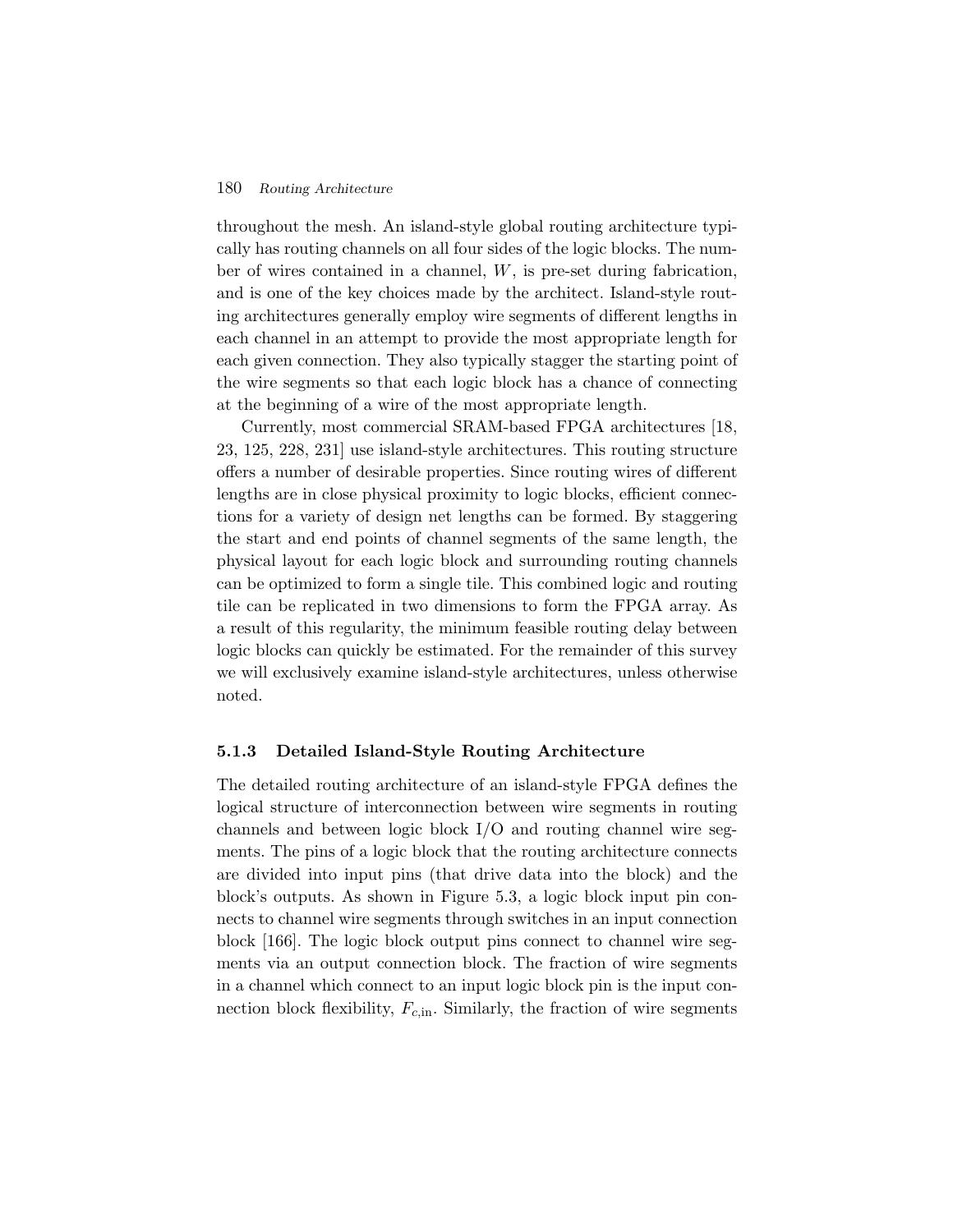#### *5.1 FPGA Routing Architecture Overview* 181



Fig. 5.3 Detailed routing architecture of an Island-style FPGA [37].

in a channel which connect to an output logic block pin is the output connection block flexibility,  $F_{c,\text{out}}$ .

A switch block [166] forms connections between wire segments at every intersection of a horizontal and vertical channel. Each switch block contains a set of switches which allow input wire segments to connect to wire segments in adjacent channels. The number of possible connections a wire segment can make to other wire segments is the switch block flexibility,  $F_s$ . In Figure 5.3, an example set of switch connections is represented as dashed lines and  $F_s$  is 3. As described in the next section, modern FPGA architectures often physically coalesce switch block and connection block structures into a single structure termed a routing driver block. Wire segments may start, end, or pass through a switch block unbroken. Each short wire segment spans one logic block while long wire segments span multiple logic blocks [37].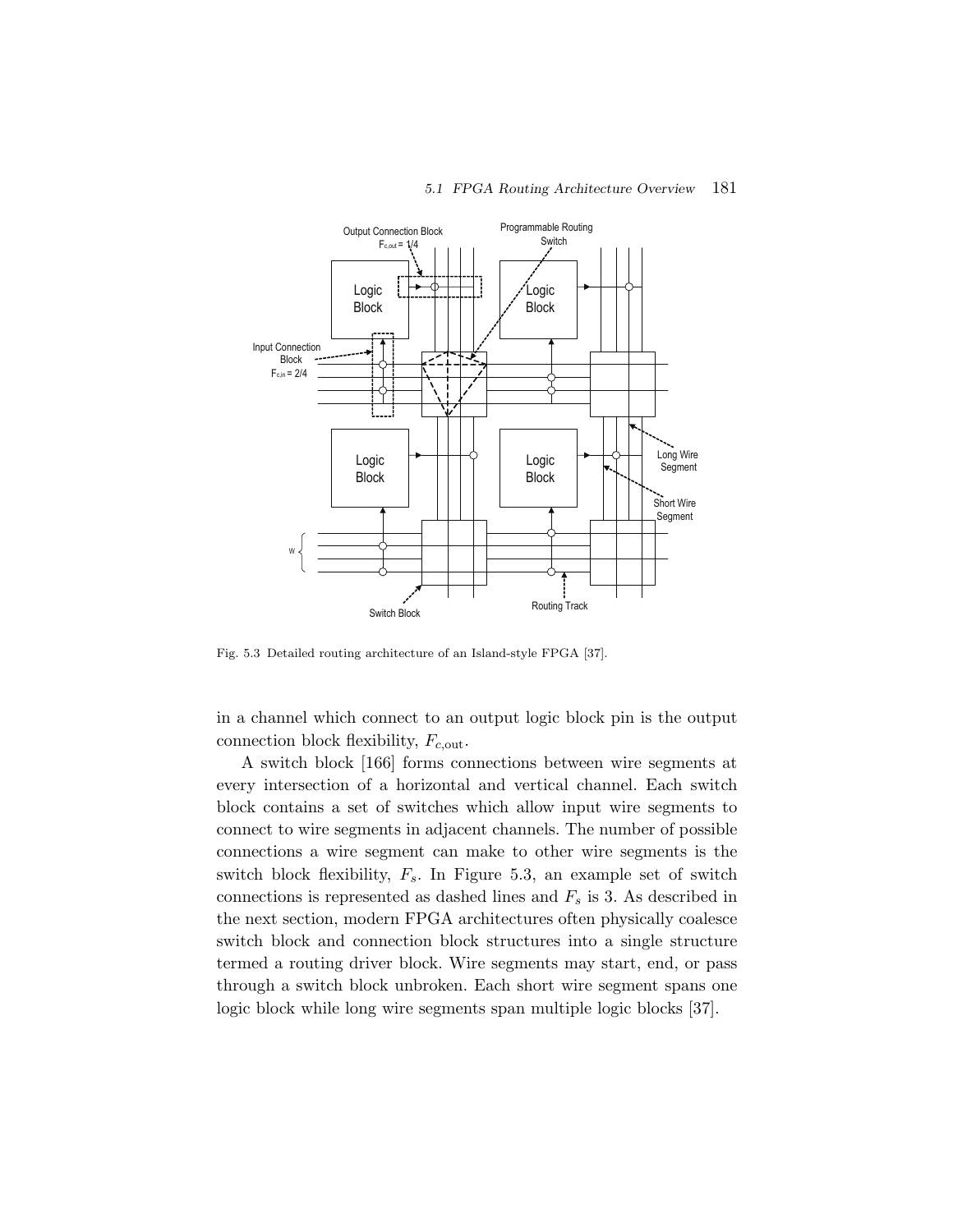The organization of segment-to-segment connections inside a switch block has been a topic of significant study. Early switch block designers [208, 220] typically assumed a simple FPGA routing structure which only contained wire segments which span a single logic block throughout while still supporting  $F_s = 3$ . The routability of common switch block styles, such as the disjoint [220] and Wilton [208] switch blocks shown in Figure 5.4 were validated through extensive experimentation. The disjoint switchbox has been used in a number of commercial FPGAs including devices from the Xilinx XC4000 family. As seen in Figure 5.4(a), a wire entering a disjoint switch block can only connect to other wires with the same numerical designation via programmable switches. As a result, potential source–destination routes in the FPGA are isolated into distinct routing domains, limiting routing flexibility. The Wilton switch block uses the same number of routing switches as the disjoint switch block but overcomes the domain issue by allowing for a change in domain assignment on connections that turn. For example, in Figure 5.4(b), the connection from the track in domain 0 at the left can connect to the track in domain 3 on the bottom or domain 0 on the top. This ability to change domains in at least one direction facilitates routing as a greater diversity of routing paths from a net source to a destination is possible. In addition to the Wilton and disjoint switch blocks, a number of alternative designs, such as the Universal switch block, have also been suggested [52, 53, 80]. A full review of additional



Fig. 5.4 Disjoint and wilton switch blocks.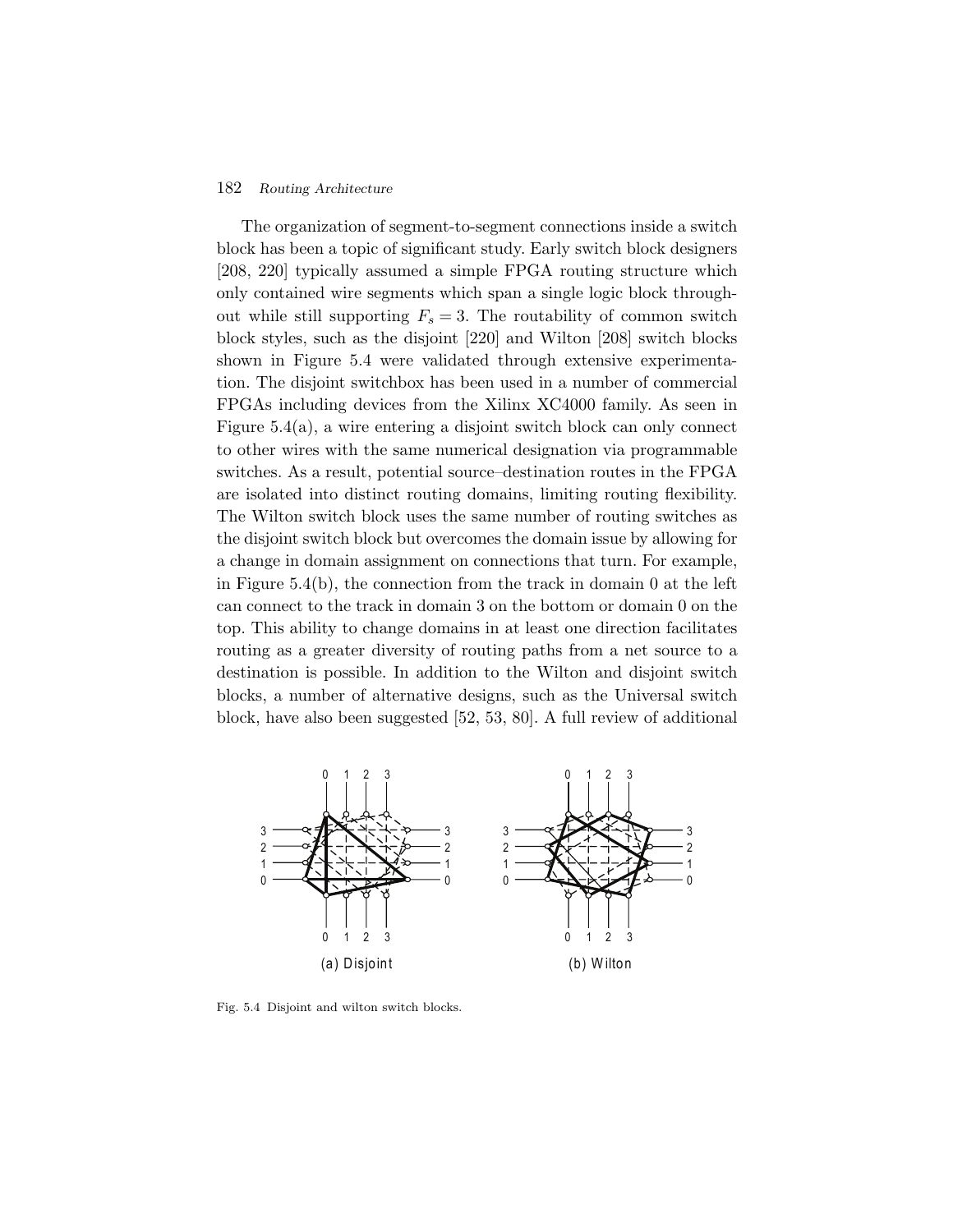island-style switch blocks optimized for length 1 wire segments can be found in [132].

Since contemporary FPGAs contain a variety of wire segment lengths, more recent switch block design has focused on optimizing connections in channels with segments that span both single and multiple logic blocks. Although switch blocks which rotate tracks are effective for length 1 segments, inefficiencies arise when they are used to make connections to multi-block wire segments. Due to the requirement for domain changes, a multi-block segment which passes through the Wilton switch block requires two switches to connect to two multi-block segments which are perpendicular to the segment. In contrast, for disjoint switch blocks, each multi-block wire segment only connects to one perpendicular segment. These differences are illustrated in Figure 5.5. For multi-block segments, the added routing flexibility offered by the extra connections does not overcome the area overhead of the extra switches [37, 132].

The majority of recent switch block designs only allow switch connections between wire endpoints or between wire midpoints, but not between endpoints and midpoints. Midpoint-to-midpoint connections are made using single disjoint connections. Example switch blocks in this style include the Imran [146] and shifty [130] switch blocks. The Imran switch block uses a Wilton switch block to connect endpoints of wires and single-transistor disjoint connections to connect



Fig. 5.5 Switch boxes for multiple block length wires.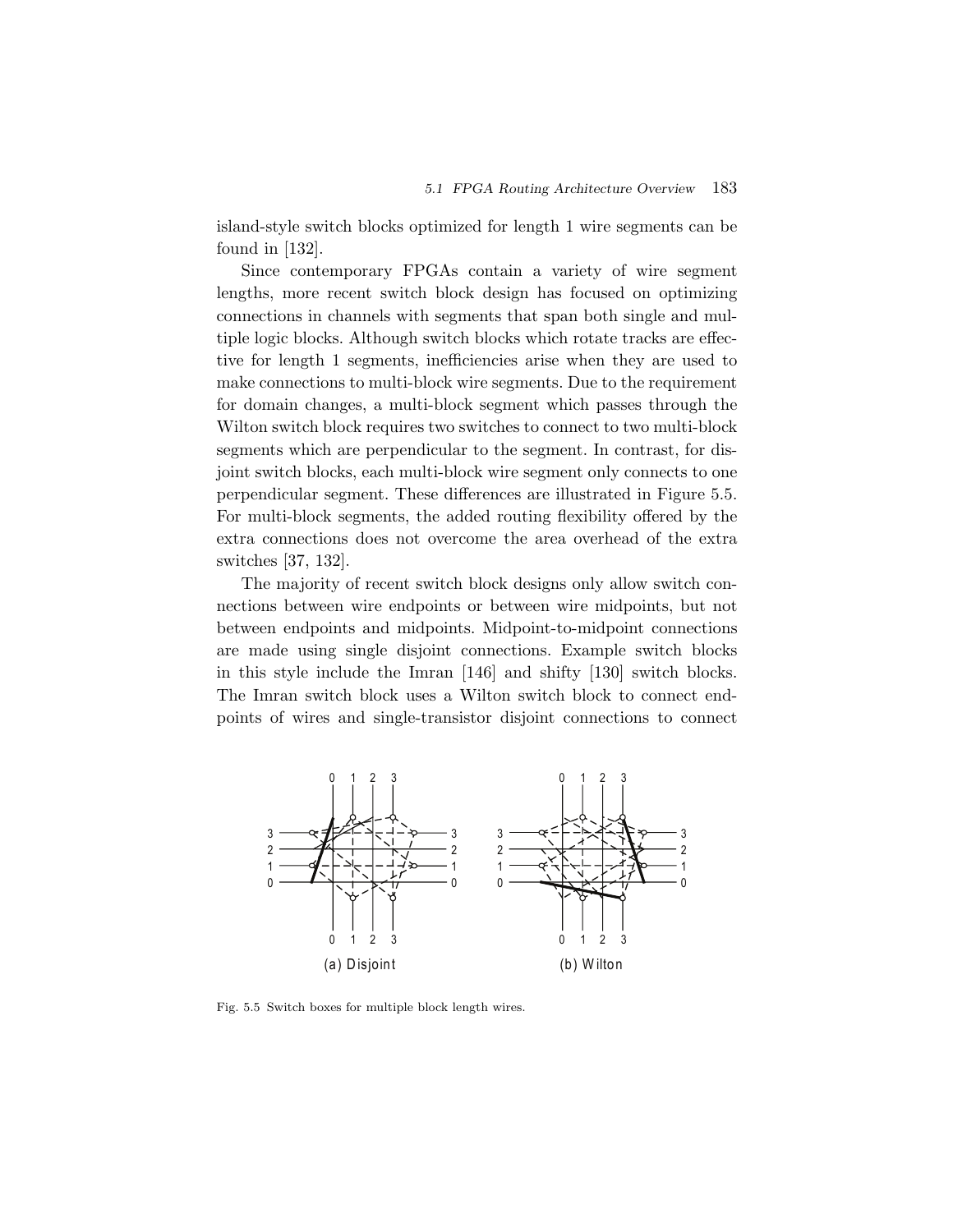midpoints. This switch block has been shown to be more area efficient than disjoint, universal, or Wilton switch blocks [146]. The shifty switch block similarly allows for domain changes on endpoint turns and disjoint connections at midpoints. Experimentation has shown that shifty and Imran switch blocks give similar area and delay results [130]. Both switch blocks are superior to disjoint switch blocks in area and delay performance due to their ability to allow for diverse routing paths.

A number of studies have examined routing architectures that include a variety of segment lengths in each routing channel. The fraction of segments of a specific length in each channel defines the segmentation distribution [37]. For example, in Figure 5.6, taken from [37], 40% of tracks are of length 1, 40% are of length 2, and 20% are of length 4. Several studies [91, 170] have examined segment length distribution for antifuse-programmed row-based FPGAs. Roy and Mahendale [170] determined row segmentation distributions using a tool which created a Poisson distribution of segment lengths based on design statistics. It was determined that a Poisson distribution of segment lengths was more area efficient than a uniform distribution of length 4 wires. More recent studies of segmentation for row-based architectures have used graphtheoretic formulations to evaluate segmentation distribution. Chang et al. [51] determined the wire distribution of a specific design using a graph-matching approach to match design wires to specific segment lengths. These segments were then packed into channels in a tree-like fashion. Later work [243] extended this effort by using a maximum spanning tree algorithm to perform the graph matching.



Fig. 5.6 Example channel segmentation distribution [37].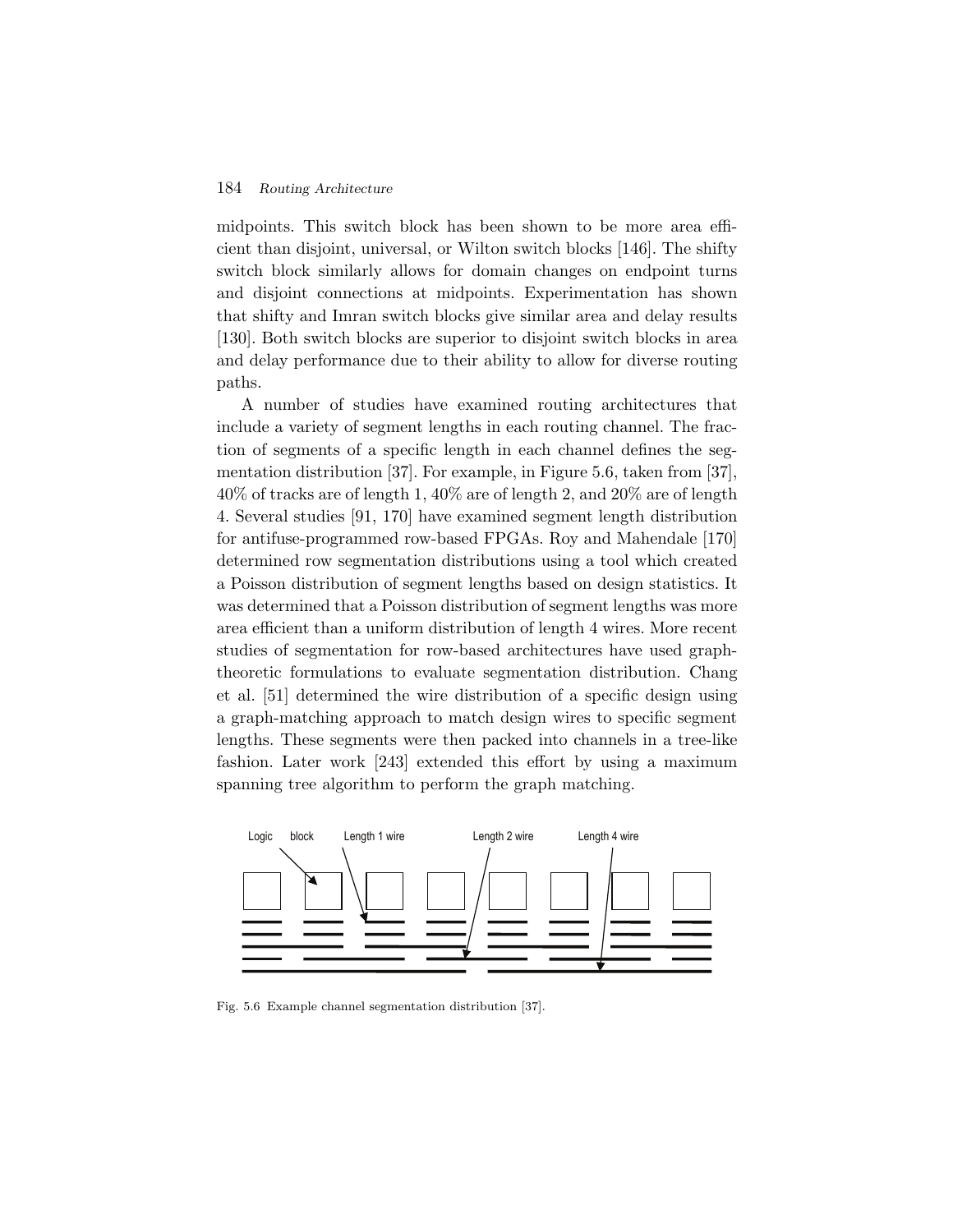The need for a mix of segment lengths in island-style FPGA devices is motivated by the characteristics of benchmark designs targeted to the devices. The amount of interconnect required by a circuit has been found to be related to Rent's rule [123], a well-known relationship between the size of a group of logic and the number of its external connections. This relationship indicates that the amount of pins,  $P$ , needed for an amount of logic, G, grows as  $P = K \times G^B$ , where B is a parameter known as Rent's exponent and K is a scaling constant. The range of segment lengths required by a design is related to the Rent exponent B based on the equation  $f_L = L^{2B-3}$ , where  $f_L$  is the fraction of segments of length  $L$  [72]. The value of  $B$  varies between 0.5 and 0.75 for most circuits [30]. This wire length distribution has been used to determine FPGA segment lengths for a series of target designs [182]. Experiments determined that tuning the segment lengths to match predicted wire lengths and net fanouts can reduce FPGA area and delay on a per design basis. However, since designs targeting FPGAs often have widely varying wiring requirements it can be difficult to design a single segmentation distribution using analytical techniques that meets all the requirements. FPGA routing is generally architected to support all designs, including those with the largest B values. This choice allows almost all designs to fully use logic resources and complete routing successfully. As a result, in many cases, a sizable fraction of available routing resources is left unused. To confirm the efficiency of a new routing architecture, a device routability evaluation is usually performed via experimental methods (like those described in Section 4) with a suite of test circuits [136] rather than through the use of analytical techniques.

Several studies have attempted to determine FPGA segmentation by routing a series of designs and examining wire lengths. Brown et al. [42] used global routing followed by detailed routing to complete the FPGA design. Although this study questioned the need for segment lengths of greater than length 2 or 3, the two-step router increased the difficulty of wire sharing and limited the use of longer segments [37]. Betz et al. used a contemporary FPGA router which combines global and detailed routing into one step to evaluate segmentation [36]. This study verified the importance of including significant medium length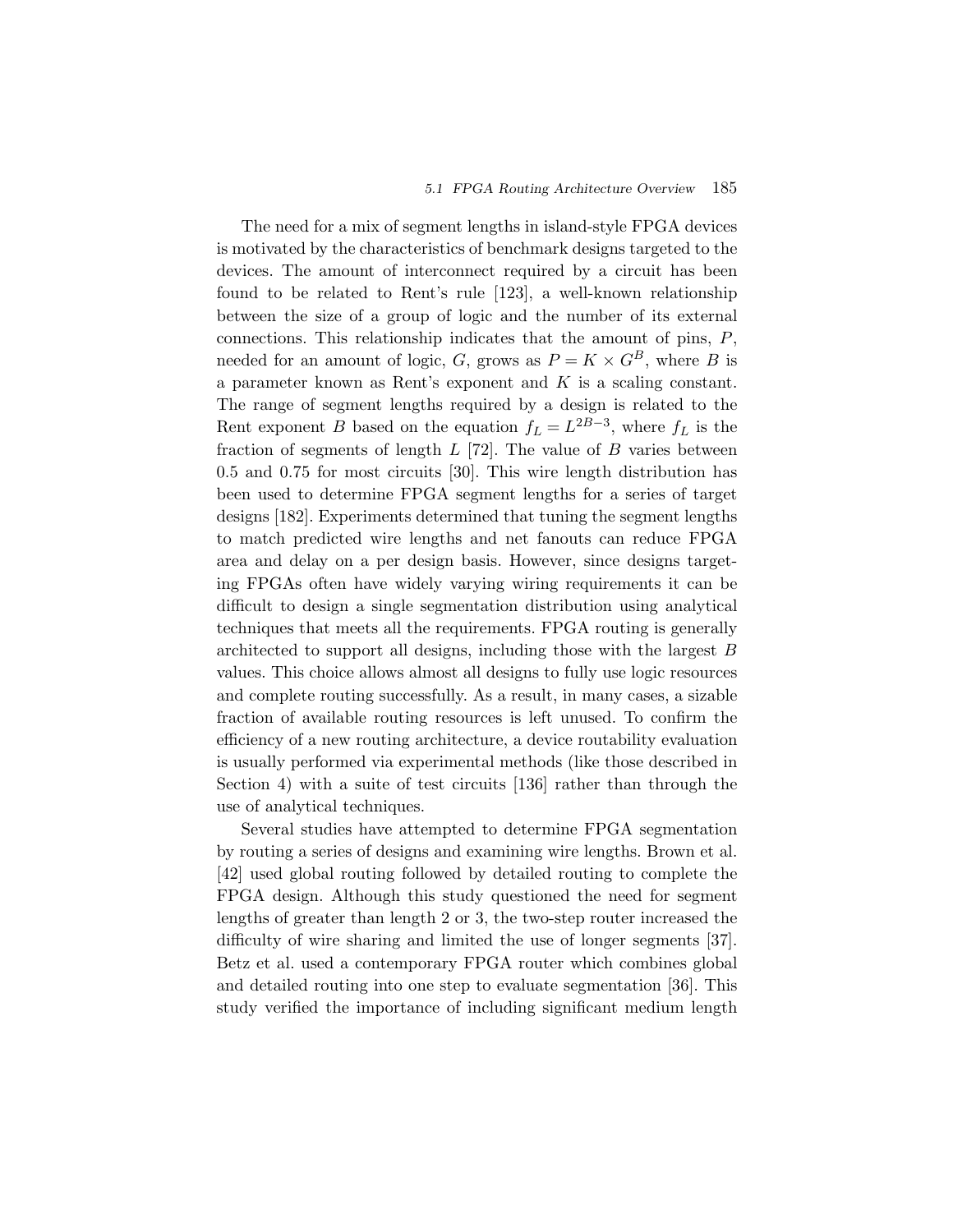segments which span between 4 and 6 logic blocks in an island-style routing architecture. This finding was validated during the development of the Stratix architecture [136], which contains significant length 4 and length 8 segments.

In addition to connection pattern and quantification parameters, FPGA detailed routing architecture performance is governed by the types of switches used to make connections, the size of transistors used to build programmable switches and the metal width and spacing of FPGA wires [36]. Routing switches are typically made from collections of basic transistor structures including pass transistors, buffers, and multiplexers. As VLSI technology used to implement FPGAs has evolved over the years, so has the design of switches used in the routing fabric.

Many FPGA architectures have been developed that use pass transistors and tri-state buffers as routing switches [36, 131, 179]. Figure 5.7 (taken from [36]) illustrates a routing architecture which contains both pass transistors and tri-state buffers. Both of these switch implementations support bidirectional wire segments since each segment can be driven by switches in multiple switch blocks. The relative usage of each type of switch dictates FPGA area and performance. Pass transistors minimize area consumption and are faster than buffered connections



Fig. 5.7 Routing switches in an island-style FPGA routing architecture [36].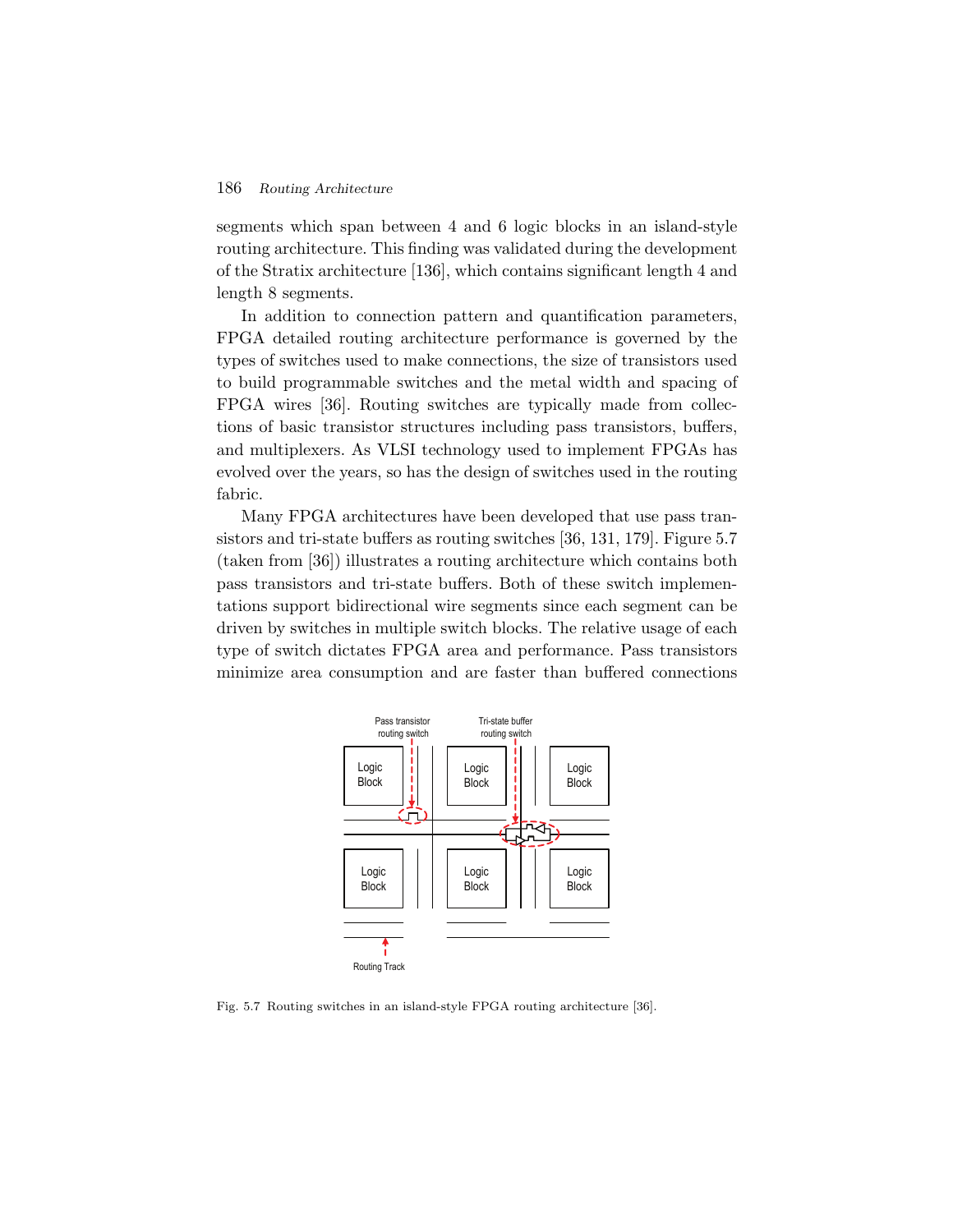for short wiring paths that pass through a small number of switches. Generally, tri-state buffers provide faster interconnect for connections that pass through many switches. As a result, FPGA devices that intersperse pass transistors and tri-state buffers in the routing fabric provide better delay characteristics with the same area consumption as those that provide only one type of switch. In [36], it was shown that the fastest routing architecture that uses these switches contains 50% buffered routing tracks and 50% pass transistors. This experiment restricted signal paths to wire segments that exclusively use one type of switch. In [131], an attempt was made to modify this restriction by alternating buffer and pass transistor connections along each net path. Unfortunately, no delay improvements were achieved with this approach.

# **5.2 Unidirectional Single-Driver Routing Architectures**

All of the pass transistor and buffered routing architectures described previously use bidirectional wire segments that can be driven by switch blocks on both ends of the segment. As shown in Figure  $5.8(a)$ , bidirectional wires are connected with bidirectional switches (e.g., two back-toback tri-state drivers). The use of bidirectional wire segments can leave



Fig. 5.8 Bidirectional and directional wires [128].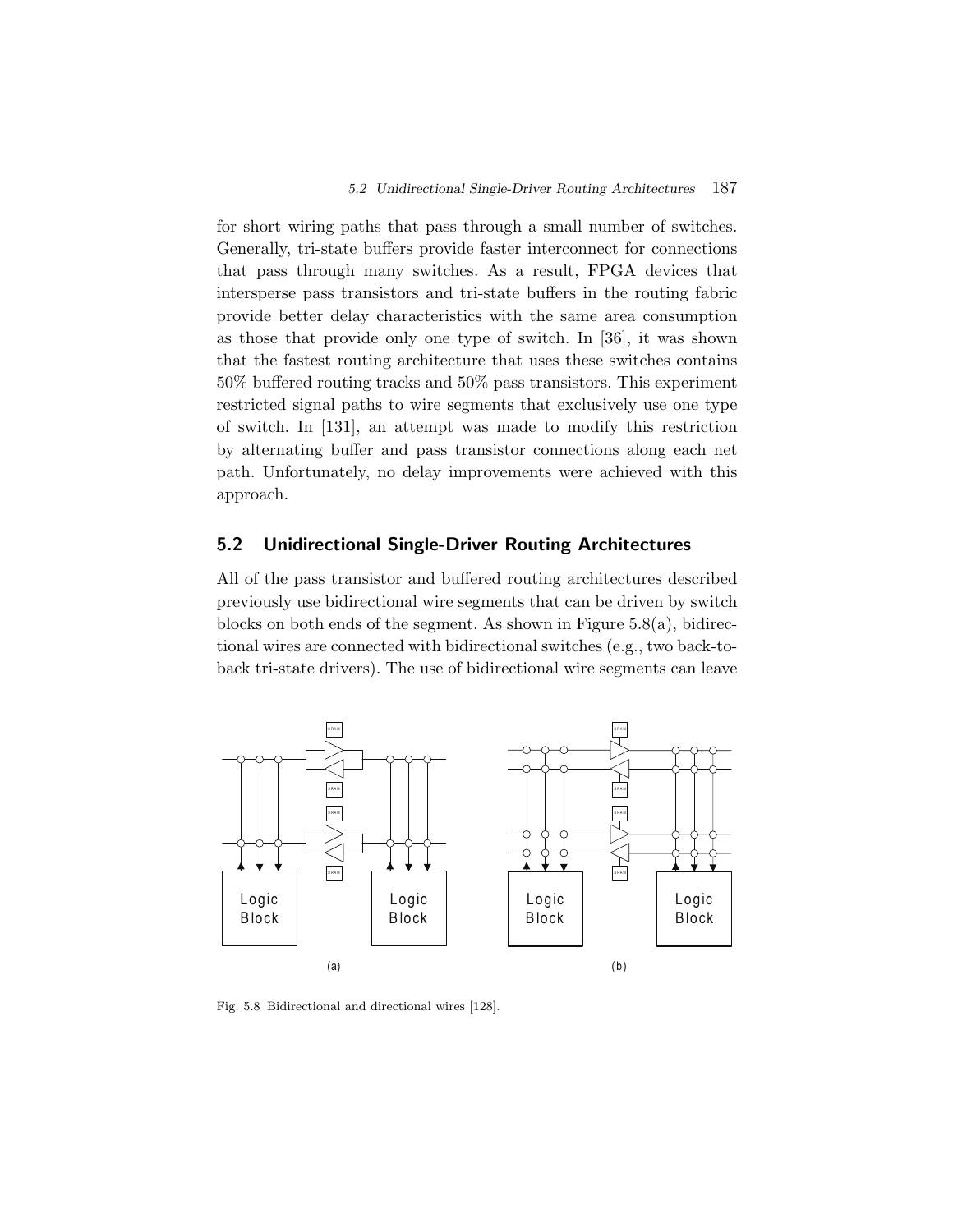many routing switches unused [128]. Once programmed, each switch will be enabled to only drive one wire segment leaving the remaining switch resources unused. For example, in Figure 5.8(a), at least 50% of the tri-state buffers will be inactive. Additionally, the extra sinks per wire segment increase capacitance, impacting delay.

In contrast, a directional wire segment [239] is driven in a single direction. As seen in Figure 5.8(b), this halves the required tri-state buffers per switch [128].

Figure 5.9 shows two distinct choices that exist for the implementation of directional wire segment switches in a routing driver block. In the first implementation, shown in Figure  $5.9(a)$ , each wire segment is driven by adjacent wire segments from a single switch. These connections represent the logical switch block connections shown in Figure 5.3. Additionally, each wire segment may be driven by one or more logic block output pins via a pass transistor. In [128], this implementation is referred to as a directional tri-state (dir-tri) implementation. An alternate approach to implementing directional wires is shown in Figure 5.9(b). In this single-driver implementation, a switch multiplexer selects inputs from both wire segment and logic block sources for each output wire segment. As a result, each single-driver wire segment can be driven by a non-tri-state buffer, improving drive strength.

This single-driver approach physically combines the logical switch and output connection blocks to form the routing driver block shown in Figure 5.10. All logic block outputs which source the switch must come from physically adjacent blocks. This constraint can be limiting for wire segments that span multiple logic blocks. Although not as prevalent,



Fig. 5.9 Directional routing connection blocks: (a) dir-tri (b) single-driver.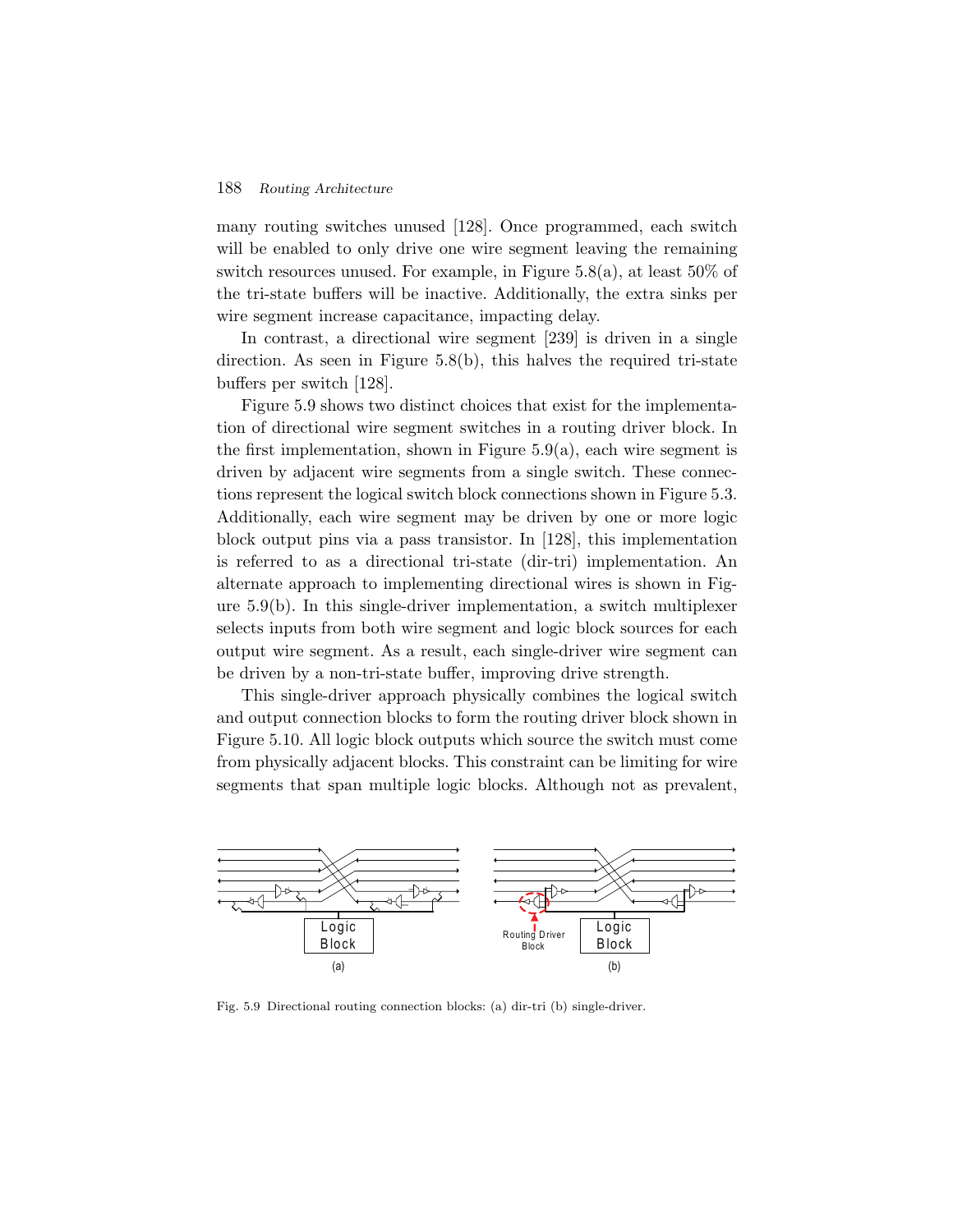

Fig. 5.10 Routing driver block implementation.

logic block outputs can also be integrated into routing switches for bidirectional wire segments [131, 153].

An initial concern when using directional wire segments in place of bidirectional segments is a possible increase in the number of required wire segments per channel. As seen in Figure 5.8, twice as many wires per channel are required for directional routing to include the same number of drivers as their bidirectional counterparts. However, experimentation indicates that roughly the same number of tracks per channel is needed to achieve the same routability for dir-tri [128] and singledriver switch implementations [128, 136]. As a result of this track count finding, the overall area required to implement a dir-tri routing architecture was found to be about 20% less than the corresponding bidirectional equivalent [128]. However, the directionality of wire segments was found to negatively impact the flexibility and drive capability of pass transistor connections from logic block outputs to wire segments, causing a delay increase of 3% for the dir-tri case versus a corresponding bi-directional architecture [128].

In contrast to the dir-tri results, experimental results generated using a single-driver routing architecture show both area and delay improvements over bidirectional routing architectures. In [136], an 18%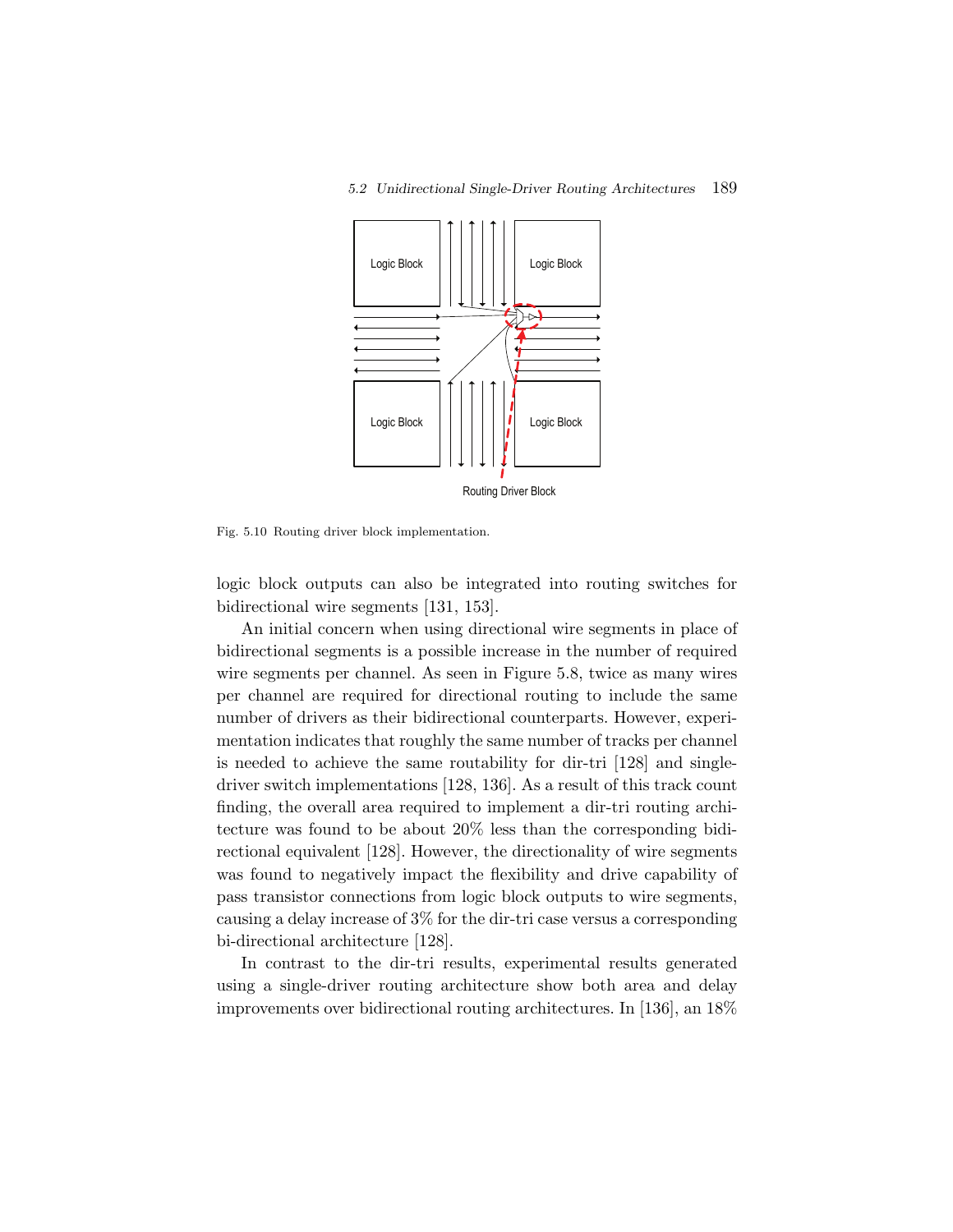area improvement and 16% delay improvement was noted for a 100% single-driver architecture versus a directional architecture that contains a 50–50 mix of pass transistors and buffers. In calculating these results, a spectrum of architectures containing a mix of bidirectional and singledriver wire segments was considered, but the 100% single-driver case always gave the best results for area and delay. In a similar experiment, [128] showed that a single-driver routing architecture was superior to an architecture with bidirectional buffers by 25% for area and 9% for delay. Much of the area improvement was found to be due to the unidirectional nature of the routing (20% improvement). Delay reduction was primarily due to reduced driver capacitance on each wire and the reduced overall routing area.

Experiments with single-driver routing architectures [128] have confirmed that low connectivity  $(F_s = 3)$  is appropriate for these architectures. Since wire segments in these architectures can only be driven from endpoints, switch block design does not require the assessment of wire midpoint connections.

# **5.3 Additional Routing Structure Improvement Approaches**

In addition to the relatively recent introduction of single-driver architectures, several other efforts have attempted to improve FPGA routing performance through the inclusion of less generally programmable or "hard-wired" connections. Numerous commercial FPGAs [23, 125, 231] allow for direct connections between logic blocks to avoid the need to drive the interconnect fabric. The work in [165] showed that these connections, which avoid delays in traversing connection blocks and switch blocks for very near neighbor connections, can improve speed by 6.4% at a small (3.8%) area cost. In [107], an architecture which drives wires of length 5 directly between logic blocks is proposed although the specific benefits of the technique are not enumerated.

A technique to replace switch block connections with fixed metal connections between horizontal and vertical wire segments was described in [185]. A study was first performed to determine if wire segments are often programmably connected into specific patterns such as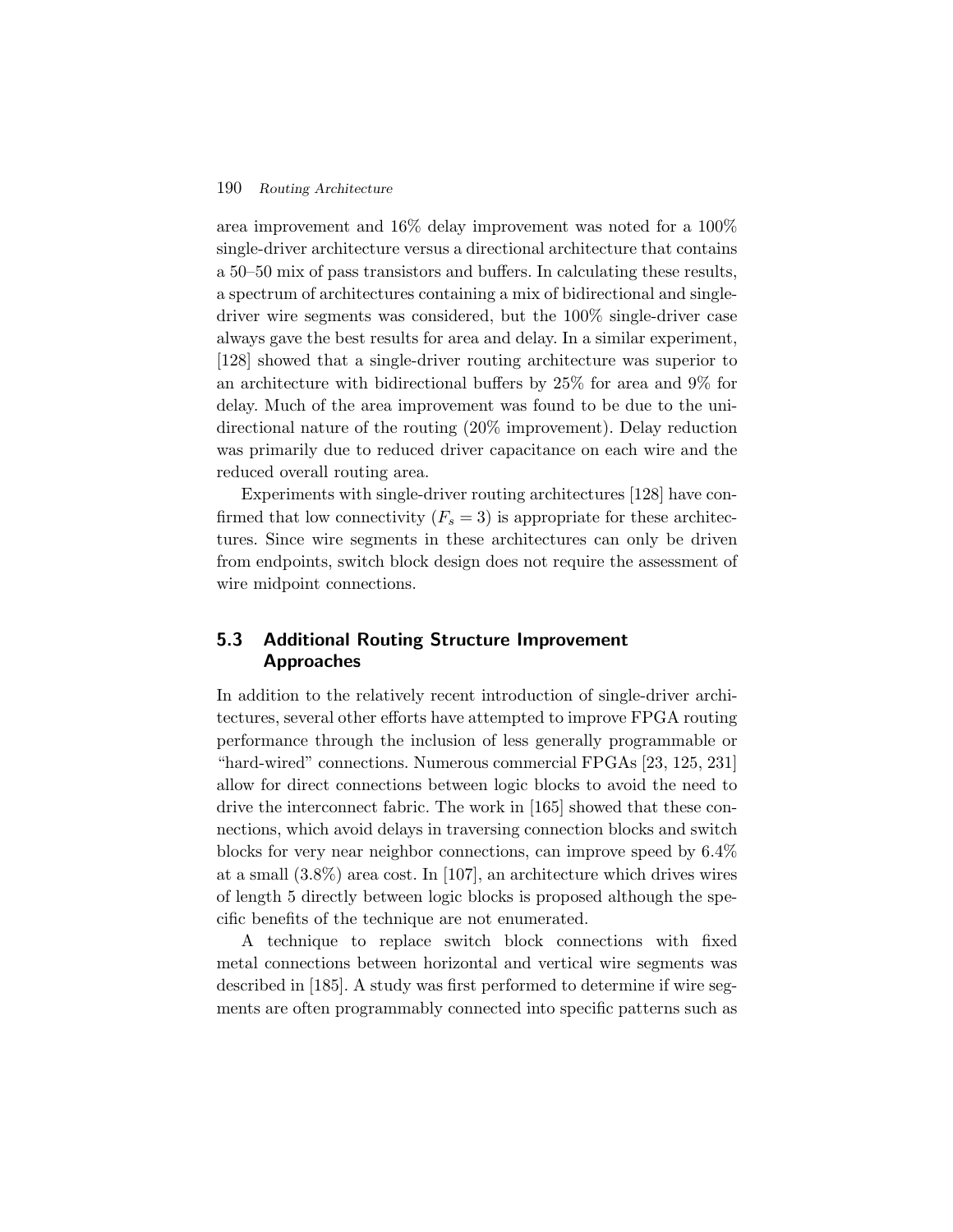#### *5.3 Additional Routing Structure Improvement Approaches* 191



Fig. 5.11 Hard wired switch blocks [185].

T's or L's. This motivates the removal of some programmable switches to create fixed metal wiring that fit these patterns. For example, if the switches in Figure 5.11(a) (represented as dashed lines), are frequently programmed to create  $a +$  connection between Wires A, B, C, and D, it may be advantageous to remove the switches and form one piece of metal (as seen in Figure  $5.11(b)$ ). However, the removal of the switches now precludes the ability to form separate horizontal and vertical connections between wire segments if  $a +$  connection is unneeded. In [185], the effect of removing a subset of pass transistor and buffered switches to form  $L, +$ , and  $T$  shaped connections is evaluated with a full routing experiment. A 22% improvement in critical path delay and a 6% area reduction is seen for a set of 10 benchmark designs. A form of this approach has been included in the Xilinx Virtex 5 FPGA family, which includes wires that connect diagonally [231].

# **5.3.1 Circuit-Level Techniques to Improve Routing**

Several researchers have attempted to improve the performance of interconnect wires through increased wire spacing, because in modern IC fabrication technologies, the proximity of two routing tracks gives rise to a capacitive effect known as crosstalk. By spacing wires farther apart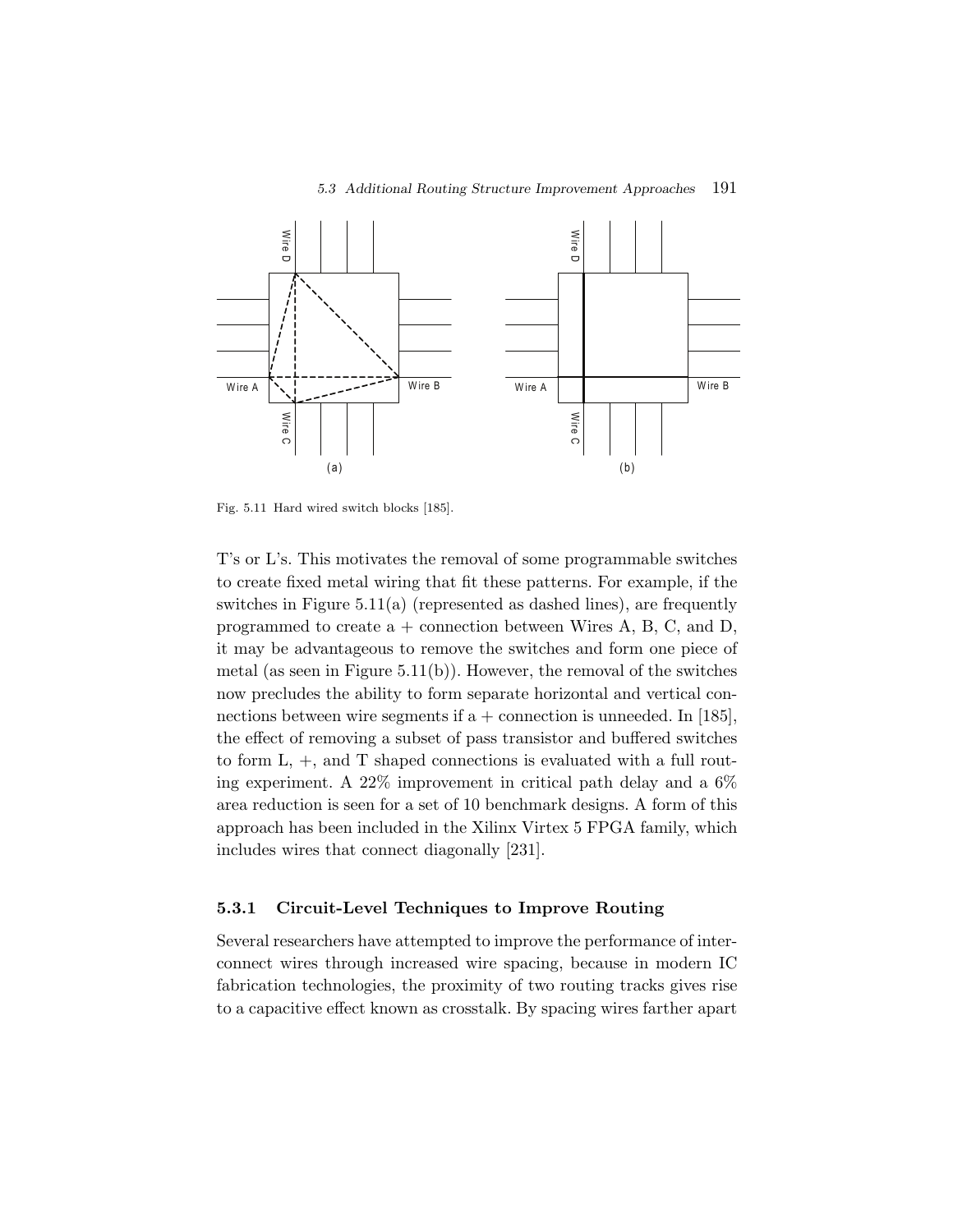this effect can be reduced, resulting in reduced capacitance on the wire and increased speed. The work in [35] determined that a 13% circuit speedup could be achieved by using 5 times minimum wire spacing on 20% of the routing tracks in each island-style channel. Although wire spacing improves performance for architectures which contain pass transistors and buffered switches, increasing physical wire width does not due to the need to increase driver size. Increased track spacing was implemented in a commercial architecture [107] which assigns 20% of routing wires to these fast routing resources.

Another circuit-level technique to improve performance involves the use of routing multiplexers which contain fast paths, as shown in Figure 5.12. The number of pass transistors required to traverse different paths in the multiplexer is imbalanced leading to fast paths for critical inputs and slower paths for regular inputs. Lewis et al. [135] report that this technique has been integrated into the routing architecture for Altera Stratix II devices. Like the spacing approach, critical paths are assigned to fast routing resources by the FPGA router. It was found that the availability of imbalanced multiplexers improved design performance by 3% without impacting device area.



Fig. 5.12 Fast inputs to routing multiplexers [135].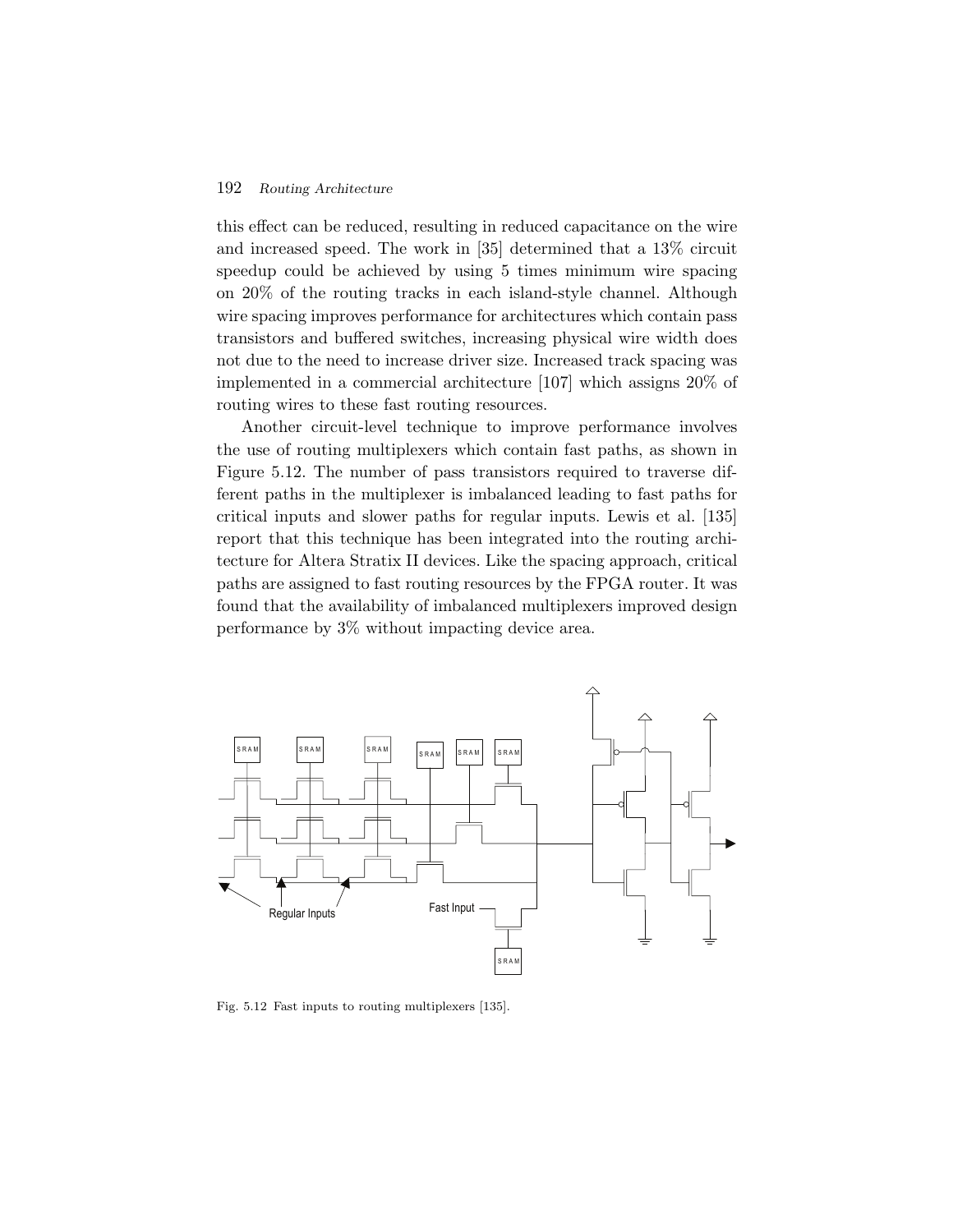Recent trends in single-driver wiring for FPGA routing have been motivated by the implementation of novel transistor-level circuit structures in building the routing switches. Three specific issues have been investigated to support routing delay reduction: buffer construction, transistor sizing, and routing driver multiplexer sizing. As shown in Figure 5.13, FPGA routing buffers are typically implemented as a sequence of CMOS inverters. In [131], it was determined that a series of three inverters, rather than two or four, is desirable since balanced rise/fall characteristics are achieved at the buffer output due to its inversion of the input signal. Two or four-stage buffers could be used instead if a non-inverting buffer is preferred.

In [128], a series of experiments related to sizing of single-driver architecture switches is described. In these experiments,  $0.18 \mu m$  transistors in a three-inverter buffer are evaluated to determine appropriate transistor sizing for delay and area-delay optimization. The relative size of the PMOS and NMOS transistors in each inverter for a given technology plays an important role in buffer performance. For example, for the  $0.18 \mu m$  technology used in [128], it was determined that the relative sizing of PMOS and NMOS transistor width  $(W_p/W_n)$  for the three stage buffer should be  $1/3.5$  for the sense stage,  $1/1$  for the intermediate stage, and 1.4/1 for the drive stage. After determining various inverter



Fig. 5.13 Transistor-level implementation of routing driver multiplexer and routing buffer [131].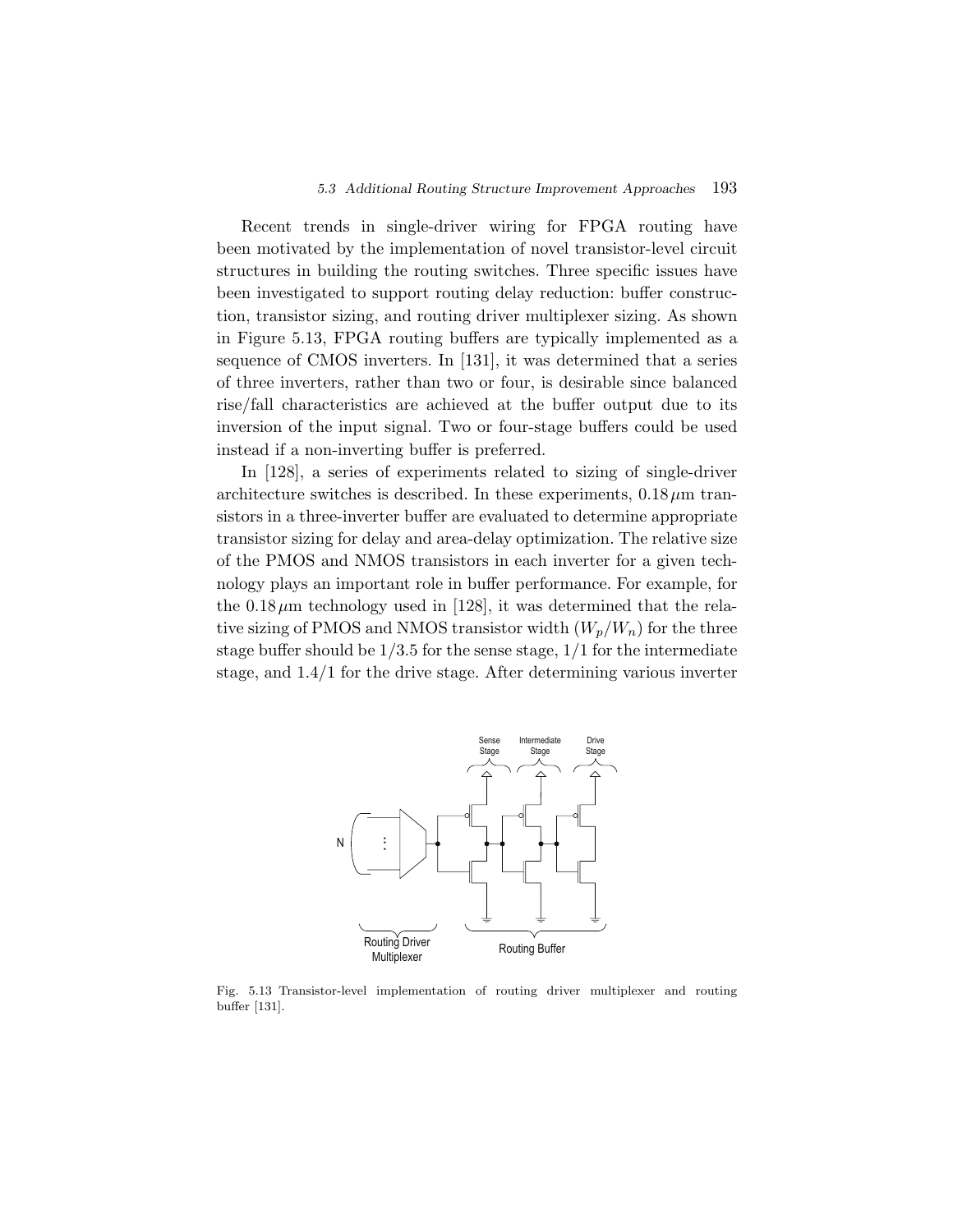ratios, [128] examined a range of possible input counts per single-driver routing switch from delay and area-delay perspectives. For delay optimization, it was determined that the fastest single-driver switch contains a 4-to-1 routing driver multiplexer. A single-driver switch with an 8-to-1 multiplexer was determined to be optimal for area-delay product.

### **5.3.2 Bus-Based and Pipelined FPGA Routing Structures**

As FPGAs have grown in size, the amount of datapath circuitry targeted to the devices has grown. This has led several research projects to consider both bus-based connections and pipelining the interconnect signals.

### **5.3.2.1 Bus-Based Routing**

A number of researchers have noted that if the signals on an FPGA are grouped together as buses, then the control of the programmable switches could be amortized across the entire bus. This notion was first proposed in [58] and [59]. In addition, the regularity of the bus connections can be employed to reduce the total number of switches needed.

In [238], a series of routing architecture optimizations are considered that take advantage of the bus structure of many datapath circuits. The bit-sliced example shown in Figure 5.14 illustrates how switches in the interconnect fabric can be removed to take advantage of datapath regularity. Consider implementing the four-bit slice datapath shown in Figure 5.14(a). This circuit could be implemented using conventional logic block bit slices, as shown in Figure 5.14(b). A minimum of four FPGA logic block and interconnect tiles are needed to implement the needed logic and communicate the needed circuit inputs and outputs.

Using bus-based connections, the four logic blocks shown in Figure 5.14(b) are combined to form a multi-bit logic block in Figure 5.14(c) and individual wires in the original implementation are grouped into four-bit routing buses. Although both implementations require eight logic block input and output connections, the number of switch block connections for the bussed implementation is reduced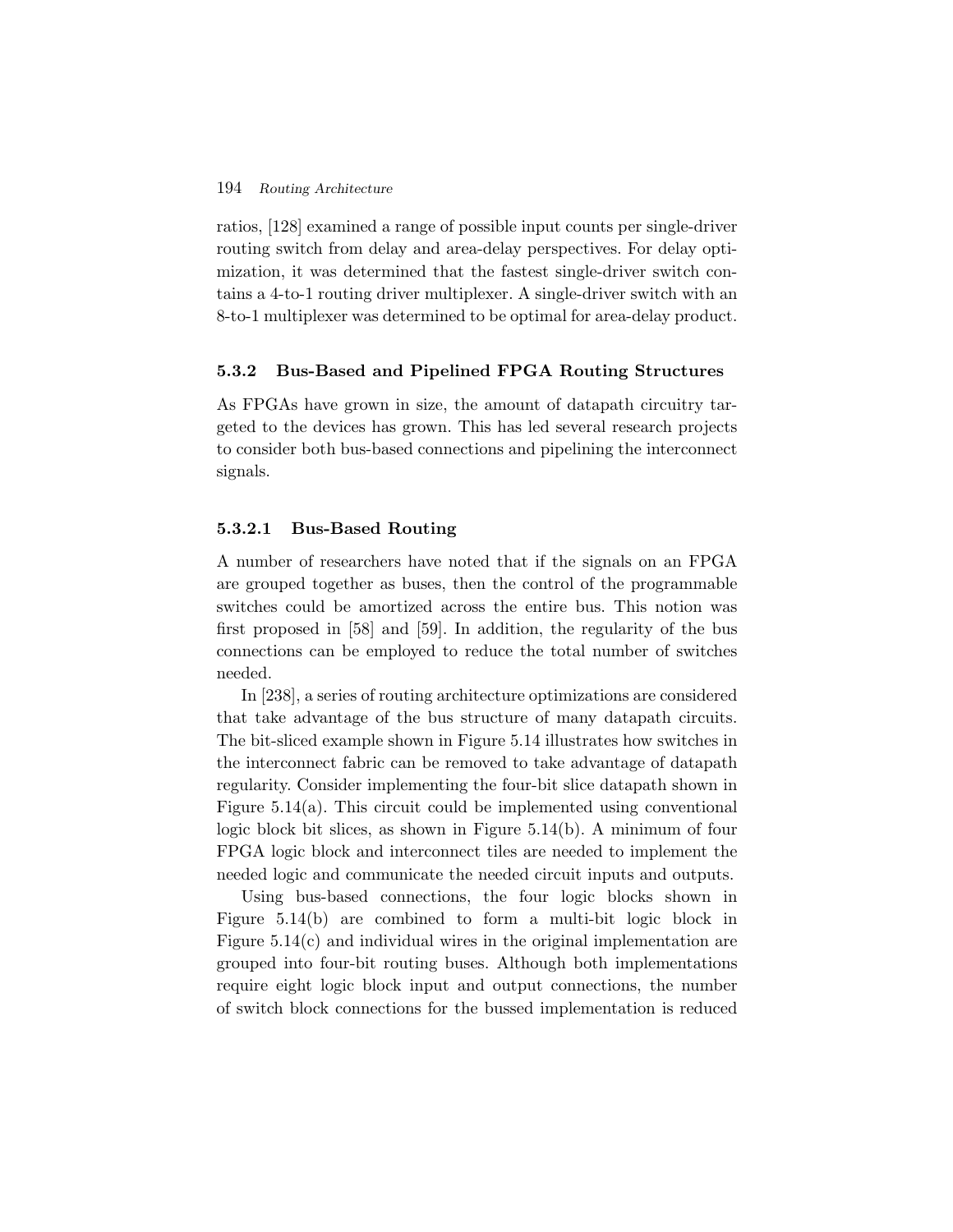



Fig. 5.14 Bus-based routing FPGAs [238].

by half. This bus-based approach reduces the need for wiring flexibility by taking advantage of per-bit bus regularity. Not only are the number of storage bits needed to configure routing connections significantly reduced due to smaller switch count, but configuration bits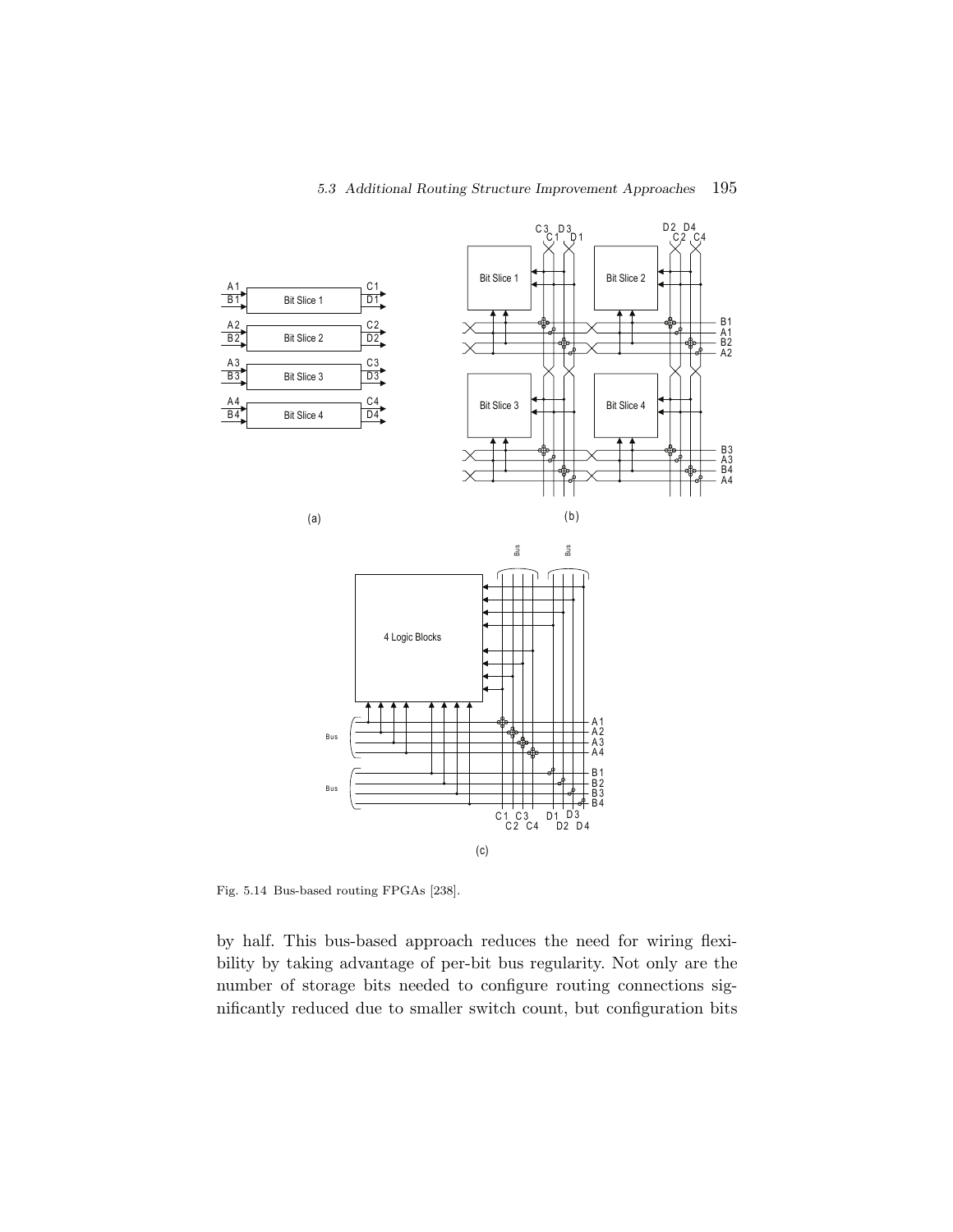can be shared across adjacent routing switches since they have the same setting, leading to additional savings. Through experimentation [238], it was determined that 14% routing area can be saved using this approach for datapath oriented designs leading to an overall 10% FPGA area reduction. Prior research anticipated a larger area saving that was not realized in this detailed implementation, largely because a significant fraction of the wires have to be non-bussed to handle non-bus signals. Approximately 50% of routing wires were needed for dedicated four-bit buses while the switches for remaining wires were individually programmed.

# **5.3.2.2 Pipelined (Registered) Routing**

Although recent FPGA system clock speeds approach 200–400 MHz, they still lag far behind their microprocessor counterparts. In addition, while a specific microprocessor operates at the same frequency for each application, FPGA operating frequencies vary from application to application. In general, the long and variable interconnect delays associated with FPGA routing are responsible for both of these issues. Several FPGA research projects [183, 197, 204] have examined adding pipeline registers to FPGA interconnect to address these concerns. The basic idea is to have a router insert registers as it routes, increasing the clock frequency in exchange for added cycle latency.

While registers allow for enhanced raw clock rates, they complicate the FPGA routing problem since the number of flip–flops on paths which converge on a logic block must be matched to allow for causal behavior. In [197], flip–flops are added to all interconnect switches and logic block inputs and outputs for a routing network organized in the hierarchical topology shown in Figure 5.1. This approach of pipelining segment-to-segment connections and logic block I/O allows all designs mapped to the FPGA to run at the same system clock frequency. To account for routing paths which traverse different counts of interconnect flip–flops, an adjustable value of up to seven flip–flops is allocated per logic block input. The inclusion of the routing flip–flops leads to a 50% increase in overall routing area.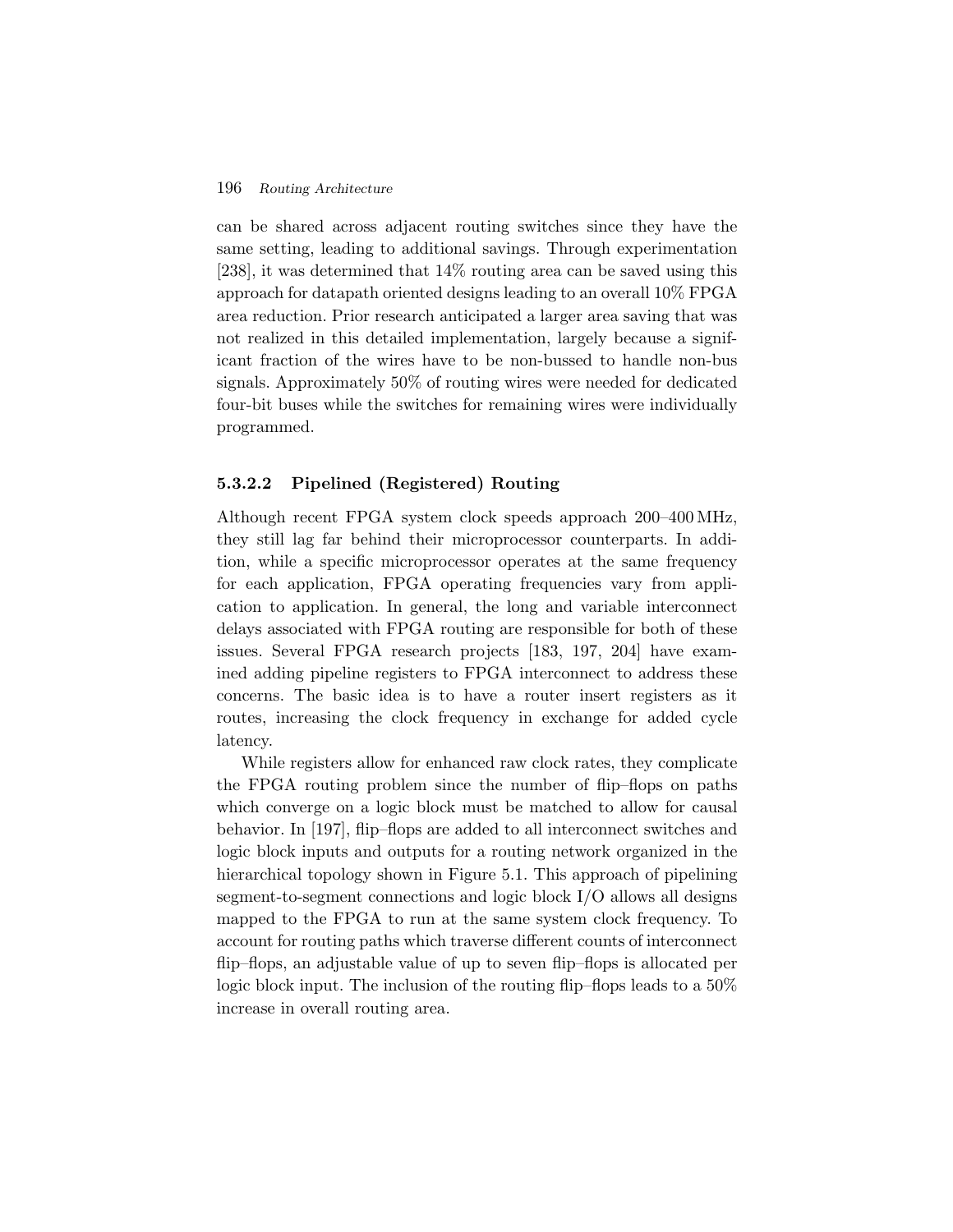Two research projects have examined including flip–flops directly into the segmented routing fabric of an island-style routing architecture. In [204], all horizontal segment to vertical segment connections are buffered by flip–flops. The authors account for the presence of the flip– flops in their FPGA routing algorithm by attempting to minimize the number of corner turns included in net routes and by re-timing nets to equally distribute flip–flops along paths. Although this approach shows promise, the area-normalized throughput of designs does not significantly improve for the proposed architecture and tool flow. Additionally, designs not suited to re-timing may suffer a latency penalty.

In [183], the interconnect fabric of a standard island-style architecture is enhanced with routing flip–flops. Unlike [197], only a small fraction of switch block connections are pipelined, and only one additional flip–flop is needed amongst the logic block inputs. As seen in Figure 5.15, in cases when the routing switch flip–flop is unneeded, it can be avoided through the use of a programmable multiplexer. Since both pipelined and unpipelined routing segments are available, retiming algorithms can selectively move the position of design flip–flops from logic blocks to the interconnect fabric to achieve the fastest possible design clock frequency. Through experimentation it was determined that about  $12\% - 25\%$  of routing switches should contain a flip–flop.



Fig. 5.15 Registered routing switch [183].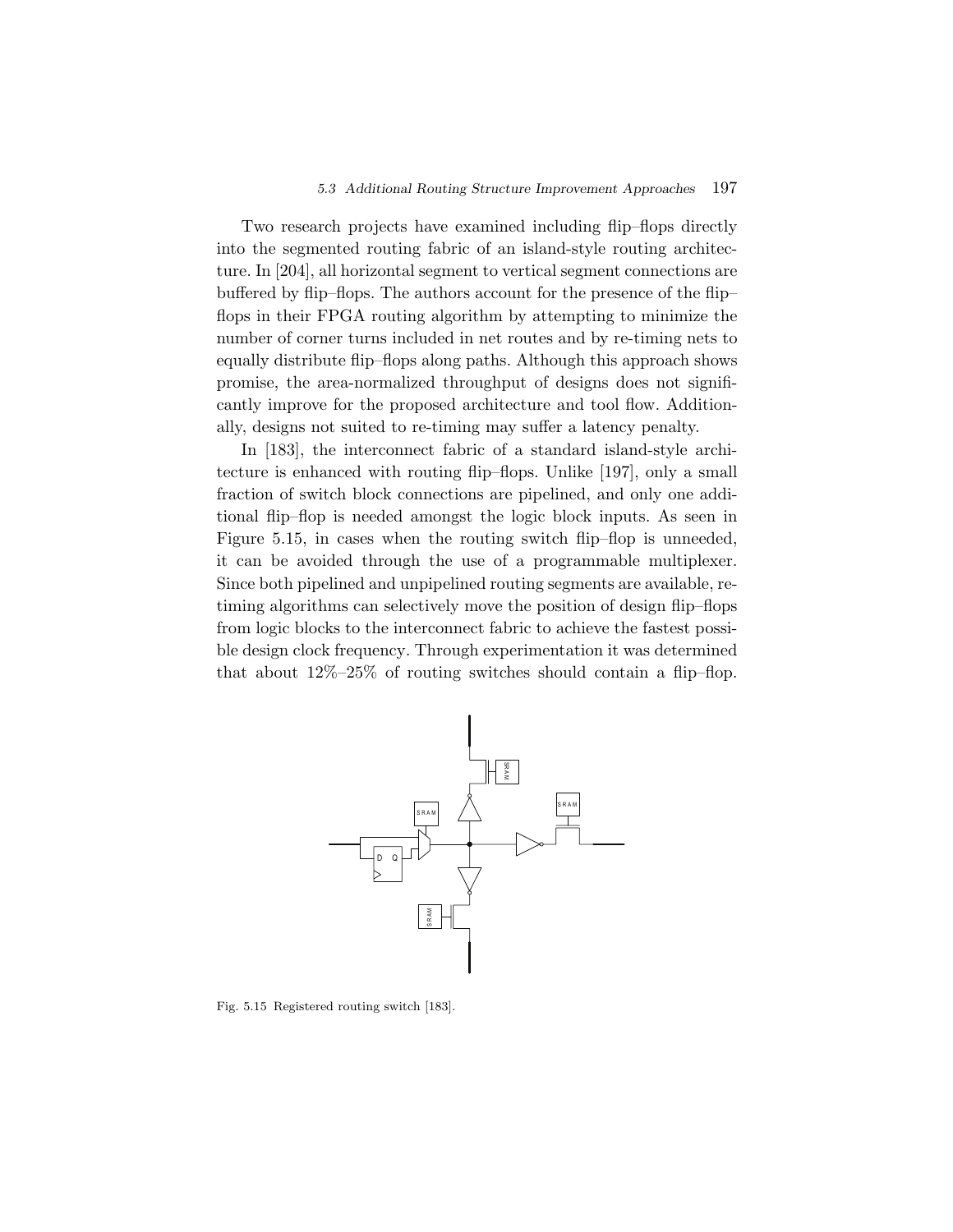The inclusion of these flip–flops results in an average design speedup of about 25% with a 10% overall FPGA area increase.

# **5.4 Power Related Issues**

Although FPGA routing has traditionally been constructed to balance area and delay, power consumption has recently become an important issue. Several studies [84, 138, 178, 198] have indicated that between 60%–70% of FPGA dynamic and static power consumption is located in the programmable interconnect. Leakage power is a particular concern since much of the interconnect resources within the FPGA are not actively used following device programming. Most transistor leakage in FPGAs is a result of source-to-drain subthreshold leakage and gate-to-source gate oxide leakage. Subthreshold leakage increases exponentially as transistor threshold voltage,  $V_t$ , is reduced to obtain high performance. Gate oxide leakage is a result of electron tunneling as the transistor gate oxide is thinned. The leakage current due to tunneling increases exponentially with oxide thinning. If a transistor is not being used, both components of leakage can be eliminated by removing the supply voltage,  $V_{DD}$ , from the transistor. In contrast, dynamic power reduction techniques target the activity of interconnect transistors that are used. Dynamic power can be saved by reducing the supply voltage associated with circuits since this value is proportional to  $V_{DD}^2$ .

A variety of techniques have been applied to reduce dynamic and static power consumption in FPGA routing. For single-driver wiring, these techniques have been applied to both routing multiplexers and buffers. In [137],  $V_{DD}$  for each routing buffer can be driven by two separate sources, a full-rail  $V_{DD}$  ( $V_{DDH}$ ) and a reduced  $V_{DD}$  ( $V_{DDL}$ ). As shown in Figure 5.16, two transistors provide three possible routing states, high-performance (transistor M1 active), reduced performance (transistor M2 active), and sleep mode (both transistors shut off). Through experimentation it was determined that a large fraction  $(88\%)$  of interconnect buffers could be placed into sleep mode and  $85\%$ of active routing buffers could be driven with  $V_{DDL}$  without increasing circuit delay for a 100 nm process. This combination results in an 80% overall reduction in interconnect leakage and a 38% reduction in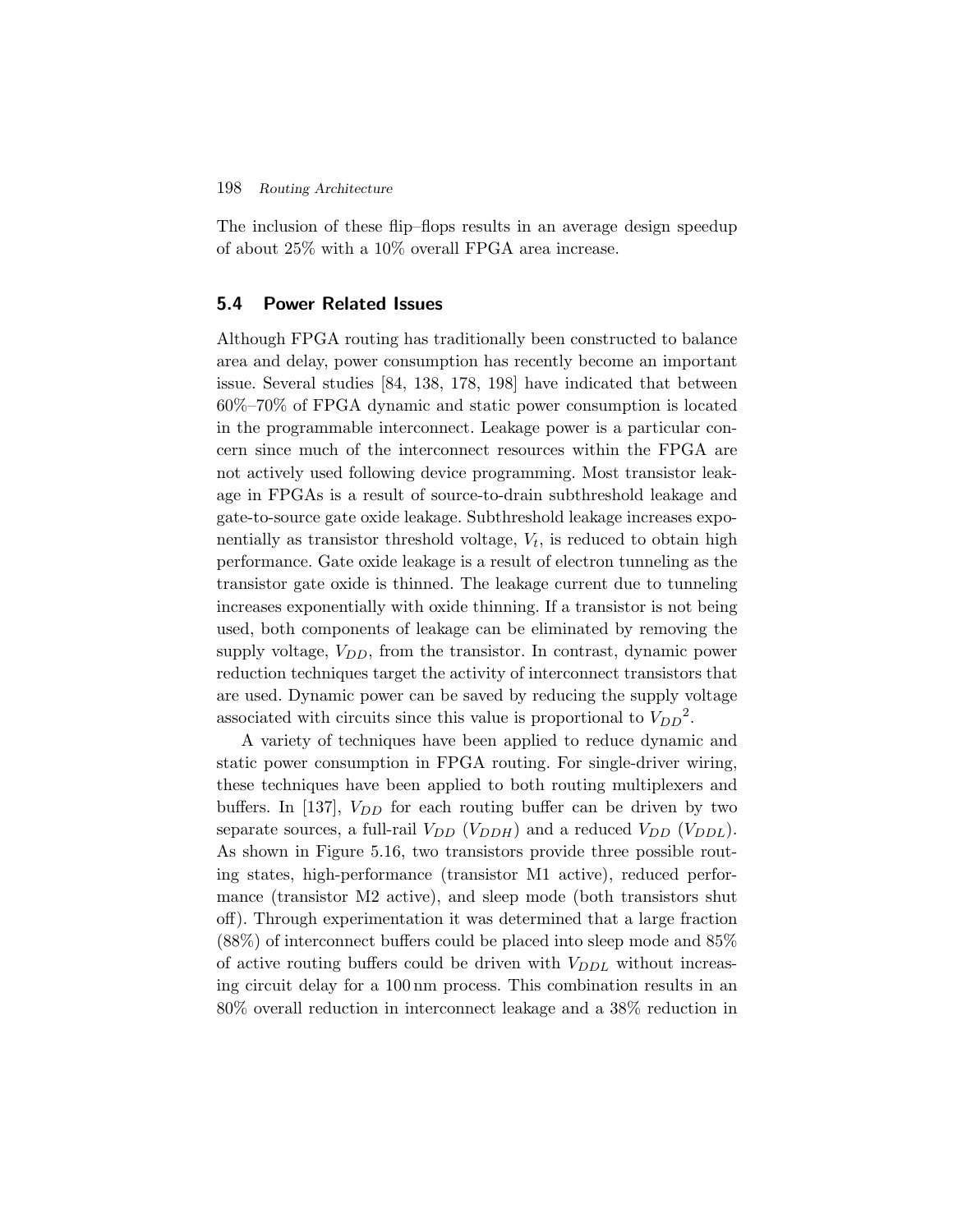

Fig. 5.16  $V_{DD}$  programmability [137].

interconnect dynamic power for an overall interconnect power reduction of 56%. Later work by the same authors [141] explored techniques to reduce SRAM bit count by combining the SRAM bits used to control  $V_{DD}$  selection. Both of these projects assumed a buffered tri-state interconnect although the same power-reducing techniques can be applied to buffers in single-driver architectures.

A similar approach of using separate transistors and  $V_{DD}$  levels was described in [82]. A 22% reduction in interconnect dynamic power and an 81% reduction in interconnect leakage power was achieved. Power calculations were performed after timing-driven place and route.

Although the previous dual- $V_{DD}$  approaches show good power reduction, they require the chip-wide distribution of multiple  $V_{DD}$  values. A  $V_{DD}$ -selection approach for routing buffers which does not have this limitation [29] appears in Figure 5.17. This work proposes a new switch architecture which adds two transistors, MNX and MPX, to the buffer in the routing switch (this differs from [137] which used two PMOS devices connected to two different power rails). The two extra transistors allow the switch to operate in a variety of modes, depending on their gate voltages. When both are turned on, the effective supply voltage,  $V_{VD}$ , seen by the buffer is  $V_{DD}$  (assuming minimal voltage loss due to parasitics in the MNX/MPX transistors), and the buffer operates in a traditional, high-performance mode. When MNX is enabled and MPX is disabled (e.g., the buffer is not in either sleep or low power mode), the switch's effective supply voltage  $V_{VD}$  is reduced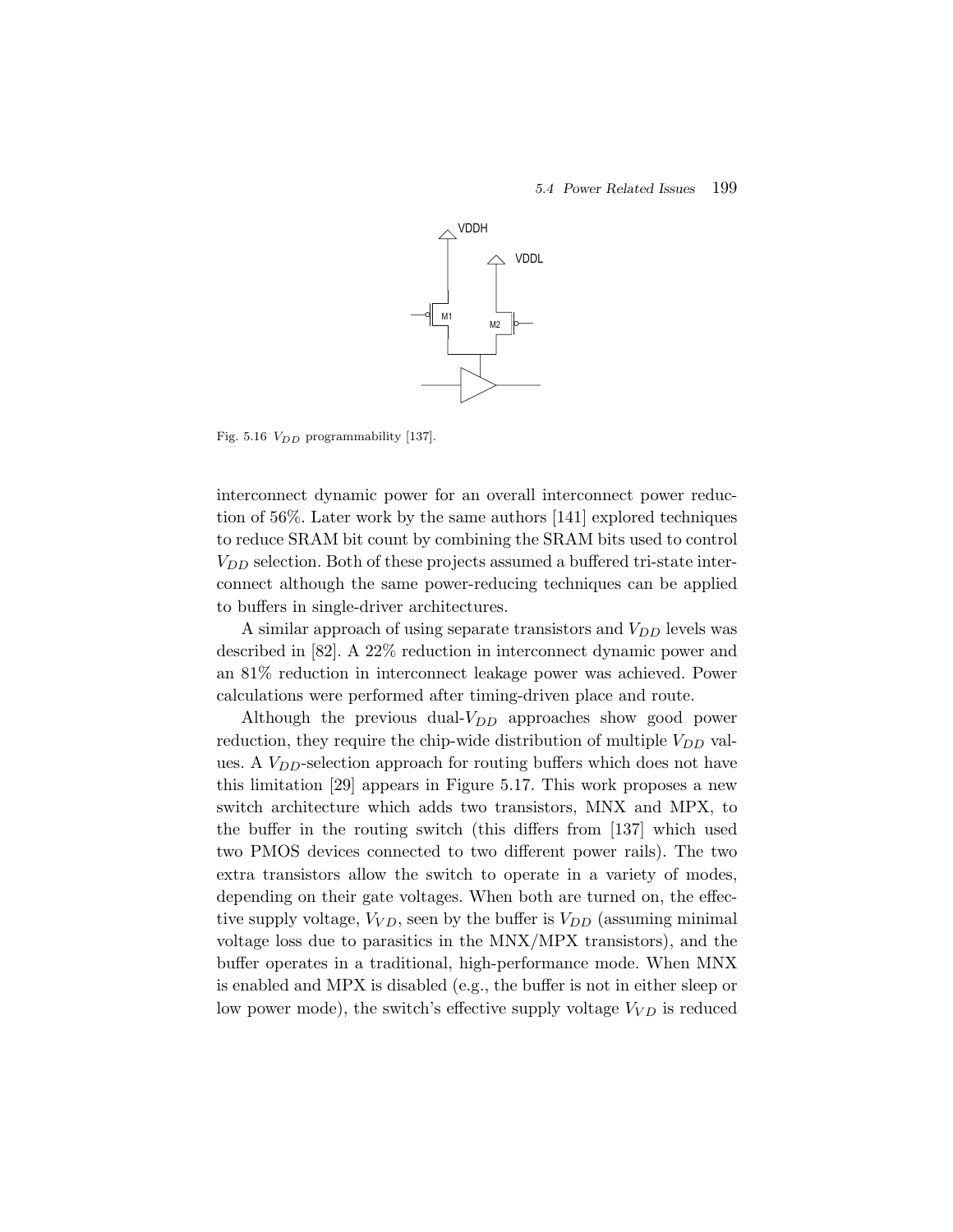

Fig. 5.17 Low power programmable routing buffer.

by  $V_t$ , since MNX is an NMOS transistor and can therefore pass only a weak-1 signal. This configuration allows the buffer to operate in a low-power mode.

With respect to the decreased performance, the authors note that in their benchmark circuits, 75% of routing resources could tolerate a slowdown of 50%, so most switches could withstand the lower performance for a 70 nm process. With respect to passing a weak-1, the authors found that most routing switches drive other routing switches. Since level-restoration is built into the switch, weak-1 inputs are permissible. When both MNX and MPX are disabled, the transistors are powered off, which greatly reduces leakage power by cutting off the supply voltage from the buffer, effectively turning it off. It was found that leakage power (including effects of the new transistors) was reduced by about 35% when operating in low-power mode (i.e., MPX off, MNX on) and up to 61% when operating in sleep mode (i.e., MPX and MNX off) for a single-driver routing architecture. The authors also found a 28% reduction in dynamic switching power when operating in low-power mode. Estimated area measurements predict a per-tile area increase of about 10%.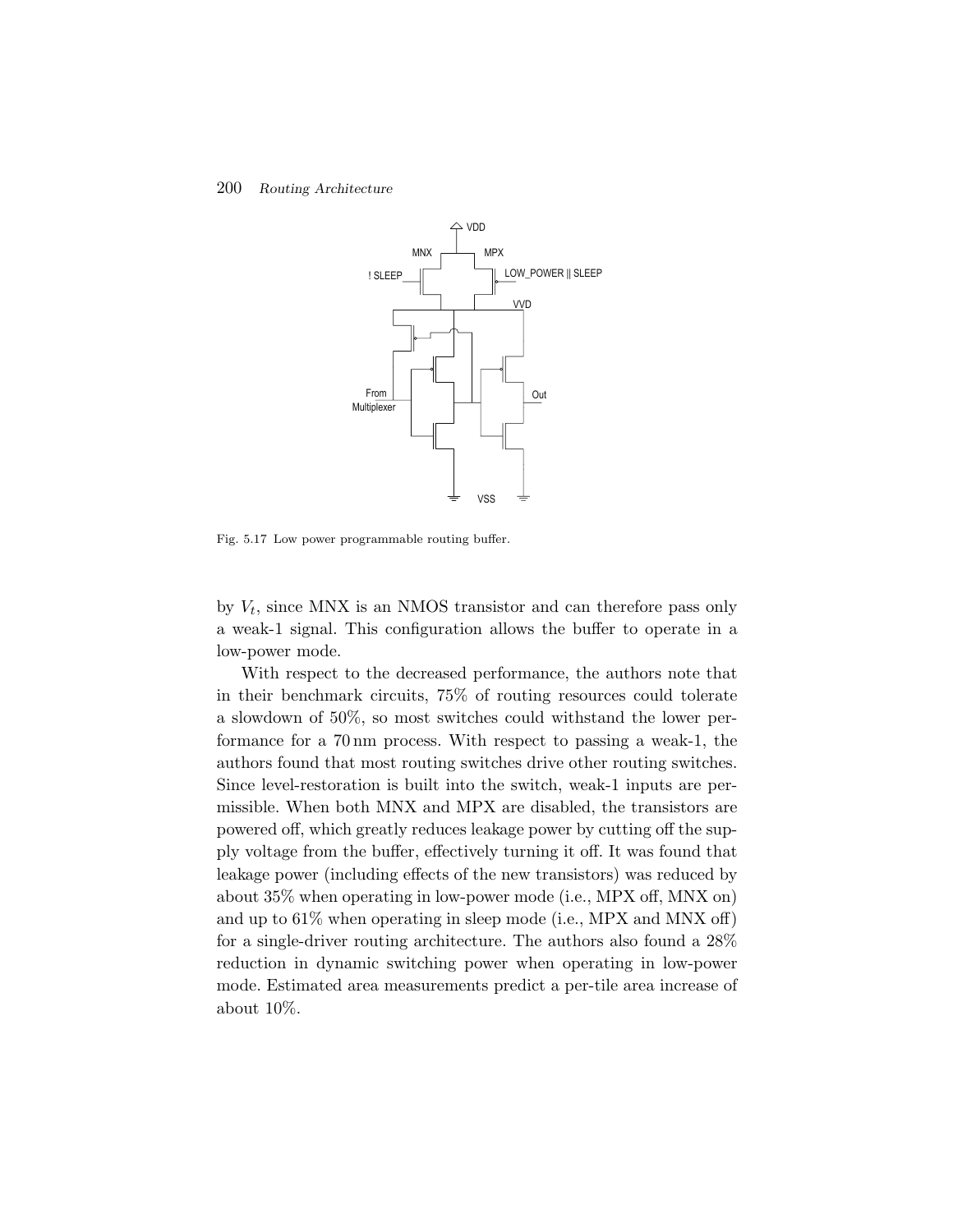### *5.4 Power Related Issues* 201

In addition to  $V_{DD}$  modulation to save routing power, several researchers have examined the use of FPGA interconnect transistors which have differing threshold voltages  $(V_t)$ . The use of high  $V_t$  increases transistor delay but reduces static power consumption. Several papers [82, 137, 164] describe the use of high  $V_t$  transistors to implement configuration SRAM bits. Since these bits are not subsequently read, performance is not an issue. These techniques are likely used in commercial devices in addition to the use of thicker oxides to further reduce the leakage of these devices which are not performance critical [27, 233].

Other research projects have examined the use of routing resources with a mix of standard and high  $V_t$  routing transistors. In [164], an experiment is performed which replaces a fixed percentage of transistors in routing multiplexers with high  $V_t$  equivalents. The authors claim that since most connections are not timing critical, they can increase delay in 50% of connections by 50% and not affect overall system performance by using high- $V_t$  multiplexer transistors. They also note that routing utilization on the higher performance nets will be increased, since they will be preferred by the router. Overall, the authors estimate that they can reduce leakage power in the switch blocks by 40% if 50% of the switch blocks use high  $V_t$  transistors.

One interesting approach to using high- $V_t$  transistors to control power consumption involves using redundant SRAM bits to control unused paths in routing buffers [164]. Traditionally, when a multiplexer has many inputs, it is implemented in multiple stages to help decrease the parasitic capacitance on the output node of the multiplexer. In these configurations, SRAM bits are minimized by having one bank of SRAM cells feed all multiplexers in a given level. This is illustrated in Figure  $5.18(a)$ .

While this approach minimizes the number of SRAM cells needed, multiple pass transistors are activated on unused paths, leading to unnecessary leakage power dissipation. For example, in Figure 5.18(b), only one pass transistor in the first stage passes the output value and the remaining transistors can be shut off. This goal requires additional SRAM bits since each path in the first stage needs to be controllable. The more SRAM bits used, the finer the granularity, which means that more unused multiplexer transistors in a level can be disabled.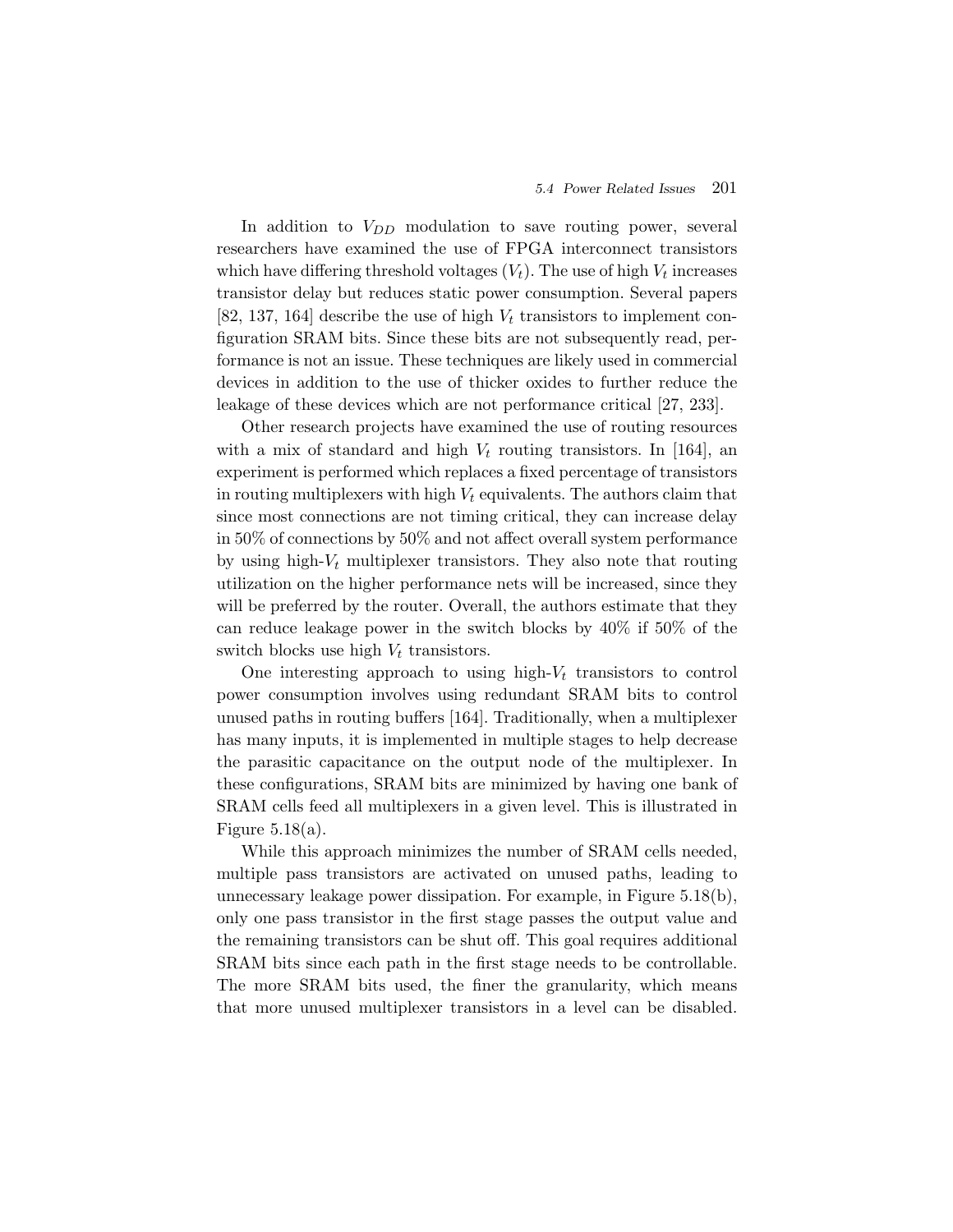

Fig. 5.18 Multiplexer with redundant memory. (a) Minimum memory usage. (b) Redundant memory.

It is important to note that the extra SRAM bits may also contribute leakage current, but since these bits are not timing critical, they can be implemented with high-threshold, low-power transistors. Another downside to this approach is that the extra SRAM bits require more area. The authors find that for a 30-to-1 multiplexer implemented in 2 levels, doubling the number of SRAM bits can decrease average leakage power by a factor of 2 but increases interconnect area by  $30\% - 50\%$ .

Two other techniques to control FPGA interconnect power involve gate and body biasing of unused interconnect transistors. By applying a bias voltage to the body terminal of a transistor, it is possible to alter its effective threshold voltage, and therefore reduce sub-threshold leakage [164]. The fabrication of a transistor which will support body biasing is complicated since a multi-well process is required which consumes area due to minimum well-spacing requirements and other design rules. The bias voltages can be controlled by circuitry that fixes threshold voltages to a target level. In [164], a 2-stage, 30-to-1 multiplexer is investigated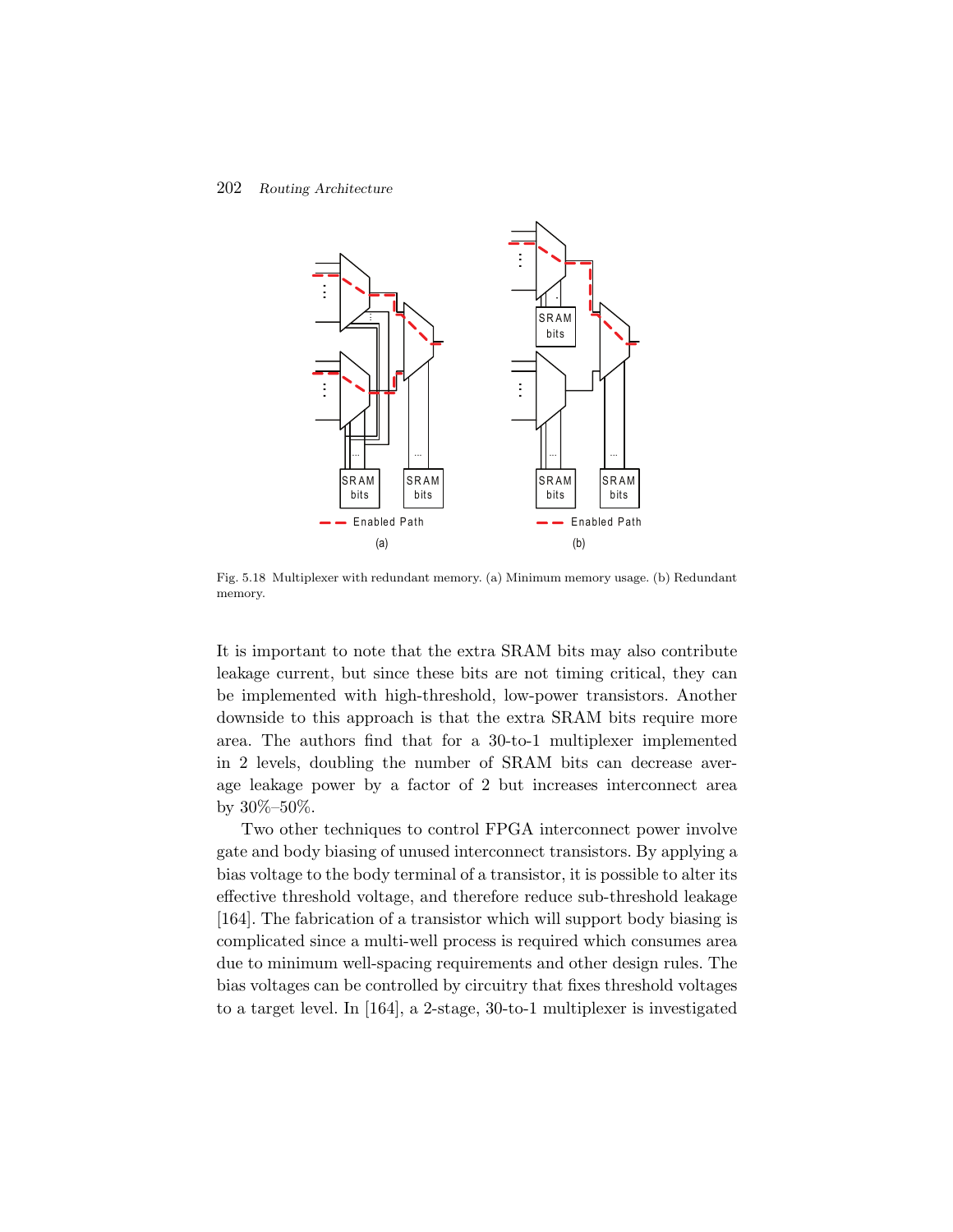for 2 well and 6 well processes. The experiments determined that for an area increase of 1.6X to 2X, leakage current can be reduced by 1.7X to 2.5X. A further extension of this body-biasing is proposed in [151] which adaptively adjusts the body-bias for all the blocks within the FPGA. This scheme reduced leakage power by 3X with the added benefit that within-die and die-to-die variation was also reduced.

# **5.5 Challenges in Basic Routing Architecture**

Although much progress has been made in defining the routing architecture of commercial FPGAs, the changing role of programmable devices in embedded and desktop computing systems will necessitate changes in the near future. Before FPGAs can be effectively used in portable electronics, issues related to the static power consumption of routing must be addressed. One possibility may involve selectively shutting down power to regions of the routing fabric based on resource demand. This approach may potentially require FPGAs to have a more well-defined routing hierarchy so that the interface between active and inactive routing is clearly defined. The isolation of FPGA routing into a distinct hierarchy may also help provide clearly defined boundaries between functional components built in FPGA logic, an important issue for embedded security [105]. At the system level, the increased use of multiple microprocessors built from logic within an FPGA may necessitate the inclusion of optimized inter-processor routing resources within the FPGA routing fabric.

Recent trends in FPGA device and packaging also present new challenges for FPGA routing. Renewed interest in 3D device packaging has direct applicability to FPGA logic [140] and routing structures [139]. As transistor channel widths shrink deep into the submicron realm, the manufacturability of reliable FPGA routing becomes an issue. Although this issue has been examined for routing in non-silicon based devices [71], effective run-time fault avoidance in contemporary commercial FPGAs remains an active research area.

Despite years of research, several issues remain for existing islandstyle commercial FPGA architectures. Since FPGA routing consumes a significant amount of the FPGA die area [9, 37] and typically only a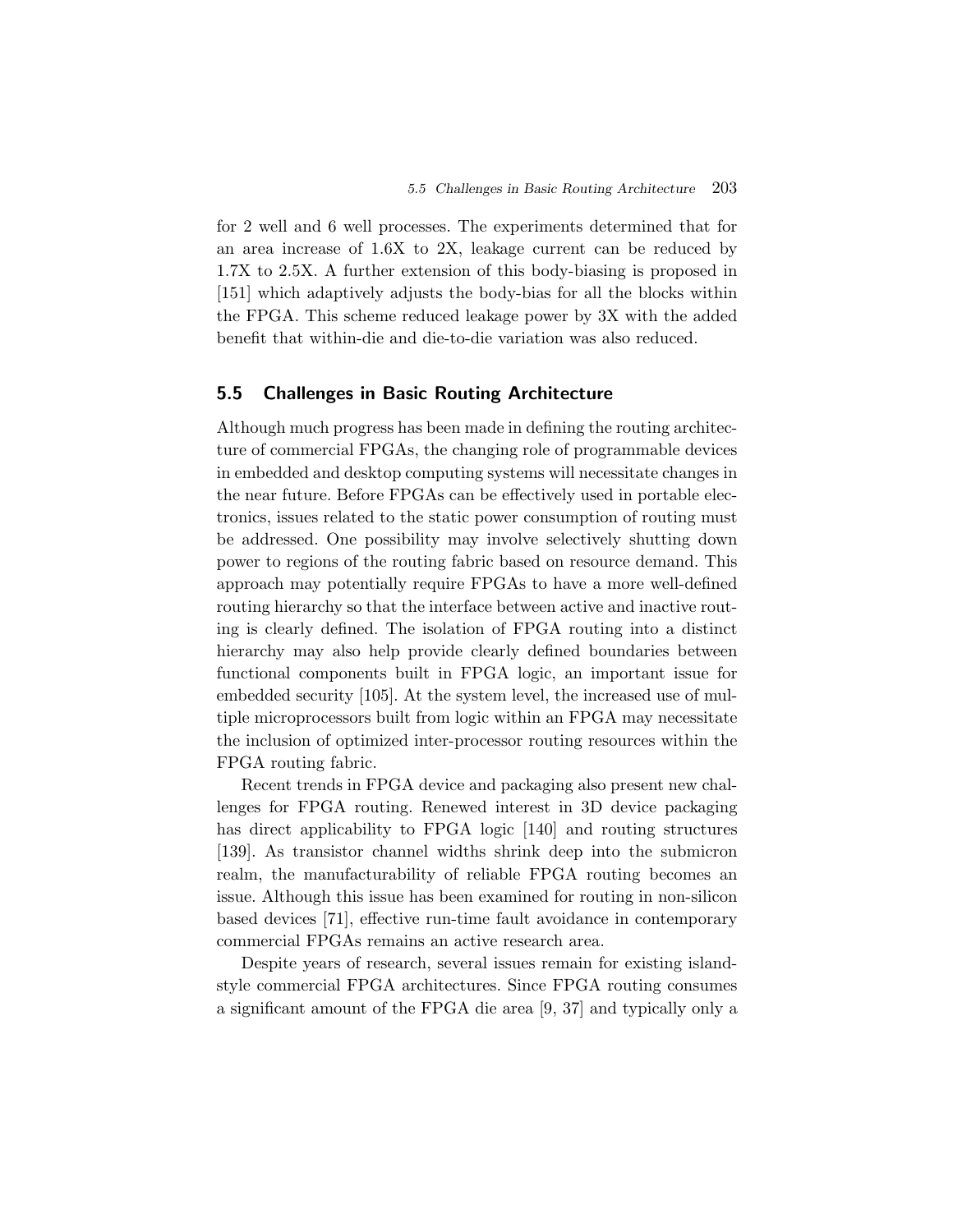fraction of routing switches and wires are actively used per design, additional research is needed to understand how to better minimize circuit routing needs for FPGA routing architectures. Additional research is also needed to define acceptable switch block patterns for single-driver switches and connection block patterns for hard blocks, such as memory blocks and multipliers.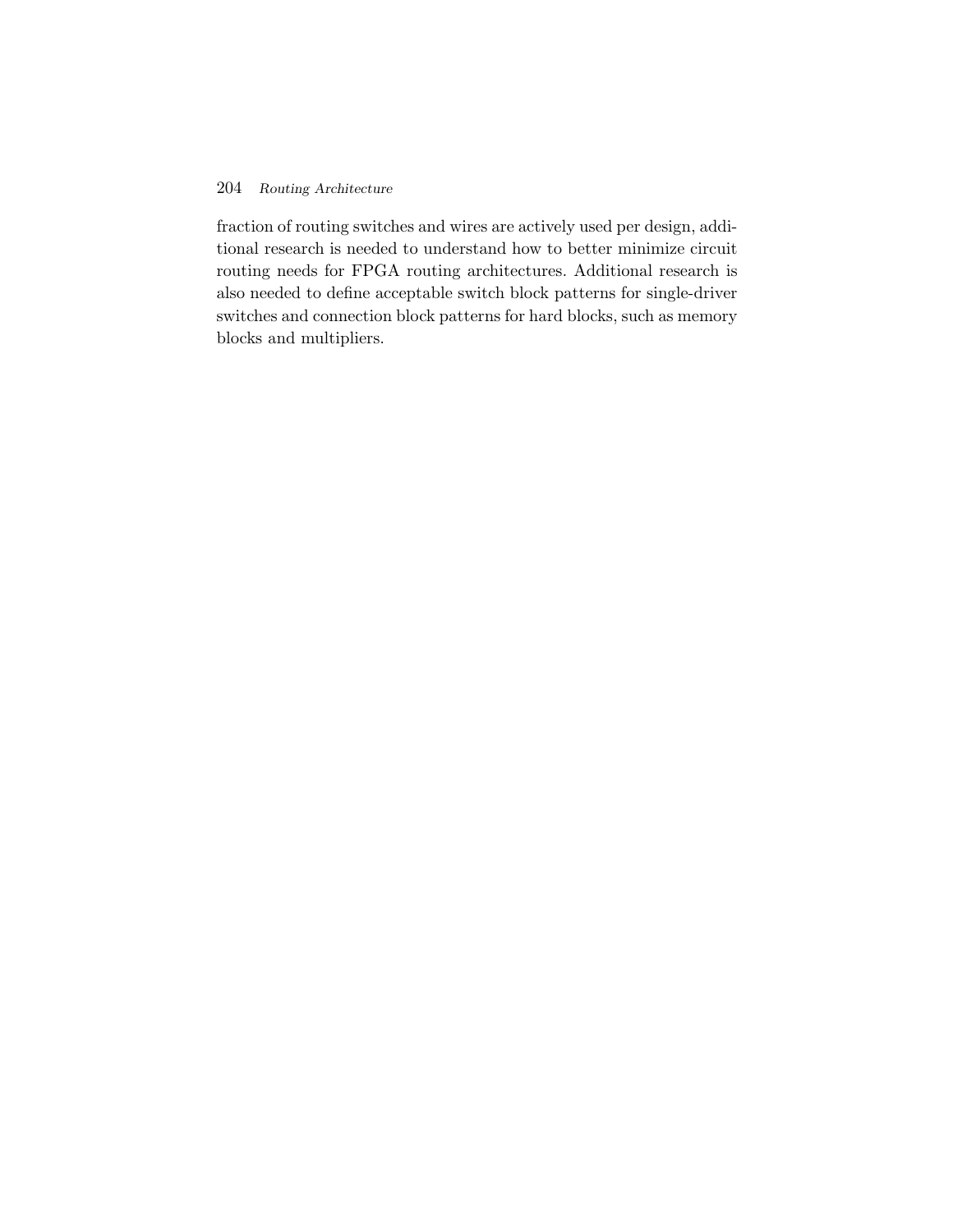# **6**

# **Input/Output Architecture and Capabilities**

The logic and routing structures described in the previous sections serve as a general purpose platform that can be used in many different applications. This platform must interface at many different speeds and voltages with the wide range of external components that may connect to an FPGA. This is done through dedicated input/output pads and cells on FPGAs and, in this section, we discuss architecture-level issues and features in the design of these cells.

We refer to the I/O pad and surrounding supporting logic and circuitry as an input/output cell. These cells are important components of an FPGA both because this interface sets the rate for external communication and these cells along with their supporting peripherals consume a significant portion of an FPGA's area. For example, in the Altera Stratix 1S20 and the Altera Cyclone 1C20, I/O's and peripheral circuitry occupy 43% and 30% of the total silicon area, respectively [133].

A crucial consideration in I/O cell design is the selection of which interface standards to support. In this section, these challenges are examined and current input/output architectures are reviewed.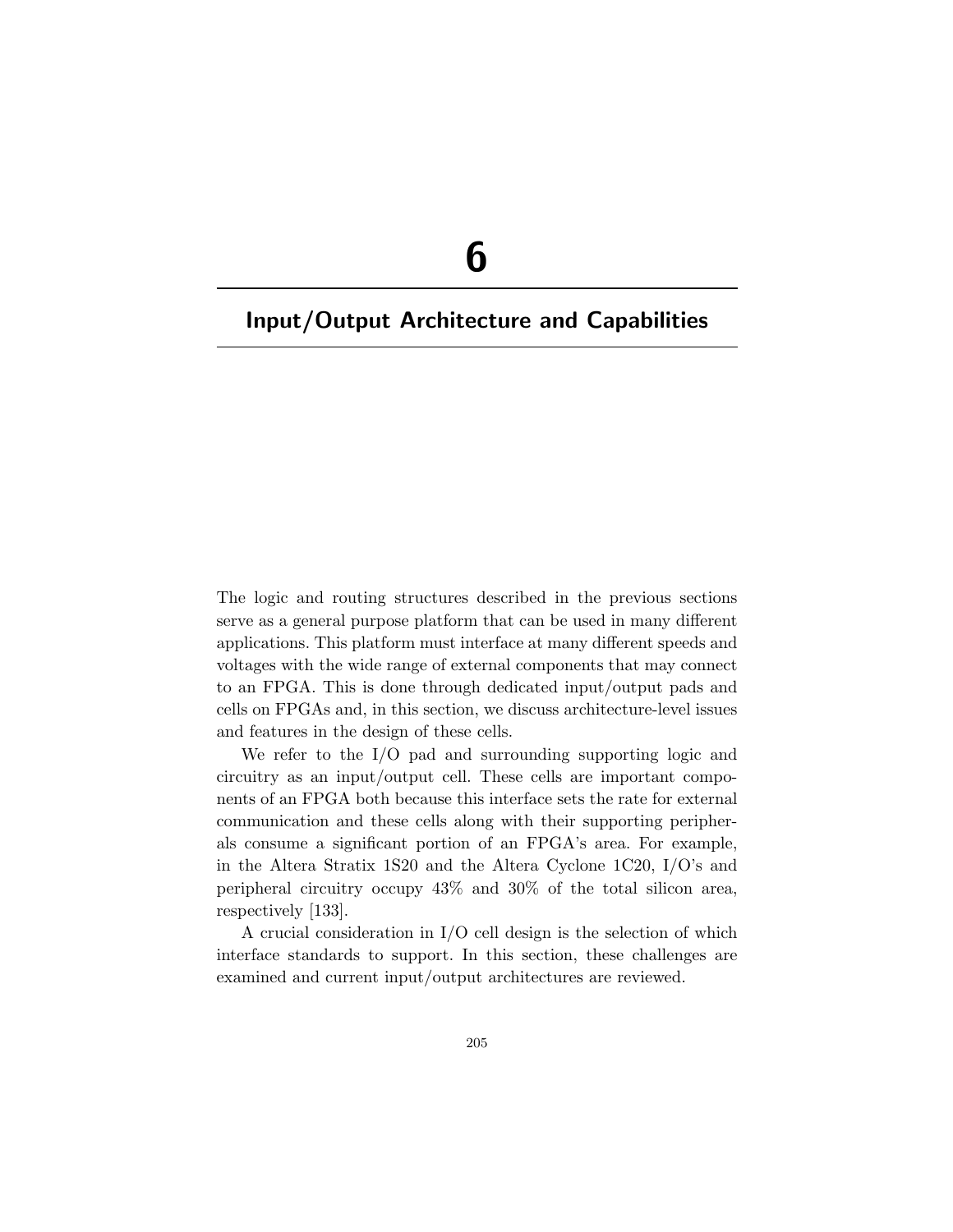# **6.1 Basic I/O Standards**

The major challenge in input/output architecture design is the great diversity in input/output standards. For example, different standards may require different input voltage thresholds and output voltage levels. To support these differences, different I/O supply voltages are often needed for each standard. They may also require a reference voltage to compare against the input voltages. Other standards require clamping diodes which allow specific abnormally high or low voltages to be tolerated. Many standards also rely on differential signaling to improve noise immunity and enable increased data transmission speeds. Proper termination is also essential for maintaining signal integrity but different standards have different termination requirements.

Table 6.1 summarizes these requirements for common standards supported by current FPGAs [23, 124, 231]. The table lists the I/O standard, the required supply voltage, the reference voltage if necessary, and the termination required. Besides these major differences, there are a multitude of other options that may be desirable such as tristate drivers, programmable drive strengths and pull-up or pull-down behavior.

|                                 | Output supply | Reference | Termination |
|---------------------------------|---------------|-----------|-------------|
| $I/O$ Standard                  | voltage       | voltage   | voltage     |
| <b>LVTTL</b>                    | 3.3V          | N/R       | N/R         |
| <b>LVCMOS</b>                   | 3.3V          | N/R       | N/R         |
| 3.3V PCI                        | 3.3V          | N/R       | N/R         |
| 3.3V PCI-X                      | 3.3V          | N/R       | N/R         |
| SSTL-2 Class I                  | 2.5V          | 1.25V     | 1.25V       |
| SSTL-18 Class I                 | 1.8V          | 0.90V     | 0.90V       |
| 1.8V HSTL Class I               | 1.8V          | 0.90V     | 0.90V       |
| 1.5V HSTL Class I               | 1.5V          | 0.75V     | 0.75V       |
| 1.2V HSTL Class I               | 1.2V          | 0.60V     | 0.60V       |
| Differential SSTL-2 Class II    | 2.5V          | N/R       | 1.25V       |
| Differential SSTL-18 Class II   | 1.8V          | N/R       | 0.90V       |
| 1.8V differential HSTL Class II | 1.8V          | N/R       | 0.90V       |
| 1.5V differential HSTL Class II | 1.5V          | N/R       | 0.75V       |
| 1.2V differential HSTL Class II | 1.2V          | N/R       | 0.60V       |
| <b>LVDS</b>                     | 2.5V          | N/R       | N/R         |
| <b>HyperTransport</b>           | 2.5V          | N/R       | N/R         |

Table 6.1 Commonly supported I/O standards  $(N/R = Not Required)$ .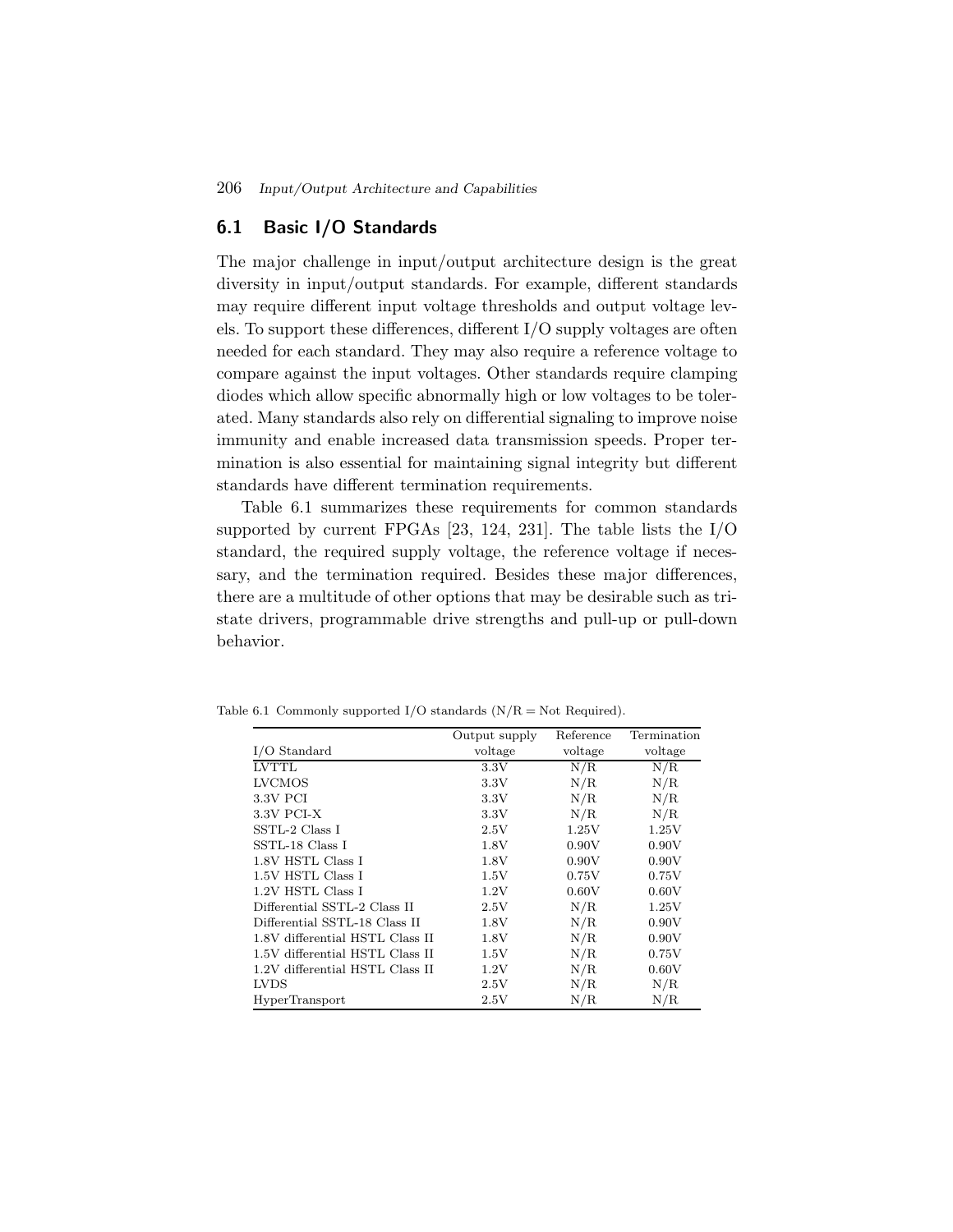## **6.2 I/O Architecture Issues**

One of the most significant decisions in input/output architecture design is the selection of the standards that will be supported. This involves carefully made trade-offs because, unlike general-purpose logic structures, such as the LUT, which can implement any digital function, an I/O cell can generally only implement the standards selected by the I/O cell designer. However, the decision regarding which standards to support is far from straightforward. Supporting a greater number of standards can increase the silicon area required for the I/O cells significantly. Additionally, the pin capacitance may increase with each additional supported standard, which can limit performance [200]. However, the usefulness of FPGAs depends on their flexibility, including the ability to support different signaling standards. Given these conflicting factors, the final selection of standards often depends heavily on business factors as opposed to technical factors, and therefore the choice of which standards to support is typically made by a marketing research arm of an FPGA vendor.

Once the I/O standards to be supported are known, it is necessary to determine which input/output pins will support each standard. At one extreme every pin can support every standard and feature. This approach is clearly the most expensive and may result in implementation difficulties as a large capacitance will be attached to each pin. However, this generality gives the printed circuit board designer who uses the chip the most flexibility. At the other extreme, different standards can be limited to different groups of I/O pins. This approach may result in easier electrical design and lower-cost (to the FPGA vendor) I/O cells, but it may limit flexibility for the printed circuit board designer.

It is desirable to make all the input/output pins in an FPGA equivalent. Until recently, this was generally the case for commercial FPGA offerings. However, the increase in the number of input/output pins on an FPGA and the number of standards for inter-chip communication has made full equivalency impractical. Many standards have conflicting requirements such as differing output voltages. Given such differences it would be impractical for every pin to be able to independently support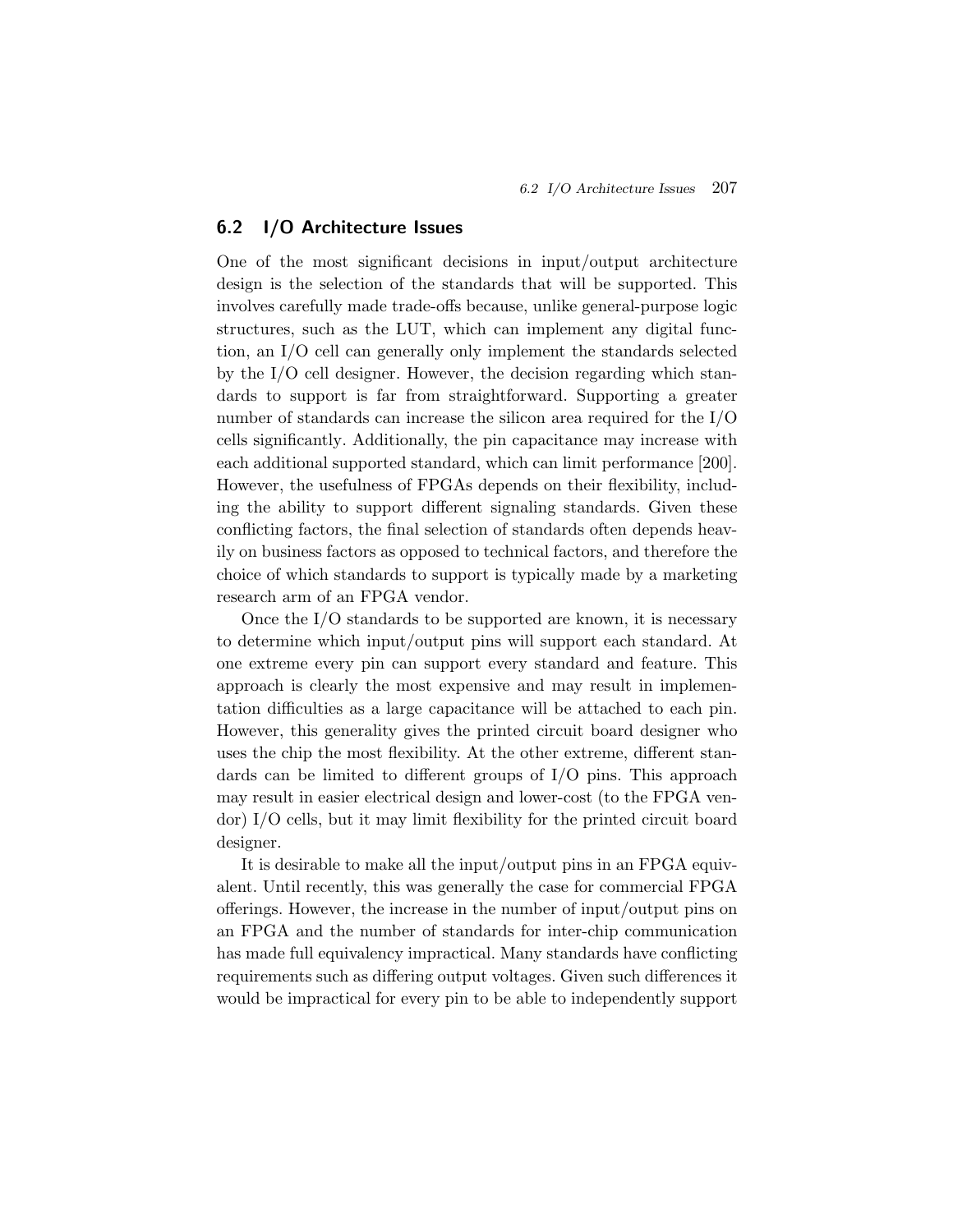#### 208 *Input/Output Architecture and Capabilities*

every standard. Instead, most modern FPGAs have adopted an I/O banking scheme in which input/output cells are grouped into predefined banks [23, 60, 124, 231]. Each bank shares supply and reference voltage supplies. A single bank therefore cannot support all the standards simultaneously, but different banks can have different supplies to support otherwise incompatible standards.

The use of different I/O banks is now a standard practise. However, there is less of a consensus regarding the number of pins in a bank or the equivalency of the banks. In some FPGA families the number of I/Os per bank is relatively constant for all device sizes at 64 pins per bank [228] or 40 pins per bank [231]. At the other extreme, some FPGA families adopt a fixed number of banks across all the devices of the FPGA family [18]. This latter approach means that the number of pins per bank will be significantly larger for the largest members of a device family. This can be very restrictive when using these large devices. A hybrid approach of having a variable number of banks with a variable number of pins per bank has recently been used [23]. Devices with more I/O pins have more banks but the number of pins per bank is allowed to increase as well. This avoids limiting the flexibility as extensively as the fixed number of banks approach, while also reducing the costs required to provide a large number of I/O banks. Table 6.2 lists the number of I/O's, the number of I/O banks and the resulting number of I/Os per bank for a few commercial devices. With the wide range in the number of I/Os available in an FPGA family, it is clear that, unless the number of banks is increased, the number of I/Os per bank can grow significantly.

Besides bank sizing, it is necessary to determine whether independent banks will be functionally equivalent. Each bank could independently support every I/O standard supported by the device. This is the approach used for some FPGAs [231]. This does not imply all the pins

Table 6.2 Comparison of current I/O architectures.

|                   | Stratix II [18] | Stratix III [23] | Virtex $5$ [231] |
|-------------------|-----------------|------------------|------------------|
| $\#$ of I/Os      | 342–1170        | 296-1120         | 172–1200         |
| $\#$ of I/O Banks | $10 - 12$       | $12 - 24$        | $7 - 33$         |
| $\#$ of I/Os/Bank | $6, 34-168$     | $24 - 48$        | 20, 40           |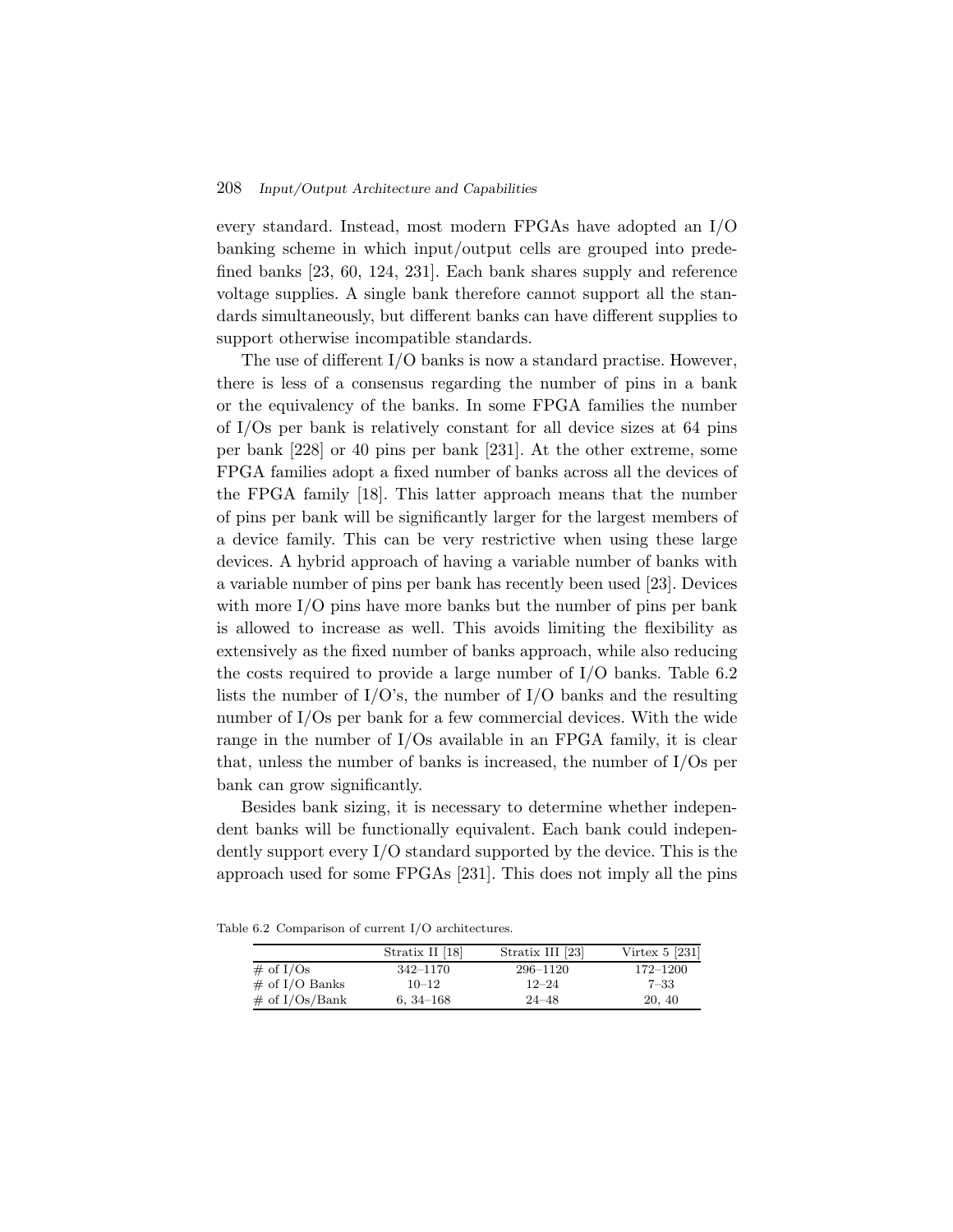are completely flexible as the use of one standard within a bank may preclude the use of other standards within that same bank because of incompatible voltage requirements. Some FPGAs instead opt to limit the standards supported by each I/O bank [23]. This reduced flexibility may save area. Flexibility and hence marketability suggests that all banks should be equivalent with as few pins per bank as possible, but this increases the area requirements for the I/O cells. These trade-offs have not been studied extensively.

# **6.3 High-Speed I/O Support**

Before the advent of high-speed signaling, an FPGA I/O cell only had to detect/drive a logic zero or one from/to the outside of the device. This functionality could be directly controlled by the FPGA's logic fabric. However, for high-speed differential inter-chip signaling or highbandwidth memory interfaces, additional circuitry is often necessary because of the high speeds involved. At a minimum, standards that make use of differential signaling require two I/O cells to be paired together with differential transmitters/receivers. Additionally, interchip signaling and memory interfacing each demand specialized circuitry to facilitate these high-speed links.

General high-speed inter-chip interfaces require special-purpose serialization and deserialization (SERDES) blocks [23, 231] to support multi-gigabit interfaces. This high speed signaling often necessitates the use of source synchronous clocking in which a clock is transmitted along with the data signals. For such approaches, proper signal sampling is challenging and dedicated circuitry for performing dynamic clock phase adjustment or per bit delays is often required [101]. Dedicated circuitry to perform this phase adjustment [23] or individual bit delay [231] is now standard in commercial FPGAs.

High-speed communication requires more than the high-speed signaling that these analog features enable. Therefore, contemporary FPGAs frequently include dedicated digital circuits to support higherlevel protocols [19, 228]. These features, such as Ethernet Media Access Controllers (MAC) [228], represent another form of logic block heterogeneity, similar to the type described in Section 4.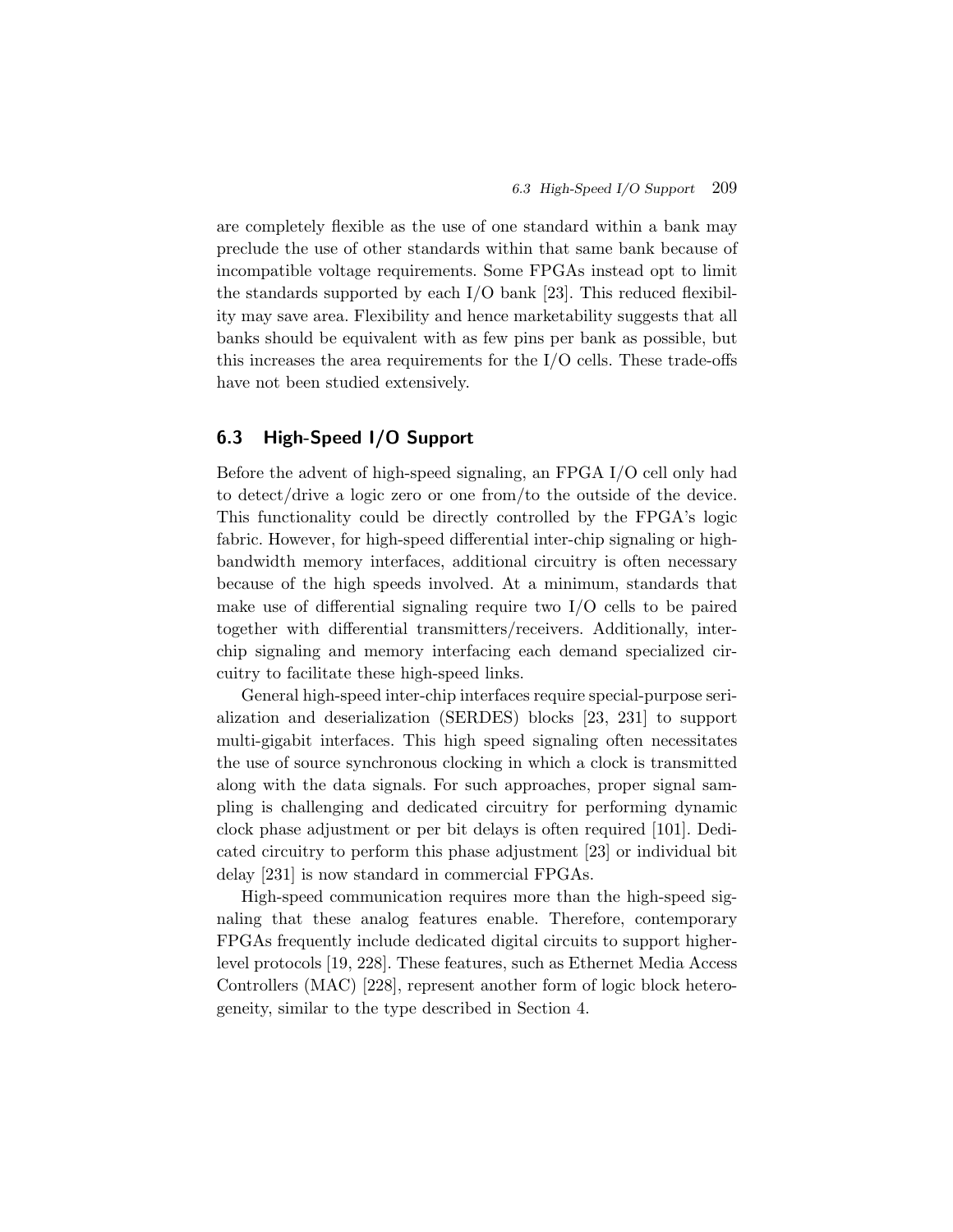#### 210 *Input/Output Architecture and Capabilities*

High-speed memory interfaces also need special-purpose hardware to accurately capture data flowing between memory chips and the FPGA. Delay-locked loops (DLLs) and phase-locked loops (PLLs) are used to adjust the phase of a transfer clock to ensure that data from the external memory is sampled when the data is valid. To account for potential timing variations due to process, voltage or temperature differences, phase adjustment is performed dynamically [23, 231]. I/O cells also generally contain circuitry to enable fine grained per bit delays of each data bit [23, 231] so that system level timing requirements can be met. The amount of soft logic required for the memory interface is reduced by this additional circuitry while high-speed operation is ensured.

Additional features, such as adjustable signal terminations (called Digitally Controlled Impedance [231] or On-chip Termination [23]), further simplify board design and ensure a proper signaling environment.

## **6.4 Challenges in I/O Architecture and Design**

We have briefly discussed some of the many issues that must be considered in the design of an FPGA's I/O architecture. While modern commercial FPGAs provide some solutions to these design questions, FPGA I/O architecture remains a relatively unexplored area. A better understanding of the appropriate granularity for I/O banks is needed, and the extent to which equivalent I/O banks are necessary should be explored. Both issues require an understanding of the needs of stateof-the-art printed circuit board design.

The electrical design of broadly programmable I/O cells is a difficult and open problem. Are there clever ways to create a single cell that will support many I/O standards efficiently while using minimal area and ensuring that the support of one standard does not interfere with another?

These questions are very important since additional high-speed communication approaches for memory interfaces and inter-chip communication will be needed in the near future. Emerging standards will potentially necessitate even more dedicated circuitry on the FPGA. Decisions regarding which standards to support and how to support them will become ever more challenging.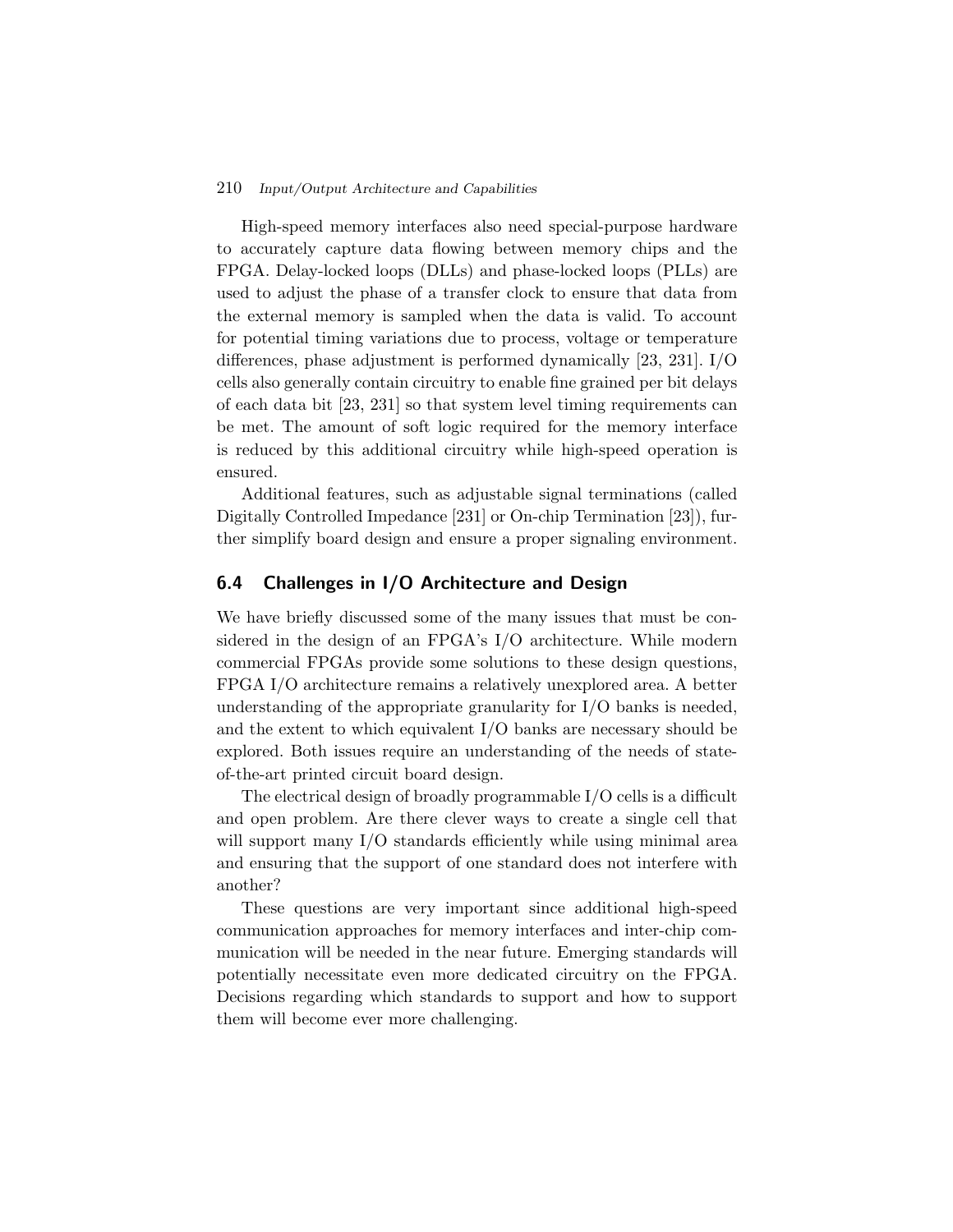# **7**

# **Improving FPGAs**

The FPGA architectural developments described previously have improved the area efficiency, performance, and power consumption of FPGAs. However, the overhead incurred to make FPGAs both general purpose and field-programmable often prevents the use of FPGAs for some applications. When the cost, performance and power consumption specifications go beyond what is possible on an FPGA, other alternatives must be considered. These alternatives include full-custom design and fabrication, ASIC cell-based design or partially prefabricated "structured" ASICs. Before reviewing these alternatives, it is useful to first quantify the area, performance, and power gap between FPGAs and ASICs since this will inform the search for customized alternatives to FPGAs and improvements to FPGAs.

# **7.1 The Gap Between FPGA and ASICs**

It is well understood that FPGAs suffer in terms of area, performance, and power consumption relative to ASICs. The area penalty of using an FPGA over an ASIC at high volume results in a significantly higher unit price, for example.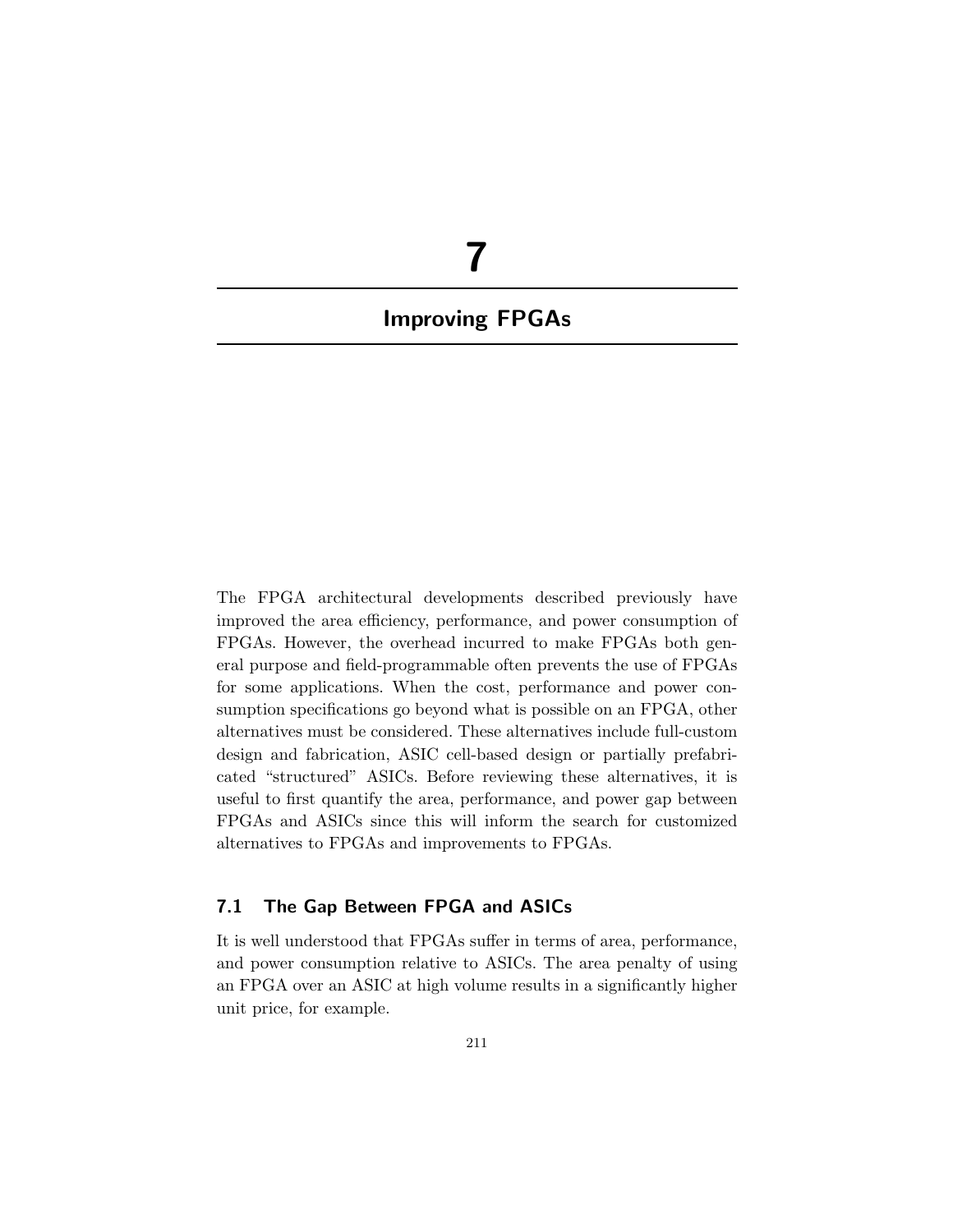#### 212 *Improving FPGAs*

The extent of these differences is often not fully appreciated; yet, it is what systems designers must gauge when determining whether their system can be implemented using an FPGA or one of the alternatives. This gap between FPGAs and ASICs is also what FPGA architects fundamentally aim to narrow. There have been various comparisons between FPGAs or similar devices and ASICs in the past [45, 214, 245]. Recently, a more thorough comparison has been performed [119, 120]. In the study, a 90 nm FPGA, the Altera Stratix II, was compared to an ASIC created using an STMicroelectronics 90 nm process. The approach used was an empirical one (much like the architectural explorations described in Section 4.2) that compared the area, performance, and power consumption of multiple benchmark circuits in both technologies. As discussed in Section 4.8, modern FPGAs contain tile-based heterogeneous structures and the Altera Stratix II, in particular, has multiplier/accumulator blocks (DSP blocks), and a number of different memory blocks. Since not all benchmarks make use of these heterogeneous features, the benchmarks were categorized according to the resources they used.

The results of this comparison are summarized in Table 7.1. The table lists the geometric average of the ratio of the FPGA measurement to the ASIC measurement across all benchmark circuits for specific metrics. Each row indicates the particular metric being compared: area consumed, critical path delay, and dynamic power. The results in each row are broken down, in each column, into the results for each category of benchmarks: pure soft logic (labeled "Soft Logic Only"), soft logic with DSP arithmetic computations (Soft Logic & DSP), soft logic with memory blocks (Soft Logic & Memory), and soft logic mixed with DSP and memory blocks (Soft Logic, Memory & DSP). For example, the

|  |  | Table 7.1 The FPGA:ASIC gap from [120]. |  |  |  |
|--|--|-----------------------------------------|--|--|--|
|--|--|-----------------------------------------|--|--|--|

| Metric        | Soft logic | Soft logic $\&$ | Soft logic $\&$ | Soft logic, DSP $\&$ |
|---------------|------------|-----------------|-----------------|----------------------|
|               | only       | $_{\rm DSP}$    | memory          | memory               |
| Area          | 35         | 25              | 33              | 18                   |
| Delay         | 3.4        | 3.5             | 3.5             | 3.0                  |
| Dynamic power | 14         | 12              | 14              | 7.1                  |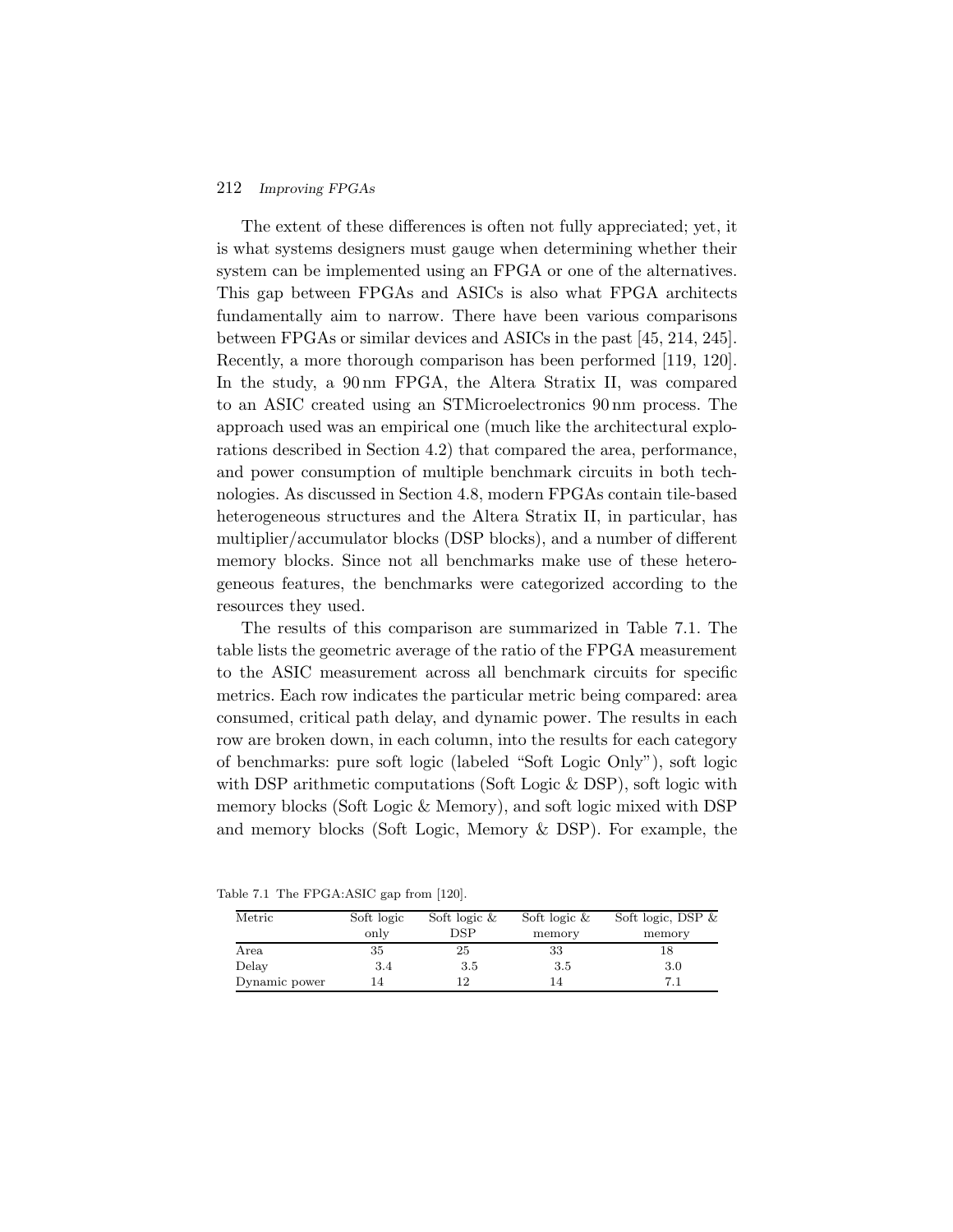"Soft Logic Only" column summarizes the averages for circuits that only used LUTs and flip–flops.

#### **7.1.1 Area Gap**

As shown in Table 7.1, the average ratio of area consumed by a 90 nm FPGA using just soft logic and a 90 nm ASIC is 35. This is clearly a significant difference that severely limits the size of circuits that can be handled on a modern FPGA. This large area gap is also one of the primary contributors to the higher cost of FPGAs relative to ASICs and directly affects the volumes at which FPGAs are no longer price competitive. The high profit margins, typically higher than 60%, that FPGA vendors are able to command also has a strong impact on the relative price of FPGAs vs. ASICs.

Fortunately, the hard logic blocks that are now employed in FPGAs reduce this area gap as shown in the last three columns of Table 7.1. The benchmarks that make use of the DSP blocks and soft logic (column 3 of the table) are only 25 times larger on average when implemented in an FPGA. When both memory and the DSP blocks were used (column 5 of the table), the average of 18 times is even lower than when just DSP blocks are used.

It is important to recognize that these measurements are somewhat optimistic because only the hard blocks that are used are included in the FPGA area measurement, rather than some proportion of unused blocks. As described in Section 4, real design implementations are forced to tolerate a fixed ratio of soft logic to memory to DSP blocks. In addition, the results generated using the heterogeneous blocks heavily depend on the nature of the specific circuits used in the comparison and, in particular, the number and size of the hard blocks that are required by each circuit. As more hard blocks are used, the ratio of FPGA to ASIC area will be reduced because the implementation area of the hard blocks is similar to that of an ASIC implementation, assuming that the logic dominates the area and not the routing. With full utilization of all the hard blocks available on the Stratix II, the area gap could potentially shrink to as low as 4.7 times, a lower bound described in [120].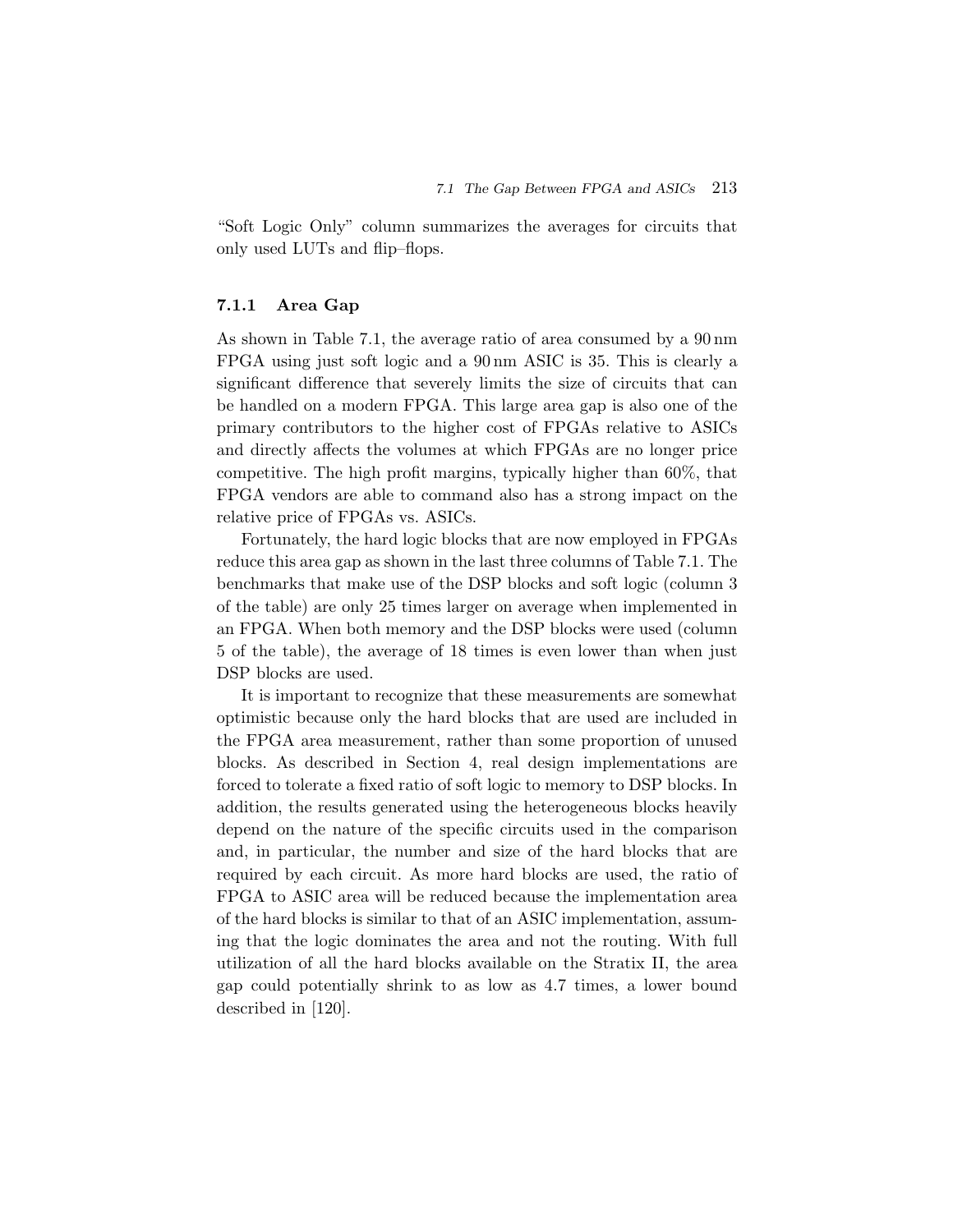#### 214 *Improving FPGAs*

# **7.1.2 Speed Gap**

The average delay gap of 3.4 times for the soft logic case is not as large as the area gap. It is noteworthy that the DSP blocks, which dramatically improved the FPGA vs. ASIC area gap have little benefit on the FPGA vs. ASIC delay gap. This observation goes against a commonly held belief that the primary benefit of hard blocks is speed improvement. The reasons cited for this effect are

- (1) A hard block may only speed up a portion of the critical path, with the remainder still relatively slow, so the net gain is not as dramatic as expected.
- (2) A hard block may speed up some number of critical paths in the FPGA, but there may be other near-critical paths that are not sped up, and so the gain is limited.

Similarly, the use of the memory blocks in the FPGA had a negligible impact on the delay gap between FPGAs and ASICs and their main benefit also appears to be area savings. We note that [99] suggests that larger gains from hard blocks can be obtained if a full re-timing pass is done on the circuit with the hard embedded blocks in place, particularly for highly pipelined circuits. The tool flow used to generate the data reported above did not use re-timing.

# **7.1.3 Power Gap**

Finally, the dynamic power consumption of an FPGA implementation relative to an ASIC implementation was found to be 14 times greater on average. This is a significant issue as power, rather than area or performance, is often the limiting factor for digital designs. Hard blocks were shown to offer only a slight reduction in the FPGA's power consumption relative to an ASIC's consumption.

# **7.2 Alternatives to FPGAs**

The large area, performance, and power gap between FPGAs and ASICs prevents the use of FPGAs for some applications. To address this limitation, a range of alternatives to FPGAs exist.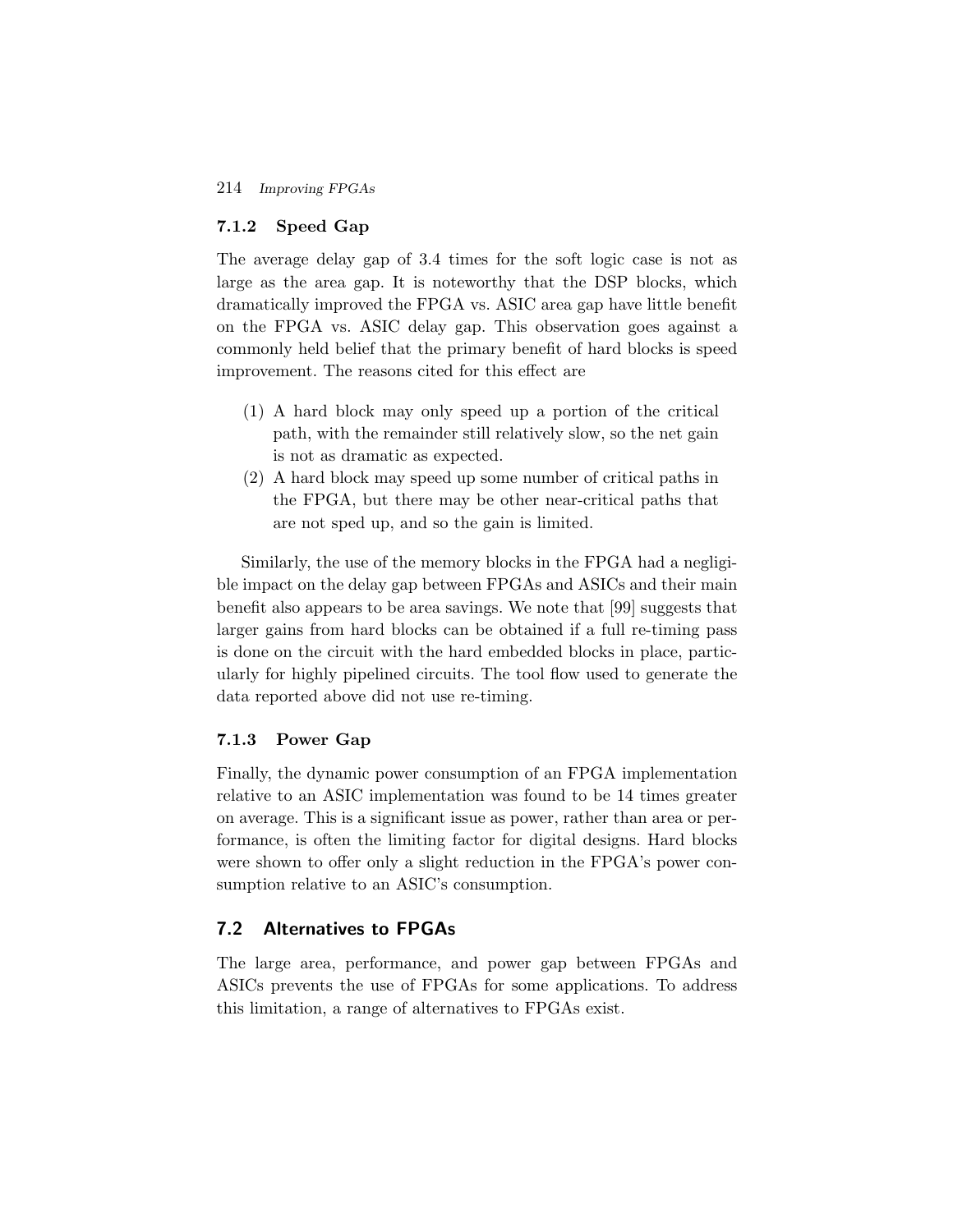# **7.2.1 Standard Cell ASICs**

The primary alternative to FPGAs are standard-cell based ASICs [62]. The benefits of standard cell ASIC implementation relative to an FPGA are well known and, as described in Section 7.1, they include a lower price at higher volume, greater performance, and reduced power consumption. Given the large area, performance, and power advantage of ASICs it is not always necessary to use the most current, smallestgeometry process for an ASIC and, instead, a more mature, largergeometry process can be used. However, the challenges of standard cell ASIC versus FPGA implementation include significantly higher NRE costs, a longer manufacturing time and an increasingly more complicated design process. The process of converting FPGA designs to a standard cell implementation is also not necessarily straightforward. Techniques to improve the performance of FPGAs are often not appropriate for ASIC designs. An FPGA implementation may utilize some features of a device simply because they are already available while every additional feature or gate used in an ASIC incurs a cost. This can alter the approach used for a design. Such issues potentially increase the effort required to convert an FPGA design to a standard cell ASIC design.

#### **7.2.2 Structured ASICs**

While an ASIC implementation can offer significant area, performance, and power benefits, the many difficulties that must be overcome to create an ASIC have led to the development of devices that lie in between an FPGA and an ASIC. A structured ASIC [16, 76, 154, 155, 180, 219] is a partially pre-fabricated die that is customized through additional manufacturing.

The pre-fabricated portion of the die includes an array of gates (similar to the older-generation mask-programmed gate arrays) as well as pre-placed memory, I/O, hard processor and/or DSP blocks, preplanned power distribution and pre-routed interconnects [180]. The customization of these devices is performed during manufacturing using custom masks. A variety of different approaches for creating structured ASICs have been developed [16, 76, 154, 155, 180, 219]. Most of the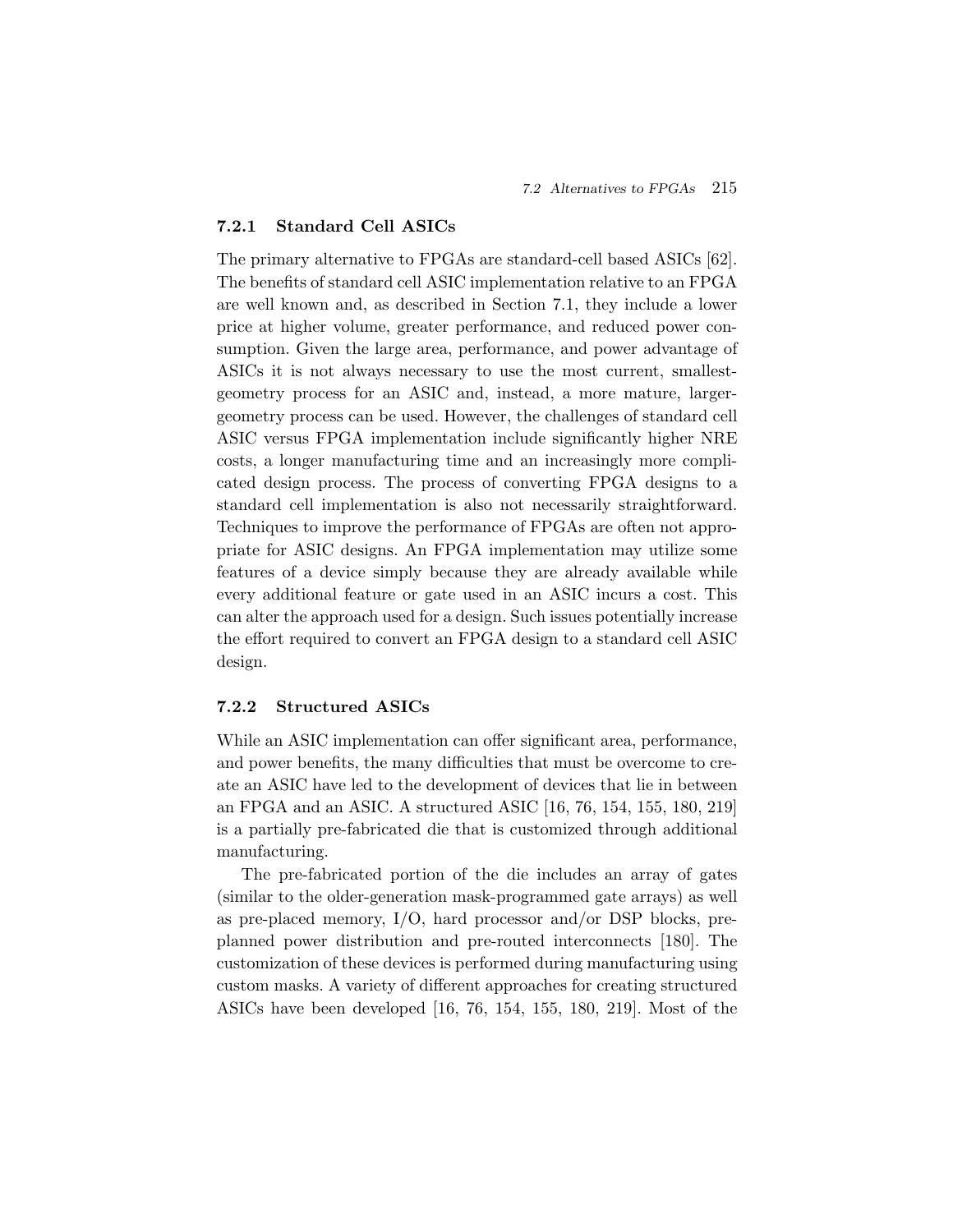#### 216 *Improving FPGAs*

masks for these approaches are fixed for all designs. These masks define the basic logic fabric. Some of these methods use one or more layers of metal for customization, while others use as little as a one via layer for customization in conjunction with SRAM programmability [76].

One factor that affects the density of the final implementation is the number of masks that are design dependent. With more masks, greater density is possible but costs and manufacturing time are increased. All of these factors are very different than the issues that must be considered when using FPGAs and, as a result, the logic architecture of structured ASICs is often very different from those found in FPGAs. It is beyond the scope of this survey to review the different logic architectures used for structured ASICs. However, it is noteworthy that some approaches use a structure that is functionally equivalent to an FPGA [16]. Such approaches simplify the process of converting FPGA designs to structured ASIC implementations.

The primary advantage of structured ASICs over FPGAs is the elimination of dedicated switches and the memory elements that configure those switches. This switch removal reduces the area, increases the performance, and reduces the power consumption of structured ASIC implementations in comparison to FPGA implementations. Structured ASICs achieve these gains without the high design costs of regular ASICs. For fabrication in  $0.13 \mu m$  CMOS, a typical structured ASIC may have design costs on the order of \$500k, while a full standard cellbased ASIC can easily cost \$5.5M [219]. For newer processes in 90 nm and 65 nm CMOS, this difference may become larger as mask costs and design complexity increase. Since only a few layers are customized in a structured ASIC, manufacturing time is reduced in comparison to a cell-based ASIC. Unlike standard cell ASICs, there are many approaches for structured ASICs that are specifically aimed at FPGA design conversion [16, 28]. However, structured ASICs do not offer the full performance, power, and area efficiency of ASICs and, therefore, the additional costs of an ASIC implementation are not always prohibitive. In addition, since fabrication is necessary to complete the device, a structured ASIC suffers from many of the risks and delays associated with ASICs.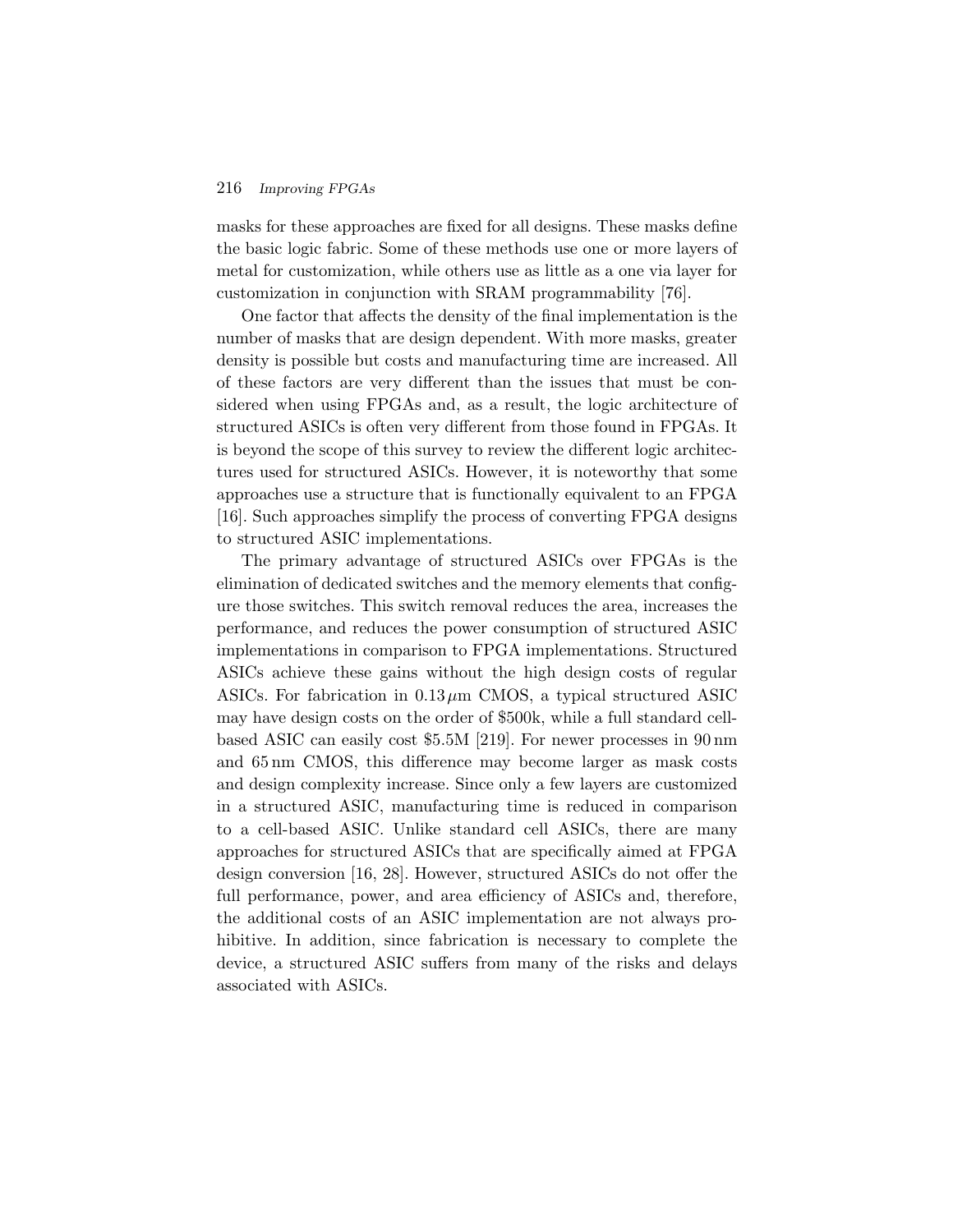#### **7.2.3 Design-Specific Testing**

An alternative to creating new custom device designs that address FPGA inefficiencies is to leverage FPGA devices that are less than fully functional. In general, only a fraction of an FPGA's resources are used by an end user's circuit. Normally, FPGAs must be fully functional because every design may use different FPGA resources. However, once an end user's design enters production, a part which is less than fully functional may be sufficient as long as faulty resources are not used by the design. The 20–35 times area gap between FPGAs and ASICs increases FPGA costs both because greater silicon area is required versus ASICs and because this greater area leads to reduced yield [163]. Once the circuit to be implemented on an FPGA is fixed, most defects that occur in unused portions of the FPGA will not affect the operation of the end-user's circuit, except for catastrophic defects such as power-ground shorts. By developing custom test vectors based on the end user's circuit, it is possible to test parts which failed the test for full functionality but which may be sufficiently functional to implement a specific end-user circuit. This is the approach used for Xilinx EasyPath FPGAs and a potential methodology for this approach is described in US Patent 6,891,395 [205].

In comparison to other approaches, this design-specific testing improves manufacturing yield, and reduces the costs of FPGA testing. Note that these are only two factors that contribute to the cost difference between FPGAs and their alternatives. The underlying implementation is not changed and, therefore, the area, performance, and power will also remain unchanged. However, with the improved yield, the price per FPGA can be reduced. In comparison to other FPGA alternatives, a benefit of this approach is significantly reduced NRE costs (reportedly on the order of \$75k [223]), a risk-free conversion process and a faster time to production. The conversion of a design to a designspecific FPGA involves no changes to the circuit structure and, instead, only the process of selecting parts is changed. There are a few possible approaches for part selection. The most likely approach involves testing parts for full functionality and then using partially functional parts as candidates for design-specific testing [205]. However, it is also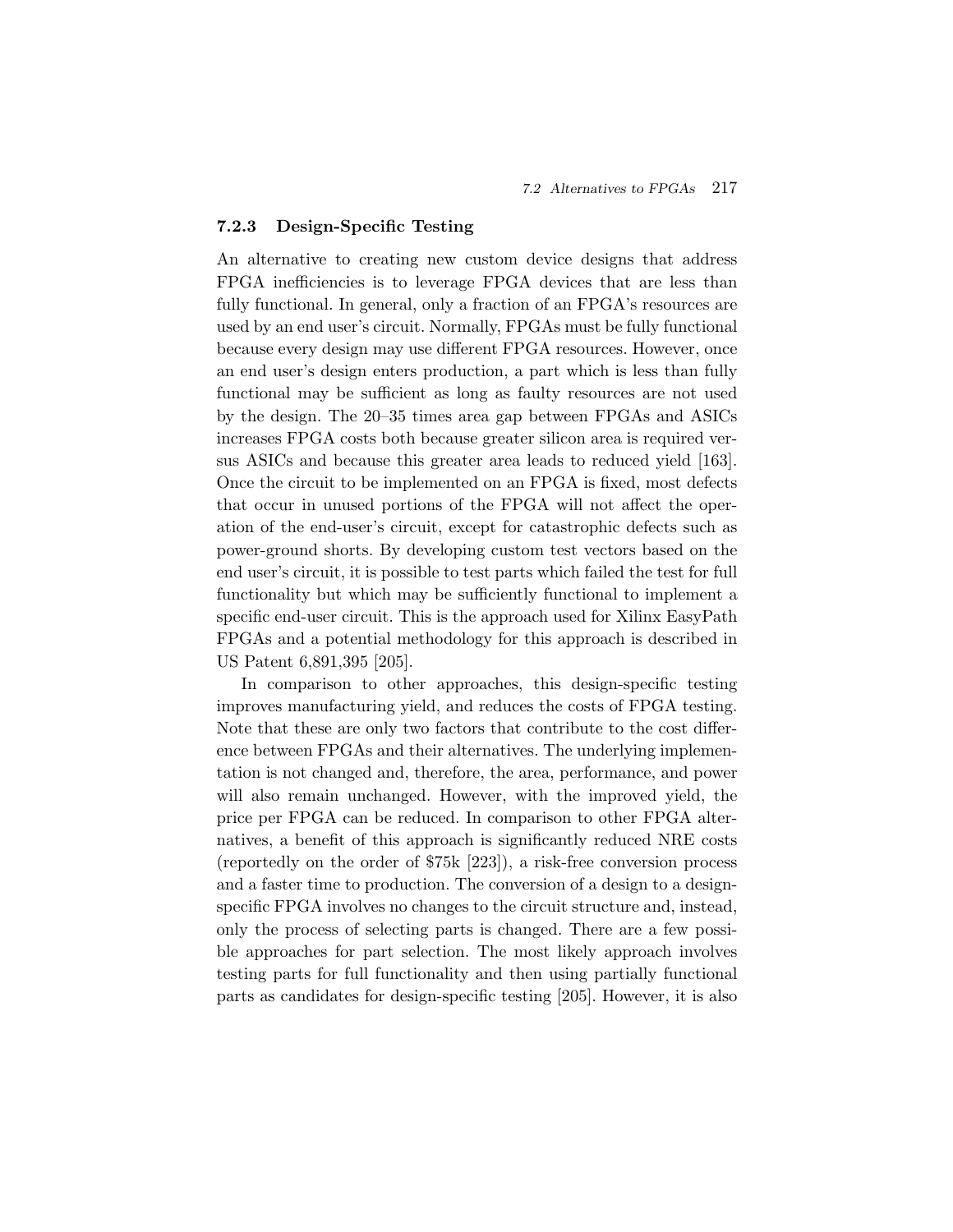## 218 *Improving FPGAs*

possible that only gross functionality and design-specific testing could be performed which would reduce testing costs. Given the high gross margins on FPGAs, another possible but unlikely approach would be to perform only the testing for full functionality on the manufactured parts. The fully functional parts could then be sold as design-specific devices if the manufacturer was willing to accept reduced gross margins. In all cases, the end-user benefits from reduced per device costs without making any changes to their design.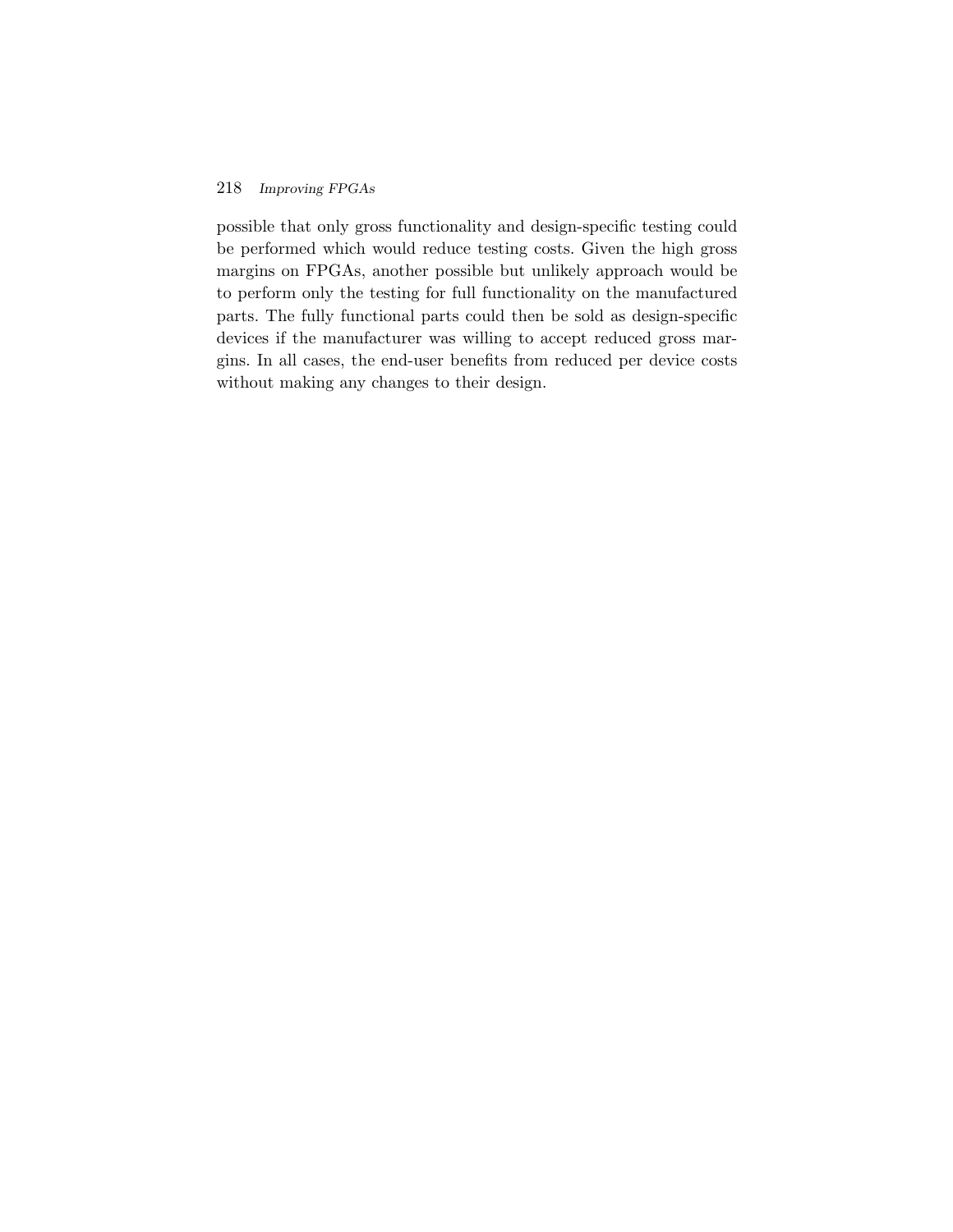# **8**

# **Emerging Challenges and Architectures**

In this survey, we have reviewed the basic foundations of FPGA logic, routing, and I/O architecture and assessed basic programming technologies. FPGA architecture has many degrees of freedom which have only been partially explored by vendors and researchers over the past 20 years. The challenges going forward, as we have suggested in previous sections, are still very great, and there is significant room for innovation and improvement in all areas of FPGAs.

With the continued improvements to process technology, new challenges arise and FPGA architectures must adapt to address these challenges while also taking advantage of the increased integration that improved process technology provides. In this section, some of these challenges and the potential approaches to address them are reviewed. We then examine new architectures that are being considered to either take advantage of the increased levels of integration or to resolve the issues that will be faced when improvements from traditional CMOS process scaling become more limited.

# **8.1 Technology Issues**

The continued scaling of CMOS processes has made a number of transistor-level issues increasingly problematic to the point that FPGA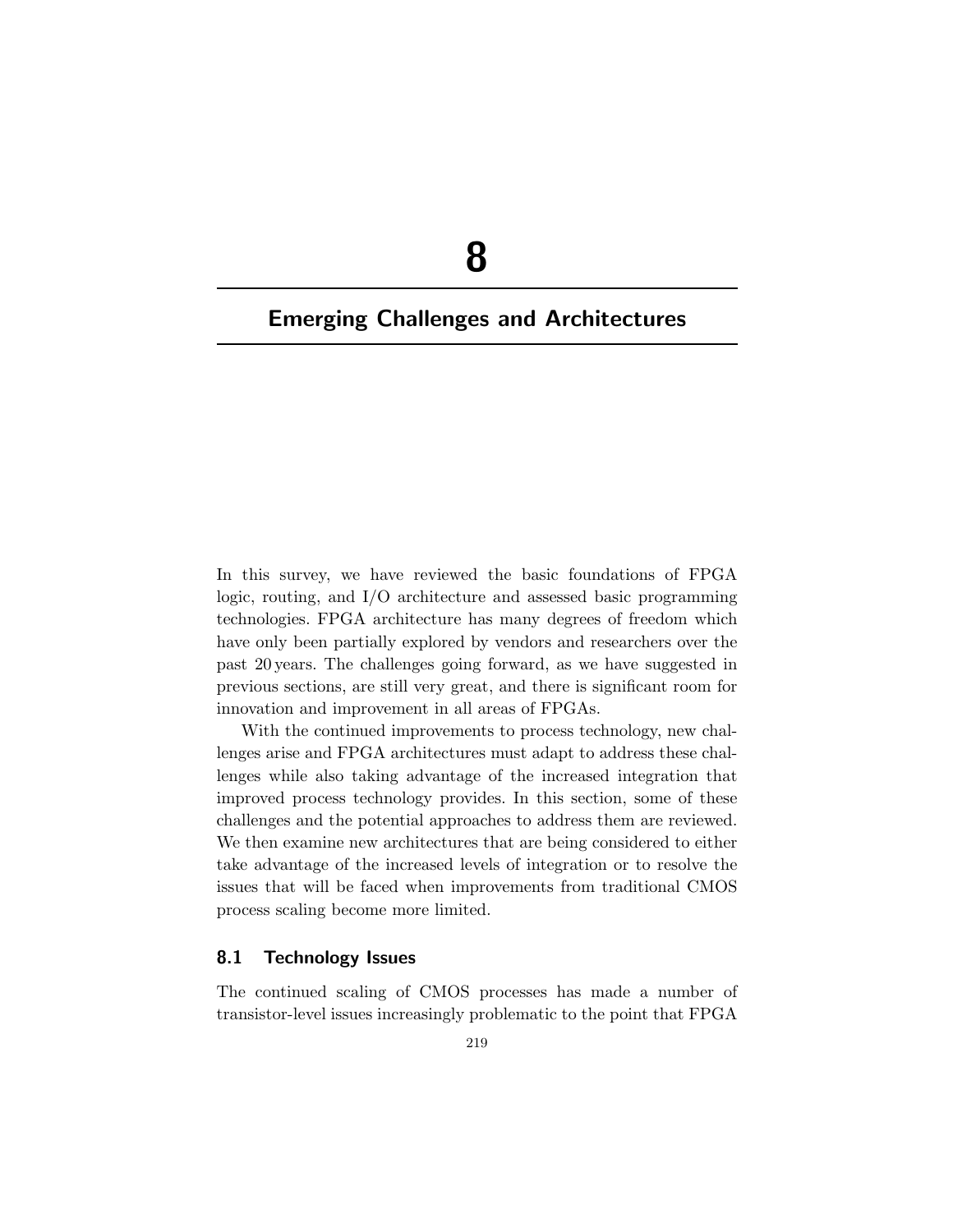architects must consider these problems to reduce their impact on FPGA users. Three of these issues, soft errors, process variability, and manufacturing defects, will be reviewed in this section.

## **8.1.1 Soft Errors**

With shrinking device sizes, one increasing problem is that of soft errors or single event upsets. A soft error occurs when ionizing radiation corrupts the data stored in a circuit [31]. The error persists until new data is written. Soft errors have long been recognized as a potential problem as radiation can come from a variety of sources. Originally, radioactive impurities in the device packages were a dominant cause but more recently cosmic radiation either through direct interaction with silicon nuclei or through interaction with insulator materials have become the primary causes of soft errors [31]. Technology scaling often worsens the soft error problem since voltage scaling, and reduced node capacitances lower the charge threshold necessary to corrupt the data. As well, the greater level of integration increases the likelihood that soft errors will affect a given device.

These soft errors are a significant concern for FPGAs because they contain flip–flops in logic blocks and SRAM in heterogeneous memory tiles that can both be affected by soft errors. However, SRAMbased FPGAs also rely on SRAM bits to store the configuration of the FPGA. This latter source of soft errors is unique to FPGAs. We will briefly review the issues and mitigation techniques for both types of errors.

#### **8.1.1.1 Configuration Memory**

The SRAM cells that form the configuration memory of an SRAMbased FPGA make such FPGAs particularly vulnerable to soft errors. Any change to the configuration memory may alter the functionality of a user's circuit and such errors would persist until the FPGA is reprogrammed. FPGAs built using the flash or antifuse programming technologies described in Section 3 do not suffer from these errors [4, 10].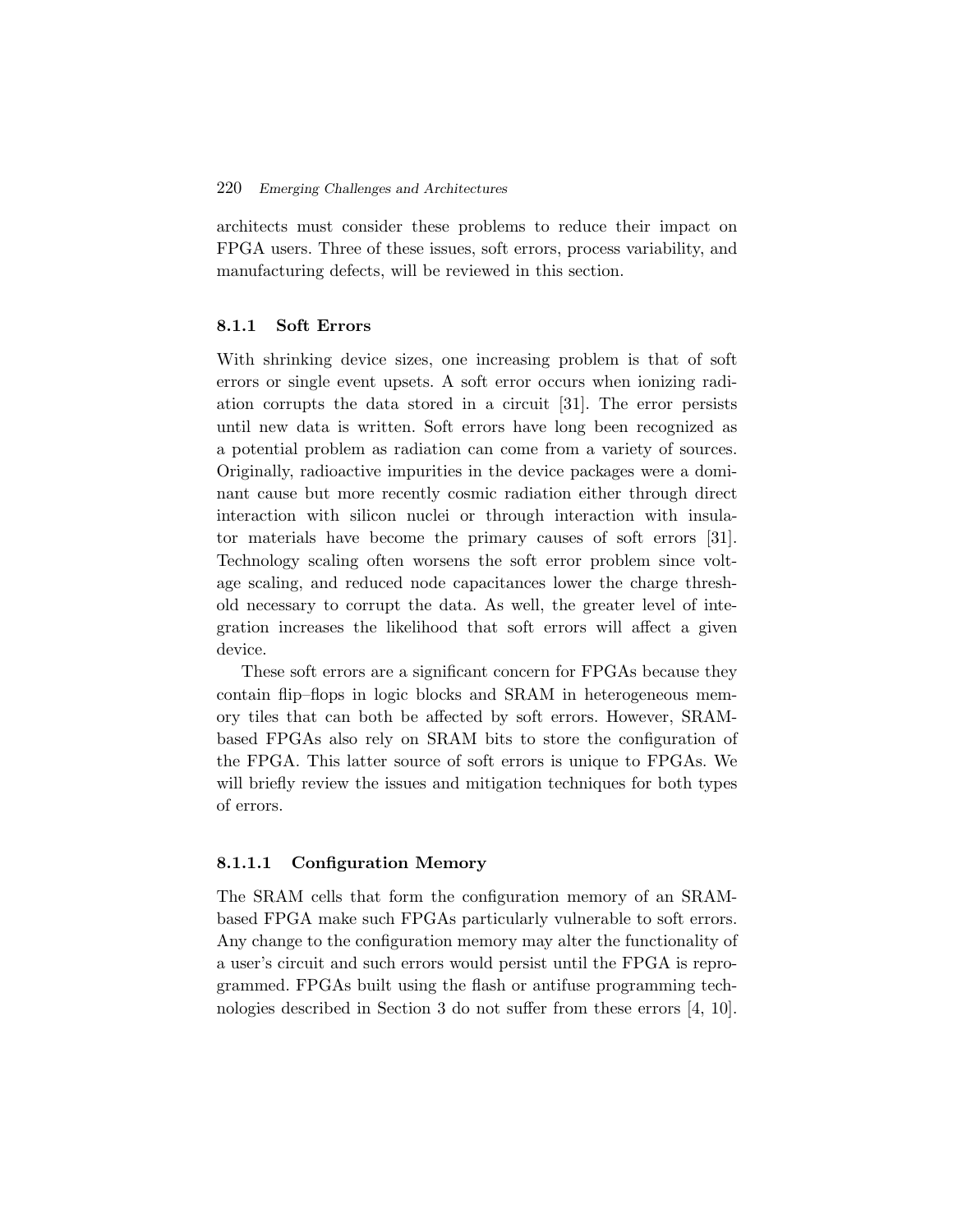There are generally three classes of approaches to mitigating the impact of soft errors:

- *Circuit and technology-level* approaches aim to reduce the possibility of soft-errors through the selection of appropriate processes combined with circuit-level changes that decrease the soft error rate.
- *System-level* design techniques aim to ensure that the system can detect and recover from soft errors.
- *User design* methodologies make the implementation of a user's design on the FPGA as insensitive to soft errors as possible.

At the circuit-level a number of changes are possible that can reduce the occurrence of soft errors. Careful selection of the memory supply voltage is essential [64] but the conflicting demand for reduced leakage and enhanced gate oxide reliability limit the voltage level that can be used. Some approaches specific to configuration memories have been suggested [199, 202]. These involve the addition of metal capacitors to nodes in the memory which increases the amount of charge necessary to cause a single event upset. With more charge required, the soft error rate is reduced. Besides FPGA-specific techniques, any number of circuit-level soft error reduction techniques may be used.

System-level techniques involve detecting and recovering from errors. In recent FPGAs this can be done by configuring them to regularly verify their configuration memory by comparing the current values with the desired configuration state using cyclic redundancy checks [26]. An output from the FPGA signals when an error is detected which alerts the system that the FPGA needs to be reprogrammed. More recent approaches leverage the fact that, since resources like routing are not fully used, many configuration bits do not affect the functionality of the FPGA and, therefore, if the configuration bit is a "don't care" the error is not flagged [23, 26]. Alternatively, the use of duplication and partial reprogramming has been suggested to offer more fine-grained control of errors while also reducing the amount of time required to recover from an error [40].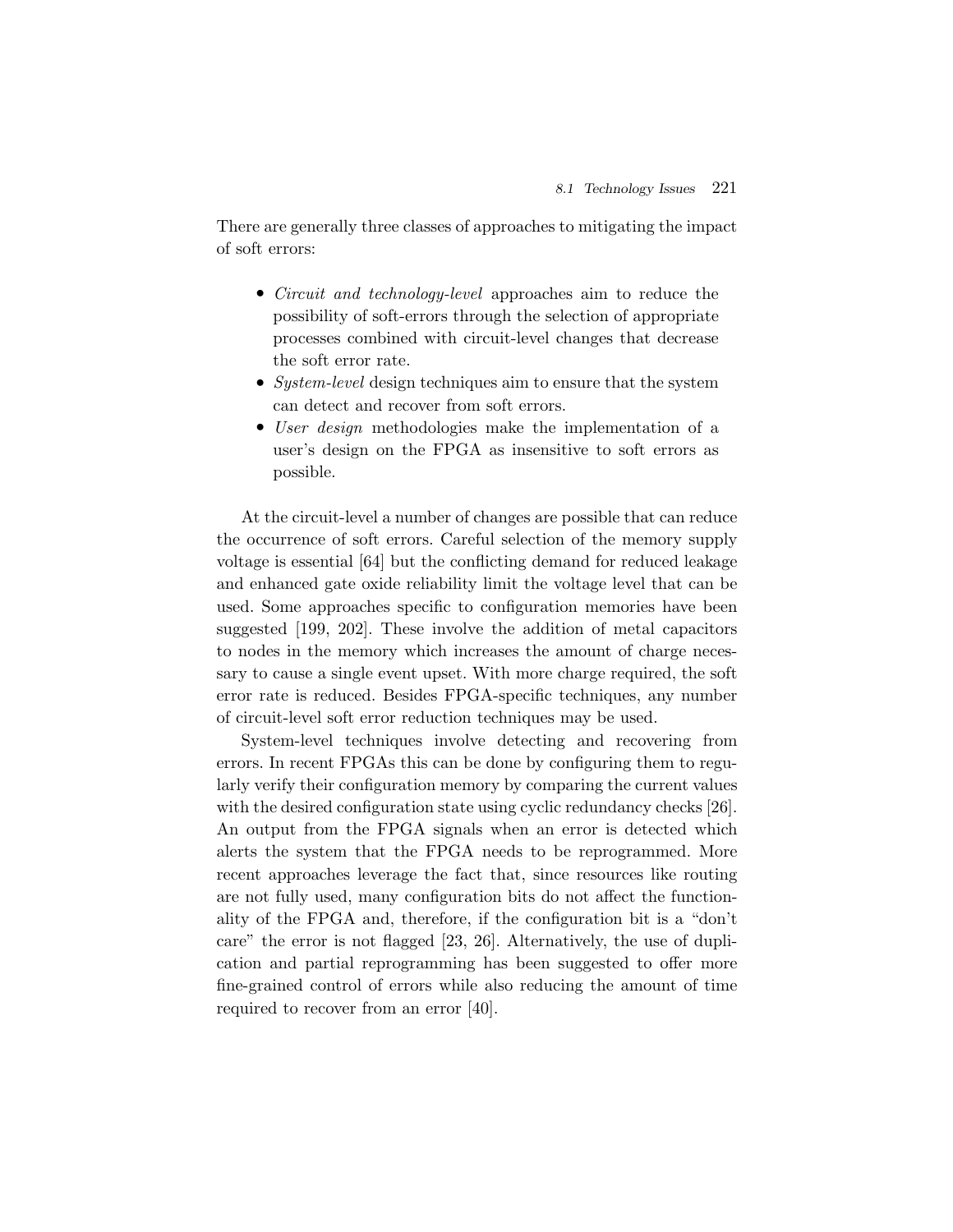Instead of changing the device architecture, soft errors can also be addressed by altering the user's design. One of the simplest, but also most expensive approaches, is to use triple modular redundancy (TMR) [23, 230] which involves replicating a design three times and using voting circuits to determine the correct output. An alternative to the complete replication of a design is to reduce the sensitivity to soft errors in the user's design by careful selection of the resources used. For example, in [87] an FPGA router that considers the number of sensitive configuration bits (i.e., the number of bits that must be set correctly for the circuit to function) was created. The router considers these bit counts in addition to delay. A 14% reduction in the number of necessary bits was achieved. Since routing is the cause of nearly 80% of the soft errors in the FPGA configuration memory [89], reducing the number of sensitive bits is clearly beneficial.

#### **8.1.1.2 User-Visible Memory**

The flip–flops and the heterogeneous memory blocks within a user's design are another potential source of soft errors. In practise, the flip– flops which, unlike SRAM bits, are not made using minimum-sized devices, are typically not as vulnerable to soft errors [26, 236]. The bits in memory blocks, however, are vulnerable due to their size.

Fortunately, using error correction on the data stored within the memory can significantly reduce the soft error rate. There is an area cost associated with the use of error correction due to the need to store additional data and the circuitry required to encode and decode the data. This cost has been partially reduced in recent FPGAs through the introduction of dedicated hard circuits to perform the memory encoding [23, 231]; however, small memories in current FPGAs and all memories in previous generations of FPGAs continue to require a softlogic implementation of error correction blocks [26, 236]. Given this frequent need for error correction circuitry, this is another hard block which may be appropriate to include as a heterogeneous block in future FPGAs.

However, the inclusion of error correction does not eliminate soft errors, as any code is limited in the number of errors it can correct.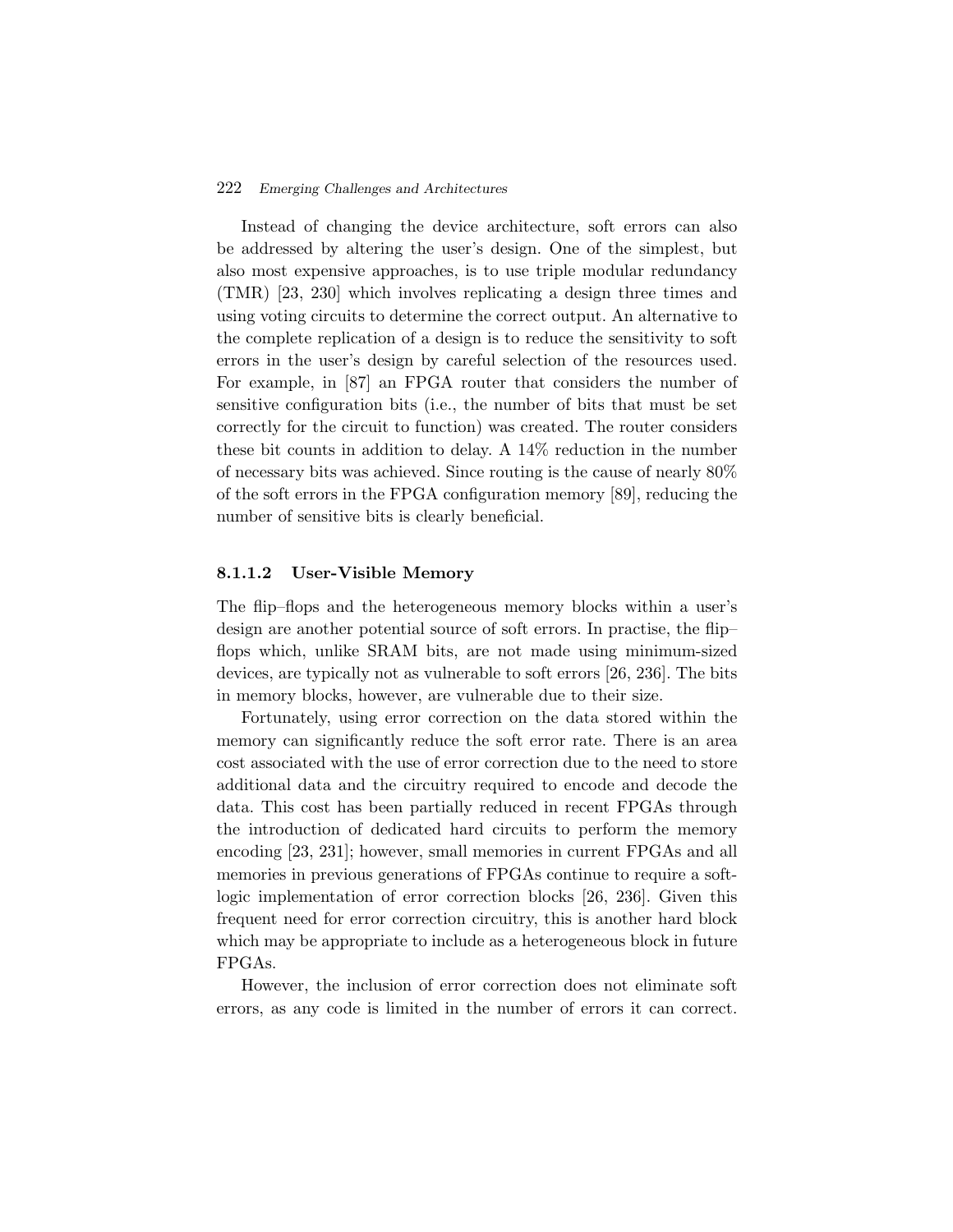Some codes allow some number of errors to be detected but not corrected and, therefore, it is up to the user's circuit to handle such events. It should also be recognized that, since the memory is directly accessed by the user circuits, any error handling scheme could also be implemented in the user's design. Such schemes can be tailored to the circuit's environment and application such that mission critical applications in high radiation environments may have elaborate correction schemes while an application that can tolerate errors operating in a normal environment may be able to use only limited error correction circuitry. While FPGA vendors will strive to offer memories with soft error rates as low as possible, FPGA users will have to develop circuits (or vendors will need to supply soft IP) that can handle the level of errors that will occur in their environment.

# **8.1.2 IC Process Variation**

Like soft errors, variability after manufacturing in transistor properties (such as  $V_t$ , oxide thickness and doping concentrations) is an issue faced by all integrated circuit designers. This variation can have a significant effect on performance and power consumption. Historically, most of this variation has occurred between dies [41, 74] and FPGA manufacturers have been able to take advantage of this variation by testing the speed of each FPGA after manufacturing and then binning each device according to its speed. Parts from faster speed bins could then be sold for greater prices. Leakage variation could partially be managed by testing power consumption and discarding parts with unacceptable leakage. However, with the continued shrinking of CMOS transistors, within-die variation has increased in significance [41, 74] and its significance will continue to increase for future technologies. This within-die variation cannot be leveraged in the same manner as the die-to-die variation; instead, operating speeds must be reduced to maintain functionality. For FPGAs it has been estimated that withindie variation in the speed of a logic element causes a speed reduction of 5.7% in 90 nm technology and this may potentially grow to 22.4% in 22 nm technology [176].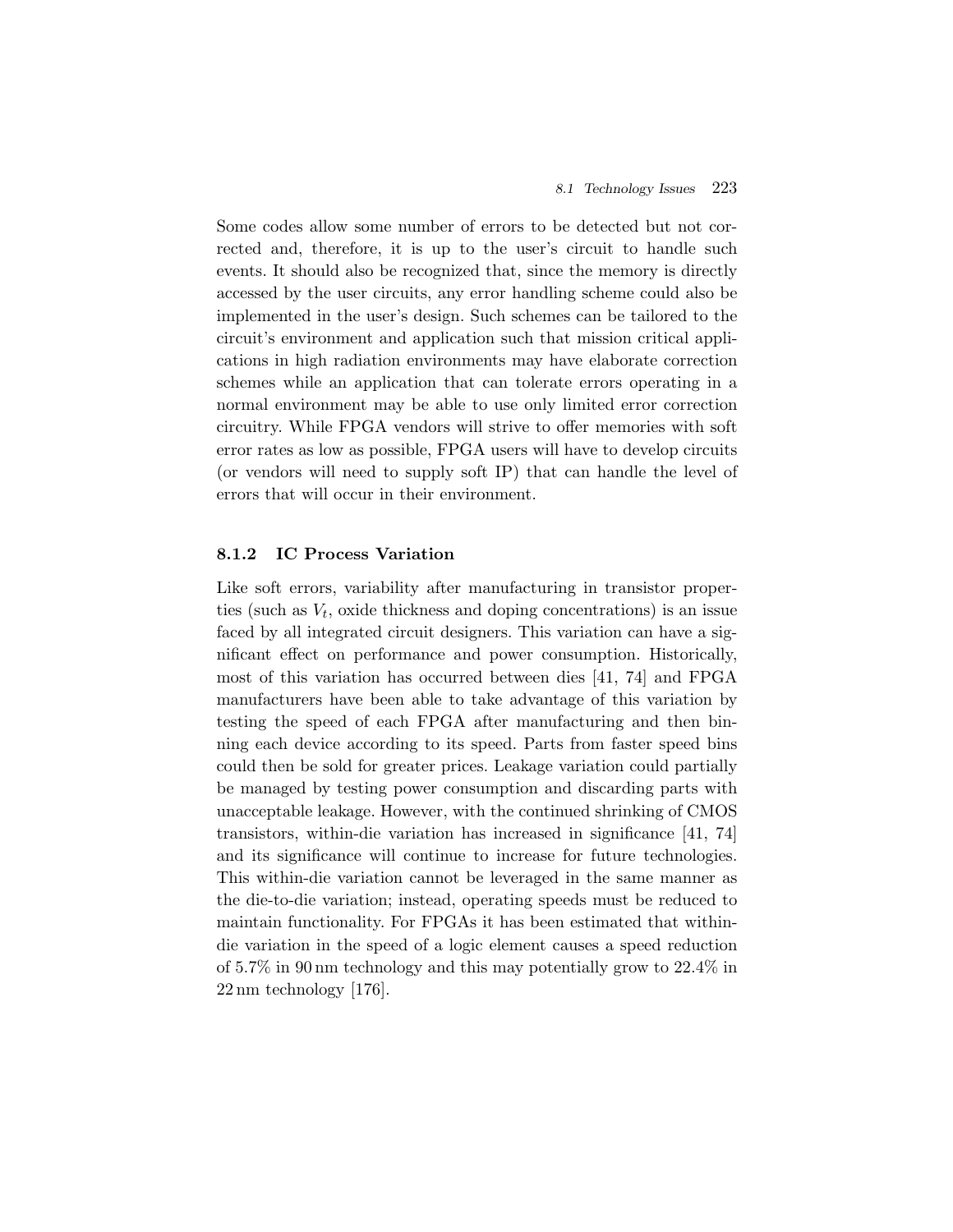Architectural changes to FPGAs to reduce the impact of process variation have been suggested. The most straightforward is to select the logic block architecture parameters to minimize this variation and LUT size is found to be particularly important for reducing variation in either timing or leakage [216]. An alternative approach is to adaptively compensate for any variation through body-biasing [151]. The inherent regularity and reconfigurability of FPGAs makes it possible to include a characterization unit that can test each logic block in the FPGA and store an appropriate body-bias setting. Slow blocks are set to a body bias voltage that will decrease its threshold voltage thereby increasing the block's speed. Fast blocks will have their threshold voltage increased to reduce leakage power. This scheme incurs an area penalty on the order of  $1\% - 2\%$  while decreasing delay variability by  $30\%$  and leakage variability by 78%. For a slightly higher area penalty, variability in delay was reduced by 3.3X and in leakage by 18X [151]. This proposal appears promising but architectural questions involving the size of the adjustable blocks and the granularity of the body bias voltage levels must be thoroughly examined.

Other approaches for handling process variability in FPGAs rely on CAD-level changes. Proposals include introducing statistical static timing analysis (SSTA) to FPGA CAD tools to improve delays by avoiding the margins that are necessary for traditional static timing analysis [177, 184], testing multiple logically equivalent configurations of the FPGA to find one that is functional at the desired speed [177], generating critical paths that will be more robust in the face of variation [147] or customizing the implementation on the FPGA for the variations of each specific device [57, 111]. With the increased impact of variability that is expected in future process generations, it is likely a combination of architectural and circuit-level changes will be needed in conjunction with a number of CAD tool innovations.

#### **8.1.3 Manufacturing Defects**

As described previously, process variation can lead to reduced performance and widely varying leakage power consumption both of which threaten to reduce the yield on devices after manufacturing. However,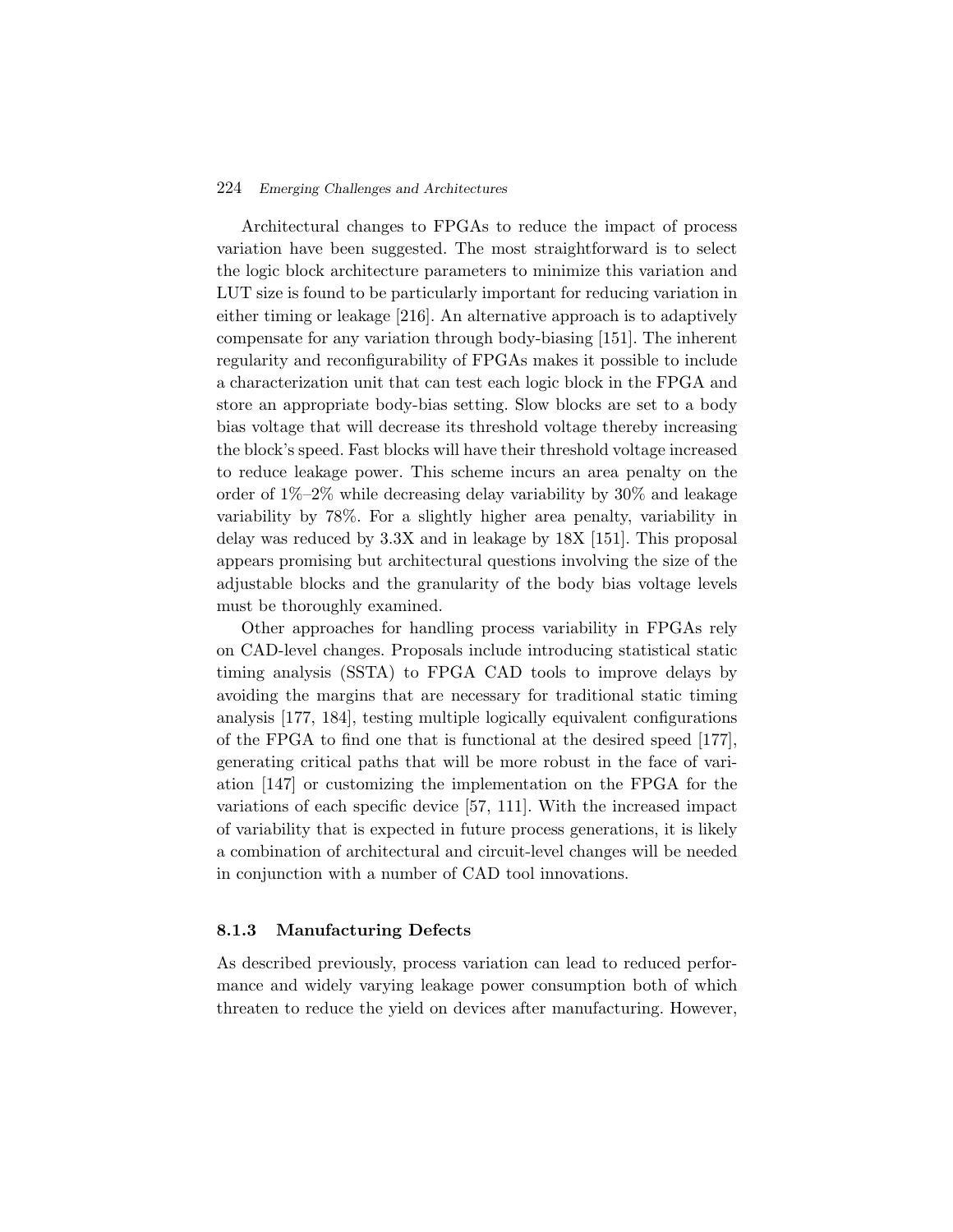this is not the only source of yield loss as manufacturing defects, in which a device is not functional, are in fact the main source of losses. For this reason, devices are tested after fabrication and defective parts are generally discarded. Minimizing the yield loss from defects is an ongoing concern and it may be an even greater challenge in future technologies. For FPGAs it has been predicted that the yield in 22 nm CMOS may be 25% lower than in 90 nm CMOS for the same amount of logic [48].

However, with FPGAs there is an opportunity to work around these defects and improve yields by leveraging their regular structure. A number of approaches for improving yields have been proposed and some are currently used in FPGAs [20, 50, 148]. One set of possibilities are software-only approaches in which the CAD tools configure the FPGA to avoid any detected faults [104, 121]. Such approaches have modest increased area costs but make programming each device significantly more complex. Another possibility is design-specific testing [205, 223] which was described in Section 7. That approach allows parts that are partially defective to be used by designs that do not make use of the defective resources; however, this is only useful for high volume designs for which development of a custom test program is cost effective.

The alternative to these two approaches is to add redundancy to the FPGA architecture. With redundancy, a defective FPGA can be "repaired," and the yield improved, by storing defect information in the device and using that information to adjust the programming of the device to avoid any errors. This has commonly been done in memories [114] and was also proposed for PLAs [207]. These redundant approaches can be classified as either coarse-grained or fine-grained depending on the size of the redundant regions. We will now describe these two approaches. In both cases, the approaches only aim to correct defects that are localized and there are many faults that are not tolerable such as a short between power and ground.

Coarse-grained approaches add additional rows or columns of tiles to the FPGA, with each tile containing a logic block and any adjacent interconnect. This was first suggested in [94] and was more recently evaluated in [241]. This coarse grain scheme is also used commercially [50, 148]. In these schemes, spare rows and/or columns are added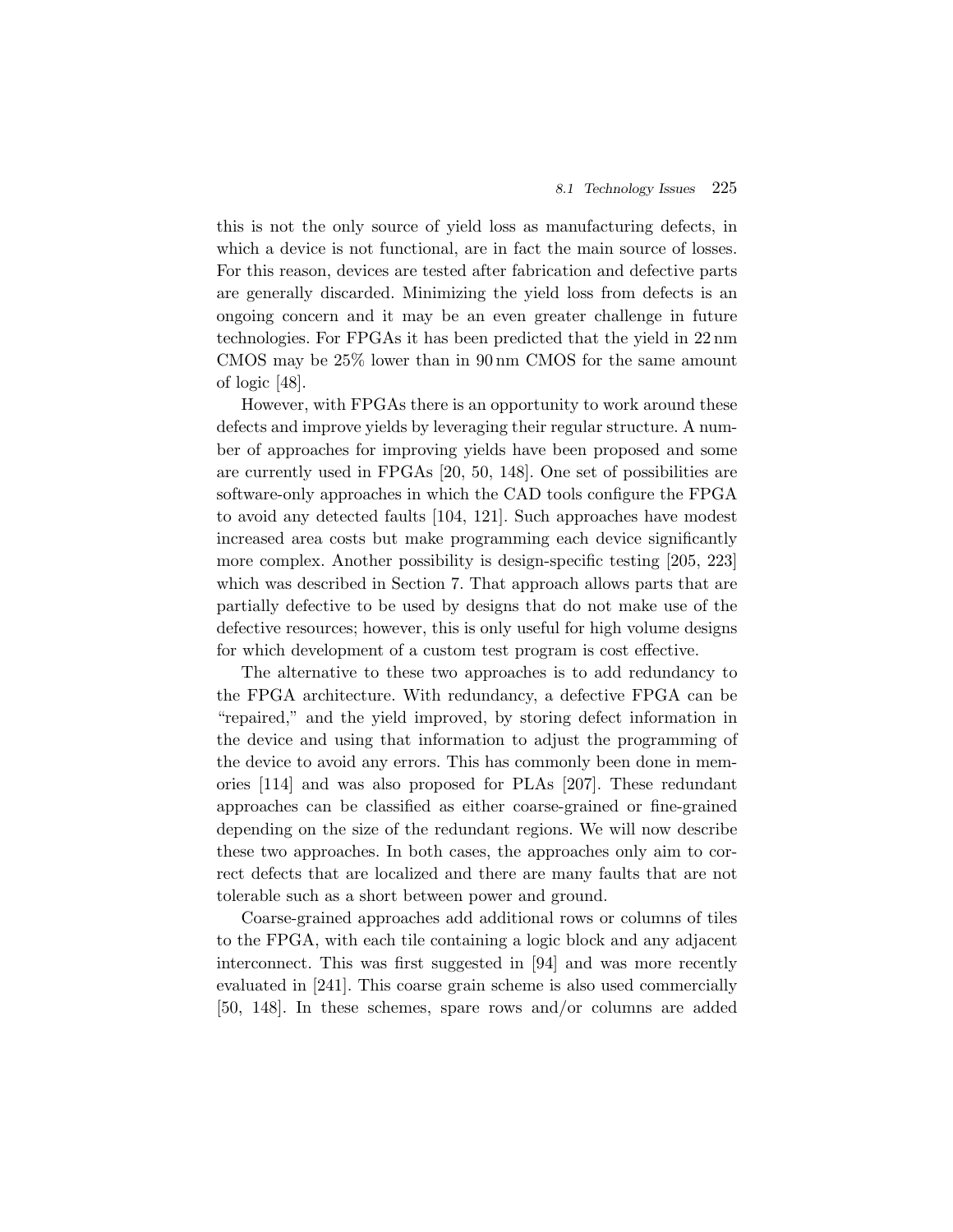to the FPGA and, in devices with defects, defective rows/columns are bypassed and the spare rows/columns are used. The overhead of this approach includes both the area for the spare rows/columns that are unused in defect-free FPGAs and the additional logic that must be added to enable the shifting. The latter factor was estimated to cause a 2% area increase for an early FPGA architecture [94] while the cost of the spare rows/columns depends on the number of spare rows/columns which is determined by the desired level of defect tolerance. Performance and power consumption are also impacted by this scheme because routing must be made longer to allow connections to span a defective row or column. This has been estimated to only cause a 5% increase to interconnect delays [94] but this has not been reevaluated for recent architectures. One new challenge for this defect tolerance scheme is the heterogeneous blocks that are commonly included in modern FPGAs as they add complexity to these coarse-grained redundancy approaches and, with few exceptions [172], such issues have yet to be examined.

An alternative to the coarse-grained approach of adding complete rows or columns of logic is a more fine-grained approach of adding additional switches throughout the FPGA interconnect [73, 240]. With another set of switches, connections can be shifted to avoid defective routing segments. The area and delay overheads of this approach on a modern architecture have been estimated to be 25%–40% and 15%–25%, respectively [240]. This approach is particularly interesting because in defect-free devices the additional switches can be used to provide additional flexibility and potentially improved performance which lowers the effective overheads of such schemes. However, the finegrained nature of this scheme also necessitates the storage of a detailed defect map and the costs associated with storing that information have not been completely evaluated.

Both the fine-grained and the coarse-grained defect tolerance approaches have their advantages. Coarse-grained designs can handle defects in logic and routing while, to date, none of the finegrained approaches can handle errors in the logic block. However, the fine-grained approach offers increased interconnect defect tolerance. A detailed comparison of these schemes was performed in [241].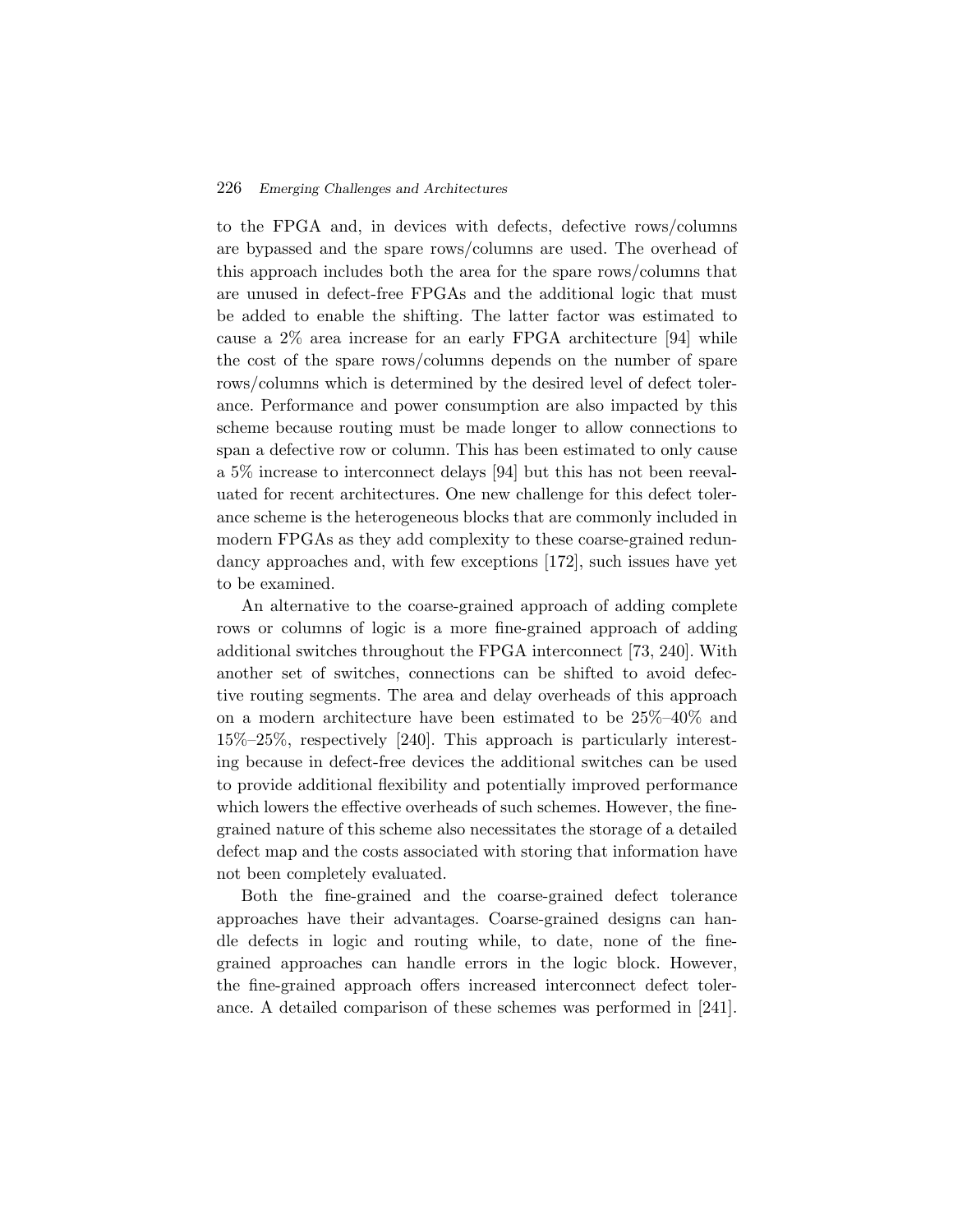Given these differing capabilities, it is likely that, as suggested in [241], hybrid architectures using both fine-grained and coarse-grained techniques may be advantageous in the future. The approaches that are used will depend on a number of factors including the defect rate, whether defects occur in clusters, the architecture to which the redundant structures are added and FPGA vendors' willingness to sacrifice performance for yield.

# **8.2 Emerging Architectures**

While the continued scaling of CMOS gives rise to problems described previously, the increased integration both allows and forces architects to consider new architectures for FPGAs. In this section, we examine alternative architectures for FPGAs that are enabled by or necessitated by the continued improvements in process technology, along with new ideas and directions that have recently been proposed to simply achieve better performance, computational density, and power consumption.

#### **8.2.1 Coarse-Grained FPGAs**

As FPGAs grow increasingly large and more functionality can be implemented on a single chip, a move away from single bit operations, as are common in current FPGAs, to architectures that operate on coarser multi-bit data has been frequently proposed as one way to further improve FPGA performance and efficiency. An early step in this direction was the bus-based routing and logic blocks [58, 59, 238] described in Section 5.3.2. While that architecture operated at least partially on multi-bit buses of data, the underlying LUT-based logic element was left unchanged. Since then, a number of alternative architectures have been developed that propose a shift away from such LUT-based logic, which is inherently fine-grained, to logic units (including both raw ALUs and more complex instruction-set processors) that operate on coarse-grained data.

The rationale for this switch to coarse-grained blocks is that many computing tasks operate on multi-bit data such as integers and floatingpoint numbers. Using circuit structures dedicated to processing such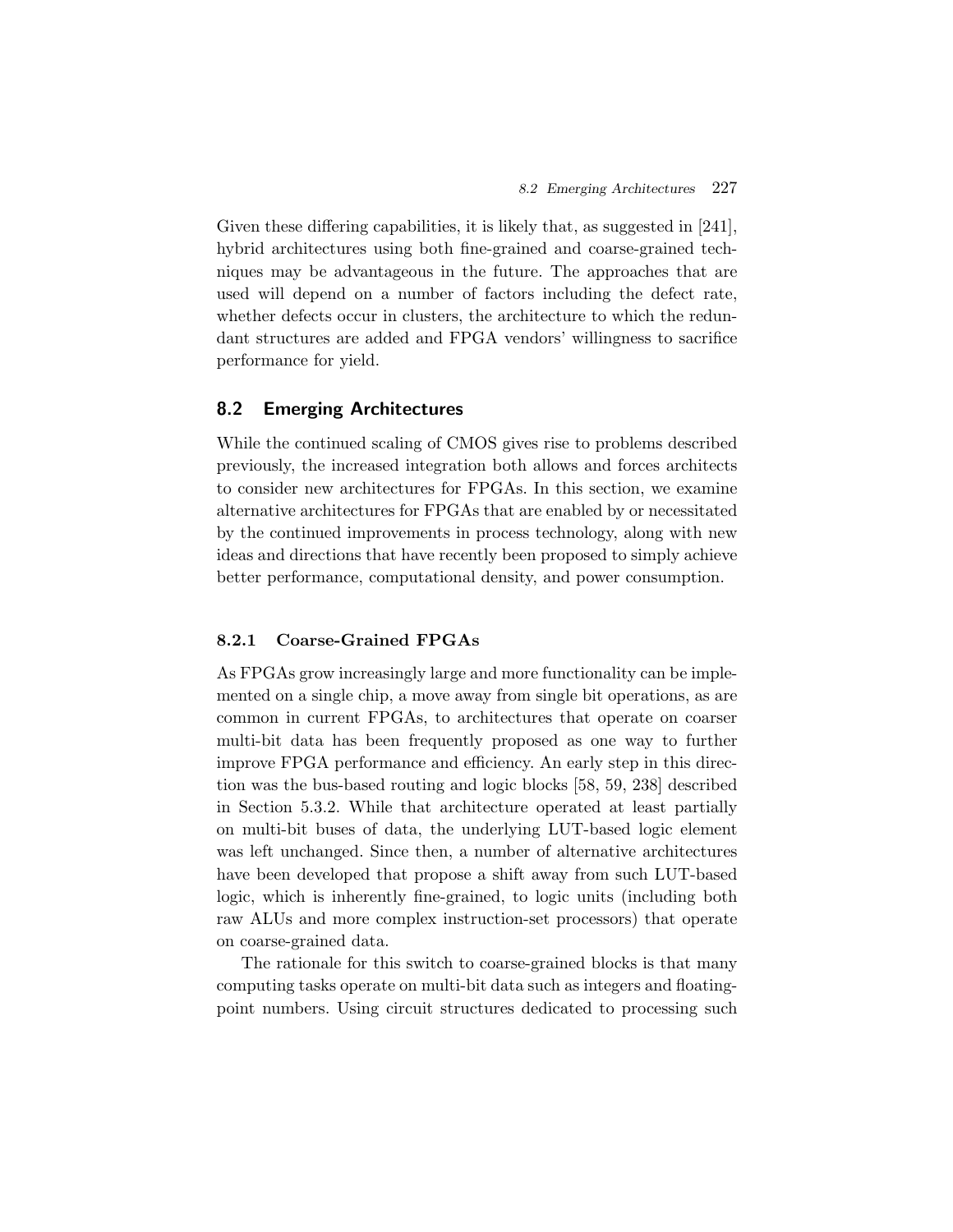coarse data may make the implementations faster and more area efficient. However, with the use of such alternative logic, a number of architectural questions must be considered including the selection of the logic block and the routing topology to complement that structure. A full review of these architectural issues is beyond the scope of this survey and, instead, we will only briefly review the core architectural questions.

As described in Section 4, there is a wide spectrum of possible finegrained logic blocks. For coarse-grained blocks, the same architectural questions must be considered including whether to use a homogeneous or heterogeneous mixture of blocks and the specific functionality to include in the logic block.

A number of possibilities have been suggested ranging from a heterogeneous mixture of logic blocks based on multi-bit functional units including multipliers, memories, and arithmetic logic units (ALUs) [77] to homogeneous mixtures of full processors [192, 206]. The original developments in this area favored logic blocks with relatively simple functional unit blocks. This included, PipeRench, an architecture based on 8-bit 3-LUT logic blocks with additional circuitry to improve arithmetic operations [86, 175], CHESS, which was based on a 4-bit ALU [145], RaPiD, which contained a mixture of 16-bit ALUs, multipliers and memories [77] and DAPDNA-2, which combined 32-bit ALUs, delay elements, memories, and external memory access units [173].

In recent years, there have been a number of proposals for logic blocks that are complete processors. Examples include the RAW architecture which consists of logic blocks which are a 32-bit RISC processor, a floating point unit and instruction and data caches [192], the TILE processor which uses a very long instruction word (VLIW) processor as its logic block [206] and the Ambric architecture based on 32-bit RISC processors [47]. It is interesting to note that this is similar to the direction of general purpose processors [201], but these new architectures retain the flavor of FPGA-style interconnect. Currently, only hundreds of processor blocks can be integrated on a single device unlike the tens of thousands of logic blocks found on current FPGAs but with increased integration this will expand quickly. These coarse-grained architectures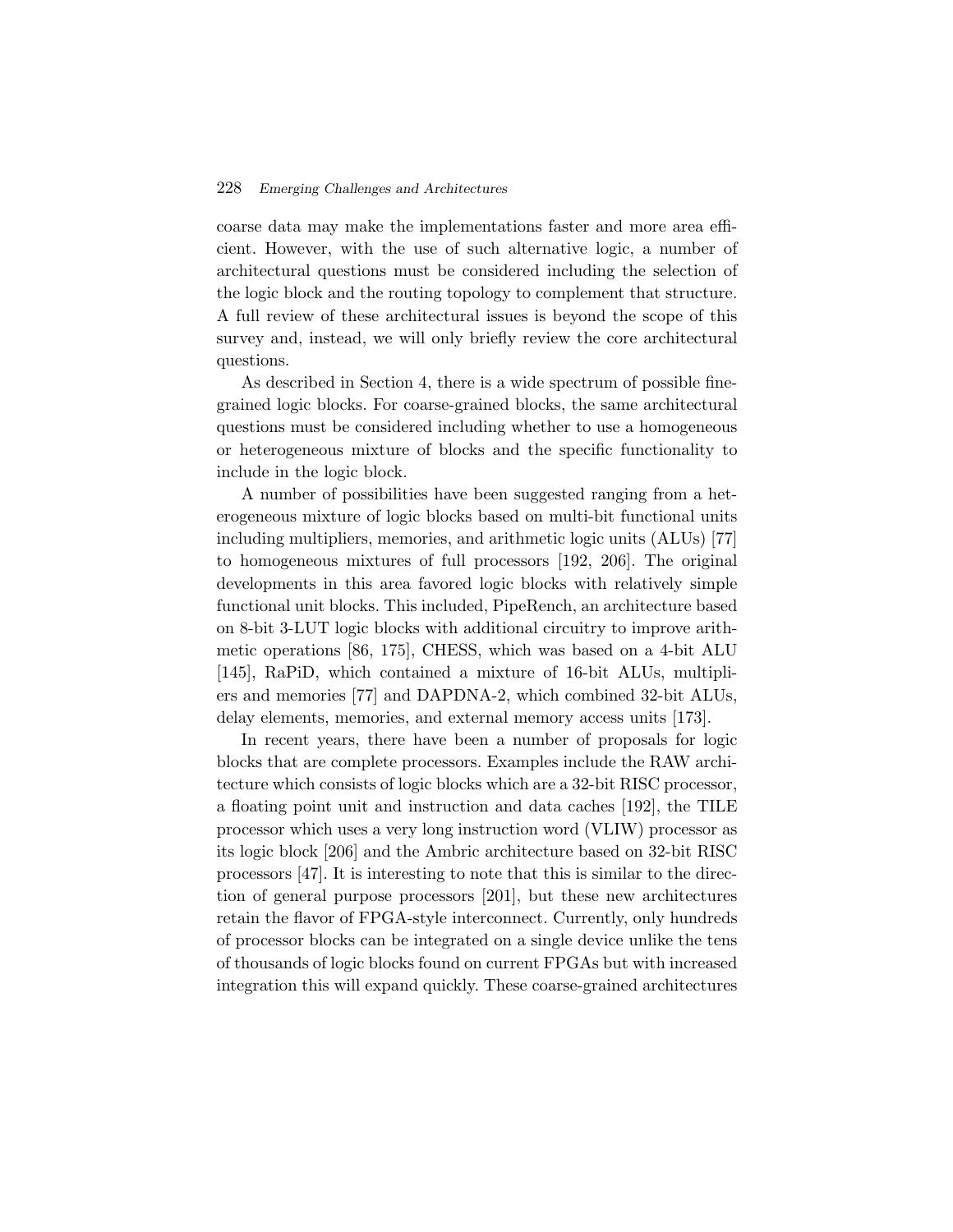also appear to be moving away from heterogeneity as many of the recent designs are largely homogeneous [47, 175, 192, 206].

The diversity in the range of logic blocks has led to a wide range of approaches for interconnecting these blocks. The initial ALU based architectures [77, 145] used segmented routing interconnect that was very similar to the standard FPGA interconnect described in Section 5 except a granularity that matches the logic block is used. Processorbased devices have adopted interconnect networks based on dedicated processors controlling the routing crossbars [192, 206], circuit switched connections between flow-controlled channels [46] (which is somewhat like FPGA bus-based routing) or dynamic (i.e., packet-based) switches [102, 192, 206].

Clearly, coarse-grained architectures continue to develop and there have been a number of proposals besides those described here. This area is the focus of many commercial developments but it is not yet clear which, if any, of these coarse-grained logic block and interconnect architectures will achieve wide adoption because there have been only limited performance analyses of these architectures. This lack of performance comparisons may largely be due to the immaturity (and the resulting limited availability) of CAD tools targeting these platforms. Until high quality CAD tools (and instruction set compilers) that can effectively map benchmarks to these different architectures are developed, direct comparisons may be limited.

It is also interesting to consider that these coarser grained structures key advantage may simply be in the programming model that they present to the user, and that it is possible to map that same model on to a more traditional FPGA, and thereby regain the economic advantages of a "single" universal architecture. It could also be true that if a particular model works well, then its more closely allied architecture could well be the most efficient implementation.

#### **8.2.2 Asynchronous FPGAs**

Another alternative approach that has been proposed to enable further performance improvements in FPGAs is the use of asynchronous design elements. Conventionally, it has been a standard practise for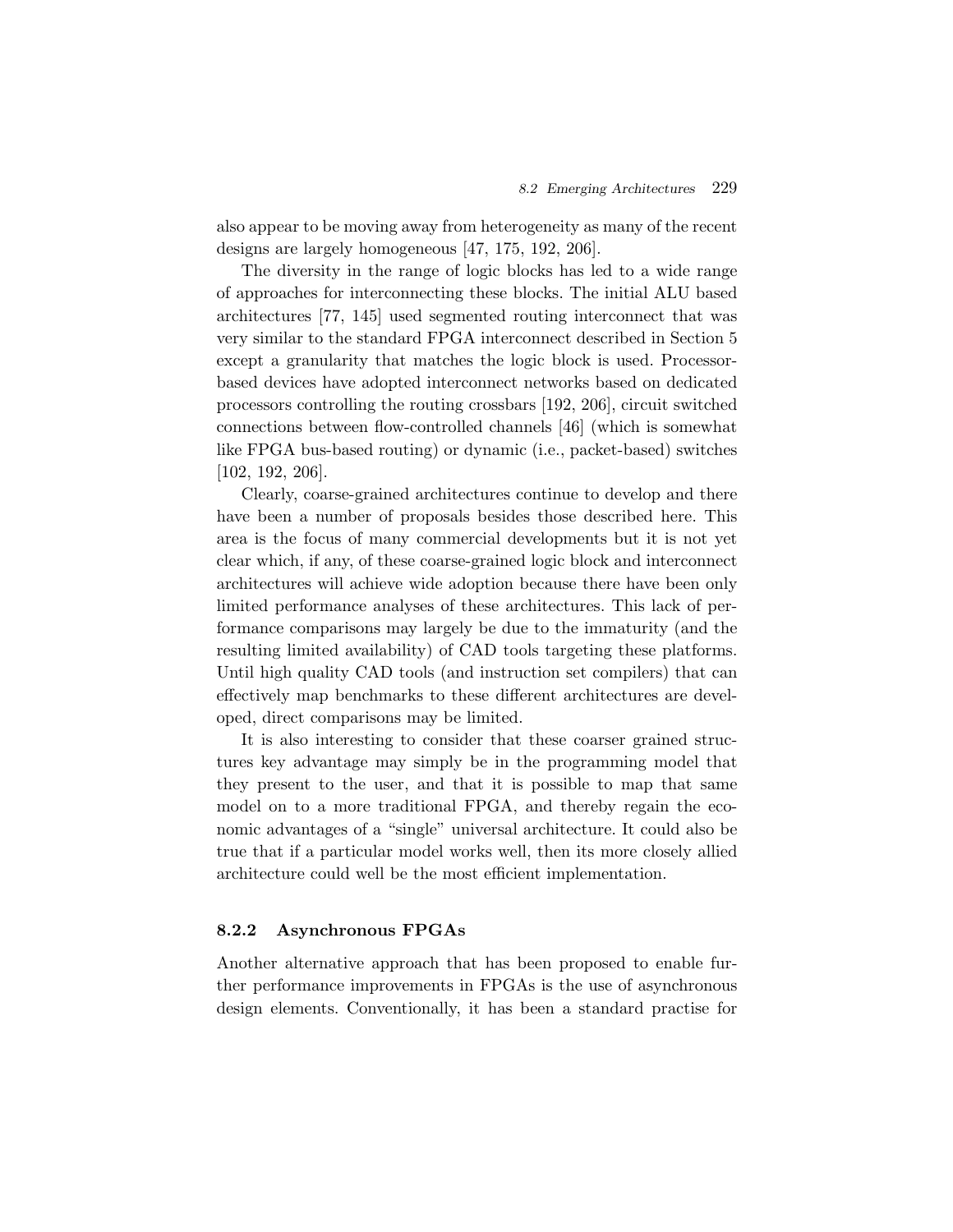digital circuits to be designed for synchronous operation with global clocks overseeing the circuit's operation. Accordingly, FPGA architecture, including the work described in this survey, has focused primarily on implementing synchronous circuits. Asynchronous design has been proposed to improve the energy efficiency of FPGAs since asynchronous designs offer potentially lower energy as energy is only consumed when necessary. They also have the potential to increase throughput since circuits operate based on their actual performance and not a theoretical worst case (which is particularly important given the increased impact of process variations described previously). Finally, asynchronous architectures may simplify the design process as complex clock distribution networks become unnecessary. Given these potential benefits, a number of proposals to use FPGAs to implement asynchronous designs have been suggested.

Architectural changes are generally necessary because modern synchronous-focused FPGAs lack many features needed by asynchronous circuits. In particular, FPGAs are not designed to avoid glitches but any glitch can lead to incorrect operation of asynchronous designs. As well, asynchronous circuits often rely on a specific ordering of signals to ensure that a data ready signal only occurs after the data signals have been set. However, the significant and variable routing delays of the signals within an FPGA can make it difficult to satisfy such constraints. Despite these issues, there have been attempts to implement asynchronous designs on synchronous FPGAs [100]; however, such approaches have been found to incur significant area and performance penalties [193]. Therefore, to enable more efficient asynchronous implementations, new FPGA architectures that incorporate asynchronous elements directly have been proposed [95, 110, 158, 193, 194, 215]. We will briefly review these architectures and then summarize the architectural issues facing asynchronous FPGA designs.

#### **8.2.2.1 Asynchronous Architectures**

The first asynchronous FPGA was developed by Hauck et al. [95]. It consisted of a modified version of a previously developed synchronous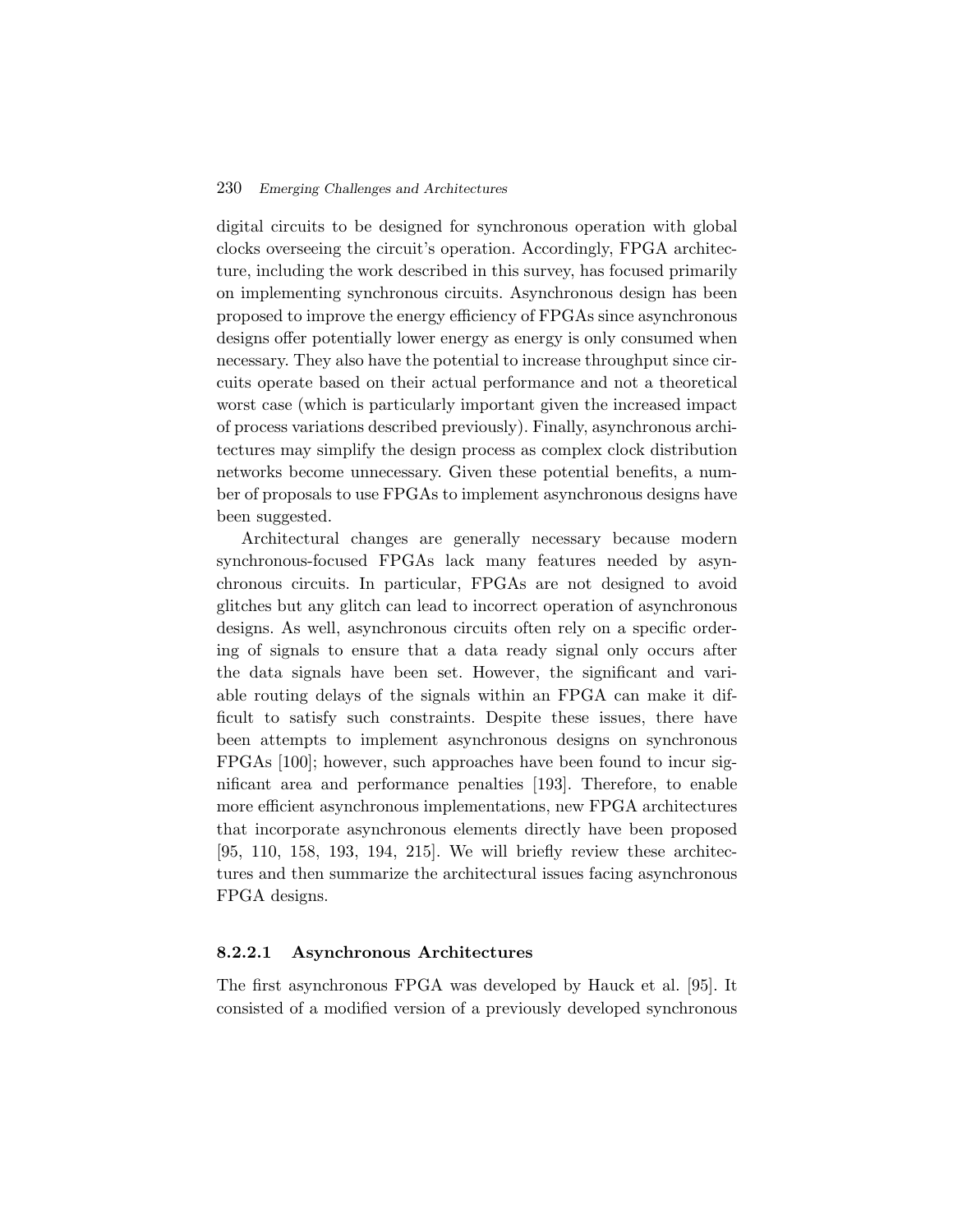FPGA architecture. The logic block resembled a conventional logic block with two significant changes: first, that the logic block provides for a fast feedback path to facilitate the implementation of asynchronous state elements. Second, the latch within the logic block can be used to initialize an asynchronous circuit. As in a regular (synchronous) FPGA, the latch can also be connected to a clock signal. Besides the regular logic block, [95] also introduces an arbiter block to resolve asynchronous contention that is added as a heterogeneous element to the array of tiles.

Teifel et al. [193, 194] proposed alternative asynchronous architectures designed for dataflow applications. The basic logic block consists of LUTs, similar to the synchronous FPGAs described previously, along with units useful for asynchronous computation such as a split unit which enables conditional forwarding of data and a merge unit that allows for the conditional selection of data from different sources. Unlike the other asynchronous architectures, all the data in the routing is transferred using asynchronous techniques. Starting from that base architecture, a higher performing architecture is developed by using many of the same approaches used in synchronous designs including increasing the LUT size, improving the carry logic and clustering groups of functional units. This approach is in commercial development [63].

An alternative approach for asynchronous FPGAs was suggested by Payne [157, 158]. This architecture is designed for a "bundled-data" approach that splits the control path from the datapath [158]. Two distinct types of cells, that are always paired, are used: a timing cell that implements the control-path using asynchronous signaling and a data cell that uses same structures as a synchronous FPGA. A similar approach was also suggested in [115]; however, that design opted for a more elaborate control path unit.

An alternative to fully asynchronous design is a globally asynchronous, locally synchronous (GALS) approach. Such an approach has been suggested for use in FPGAs by both Royal et al. [171] and Jia et al. [110]. Both designs involve introducing a level of hierarchy into the FPGA fabric. Standard hard or soft synchronous logic blocks are grouped together to form large synchronous blocks. Communication between these blocks is done asynchronously. As described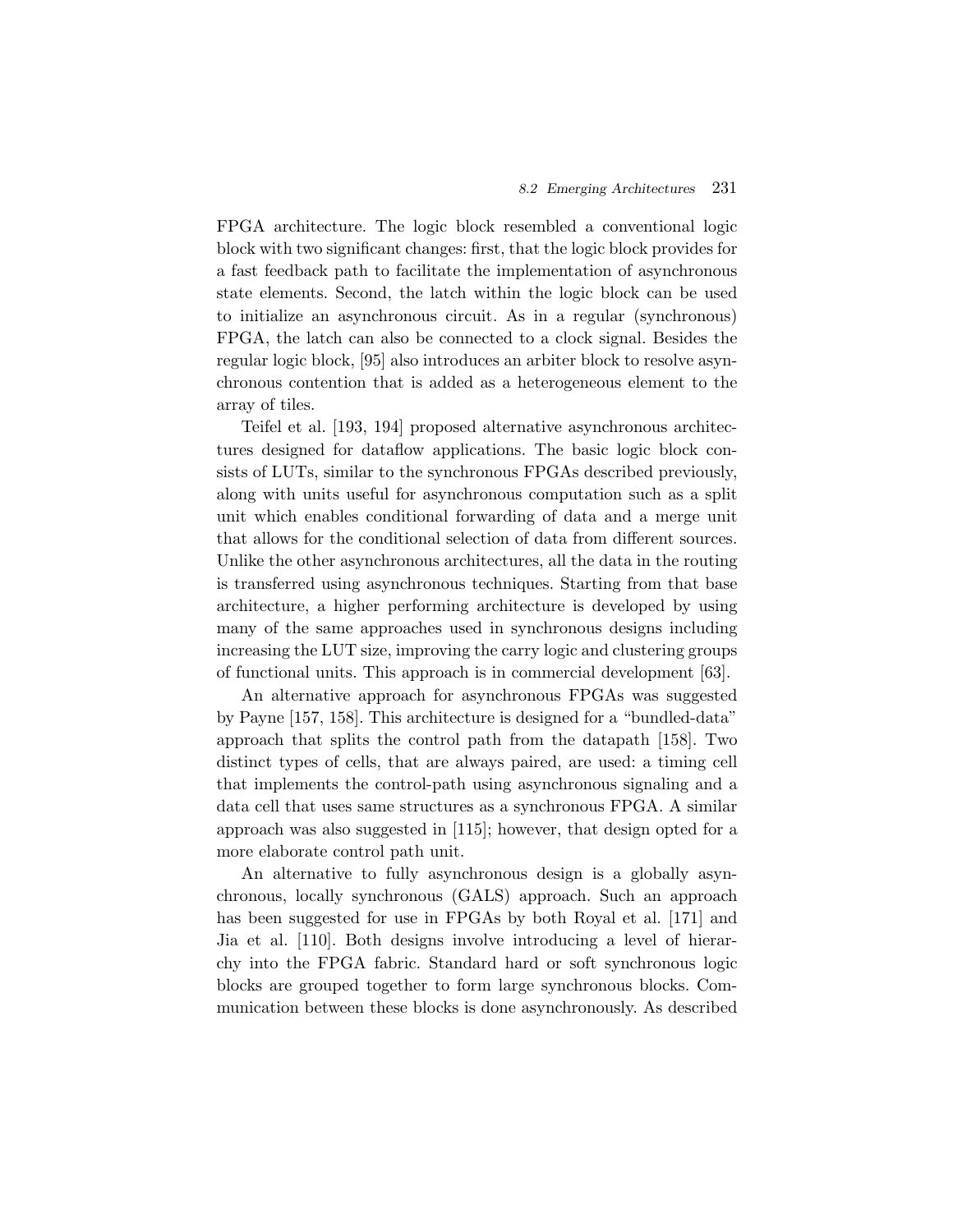in Section 5.1.1, the hard boundaries introduced by such hierarchy can be problematic given the wide range of designs FPGAs must accommodate. Jia and Vemuri [110] attempts to address this issue by allowing for some flexibility in the use of these asynchronous boundaries.

#### **8.2.2.2 Asynchronous Architecture Issues**

It is clear that, despite each architecture offering its own purported benefits, a number of architectural questions remain unresolved for asynchronous FPGAs. Many architectures rely on logic blocks similar to those used for synchronous designs [95, 110, 158, 171] and, therefore, the same architectural issues such as LUT size, cluster size, and routing topology must be investigated. In addition to those questions, asynchronous FPGAs also add the challenge of determining the appropriate synchronization methodology such as a bundled data approach [158] or an approach with only delay insensitive elements [193].

These questions remain unanswered in part because CAD software remains comparatively immature. The current trend appears to be toward developing software that hides the asynchronous design details [63, 215]. As was noted in the discussion of coarse-grained architectures, well-developed CAD tools will be necessary to enable the rigorous experimental methodologies, as described in Section 4.2, that are used to evaluate current FPGA architectures.

#### **8.2.3 Nanotechnology Architectures**

While the increased integration of CMOS devices, as described by Moore's Law, has greatly expanded the capabilities of FPGAs, significant challenges must be addressed for this trend to continue [108] and eventually fundamental physical limits will prevent further scaling of standard CMOS devices. New alternative or complementary approaches to CMOS may enable further increases in integration and performance improvements for FPGAs. Such technologies, which feature devices with sizes on the order of 10 nm and lower, are generally referred to as nanotechnology.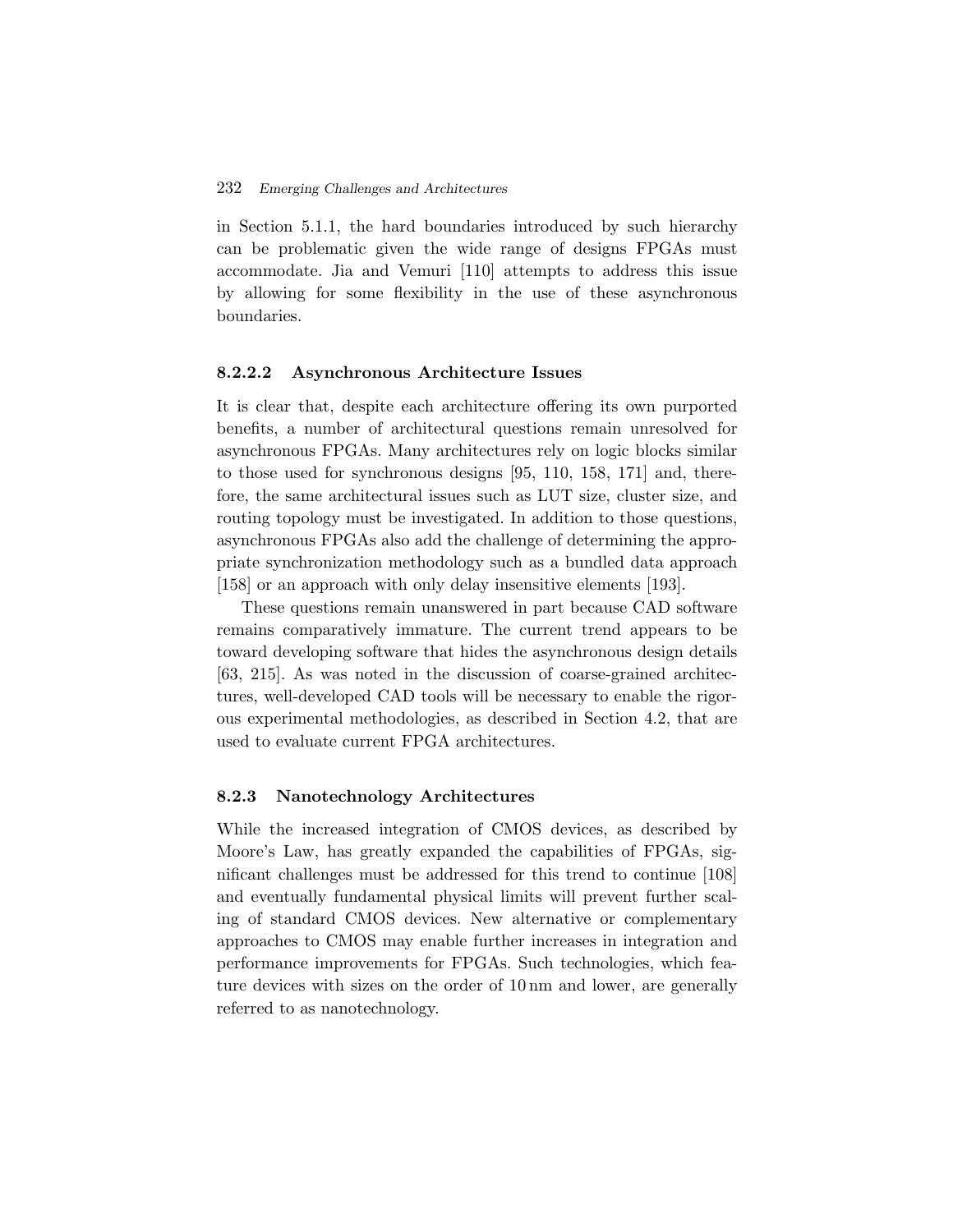Unlike the lithographic-based CMOS process currently used to create integrated circuits, nanotechnology devices will likely be fabricated with a completely different bottom-up approach that can only create highly regular structures which will likely have high defect rates [85]. (Interestingly, this combination of a regular fabric that most be programmed to avoid defects may force more devices to adopt FPGA-like approaches.) A review of the fabrication techniques that may be used is beyond the scope of this survey. Interested readers are referred to [149, 187]. Instead we will review the architectures that will be used to leverage the strengths of these nanotechnologies.

A number of FPGA architectures based on nanoscale technologies have been proposed. As the underlying nanotechnologies have some limitations compared to lithographically designed CMOS, all the architectures are similar in that they assume a combination of CMOS and nanodevices will be necessary. The architectures differ in the division of capabilities between CMOS and the nanodevices.

One approach is to continue to use CMOS for implementing the LUT-based logic blocks while using nanodevices for the interconnect [75, 83]. This can enable increased integration because the routing consumes a significant portion of the silicon area. With all the routing implemented using nanowires and the switches implemented using molecular switches, it is found that a 30% reduction in area and a 32% improvement in average delay is possible compared to 22 nm CMOS technology [83]. With a different style of nanotechnology to implement the interconnect, smaller performance gains of 17.5% were obtained [75]. These relatively modest improvements suggest more aggressive use of the nanotechnology is necessary to achieve greater density improvements.

An alternative architecture, called the CMOL FPGA, shifts more of the functionality to the nanodevices [190, 191]. Implementing LUTbased logic with these nanodevices is not efficient [190] and, therefore, a PLA-based approach is used. (PLAs and some of their architectural issues were described in Sections 2 and 4.6.) The architecture consists of an array of CMOS tiles containing either inverters connected through pass transistors to a grid of metal interconnects or a flip–flop for storage. A grid of nanodevices lies above the CMOS fabric and is connected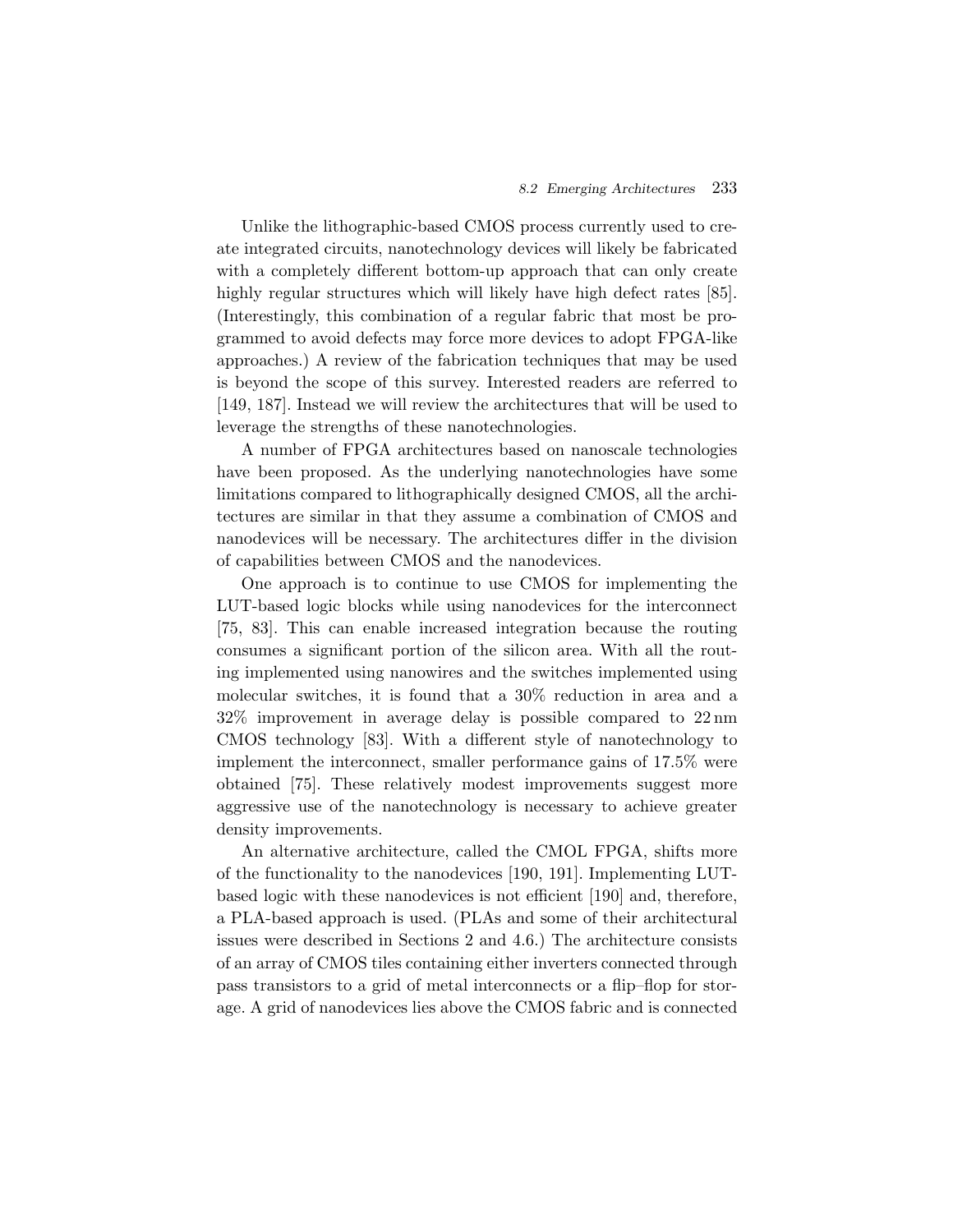at specific points. Each nanodevice can be programmed to be either on (low resistance) or off (high resistance). When these programmable switches are connected together with a pull-down implemented using CMOS, a wired-OR is created. Connecting the wired-OR to the CMOS inverter restores the voltage levels and also makes the design functionally complete. This approach yielded improvements in density of on average 110 times compared to 45 nm CMOS [191]. However, the speed estimates indicate the design is considerably (5X) slower than the CMOS implementation [191].

Finally, an architecture known as the nanoPLA that moves almost all of the functionality to the nanodevices has been proposed [69, 70, 71]. Again logic is implemented using a NOR-based PLA; however, nanoscale FET devices are used to restore signal voltages. This obviates the need for CMOS logic after every logic stage. As well, it is possible to implement registers without using lithographic CMOS gates. A large device is created by replicating a single nanoPLA tile that contains the PLA planes, internal signal feedback paths, and buffering with selective inversion. This closely resembles the island-style FPGAs described earlier and therefore, the interconnection of these blocks faces many of the same routing architecture questions described earlier. However, with this nanoscale interconnect, those questions will need to be revisited. CMOS logic is used for inputs and outputs to the nanoPLA fabric as well as for programming the fabric. Compared to 22 nm CMOS, an improvement in density of one to two orders of magnitude appears possible [70]; however, improving the delay performance appears to be an unresolved challenge.

The diversity in the nanoscale architectures described is a result of the relative immaturity of the underlying nanotechnologies. As these nanoscale devices continue to evolve and it becomes more certain which approaches are manufacturable, the architectures will change to take advantage of the capabilities of these nanodevices. One significant challenge that requires further study is the handling of the defects that will likely be present in these future nanodevices. While these architectures [70, 83, 190] considered some of these issues, full solutions that incorporate both CAD and architecture will need to be developed.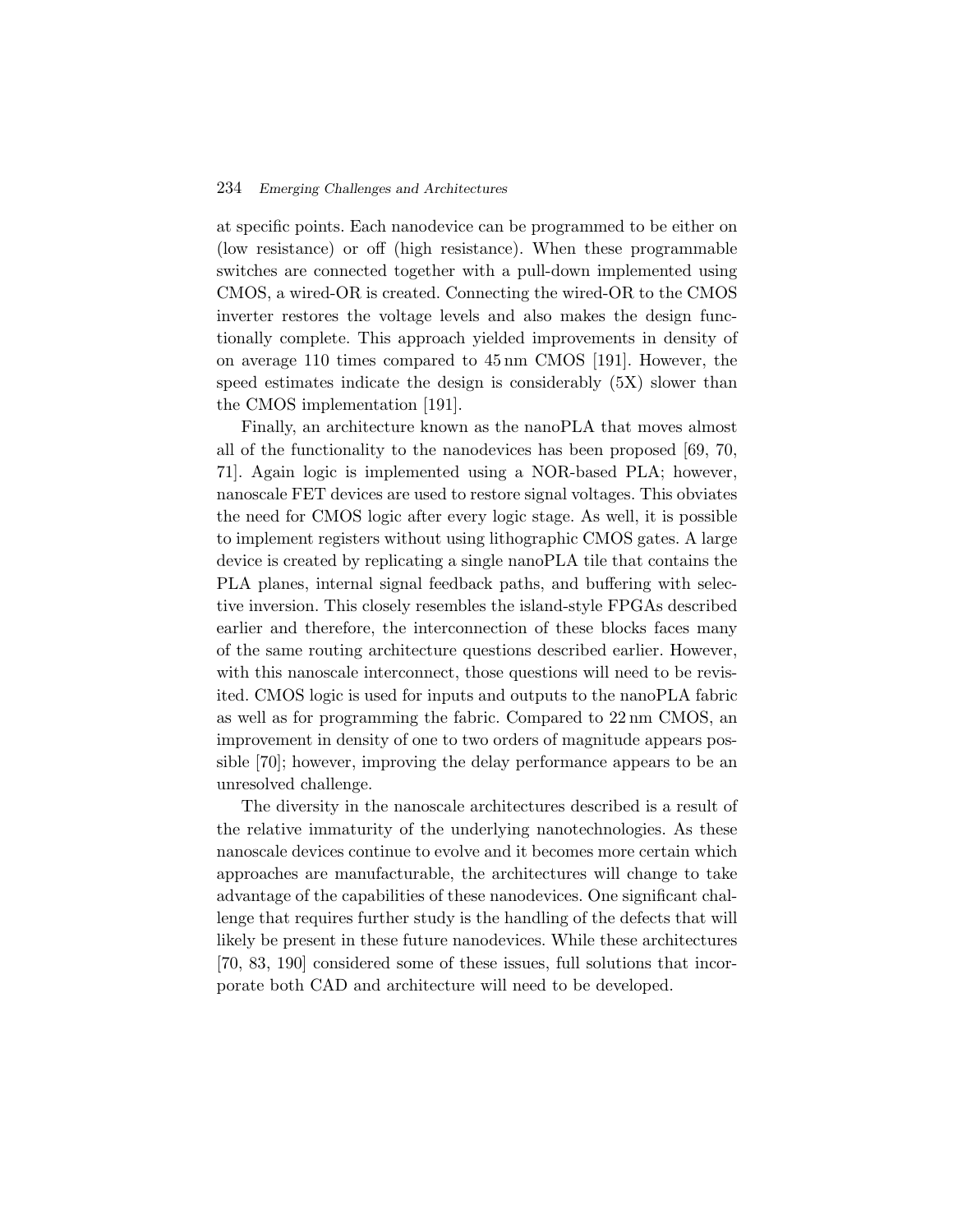# **8.3 Conclusion**

This survey has explored many issues in the complex and rapidly evolving world of pre-fabricated FPGA architectures. While these devices have changed dramatically in last two decades, it is clear that many fundamental questions remain, driven by rapid changes in technology and applications.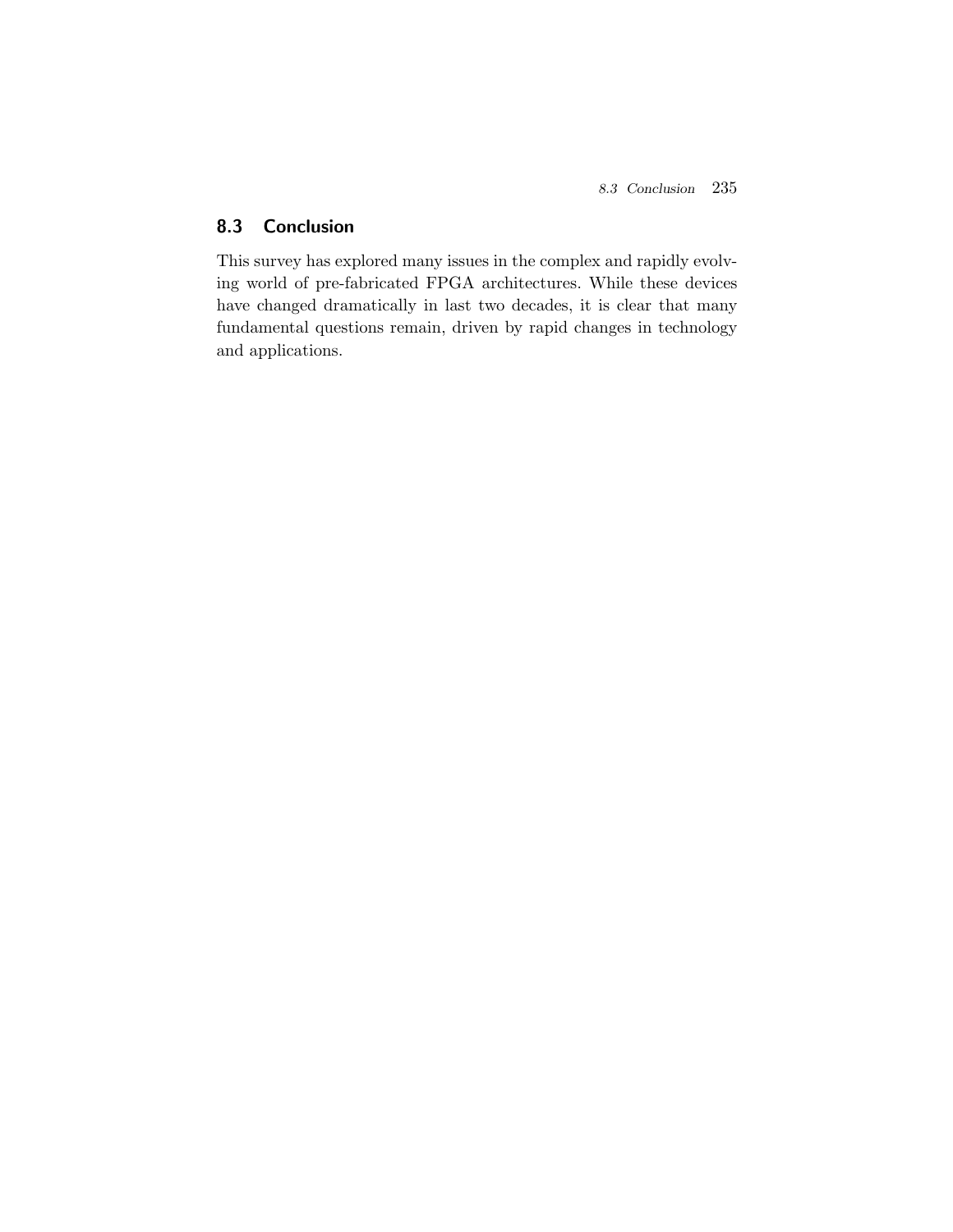# **References**

- [1] Actel Corporation, "ACT 1 series FPGAs," http://www.actel.com/ documents/ACT1 DS.pdf, April 1996.
- [2] Actel Corporation, "Axcelerator family FPGAs," http://www.actel.com/ documents/AX DS.pdf, May 2005.
- [3] Actel Corporation, "ProASIC3 flash family FPGAs," http://www.actel. com/documents/PA3 DS.pdf, October 2005.
- [4] Actel Corporation, "Single-event effects in FPGAs," http://www.actel. com/documents/FirmErrorPIB.pdf, 2007.
- [5] Actel Corporation, "SX-A family FPGAs v5.3," http://www.actel.com/ documents/SXA DS.pdf, February 2007.
- [6] A. Aggarwal and D. Lewis, "Routing architectures for hierarchical fieldprogrammable gate arrays," in IEEE International Conference on Computer Design, pp. 475–478, October 1994.
- [7] E. Ahmed, The Effect of Logic Block Granularity on Deep-Submicron FPGA Performance and Density. Master's thesis, University of Toronto, Department of Electrical and Computer Engineering, 2001.
- [8] E. Ahmed and J. Rose, "The effect of LUT and cluster size on deep-submicron FPGA performance and density," in Proceedings of the 2000 ACM/SIGDA Eighth International Symposium on Field Programmable Gate Arrays, pp. 3– 12, ACM Press, 2000.
- [9] E. Ahmed and J. Rose, "The effect of LUT and cluster size on deep-submicron FPGA performance and density," IEEE Transactions on Very Large Scale Integration (VLSI) Systems, vol. 12, no. 3, pp. 288–298, March 2004.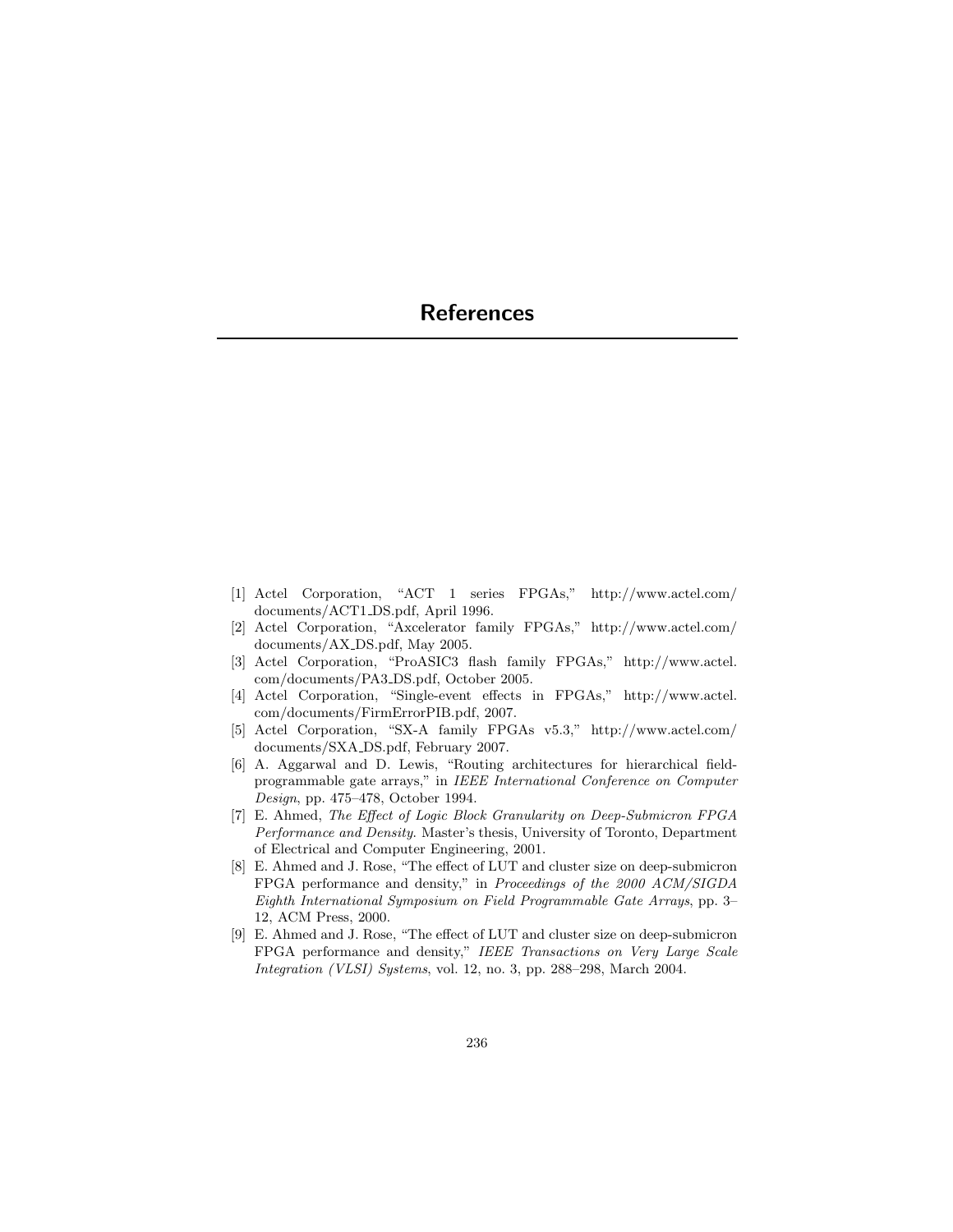- [10] G. R. Allen and G. M. Swift, "Single event effects test results for advanced field programmable gate arrays," in 2006 IEEE Radiation Effects Data Workshop, pp. 115–120, 2006.
- [11] Altera Corporation, "Classic EPLD family data sheet. A-DS-CLASSIC-05," http://www.altera.com/literature/ds/classic.pdf, May 1999.
- [12] Altera Corporation, "APEX II programmable logic device family, DS-APEXII-3.0," http://www.altera.com/literature/ds/ds ap2.pdf, August 2002.
- [13] Altera Corporation, "Excalibur device overview DS-EXCARM-2.0," May 2002.
- [14] Altera Corporation, "FLEX 10K embedded programmable logic device family, DS-F10K-4.2," http://www.altera.com/literature/ds/dsf10k.pdf, January 2003.
- [15] Altera Corporation, "APEX 20K programmable logic device family data sheet, DS-APEX20K-5.1," http://www.altera.com/literature/ds/apex.pdf, March 2004.
- [16] Altera Corporation, "HardCopy structured ASICs," http://www.altera.com/ products/devices/hardcopy/hrd-index.html, 2005.
- [17] Altera Corporation, "MAX II device handbook," http://www.altera.com/ literature/hb/max2/max2 mii5v1.pdf, June 2005.
- [18] Altera Corporation, "Stratix II device handbook SII5V1-3.1," http://www. altera.com/literature/hb/stx2/stratix2 handbook.pdf, July 2005.
- [19] Altera Corporation, "Stratix II GX device handbook SIIGX5V1-1.1," http://www.altera.com/literature/hb/stx2gx/stxiigx handbook.pdf, October 2005.
- [20] Altera Corporation, "Altera's strategy for delivering the benefits of the 65-nm semiconductor process WP-01002-1.1," http://www.altera.com/ literature/wp/wp-01002.pdf, September 2006.
- [21] Altera Corporation, "Cyclone II device handbook, ver. CII5V1-3.0," http://www.altera.com/literature/hb/cyc2/cyc2 cii5v1.pdf, June 2006.
- [22] Altera Corporation, "Stratix device family data sheet, Volume 1, S5V1-3.4," http://www.altera.com/literature/hb/stx/stratix vol 1.pdf, January 2006.
- [23] Altera Corporation, "Stratix III device handbook, ver 1.0," http://www. altera.com/literature/hb/stx3/stratix3 handbook.pdf, November 2006.
- [24] Altera Corporation, "Cyclone device handbook. C5V1-2.1, ver. C5V1-2.1," http://www.altera.com/literature/hb/cyc/cyc c5v1.pdf, January 2007.
- [25] Altera Corporation, "Cyclone III device handbook, ver. CIII5V1-1.2," http://www.altera.com/literature/hb/cyc3/cyclone3 handbook.pdf, September 2007.
- [26] Altera Corporation, "Robust SEU mitigation with Stratix III FPGAs, WP-01012-1.0," http://www.altera.com/literature/wp/wp-01012.pdf, October 2007.
- [27] Altera Corporation, "Stratix III FPGAs vs. Xilinx Virtex-5 devices: Architecture and performance comparison, Altera White Paper WP-01007-2.1," http://www.altera.com/literature/wp/wp-01007.pdf, October 2007.
- [28] AMI Semiconductor, "Structured digital products," http://www.amis.com/ pdf/structured digital brochure.pdf, September 2003.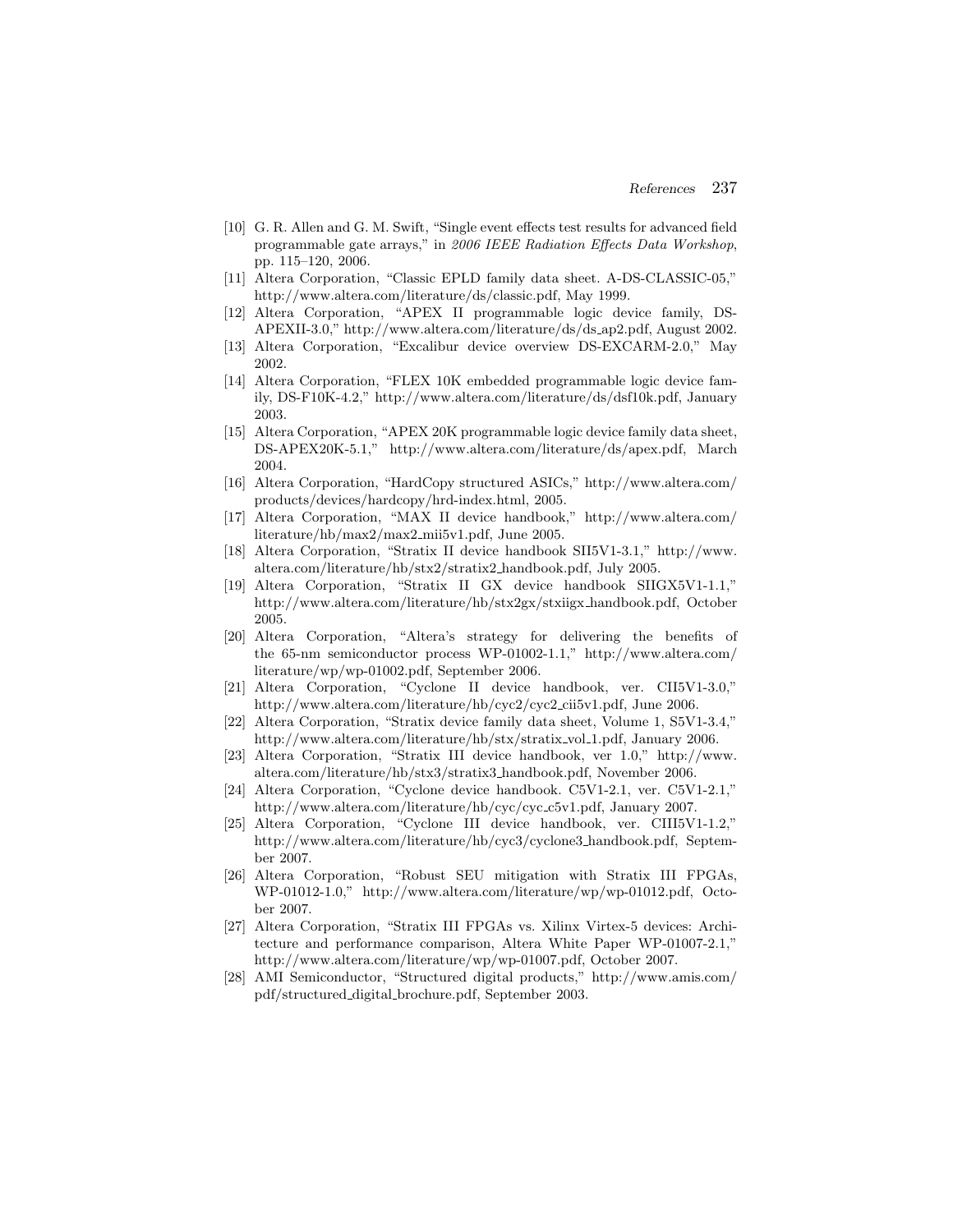#### 238 *References*

- [29] J. Anderson and F. Najm, "A novel low-power FPGA routing switch," in Proceedings of the IEEE Custom Integrated Circuits Conference, pp. 719–722, October 2004.
- [30] H. B. Bakaglu, Circuits, Interconnection, and Packaging for VLSI. Reading, MA: Addison Wesley, 1990.
- [31] R. Baumann, "Soft errors in advanced computer systems," IEEE Design and Test of Computers, vol. 22, no. 3, pp. 258–266, 2005.
- [32] M. J. Beauchamp, S. Hauck, K. D. Underwood, and K. S. Hemmert, "Embedded floating-point units in FPGAs," in FPGA'06: Proceedings of the Internation Symposium on Field Programmable Gate Arrays, pp. 12–20, USA, New York, NY: ACM Press, 2006.
- [33] V. Betz and J. Rose, "Improving FPGA performance via the use of architecture families," in 3rd ACM Intl. Symposium on Field-Programmable Gate Arrays, pp. 10–16, 1995.
- [34] V. Betz and J. Rose, "How much logic should go in an FPGA logic block?," IEEE Design and Test of Computers, vol. 15, no. 1, pp. 10–15, January–March 1998.
- [35] V. Betz and J. Rose, "Circuit design, transistor sizing and wire layout of FPGA interconnect," in Proceedings of the IEEE Custom Integrated Circuits Conference, pp. 171–174, 1999.
- [36] V. Betz and J. Rose, "FPGA routing architecture: Segmentation and buffering to optimize speed and density," in Proceeding: ACM/SIGDA International Symposium on Field Programmable Gate Arrays, pp. 140–149, February 1999.
- [37] V. Betz, J. Rose, and A. Marquardt, Architecture and CAD for Deep-Submicron FPGAs. Kluwer Academic Publishers, 1999.
- [38] J. Birkner, A. Chan, H. T. Chua, A. Chao, K. Gordon, B. Kleinman, P. Kolze, and R. Wong, "A very-high-speed field-programmable gate array using metalto-metal antifuse programmable elements," Microelectronics Journal, vol. 23, no. 7, pp. 561–568, November 1992.
- [39] J. M. Birkner and H. T. Chua, "Programmable array logic circuit," U.S. Patent number 4124899, Filed May 23, 1977, November 1978.
- [40] C. Bolchini, D. Quarta, and M. D. Santambrogio, "SEU mitigation for SRAMbased FPGAs through dynamic partial reconfiguration," in GLSVLSI '07: Proceedings of the 17th Great Lakes Symposium on VLSI, pp. 55–60, USA, New York, NY: ACM Press, 2007.
- [41] K. A. Bowman, S. G. Duvall, and J. D. Meindl, "Impact of die-to-die and within-die parameter fluctuations on themaximum clock frequency distribution for gigascale integration," IEEE Journal of Solid-State Circuits, vol. 37, no. 2, pp. 183–190, 2002.
- [42] S. Brown, M. Khellah, and Z. Vranesic, "Minimizing FPGA interconnect delays," IEEE Design and Test of Computers, vol. 13, no. 4, pp. 16–23, Winter 1996.
- [43] S. Brown and J. Rose, "FPGA and CPLD architectures: A tutorial," IEEE Design and Test of Computers, vol. 12, no. 2, pp. 42–57, Summer 1996.
- [44] S. Brown, J. Rose, and Z. Vranesic, "A stochastic model to predict the routability of field-programmable gate arrays," IEEE Transactions on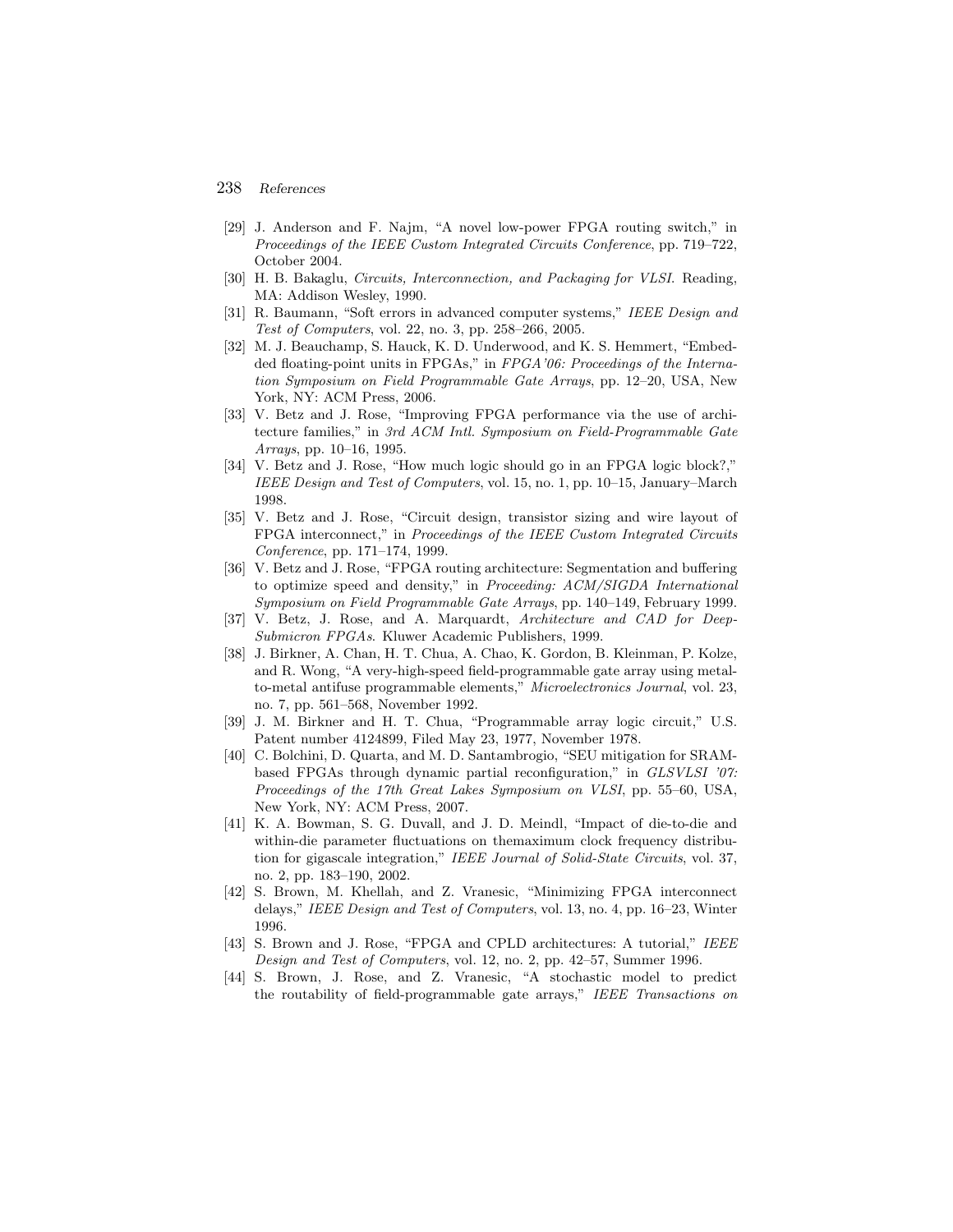Computer-Aided Design of Integrated Circuits and Systems, vol. 12, no. 12, pp. 1827–1838, December 1993.

- [45] S. D. Brown, R. Francis, J. Rose, and Z. Vranesic, Field-Programmable Gate Arrays. Kluwer Academic Publishers, 1992.
- [46] M. Butts, "Synchronization through communication in a massively parallel processor array," IEEE Micro, vol. 27, no. 5, pp. 32–40, September–October 2007.
- [47] M. Butts, A. M. Jones, and P. Wasson, "A structural object programming model, architecture, chip and tools for reconfigurable computing," in Field-Programmable Custom Computing Machines, 2007. 15th Annual IEEE Symposium on. FCCM 2007, pp. 55–64, April 2007.
- [48] N. Campregher, P. Y. K. Cheung, G. A. Constantinides, and M. Vasilko, "Analysis of yield loss due to random photolithographic defects in the interconnect structure of FPGAs," in FPGA '05: Proceedings of the 2005 ACM/SIGDA 13th International Symposium on Field-Programmable Gate Arrays, pp. 138–148, USA, New York, NY: ACM Press, 2005.
- [49] W. Carter, K. Duong, R. H. Freeman, H. Hsieh, J. Y. Ja, J. E. Mahoney, L. T. Ngo, and S. L. Sze, "A user programmable reconfiguration gate array," in Proceedings of the IEEE Custom Integrated Circuits Conference, pp. 233– 235, May 1986.
- [50] M. Chan, P. Leventis, D. Lewis, K. Zaveri, H. M. Yi, and C. Lane, "Redundancy structures and methods in a programmable logic device, US Patent 7,180,324," February 2007.
- [51] Y.-W. Chang, J.-M. Lin, and M. D. F. Wong, "Matching-based algorithm for FPGA channel segmentation design," IEEE Transactions on Computer-Aided Design of Integrated Circuits and Systems, vol. 20, no. 6, pp. 784–791, June 2001.
- [52] Y.-W. Chang, D. F. Wong, and C. K. Wong, "Universal switch-module design for symmetric-array-based FPGAs," in Proceedings of the 1996 ACM Fourth International Symposium on Field-Programmable Gate Arrays, pp. 80–86, February 1996.
- [53] Y.-W. Chang, D. F. Wong, and C. K. Wong, "Universal switch modules for FPGA design," ACM Transactions Design Automation Electronic Systems, vol. 1, no. 1, pp. 80–101, 1996.
- [54] D. Chen, J. Cong, and P. Pan, "FPGA design automation: A survey," Foundations and Trends in Electronic Design Automation, vol. 1, no. 3, September 2006.
- [55] J. Chen, S. Eltoukhy, S. Yen, R. Wang, F. Issaq, G. Bakker, J. L. Yeh, E. Poon, D. Liu, and E. Hamdy, "A modular 0.8 um technology for high performance dielectric antifuse field programmable gate arrays," in Proceedings of 1993 International Symposium on VLSI Technology, Systems and Applications, pp. 160–164, 1993.
- [56] L. Cheng, F. Li, Y. Lin, P. Wong, and L. He, "Device and architecture cooptimization for FPGA power reduction," IEEE Transactions on Computer-Aided Design of Integrated Circuits and Systems, vol. 26, no. 7, pp. 1211–1221, July 2007.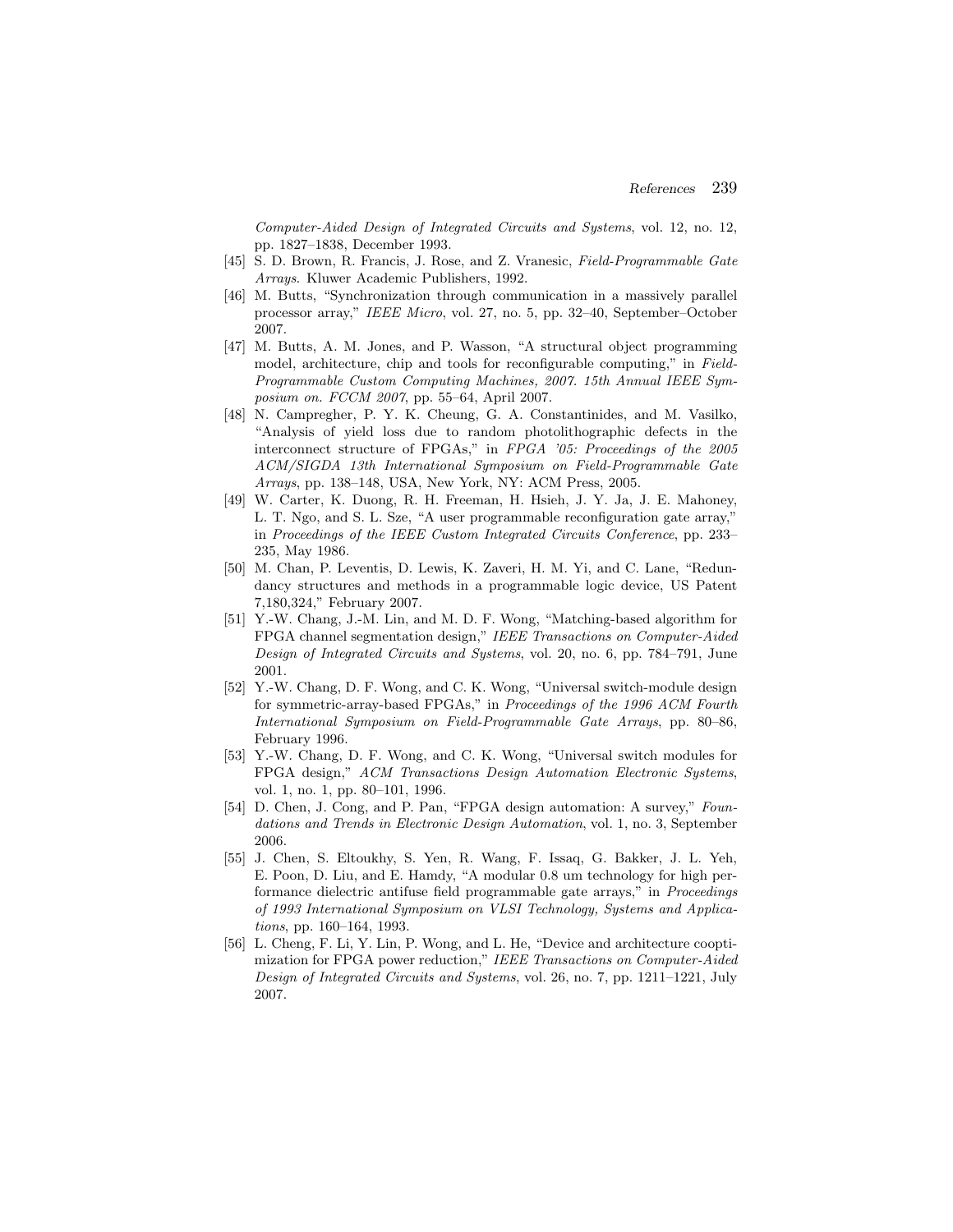#### 240 *References*

- [57] L. Cheng, J. Xiong, L. He, and M. Hutton, "FPGA performance optimization via chipwise placement considering process variations," in International Conference on Field-Programmable Logic and Applications, vol. 6, pp. 44–49, 2006.
- [58] D. Cherepacha and D. Lewis, "A datapath oriented architecture for FPGAs," in Proceedings of the ACM/SIGDA International Symposium on Field Programmable Gate Arrays, 1994.
- [59] D. Cherepacha and D. Lewis, "DP-FPGA: An FPGA architecture optimized for datapaths," in VLSI Design, pp. 329–343, 1996.
- [60] S. Cheung, K. K. Chua, B. J. Ang, T. P. Chong, W. L. Goay, W. Y. Koay, S. W. Kuan, C. P. Lim, J. S. Oon, T. T. See, C. Sung, K. P. Tan, Y. F. Tan, and C. K. Wong, "A million gate PLD with 622 MHz I/O interface, multiple PLLs and high performance embedded CAM," in Proceedings of the IEEE Custom Integrated Circuits Conference, pp. 143–146, May 2000.
- [61] S. Chiang, R. Forouhi, W. Chen, F. Hawley, D. McCollum, E. Hamdy, and C. Hu, "Antifuse structure comparison for field programmable gate arrays," in International Electron Devices Meeting 1992 Technical Digest, pp. 611–614, December 1992.
- [62] D. Chinnery and K. Keutzer, Closing the Gap Between ASIC and Custom Tools and Techniques for High-Performance ASIC Design. Kluwer Academic Publishers, 2002.
- [63] P. Clarke, "CEO Interview: John Lofton Hold of Achronix," EE Times, http://www.eetimes.com/news/semi/showArticle.jhtml?articleID=187002064, May 2006.
- [64] N. Cohen, T. S. Sriram, N. Leland, D. Moyer, S. Butler, and R. Flatley, "Soft error considerations for deep-submicron CMOS circuit applications," in Electron Devices Meeting, 1999. IEDM Technical Digest. International, pp. 315– 318, 1999.
- [65] J. Cong, H. Huang, and X. Yuan, "Technology mapping and architecture evaluation for k/m-macrocell-based FPGAs," TODAES, vol. 10, pp. 3–23, January 2005.
- [66] J. Cong and S. Xu, "Delay-optimal technology mapping for FPGAs with heterogeneous LUTs," in Design Automation Conference, 1998. Proceedings, pp. 704–707, 1998.
- [67] J. Cong and S. Xu, "Technology mapping for FPGAs with embedded memory blocks," in Proc. ACM International Symposium on FPGA, pp. 179–188, Monterey, California, February 1998.
- [68] R. Cuppens, C. D. Hartgring, J. F. Verwey, H. L. Peek, F. A. H. Vollebraft, E. G. M. Devens, and I. A. Sens, "An EEPROM for microprocessors and custom logic," IEEE Journal of Solid-State Circuits, vol. 20, no. 2, pp. 603– 608, April 1985.
- [69] A. DeHon, "Design of programmable interconnect for sublithographic programmable logic arrays," in FPGA '05: Proceedings of the 2005 ACM/SIGDA 13th International Symposium on Field-Programmable Gate Arrays, pp. 127– 137, USA, New York, NY: ACM Press, 2005.
- [70] A. Dehon, "Nanowire-based programmable architectures," Journal on Emerging Technologies in Computing Systems, vol. 1, no. 2, pp. 109–162, 2005.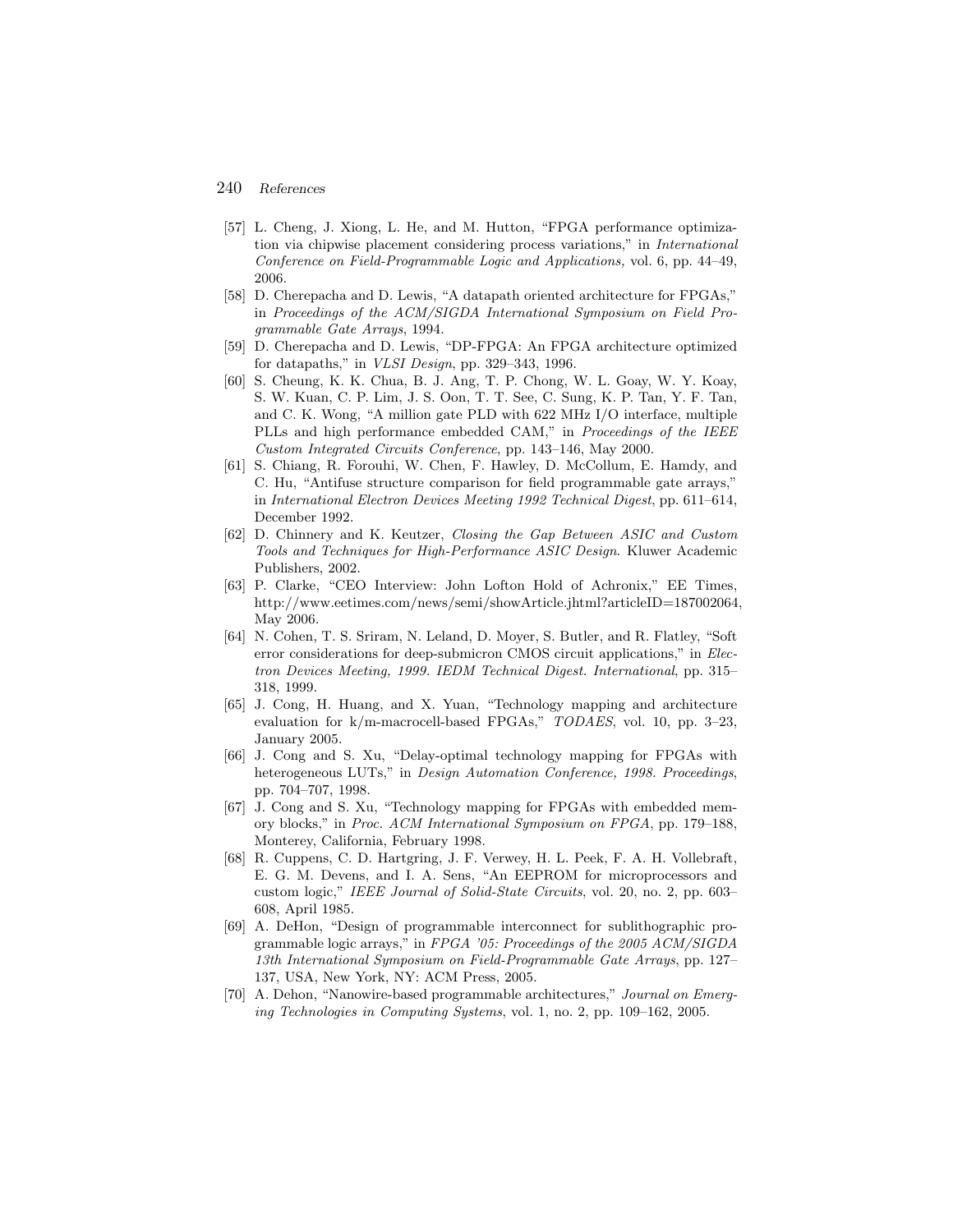- [71] A. DeHon and M. J. Wilson, "Nanowire-based sublithographic programmable logic arrays," in FPGA '04: Proceedings of the 2004 ACM/SIGDA 12th International Symposium on Field Programmable Gate Arrays, pp. 123–132, USA, New York, NY: ACM Press, 2004.
- [72] W. E. Donath, "Wire length distribution for placements of computer logic," IBM Journal of Research and Development, vol. 25, no. 3, pp. 152–155, May 1981.
- [73] A. Doumar and H. Ito, "Design of switching blocks tolerating defects/faults in FPGA interconnection resources," in IEEE International Symposium on Defect and Fault Tolerance in VLSI Systems, 2000, pp. 134–142, 2000.
- [74] S. Duvall, "Statistical circuit modeling and optimization," in 2000 5th International Workshop on Statistical Metrology, pp. 56–63, 2000.
- [75] S. Eachempati, A. Nieuwoudt, A. Gayasen, N. Vijaykrishnan, and Y. Massoud, "Assessing carbon nanotube bundle interconnect for future FPGA architectures," in DATE '07: Proceedings of the Conference on Design, Automation and Test in Europe, pp. 307–312, USA, San Jose, CA: EDA Consortium, 2007.
- [76] eASIC Corporation, "nextreme Structured ASIC," http://www.easic.com/ pdf/asic/nextreme asic structured asic.pdf.
- [77] C. Ebeling, D. C. Cronquist, and P. Franklin, "RaPiD–reconfigurable pipelined datapath," in 6th International Workshop on Field-Programmable Logic and Applications, pp. 126–135, Springer, 1996.
- [78] A. El Gamal, "Two-dimensional stochastic model for interconnections in master slice integrated circuits," IEEE Transactions on Circuits and Systems, vol. 28, no. 2, pp. 127–138, February 1981.
- [79] A. El Gamal, J. Greene, J. Reyneri, E. Rogoyski, K. A. El-Ayat, and A. Mohsen, "An architecture for electrically configurable gate arrays," IEEE Journal of Solid-State Circuits, vol. 24, no. 2, pp. 394–398, April 1989.
- [80] H. Fan, J. Liu, Y.-L. Wu, and C.-C. Cheung, "On optimal hyperuniversal and rearrangeable switch box designs," IEEE Transactions on Computer-Aided Design of Integrated Circuits and Systems, vol. 22, no. 12, pp. 1637–1649, 2003.
- [81] D. Frohman-Dentchkowsky, "A fully-decoded 2048-bit electrically programmable MOS ROM," in IEEE International Solid State Circuits Conference Digest of Technical Papers, pp. 80–81, February 1971.
- [82] A. Gayasen, K. Lee, N. Vijaykrishnan, M. Kandemir, M. J. Irwin, and T. Tuan, "A dual-VDD low power FPGA architecture," in Proceedings of the International Conference on Field-Programmable Logic and Applications, pp. 145– 157, August 2004.
- [83] A. Gayasen, N. Vijaykrishnan, and M. J. Irwin, "Exploring technology alternatives for nano-scale FPGA interconnects," in DAC '05: Proceedings of the 42nd Annual Conference on Design Automation, pp. 921–926, USA, New York, NY: ACM Press, 2005.
- [84] V. George, H. Zhang, and J. Rabaey, "The design of a low energy FPGA," in Proceedings: International Symposium on Low Power Electronics and Design, pp. 188–193, August 1999.
- [85] S. C. Goldstein, A. DeHon, and M. Butts, "Molecular electronics: Devices, systems and tools for gigagate, gigabit chips," in Computer Aided Design,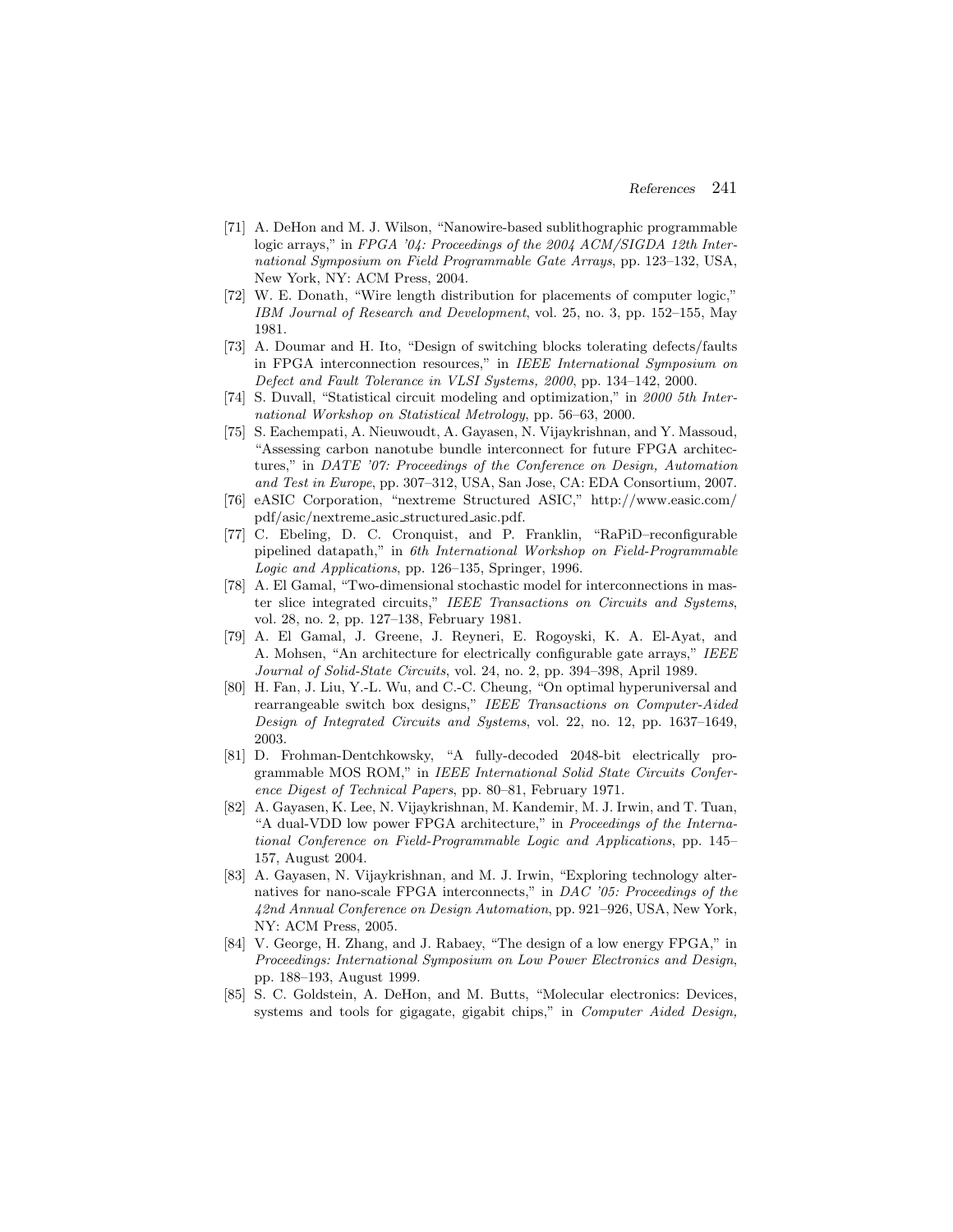#### 242 *References*

2002. IEEE/ACM International Conference on ICCAD 2002, vol. 00, pp. 433– 440, USA, Los Alamitos, CA: IEEE Computer Society, 2002.

- [86] S. C. Goldstein, H. Schmit, M. Budiu, S. Cadambi, M. Moe, and R. R. Taylor, "PipeRench: A reconfigurable architecture and compiler," Computer, vol. 33, no. 4, pp. 70–77, 2000.
- [87] S. Golshan and E. Bozorgzadeh, "Single-event-upset (SEU) awareness in FPGA routing," in DAC '07: Proceedings of the 44th Annual Conference on Design Automation, pp. 330–333, USA, New York, NY: ACM Press, 2007.
- [88] K. E. Gordon and R. J. Wong, "Conducting filament of the programmed metal electrode amorphous silicon antifuse," in International Electron Devices Meeting, 1993. Technical Digest., International, pp. 27–30, 1993.
- [89] P. Graham, M. Caffrey, J. Zimmermann, E. Johnson, P. Sundararajan, and C. Patterson, "Consequences and categories of SRAM FPGA configuration SEUs," in Military and Aerospace Programmable Logic Devices International Conference, Vol. 11, pp. 1–9, 2003. http://www.xilinx.com/ esp/mil aero/collateral/RadiationEffects/consequences categories.pdf.
- [90] J. Greene, E. Hamdy, and S. Beal, "Antifuse field programmable gate arrays," Proceedings of the IEEE, vol. 81, no. 7, pp. 1042–1056, July 1993.
- [91] J. Greene, V. Roychowdhury, S. Kaptanoglu, and A. El Gamal, "Segmented channel routing," in Proceedings: ACM/IEEE Design Automation Conference, pp. 567–572, June 1990.
- [92] D. C. Guterman, L. H. Rimawi, T.-L. Chiu, R. D. Halvorson, and D. J. McElroy, "An electrically alterable nonvolatile memory cell using a floating-gate structure," IEEE Transactions on Electron Devices, vol. 26, no. 4, pp. 576– 586, April 1979.
- [93] E. Hamdy, J. McCollum, S.-O. Chen, S. Chiang, S. Eltoukhy, J. Chang, T. Speers, and A. Mohsen, "Dielectric based antifuse for logic and memory IC," in International Electron Devices Meeting Technical Digest, pp. 786–789, December 1988.
- [94] F. Hatori, T. Sakurai, K. Nogami, K. Sawada, M. Takahashi, M. Ichida, M. Uchida, I. Yoshii, Y. Kawahara, T. Hibi, Y. Saeki, H. Muroga, A. Tanaka, and K. Kanzaki, "Introducing redundancy in field programmable gate arrays," in Proceedings of the IEEE Custom Integrated Circuits Conference, pp. 7.1.1– 7.1.4, 1993.
- [95] S. Hauck, S. Burns, G. Borriello, and C. Ebeling, "An FPGA for implementing asynchronous circuits," IEEE Design and Test of Computers, vol. 11, no. 3, pp. 60–69, 1994.
- [96] S. Hauck, M. M. Hosler, and T. W. Fry, "High-performance carry chains for FPGAs," IEEE Transactions on Very Large Scale Integration (VLSI) Systems, vol. 8, no. 2, pp. 138–147, April 2000.
- [97] J. He and J. Rose, "Advantages of heterogeneous logic block architectures for FPGAs," in Proceedings of the IEEE Custom Integrated Circuits Conference, pp. 7.4.1–7.4.5, May 1993.
- [98] J. L. Hennessy and D. A. Patterson, Computer Architecture: A Quantitative Approach. Morgan Kaufmann, third ed., 2003.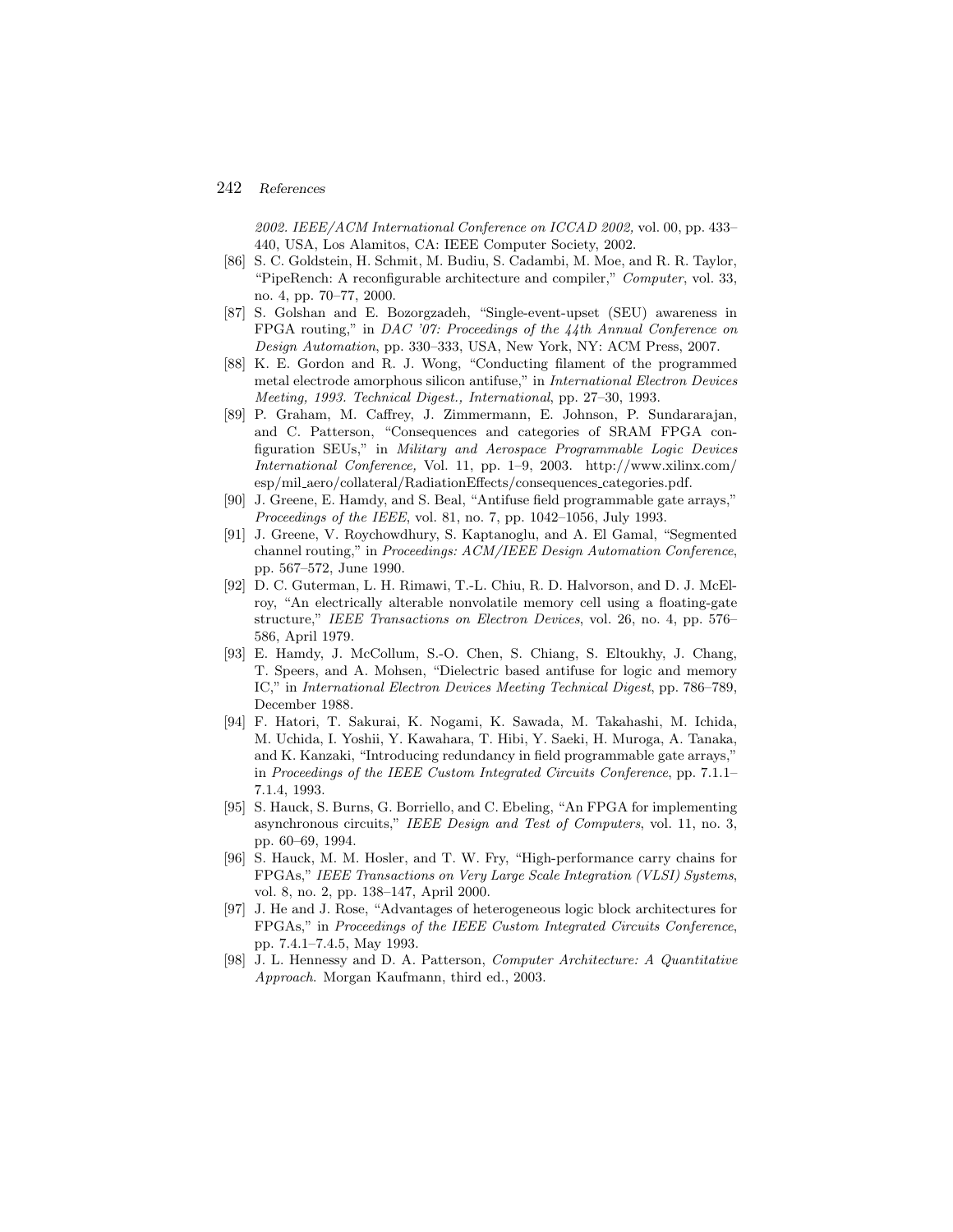- [99] C. H. Ho, P. H. W. Leong, W. Luk, S. J. E. Wilton, and S. Lopez-Buedo, "Virtual embedded blocks: A methodology for evaluating embedded elements in FPGAs," in Proc. IEEE Symposium on Field-Programmable Custom Computing Machines (FCCM), pp. 45–44, 2006.
- [100] Q. T. Ho, J.-B. Rigaud, L. Fesquet, M. Renaudin, and R. Rolland, "Implementing asynchronous circuits on LUT based FPGAs," in Proceedings of the Reconfigurable Computing Is Going Mainstream, 12th International Conference on Field-Programmable Logic and Applications, pp. 36–46, London, UK: Springer-Verlag, 2002.
- [101] M. Horowitz, C.-K. K. Yang, and S. Sidiropoulos, "High-speed electrical signalling: Overview and limitations," IEEE Micro, vol. 18, no. 1, pp. 12–24, January/February 1998.
- [102] Y. Hoskote, S. Vangal, A. Singh, N. Borkar, and S. Borkar, "A 5-GHz mesh interconnect for a teraflops processor," IEEE Micro, vol. 27, no. 5, pp. 51–61, 2007.
- [103] H.-C. Hsieh, W. S. Carter, J. Ja, E. Cheung, S. Schreifels, C. Erickson, P. Freidin, L. Tinkey, and R. Kanazawa, "Third-generation architecture boosts speed and density of field-programmable gate arrays," in Proceedings of the IEEE Custom Integrated Circuits Conference, pp. 2/1–31.2/7, May 1990.
- [104] W. J. Huang and E. J. McCluskey, "Column-based precompiled configuration techniques for FPGA fault tolerance," in The 9th Annual IEEE Symposium on Field-Programmable Custom Computing Machines, 2001. FCCM'01, pp. 137– 146, 2001.
- [105] T. Huffmire, B. Brotherton, G. Wang, T. Sherwood, R. Kastner, T. Levin, T. Nguyen, and C. Irvine, "Moats and drawbridges: An isolation primitive for reconfigurable hardware based systems," in Proceedings: IEEE Symposium on Security and Privacy, pp. 281–295, May 2007.
- [106] M. Hutton, D. Lewis, B. Pedersen, J. Schleicher, R. Yuan, G. Baeckler, A. Lee, R. Saini, and H. Kim, "Fracturable FPGA logic elements," CP-01006-1.0 http://www.altera.com/literature/cp/cp-01006.pdf.
- [107] M. Hutton, S. Shumarayev, V. Chan, P. Kazarian, V. Maruri, T. Ngai, J. Park, R. Patel, B. Pedersen, and J. Schleicher, "Interconnect enhancements for a high-speed PLD architecture," in Proceedings: ACM/SIGDA International Symposium on Field-programmable Gate Arrays, pp. 3–10, February 2002.
- [108] International Technology Roadmap for Semiconductors 2007 Edition http://www.itrs.net/reports.html, December 2007.
- [109] P. Jamieson and J. Rose, "Enhancing the area-efficiency of FPGAs with hard circuits using shadow clusters," in IEEE International Conference on Field Programmable Technology (FPT06), pp. 1–8, Bangkok, Thailand, December 2006.
- [110] X. Jia and R. Vemuri, "Studying a GALS FPGA architecture using a parameterized automatic design flow," in ICCAD '06: Proceedings of the 2006 IEEE/ACM International Conference on Computer-Aided Design, pp. 688– 693, USA, New York, NY: ACM Press, 2006.
- [111] K. Katsuki, M. Kotani, K. Kobayashi, and H. Onodera, "A yield and speed enhancement scheme under within-die variations on 90 nm LUT array," in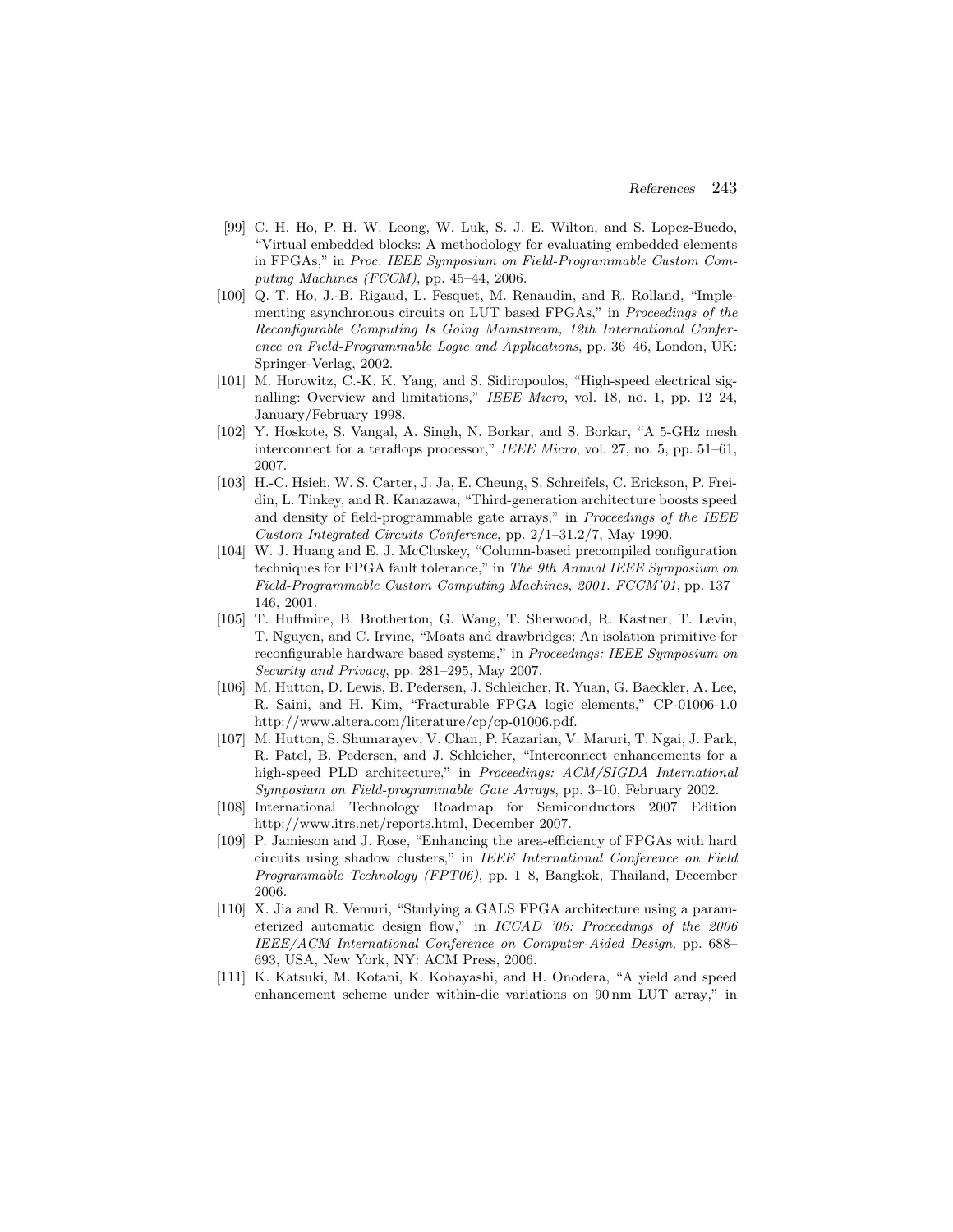## 244 *References*

Proceedings of the IEEE Custom Integrated Circuits Conference, pp. 596–599, 2005.

- [112] A. Kaviani and S. Brown, "Hybrid FPGA architecture," in *Proceedings:* ACM/SIGDA International Symposium on Field-programmable Gate Arrays 1996, FPGA '96, pp. 1–7, Monterey, CA, February 1996.
- [113] A. Kaviani and S. Brown, "The hybrid field-programmable architecture," IEEE Design and Test of Computers, vol. 16, no. 2, pp. 74–83, April–June 1999.
- [114] K. Kokkonen, P. Sharp, R. Albers, J. Dishaw, F. Louie, and R. Smith, "Redundancy techniques for fast static RAMs," in *IEEE International, Solid-State* Circuits Conference. Digest of Technical Papers 1981, vol. 24, 1981.
- [115] R. Konishi, H. Ito, H. Nakada, A. Nagoya, K. Oguri, N. Imlig, T. Shiozawa, M. Inamori, and K. Nagami, "PCA-1: A fully asynchronous, self-reconfigurable LSI," in Seventh International Symposium on Asynchronous Circuits and Systems, 2001. ASYNC 2001, pp. 54–61, 2001.
- [116] J. Kouloheris and A. El Gamal, "FPGA performance vs. cell granularity," in Proceedings of the IEEE Custom Integrated Circuits Conference, pp. 61.2.1– 6.2.4, May 1991.
- [117] J. Kouloheris and A. El Gamal, "FPGA area versus cell granularity lookup tables and PLA cells," in FPGA 92, ACM First International Workshop on Field-Programmable Gate Arrays, pp. 9–14, February 1992.
- [118] J. Kouloheris and A. El Gamal, "FPGA area versus cell granularity PLA cells," in Proceedings of the IEEE Custom Integrated Circuits Conference, May 1992.
- [119] I. Kuon and J. Rose, "Measuring the gap between FPGAs and ASICs," in 2006 Fourteenth ACM/SIGDA International Symposium on Field-Programmable Gate Arrays, pp. 21–30, USA, New York, NY: ACM Press, 2006.
- [120] I. Kuon and J. Rose, "Measuring the gap between FPGAs and ASICs," IEEE Transactions on Computer-Aided Design of Integrated Circuits and Systems, vol. 26, no. 2, pp. 203–215, 2007.
- [121] J. Lach, W. H. Mangione-Smith, and M. Potkonjak, "Efficiently supporting fault-tolerance in FPGAs," in FPGA '98: Proceedings of the 1998 ACM/SIGDA Sixth International Symposium on Field Programmable Gate Arrays, pp. 105–115, USA, New York, NY: ACM Press, 1998.
- [122] J. Lamoureux and S. J. E. Wilton, "FPGA clock network architecture: Flexibility vs. area and power," in FPGA '06: Proceedings of the 2006 ACM/SIGDA 14th International Symposium on Field Programmable Gate Arrays, pp. 101– 108, USA, New York, NY: ACM Press, 2006.
- [123] B. Landman and R. Russo, "On a pin versus block relationship for partitions of a logic graph," IEEE Transactions on Computers, vol. C-20, pp. 1469–1479, December 1971.
- [124] Lattice Semiconductor Corporation, "LatticeECP/EC family data sheet, version 02.0," http://www.latticesemi.com/lit/docs/datasheets/fpga/ecp ec datasheet.pdf, September 2005.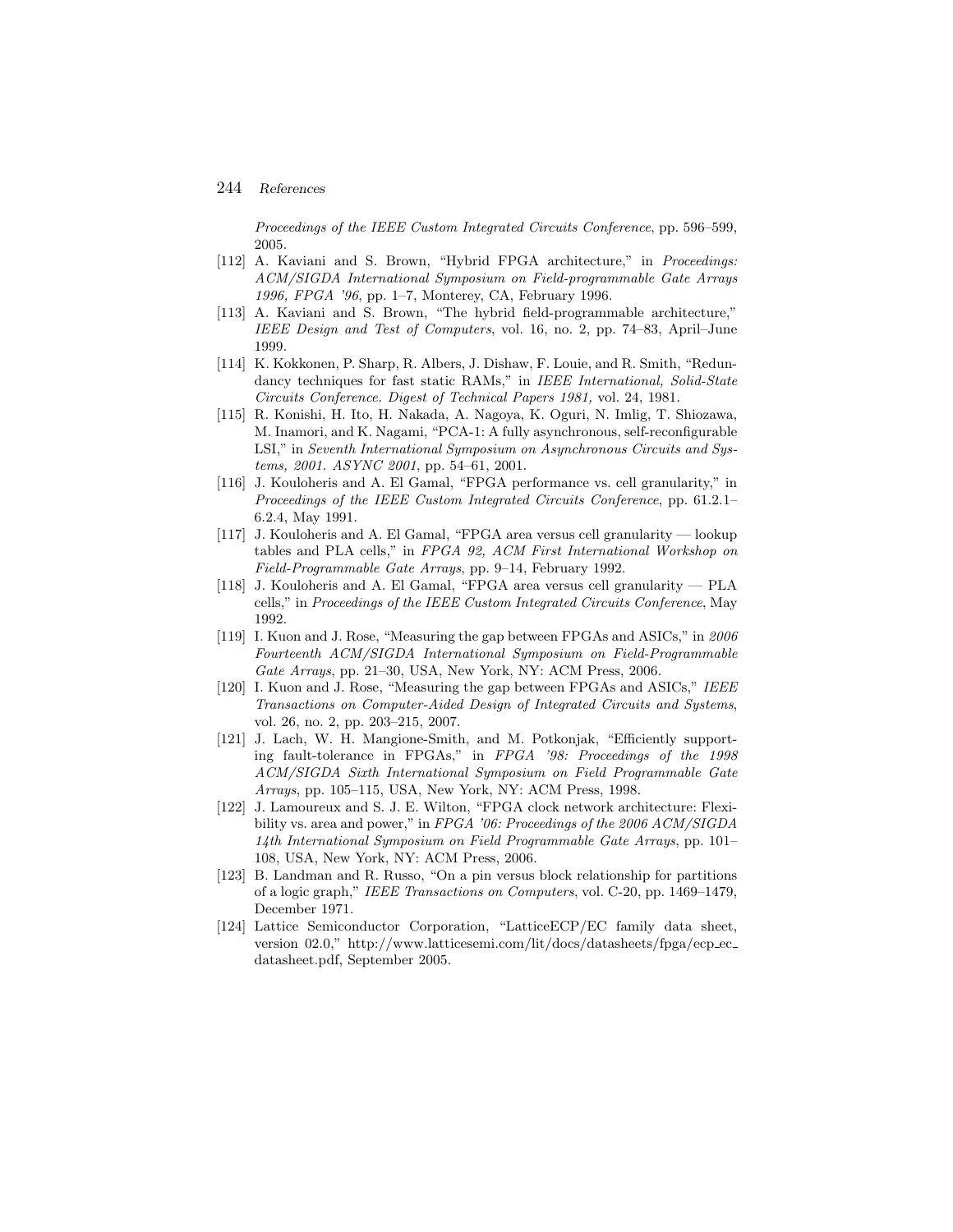- [125] Lattice Semiconductor Corporation, "LatticeXP family data sheet, version 03.1," http://www.latticesemi.com/lit/docs/datasheets/fpga/xp\_data\_ sheet.pdf, September 2005.
- [126] Lattice Semiconductor Corporation, "MachXO family data sheet, version 01.2," http://www.latticesemi.com/lit/docs/datasheets/cpld/machxo.pdf, November 2005.
- [127] Lattice Semiconductor Corporation, "LatticeSC family data sheet DS1004 version 01.5," http://www.latticesemi.com/dynamic/view document.cfm? document id=19028, March 2007.
- [128] G. Lemieux, E. Lee, M. Tom, and A. Yu, "Directional and single-driver wires in FPGA interconnect," in Proceedings: International Conference on Field-Programmable Technology, pp. 41–48, December 2004.
- [129] G. Lemieux and D. Lewis, "Using sparse crossbars within LUT clusters," in Proceedings: ACM/SIGDA International Symposium on FPGAs, pp. 59–68, February 2001.
- [130] G. Lemieux and D. Lewis, "Analytical framework for switch block design," in Proceedings: International Symposium on Field Programmable Logic and Applications, pp. 122–131, September 2002.
- [131] G. Lemieux and D. Lewis, "Circuit design of routing switches," in Proceedings: ACM/SIGDA International Symposium on Field Programmable Gate Array, pp. 19–28, February 2002.
- [132] G. Lemieux and D. Lewis, Design and Interconnection Networks for Programmable Logic. Boston, MA: Kluwer Academic Publishers, 2004.
- [133] P. Leventis, M. Chan, D. Lewis, B. Nouban, G. Powell, B. Vest, M. Wong, R. Xia, and J. Costello, "Cyclone: A low-cost, high-performance FPGA," in Proceedings of the IEEE 2003 Custom Ingretated Circuits Conference, pp. 49– 52, 2003.
- [134] P. Leventis, B. Vest, M. Hutton, and D. Lewis, "MAX II: A low-cost, highperformance LUT-based CPLD," in Proceedings of the IEEE Custom Integrated Circuits Conference, pp. 443–446, October 2004.
- [135] D. Lewis, E. Ahmed, G. Baeckler, V. Betz, M. Bourgeault, D. Cashman, D. Galloway, M. Hutton, C. Lane, A. Lee, P. Leventis, S. Marquardt, C. McClintock, K. Padalia, B. Pedersen, G. Powell, B. Ratchev, S. Reddy, J. Schleicher, K. Stevens, R. Yuan, R. Cliff, and J. Rose, "The Stratix II logic and routing architecture," in FPGA '05: Proceedings of the 2005 ACM/SIGDA 13th International Symposium on Field-Programmable Gate Arrays, pp. 14– 20, USA, New York, NY: ACM Press, 2005.
- [136] D. Lewis, V. Betz, D. Jefferson, A. Lee, C. Lane, P. Leventis, S. Marquardt, C. McClintock, B. Pedersen, G. Powell, S. Reddy, C. Wysocki, R. Cliff, and J. Rose, "The Stratix<sup>TM</sup> routing and logic architecture," in *Proceedings of the* 2003 ACM/SIGDA Eleventh International Symposium on Field Programmable Gate Arrays, pp. 12–20, ACM Press, 2003.
- [137] F. Li, Y. Lin, and L. He, "Vdd programmability to reduce FPGA interconnect power," in IEEE/ACM International Conference on Computer Aided Design, 2004.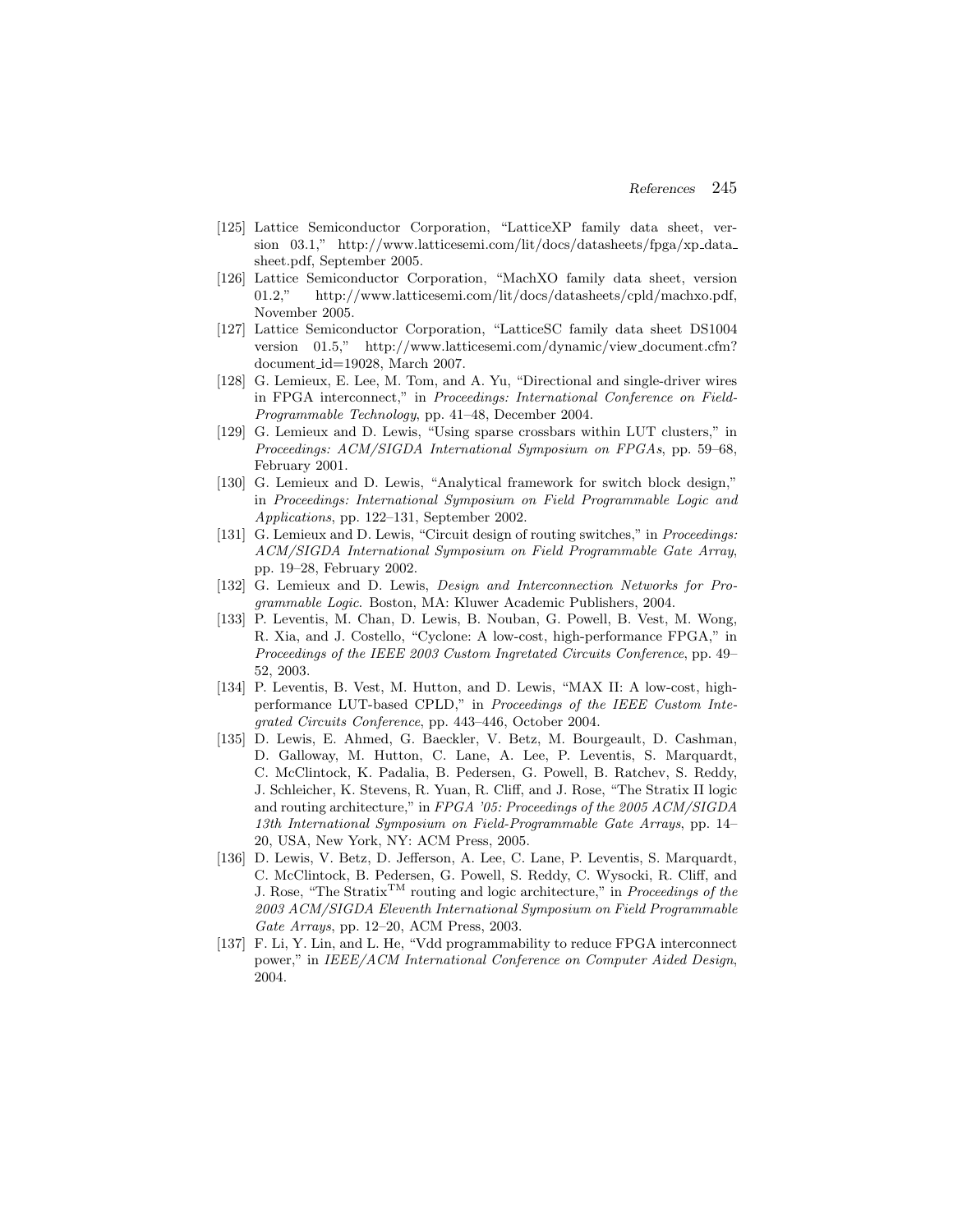## 246 *References*

- [138] F. Li, Y. Lin, L. He, D. Chen, and J. Cong, "Power modeling and characteristics of field programmable gate arrays," IEEE Transactions on Computer-Aided Design of Integrated Circuits and Systems, vol. 24, no. 11, pp. 1712–1724, November 2005.
- [139] M. Lin and A. El Gamal, "A routing fabric for monolithically stacked 3D-FPGA," in FPGA '07: Proceedings of the 2007 ACM/SIGDA 15th International Symposium on Field Programmable Gate Arrays, pp. 3–12, USA, New York, NY: ACM Press, 2007.
- [140] M. Lin, A. El Gamal, Y.-C. Lu, and S. Wong, "Performance benefits of monolithically stacked 3-D FPGA," IEEE Transactions on Computer-Aided Design of Integrated Circuits and Systems, vol. 26, no. 2, pp. 216–229, February 2007.
- [141] Y. Lin, F. Li, and L. He, "Power modeling and architecture evaluation for FPGA with novel circuits for Vdd programmability," in Proceedings: ACM/SIGDA International Symposium on Field-programmable Gate Arrays, pp. 199–207, February 2005.
- [142] R. Lipp, R. Freeman, and T. Saxe, "A high density flash memory FPGA family," in Proceedings of the IEEE Custom Integrated Circuits Conference, pp. 239–242, May 1996.
- [143] K. Maitra, "Cascading switching networks of two-input flexible cells," IEEE Transactions on Electronic Computing, vol. EC-11, pp. 136–143, April 1962.
- [144] D. Marple and L. Cooke, "An MPGA compatible FPGA architecture," in Proceedings of the IEEE Custom Integrated Circuits Conference, pp. 4.2.1– 4.2.4, 1992.
- [145] A. Marshall, T. Stansfield, I. Kostarnov, J. Vuillemin, and B. Hutchings, "A reconfigurable arithmetic array for multimedia applications," in FPGA '99: Proceedings of the 1999 ACM/SIGDA Seventh International Symposium on Field Programmable Gate Arrays, pp. 135–143, USA, New York, NY: ACM Press, 1999.
- [146] M. I. Masud and S. Wilton, "A new switch block for segmented FPGAs," in Proceedings: International Workshop on Field Programmable Logic and Applications, pp. 274–281, August 1999.
- [147] Y. Matsumoto, M. Hioki, T. Kawanami, T. Tsutsumi, T. Nakagawa, T. Sekigawa, and H. Koike, "Performance and yield enhancement of FPGAs with within-die variation using multiple configurations," in FPGA '07: Proceedings of the 2007 ACM/SIGDA 15th International Symposium on Field Programmable Gate Arrays, pp. 169–177, USA, New York, NY: ACM Press, 2007.
- [148] C. McClintock, A. L. Lee, and R. G. Cliff, "Redundancy circuitry for logic circuits," US Patent 6034536, March 2000.
- [149] P. L. McEuen, M. S. Fuhrer, and H. Park, "Single-walled carbon nanotube electronics," IEEE Transactions on Nanotechnology, vol. 1, no. 1, pp. 78–85, March 2002.
- [150] R. Minnick, "A survey of microcellular research," Journal of the Association of Computing Machinery, vol. 14, pp. 203–241, April 1967.
- [151] G. Nabaa, N. Azizi, and F. N. Najm, "An adaptive FPGA architecture with process variation compensation and reduced leakage," in Proceedings of the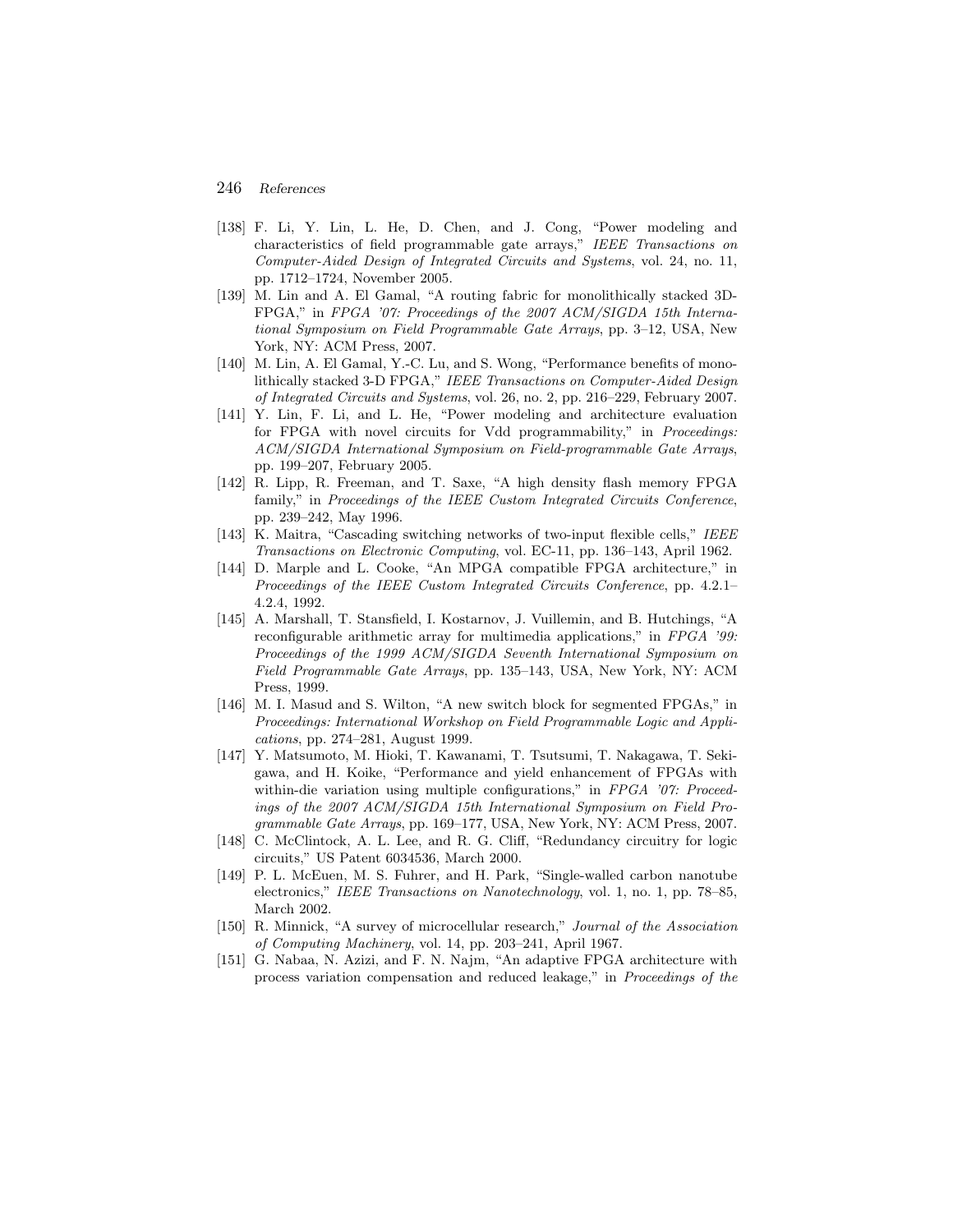43rd Annual Conference on Design Automation, pp. 624–629, USA, New York, NY: ACM Press, 2006.

- [152] T. Ngai, J. Rose, and S. Wilton, "An SRAM-programmable field-configurable memory," in Proceedings of the IEEE Custom Integrated Circuits Conference, pp. 499–502, Santa Clara, CA, May 1995.
- [153] E. Ochetta, P. Crotty, C. Erickson, C.-T. Huang, R. Jayaraman, R. Li, J. Linoff, L. Ngo, H. Nguyen, K. Pierce, D. Wieland, J. Zhuang, and S. Nance, "A novel predictable segmented FPGA routing architectures," in Proceeding: ACM/SIGDA International Symposium on Field Programmable Gate Arrays, pp. 3–11, February 1998.
- [154] T. Okamoto, T. Kimoto, and N. Maeda, "Design methodology and tools for NEC electronics' structured ASIC ISSP," in *ISPD '04: Proceedings of the 2004* International Symposium on Physical Design, pp. 90–96, USA, New York, NY: ACM Press, 2004.
- [155] C. Patel, A. Cozzie, H. Schmit, and L. Pileggi, "An architectural exploration of via patterned gate arrays," in ISPD '03: Proceedings of the 2003 International Symposium on Physical Design, pp. 184–189, USA, New York, NY: ACM Press, 2003.
- [156] P. Pavan, R. Bez, P. Olivo, and E. Zanoni, "Flash memory cells-an overview," Proceedings of the IEEE, vol. 85, no. 8, pp. 1248–1271, 1997.
- [157] R. Payne, "Self-timed FPGA systems," in Field-Programmable Logic and Applications, pp. 21–35, Springer, Berlin/Heidelberg, 1995.
- [158] R. Payne, "Asynchronous FPGA architectures," IEEE Proceedings Computers and Digital Techniques, vol. 143, no. 5, pp. 282–286, 1996.
- [159] M. Pedram, B. Nobandegani, and B. T. Preas, "Architecture and routability analysis for row-based FPGAs," in IEEE/ACM International Conference on Computer-Aided Design, pp. 230–235, November 1993.
- [160] Plessey Semiconductor, "ERA60100 preliminary data sheet," 1989.
- [161] QuickLogic Corporation, "Eclipse II family data sheet (Rev P)," http:// www.quicklogic.com/images/EclipseII Family DS.pdf, February 2007.
- [162] QuickLogic Corporation, "QuickLogic PolarPro Data Sheet (Rev H)," http://www.quicklogic.com/images/polarpro DS.pdf, February 2007.
- [163] J. M. Rabaey, Digital Integrated Circuits: A Design Perspective. Prentice Hall, 1996.
- [164] A. Rahman and V. Polavarapuv, "Evaluation of low-leakage design techniques for field programmable gate arrays," in Proceedings: ACM/SIGDA International Symposium on Field-Programmable Gate Arrays, pp. 23–30, February 2004.
- [165] A. Roopchansingh and J. Rose, "Nearest neighbour interconnect architecture in deep submicron FPGAs," in Proceedings of the IEEE Custom Integrated Circuits Conference, pp. 59–62, San Diego, CA, May 2002.
- [166] J. Rose and S. Brown, "Flexibility of interconnection structures for fieldprogrammable gate arrays," IEEE Journal of Solid-State Circuits, vol. 26, no. 3, pp. 277–282, March 1991.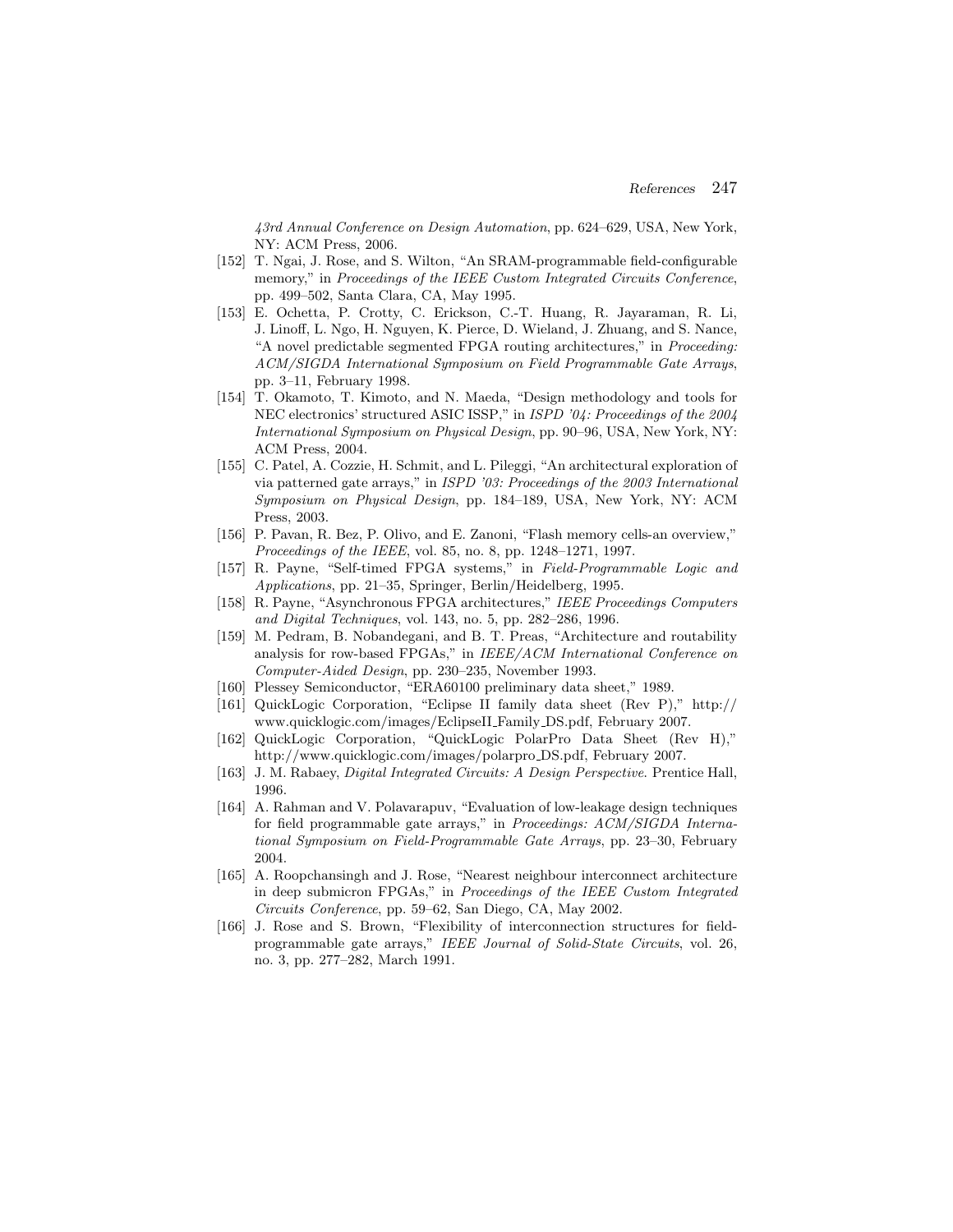## 248 *References*

- [167] J. Rose, A. El Gamal, and A. Sangiovanni-Vincentelli, "Architecture of fieldprogrammable gate arrays," Proceedings of the IEEE, vol. 81, no. 7, pp. 1013– 1029, July 1993.
- [168] J. Rose, R. J. Francis, P. Chow, and D. Lewis, "The effect of logic block complexity on area of programmable gate arrays," in *Proceedings of the IEEE* Custom Integrated Circuits Conference, pp. 5.3.1–5.3.5, San Diego, May 1989.
- [169] J. Rose, R. J. Francis, D. Lewis, and P. Chow, "Architecture of fieldprogrammable gate arrays: The effect of logic block functionality on area efficiency," IEEE Journal of Solid-State Circuits, vol. 25, no. 5, pp. 1217–1225, October 1990.
- [170] K. Roy and M. Mehendale, "Optimization of channel segmentation for channeled architecture FPGAs," in Proceedings of the IEEE Custom Integrated Circuits Conference, pp. 4.4.1–4.4.4, May 1992.
- [171] A. Royal and P. Y. K. Cheung, "Globally asynchronous locally synchronous FPGA architectures," in Field-programmable Logic and Applications: 13th International Conference, FPL 2003, Lisbon, Portugal, September 1–3, 2003: Proceedings, Springer, 2003.
- [172] R. Saini, A. Lee, and N. Ngo, "Programmable logic device having regions of non-repairable circuitry within an array of repairable circuitry and associated configuration hardware and method," US Patent 7,215,140, May 2007.
- [173] T. Sato, H. Watanabe, and K. Shiba, "Implementation of dynamically reconfigurable processor DAPDNA-2," in VLSI Design, Automation and Test, 2005.(VLSI-TSA-DAT). 2005 International Symposium on IEEE VLSI-TSA, pp. 323–324, 2005.
- [174] A. Scheibe and W. Krauss, "A two-transistor SIMOS EAROM cell," IEEE Journal of Solid-State Circuits, vol. 15, no. 3, pp. 353–357, June 1980.
- [175] H. Schmit, D. Whelihan, A. Tsai, M. Moe, B. Levine, and R. R. Taylor, "PipeRench: A virtualized programmable datapath in 0.18 micron technology," in Proceedings of the IEEE Custom Integrated Circuits Conference, pp. 63–66, 2002.
- [176] P. Sedcole and P. Y. K. Cheung, "Within-die delay variability in 90 nm FPGAs and beyond," in Field Programmable Technology, 2006. IEEE International Conference on FPT 2006, pp. 97–104, 2006.
- [177] P. Sedcole and P. Y. K. Cheung, "Parametric yield in FPGAs due to withindie delay variations: A quantitative analysis," in FPGA '07: Proceedings of the 2007 ACM/SIGDA 15th International Symposium on Field Programmable Gate Arrays, pp. 178–187, USA, New York, NY: ACM Press, 2007.
- [178] L. Shang, A. Kaviani, and K. Bathala, "Dynamic power consumption in Virtex-II FPGA family," in Proceedings: ACM/SIGDA International Symposium on Field-Programmable Gate Arrays, pp. 157–164, February 2002.
- [179] M. Sheng and J. Rose, "Mixing buffers and pass transistors in FPGA routing architectures," in Proceedings: ACM/SIGDA International Symposium on Field Programmable Gate Arrays, pp. 75–84, February 2001.
- [180] D. D. Sherlekar, "Design considerations for regular fabrics," in ISPD '04: Proceedings of the 2004 International Symposium on Physical Design, pp. 97– 102, USA, New York, NY: ACM Press, 2004.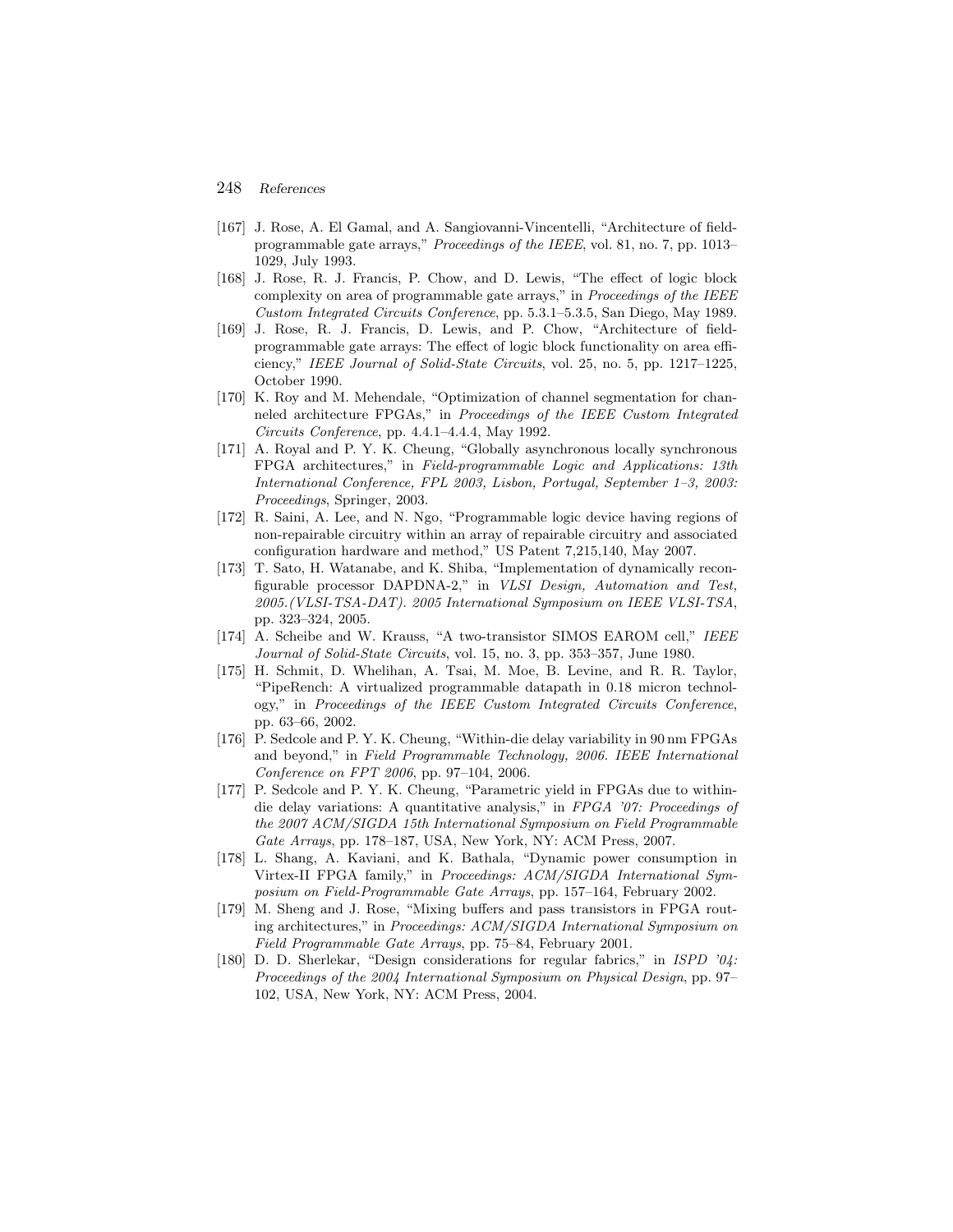- [181] C.-C. Shih, R. Lambertson, F. Hawley, F. Issaq, J. McCollum, E. H. H. Sakurai, H. Yuasa, H. Honda, T. Yamaoka, T. Wada, and C. Hu, "Characterization and modeling of a highly reliable metal- to-metal antifuse for high-performance and high-density field-programmable gate arrays," in Proceedings of the 1997 IEEE International Reliability Physics Symposium, pp. 25–33, 1997.
- [182] A. Singh and M. Marek-Sadowska, "FPGA interconnect planning," in Proceedings: International Workshop on System-Level Interconnect Planning, pp. 23– 30, April 2002.
- [183] D. Singh and S. Brown, "The case for registered routing switches in field programmable gate arrays," in Proceedings: ACM/SIGDA International Symposium on Field-Programmable Gate Arrays, pp. 161–169, February 2001.
- [184] S. Sivaswamy and K. Bazargan, "Variation-aware routing for FPGAs," in FPGA '07: Proceedings of the 2007 ACM/SIGDA 15th International Symposium on Field Programmable Gate Arrays, pp. 71–79, USA, New York, NY: ACM Press, 2007.
- [185] S. Sivaswamy, G. Wang, C. Ababei, K. Bazargan, R. Kastner, and E. Bozorgzadeh, "HARP: hard-wired routing pattern FPGAs," in Proceedings: ACM/SIGDA International Symposium on Field-Programmable Gate Arrays, pp. 21–29, February 2005.
- [186] T. Speers, J. J. Wang, B. Cronquist, J. McCollum, H. Tseng, R. Katz, and I. Kleyner, "0.25 um flash memory based FPGA for space applications," in MAPLD Conference, Baltimore MD, 1999. www.actel.com/documents/ FlashSpaceApps.pdf.
- [187] M. R. Stan, P. D. Franzon, S. C. Goldstein, J. C. Lach, and M. M. Ziegler, "Molecular electronics: From devices and interconnect to circuits and architecture," Proceedings of the IEEE, vol. 91, no. 11, pp. 1940–1957, 2003.
- [188] Stretch Inc, "Stretch S5530 product brief, MK-5530C-0002-000," http://www. stretchinc.com/ files/Stretch S5530 Software Configurable Processor.pdf, 2005.
- [189] Stretch Inc, "S6100/S6105 product brief, MK-6000C-0001-000," http://www. stretchinc.com/ files/S6000.pdf, 2007.
- [190] D. B. Strukov and K. K. Likharev, "CMOL FPGA: A reconfigurable architecture for hybrid digital circuits with two-terminal nanodevices," Nanotechnology, vol. 16, no. 6, pp. 888–900, 2005.
- [191] D. B. Strukov and K. K. Likharev, "A reconfigurable architecture for hybrid CMOS/Nanodevice circuits," in FPGA '06: Proceedings of the 2006 ACM/SIGDA 14th International Symposium on Field Programmable Gate Arrays, pp. 131–140, USA, New York, NY: ACM Press, 2006.
- [192] M. B. Taylor, J. Kim, J. Miller, D. Wentzlaff, F. Ghodrat, B. Greenwald, H. Hoffman, P. Johnson, J.-W. Lee, W. Lee, A. Ma, A. Saraf, M. Seneski, N. Shnidman, V. Strumpen, M. Frank, S. Amarasinghe, and A. Agarwal, "The Raw microprocessor: A computational fabric for software circuits and generalpurpose programs," IEEE Micro, vol. 22, no. 2, pp. 25–35, 2002.
- [193] J. Teifel and R. Manohar, "An asynchronous dataflow FPGA architecture," IEEE Transactions on Computers, vol. 53, no. 11, pp. 1376–1392, 2004.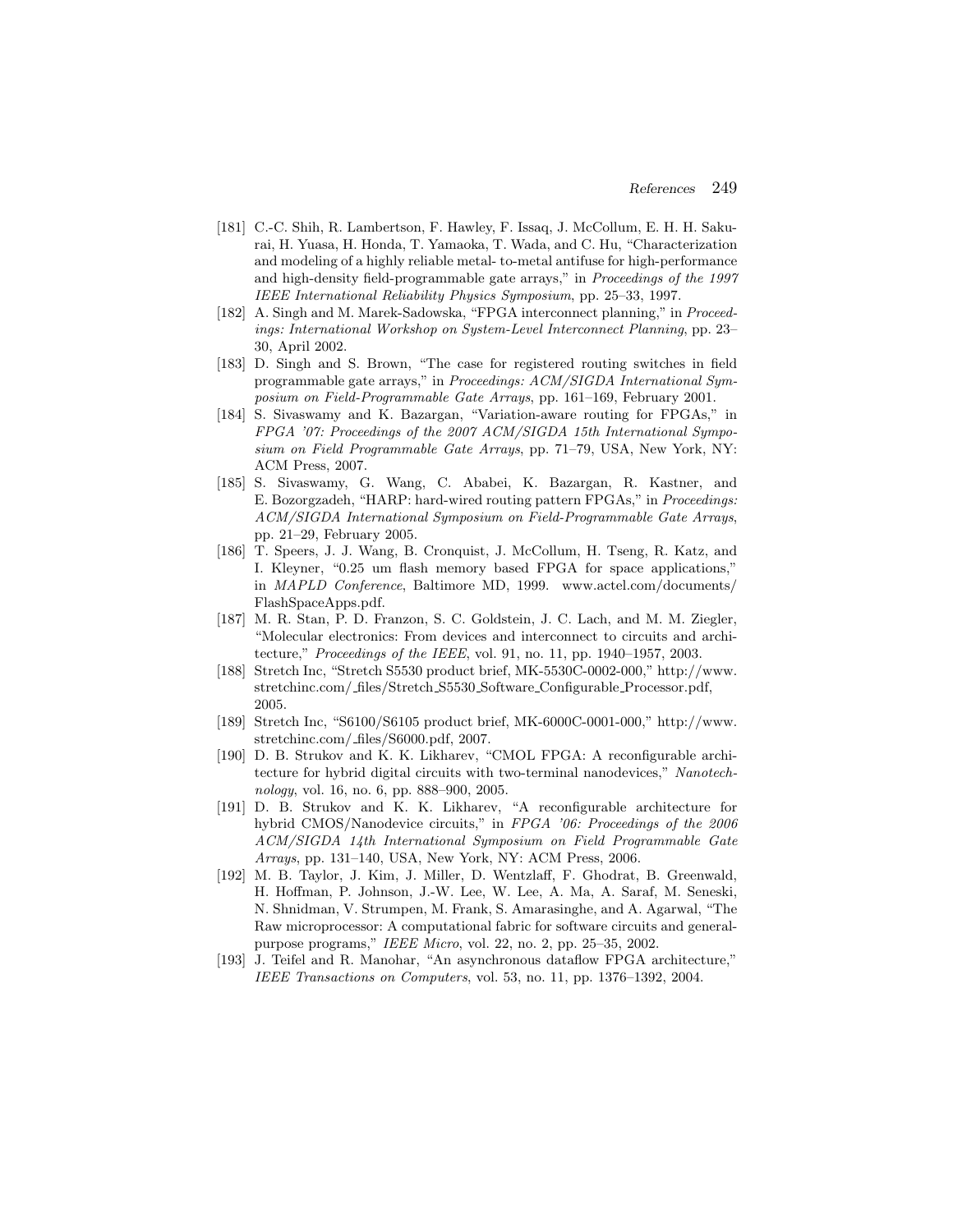- 250 *References*
- [194] J. Teifel and R. Manohar, "Highly pipelined asynchronous FPGAs," in FPGA '04: Proceedings of the 2004 ACM/SIGDA 12th International Symposium on Field Programmable Gate Arrays, pp. 133–142, USA, New York, NY: ACM Press, 2004.
- [195] Triscend Corporation, "Triscend A7V MKT012-0001-001," http://www. zylogic.com.cn/download/pdf/products01 2/A7VProductBrief.pdf.
- [196] Triscend Corporation, "Triscend E5 configurable system-on-chip platform product description TCH300-0001-001," http://www.keil.com/dd/ docs/datashts/triscend/te5xx.pdf, 2001.
- [197] W. Tsu, K. Macy, A. Joshi, R. Huang, N. Walker, T. Tung, O. Rowhani, G. Varghese, J. Wawrzynek, and A. DeHon, "HSRA: High-speed, hierarchical synchronous reconfigurable array," in Proceedings: ACM/SIGDA International Symposium on Field-Programmable Gate Arrays, pp. 125–134, February 1999.
- [198] T. Tuan and B. Lai, "Leakage power analysis of a 90 nm FPGA," in Proceedings of the IEEE Custom Integrated Circuits Conference, pp. 57–60, September 2003.
- [199] J. E. Turner, "Programmable logic devices with stabilized configuration cells for reduced soft error rates," US Patent 6876572, April 2005.
- [200] J. Tyhach, B. Wang, C. Sung, J. Huang, K. Nguyen, X. Wang, Y. Chong, P. Pan, H. Kim, G. Rangan, T.-C. Chang, and J. Tan, "A 90-nm FPGA I/O buffer design with 1.6-Gb/s data rate for source-synchronous system and 300- MHz clock rate for external memory interface," IEEE Journal of Solid-State Circuits, vol. 40, no. 9, pp. 1829–1838, September 2005.
- [201] S. R. Vangal, J. Howard, G. Ruhl, S. Dighe, H. Wilson, J. Tschanz, D. Finan, A. Singh, T. Jacob, S. Jain, V. Erraguntla, C. Roberts, Y. Hoskote, N. Borkar, and S. Borkar, "An 80-Tile Sub-100-W TeraFLOPS Processor in 65-nm CMOS," IEEE Journal of Solid-State Circuits, vol. 43, no. 1, pp. 29–41, 2008.
- [202] M. L. Voogel and S. P. Young, "Memory cells utilizing metal-to-metal capacitors to reduce susceptibility to single event upsets," US Patent 7110281, September 2006.
- [203] S. E. Wahlstrom, "Programmable logic arrays cheaper by the millions," Electronics, vol. 40, pp. 90–95, December 1967.
- [204] N. Weaver, J. Hauser, and J. Wawrzynek, "The SFRA: A corner-turn FPGA architecture," in Proceedings: ACM/SIGDA International Symposium on Field-Programmable Gate Arrays, pp. 3–12, February 2004.
- [205] R. W. Wells, Z.-M. Ling, R. D. Patrie, V. L. Tong, J. Cho, and S. Toutounchi, "Application-specific testing methods for programmable logic devices," US Patent 6,891,395, May 2005.
- [206] D. Wentzlaff, P. Griffin, H. Hoffmann, L. Bao, B. Edwards, C. Ramey, M. Mattina, C.-C. Miao, J. F. Brown III, and A. Agarwal, "On-chip interconnection architecture of the Tile processor," IEEE Micro, vol. 27, no. 5, pp. 15–31, 2007.
- [207] C. Wey, M. Vai, and F. Lombardi, "On the design of a redundant programmable logic array RPLA," IEEE Journal of Solid-State Circuits, vol. 22, no. 1, pp. 114–117, 1987.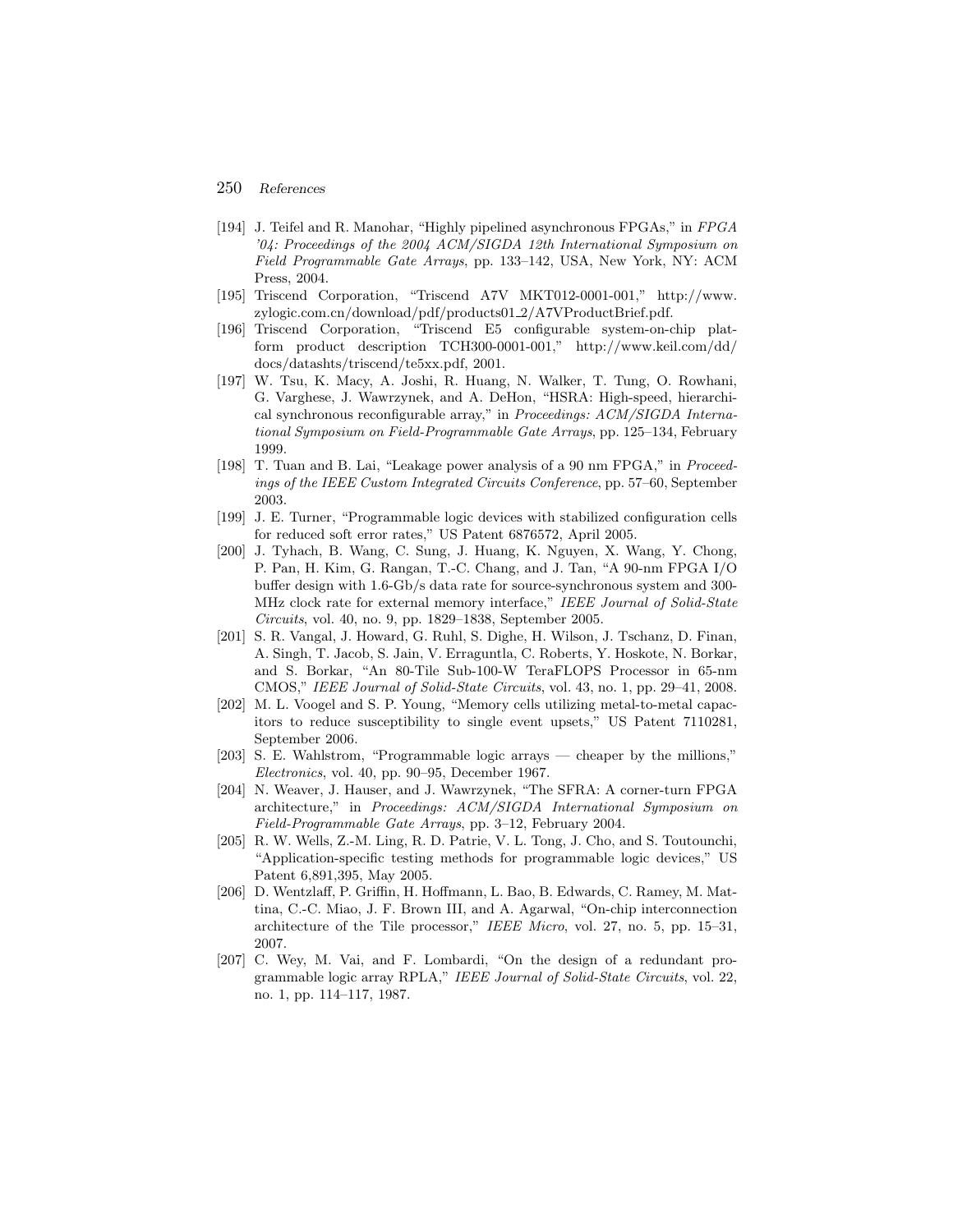- [208] S. Wilton, Architectures and Algorithms for Field-Programmable Gate Arrays with Embedded Memories. PhD thesis, University of Toronto, Department of Electrical and Computer Engineering, 1997.
- [209] S. Wilton, J. Rose, and Z. Vranesic, "Architecture of centralized fieldconfigurable memory," in 3rd ACM International Symposium on Field-Programmable Gate Arrays, FPGA, pp. 97–103, 1995.
- [210] S. J. E. Wilton, "Implementing logic in FPGA embedded memory arrays: Architectural implications," in Proceedings of the IEEE Custom Integrated Circuits Conference, May 1998.
- [211] S. J. E. Wilton, "SMAP: Heterogeneous technology mapping for area reduction in FPGAs with embedded memory arrays," in ACM/SIGDA International Symposium on Field-Programmable Gate Arrays, pp. 171–178, February 1998.
- [212] S. J. E. Wilton, "Heterogeneous technology mapping for area reduction in FPGAs with embedded memory arrays," IEEE Transactions on Computer-Aided Design of Integrated Circuits and Systems, vol. 19, no. 1, pp. 56–68, January 2000.
- [213] S. J. E. Wilton, "Implementing logic in FPGA memory arrays: Heterogeneous memory architectures," in IEEE International Conference on Field-Programmable Technology, pp. 142–149, December 2002.
- [214] S. J. E. Wilton, N. Kafafi, J. C. H. Wu, K. A. Bozman, V. Aken'Ova, and R. Saleh, "Design considerations for soft embedded programmable logic cores," IEEE Journal of Solid-State Circuits, vol. 40, no. 2, pp. 485–497, February 2005.
- [215] C. G. Wong, A. J. Martin, and P. Thomas, "An architecture for asynchronous FPGAs," in Field-Programmable Technology (FPT), 2003. IEEE International Conference on Proceedings 2003, pp. 170–177, 2003.
- [216] H.-Y. Wong, L. Cheng, Y. Lin, and L. He, "FPGA device and architecture evaluation considering process variations," in ICCAD '05: Proceedings of the 2005 IEEE/ACM International Conference on Computer-Aided Design, pp. 19–24, USA, Washington, DC: IEEE Computer Society, 2005.
- [217] S. C. Wong, H. C. So, J. H. Ou, and J. Costello, "A 5000-gate CMOS EPLD with multiple logic and interconnect arrays," in Proceedings of the IEEE Custom Integrated Circuits Conference, pp. 5.8.1–5.8.4, May 1989.
- [218] N.-S. Woo, "Revisiting the cascade circuit in logic cells of lookup table based FPGAs," in IEEE Symposium on FPGAs for Custom Computing Machines, pp. 90–96, 1995.
- [219] K.-C. Wu and Y.-W. Tsai, "Structured ASIC, evolution or revolution?," in ISPD '04: Proceedings of the 2004 International Symposium on Physical Design, pp. 103–106, USA, New York, NY: ACM Press, 2004.
- [220] Y.-L. Wu and M. Marek-Sadowska, "Orthogonal greedy coupling a new optimization approach for 2-D field-programmable gate arrays," in Proceedings: ACM/IEEE Design Automation Conference, pp. 568–573, June 1995.
- [221] Xilinx, "Spartan-II 2.5V FPGA family complete data sheet," http://direct. xilinx.com/bvdocs/ publications/ds001.pdf.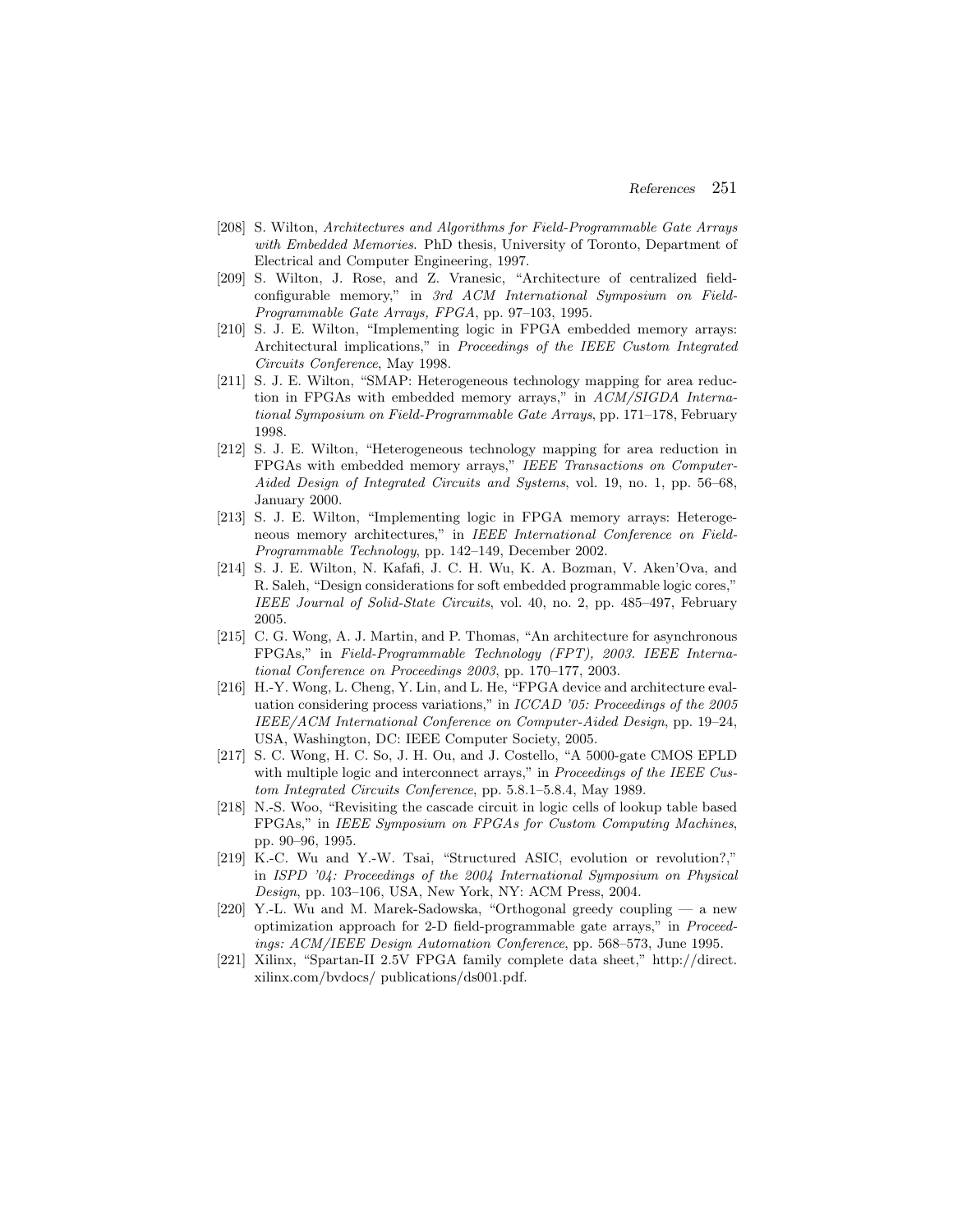- 252 *References*
- [222] Xilinx, "Xilinx 3000 series data sheet," http://direct.xilinx.com/bvdocs/ publications/3000.pdf.
- [223] Xilinx, "Xilinx: EasyPath series overview," http://www.xilinx.com/ products/silicon solutions/fpgas/easypath/overview.htm.
- [224] Xilinx, "Virtex 2.5V field programmable gate arrays, DS003-1(v2.5)," http://direct.xilinx.com/bvdocs/publications/ds003-1.pdf, April 2001.
- [225] Xilinx, "Spartan and Spartan-XL families field programmable gate arrays. DS060 (v1.7)," http://direct.xilinx.com/bvdocs/publications/ds060.pdf, June 2002.
- [226] Xilinx, "Xilinx announces acquisition of Triscend Corp.," Xilinx Press Release 0435, http://www.xilinx.com/prs\_rls/xil\_corp/0435\_triscend\_acquisition.htm, March 2004.
- [227] Xilinx, "Spartan-3 FPGA family: Complete data sheet," DS099, http:// direct.xilinx.com/bvdocs/publications/ds099.pdf, August 2005.
- [228] Xilinx, "Virtex-4 family overview," DS112(v1.4), http://direct.xilinx.com/ bvdocs/publications/ds112.pdf, June 2005.
- [229] Xilinx, "Virtex-II platform FPGAs: Complete data sheet. DS031(v3.4)," http://direct.xilinx.com/bvdocs/publications/ds031.pdf, March 2005.
- [230] Xilinx, "Triple module redundancy design techniques for Virtex FPGAs," Xilinx Application Note 197, www.xilinx.com/support/documentation/ application notes/xapp197.pdf, July 2006.
- [231] Xilinx, "Virtex-5 user guide," UG190 (v2.1), October 2006.
- [232] Xilinx, "XC9500 in-system programmable CPLD family DS063(v5.4)," http://direct.xilinx.com/bvdocs/publications/DS063.pdf, April 2006.
- [233] Xilinx, "Power consumption in 65 nm FPGAs, Xilinx White Paper WP246 (v1.2)," http://www.xilinx.com/support/documentation/white papers/wp246. pdf, February 2007.
- [234] Xilinx, "Spartan-3AN FPGA family data sheet, DS557," http://direct. xilinx.com/bvdocs/publications/ds557.pdf, February 2007.
- [235] Xilinx, "Virtex-II Pro and Virtex-II Pro X Platform FPGAs: Complete Data Sheet, DS083(v4.6)," http://direct.xilinx.com/bvdocs/publications/ ds083.pdf, March 2007.
- [236] Xilinx, "Xilinx FPGAs overcome the side effects of sub-90 nm technology, Xilinx White Paper WP256 v1.0.1," http://www.xilinx.com/support/ documentation/white papers/wp256.pdf, March 2007.
- [237] A. Yan, R. Cheng, and S. J. E. Wilton, "On the sensitivity of FPGA architectural conclusions to experimental assumptions, tools, and techniques," in FPGA '02: Proceedings of the 2002 ACM/SIGDA Tenth International Symposium on Field-Programmable Gate Arrays, pp. 147–156, USA, New York, NY: ACM Press, 2002.
- [238] A. Ye and J. Rose, "Using bus-based connections to improve fieldprogrammable gate array density for implementing datapath circuits," in Proceedings: ACM/SIGDA International Symposium on Field-Programmable Gate Arrays, pp. 3–13, February 2005.
- [239] S. P. Young, T. J. Bauer, K. Chaudhary, and S. Krishnamurthy, "FPGA repeatable interconnect structure with bidirectional and unidirectional interconnect lines," US Patent 5,942,913, August 1999.